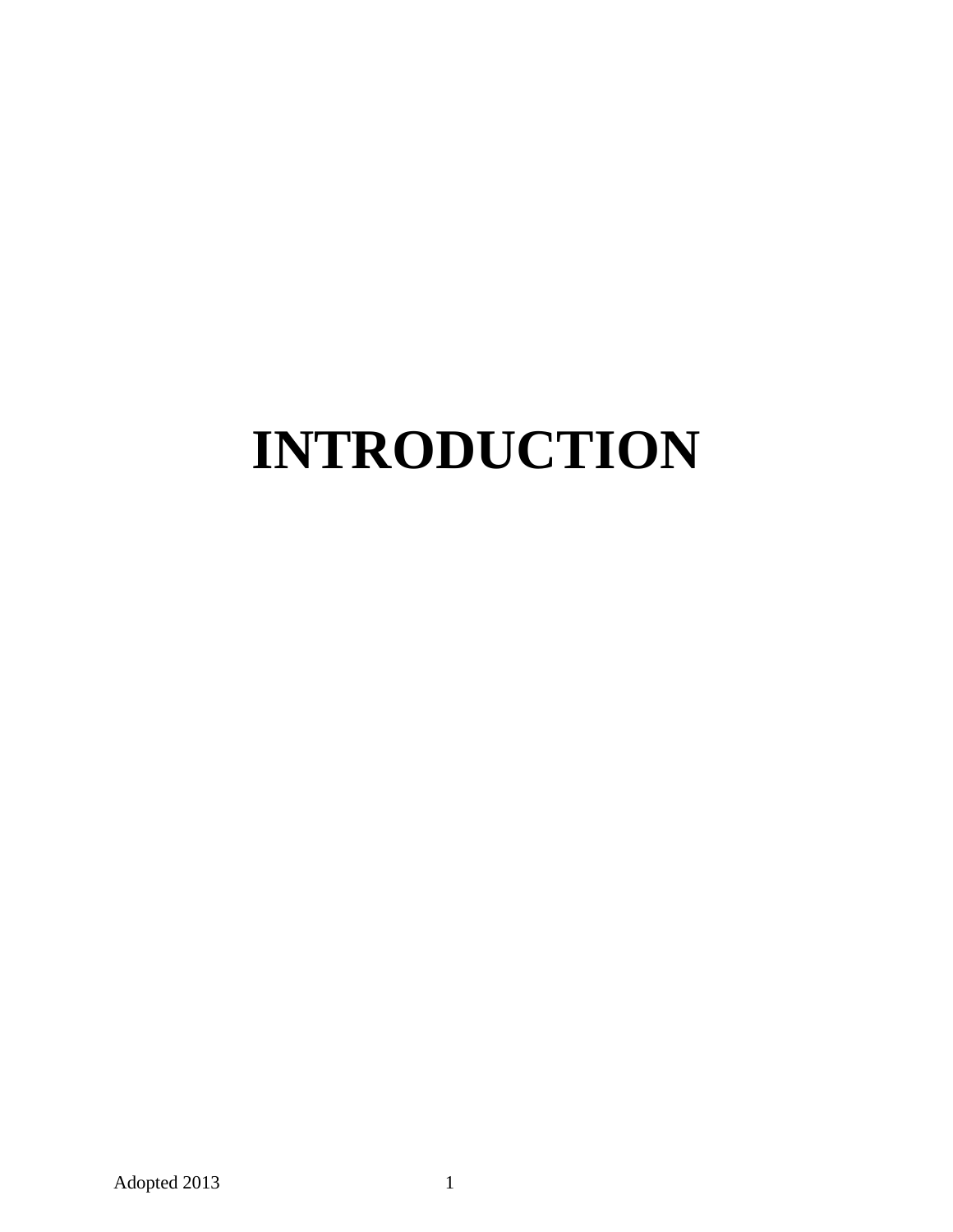# **PURPOSE AND SCOPE**

The purpose of the County/City Comprehensive Plan, hereafter known as The Plan, is to integrate the concerns and expressions of Minidoka County and Rupert City residents into a comprehensive statement of how the County and Cities should grow and develop. Furthermore, The Plan is to meet all legislative requirements, specifically the Idaho Planning Act of 1975, *Idaho Code, Title 67, Chapter 65,* and establish consistency of zoning regulations with The Comprehensive Plan.

This plan has been specifically created for and through efforts of Minidoka County and the City of Rupert. In an effort to coordinate consistency and uniformity throughout the county The Plan has been drafted to include, as appendices, the Comprehensive Plans of the Cities of Heyburn and Paul. The cities of Acequia and Minidoka endorsed and adopted the 2001 version of this plan and will be allowed to do so again if desired.

# **PLAN ADOPTION AND REVIEW**

In August of 2000, the Minidoka County Commissioners and the Rupert City Council directed their respective Planning and Zoning Commissions, Administrators, and legal staff to review and update the existing comprehensive plan. Because the previous plan was a joint venture, the entities decided to work together and they jointly retained a consultant to facilitate and assist in the process.

The county and city went to work immediately seeking community input and support. Articles were run in all local papers soliciting participation. Key individuals of the community and representatives of business and commerce who could provide valuable input were contacted and invited to participate. Other government entities, such as City Councils and Planning and Zoning Commissions, Highway and Irrigation Districts and related associations and organizations were invited to contribute. In general, the invitation went out to any interested party to come and participate in the review process.

In late August, an organizational meeting was held and three citizen committees were created to assist in the review process. The various components of comprehensive planning were divided between the committees with all three considering the Personal Property Rights component. Representatives of the County and City Planning Zoning Commissions were assigned to be members of each committee with co-chairmen being members of each planning and zoning commission.

Each committee met at least once per month from August through December, reviewing the inventory, issues, goals and objectives of their assigned components. In January the committee dealing with land use had one additional meeting and at this time all recommendations were assembled together in a proposed draft. In February, there was another joint meeting to review the entire document and make a recommendation. It was the recommendation of those attending to submit the plan for public hearing and adoption.

The Minidoka County Planning and Zoning Commission, Minidoka County Board of County Commissioners, Rupert City Planning and Zoning Commission and the Rupert City Council subsequently held public hearings. The Plan was adopted by Resolution as per State Statute 67- 6509-(c) and became effective upon passage and publication of the individual county and/or city.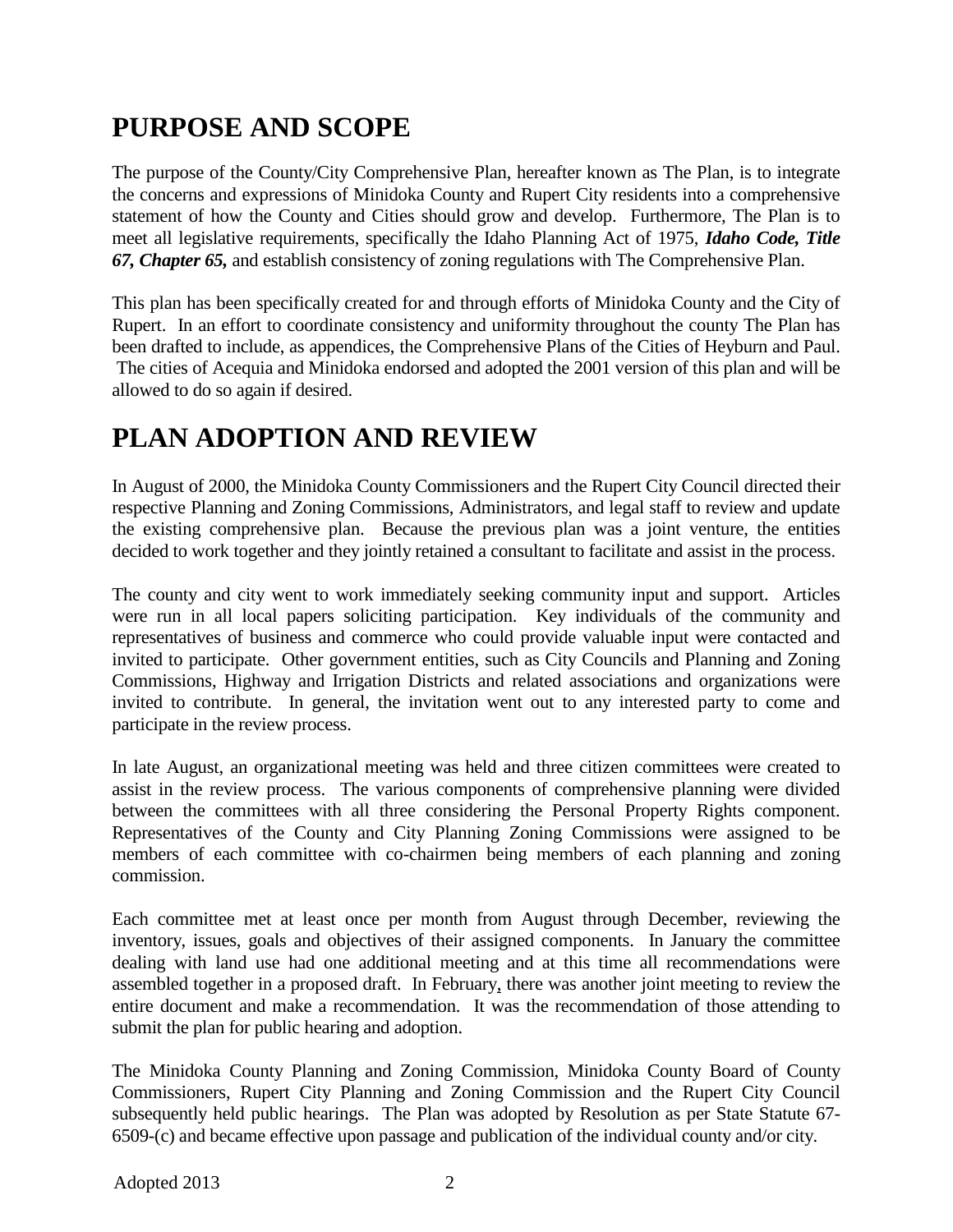It was also the recommendation of the different committees that the Comprehensive Plan be reviewed on a regular basis, in order to maintain its currency and effectiveness. Therefore, the County and City Planning and Zoning Commissions should meet at least annually for the purpose of reviewing The Plan.

In October of 2009, the revision process recommenced, following much the same process as the previous revision. Articles were run in local papers and many of the key citizens that participated in the 2001 version were contacted. An organizational meeting was held in late October and two committees were formed consisting of citizen volunteers from various sectors throughout the community. Because less than ten years had passed since the previous revision (and over 25 years had passed before the 2001 revision), it was anticipated that there would be less work required in updating.

One committee examined the first half of the plan from the Population section through Transportation; the other committee took the second half of Public Services, Facilities and Utilities. Both committees looked over the Purpose & Scope, Plan Adoption & Reviews and Setting & History sections as well as Private Property Rights. Each committee met once in November 2009 and January 2010, and then reviewed the Comprehensive Plan Map in February 2010 meetings.

Suggestions made at meetings were added in and some sections were assigned to be revised by individuals with particular knowledge to the current situation of a particular section. As changes were made, the plan was redistributed prior to each meeting. As before, the Minidoka County Planning and Zoning Commission, Minidoka County Board of County Commissioners, Rupert City Planning and Zoning Commission and the Rupert City Council will hold public hearings. The Plan will be adopted and become effective on passage and publication of the individual county and city ordinances.

## **SETTING**

Situated amidst the rolling plains of south-central Idaho, Minidoka County is a land of abundant agricultural and natural resources. Minidoka County and the City of Rupert have a rich heritage in agriculture and related cultural and economic activities. Irrigation waters from the Snake River, which serves as the county's southern boundary, combined with fertile volcanic soils, have long provided a diversity of agricultural opportunities for county residents. Substantial public and private open space lands reinforce the strong-rural character and quality of life in the county.

Minidoka County is located in the fertile Snake River Plains of South Central Idaho, and contains 750 square miles. It is one of the most productive agricultural areas in the State. The county has unique topography and elevation. Its southern portion runs along the Snake River and was originally part of the riverbed; its northern portion runs over a somewhat higher tableland called the Northside Project; and its extreme northern and eastern boundaries consist of lava flows. Although the surface structure is varied, there is only 180 feet difference in elevation from its lowest point at the southwest corner, 4180 feet elevation, and its highest point in the northeast corner, 4360 feet.

The City of Rupert is the county seat and the largest city. It is located in the heart of county's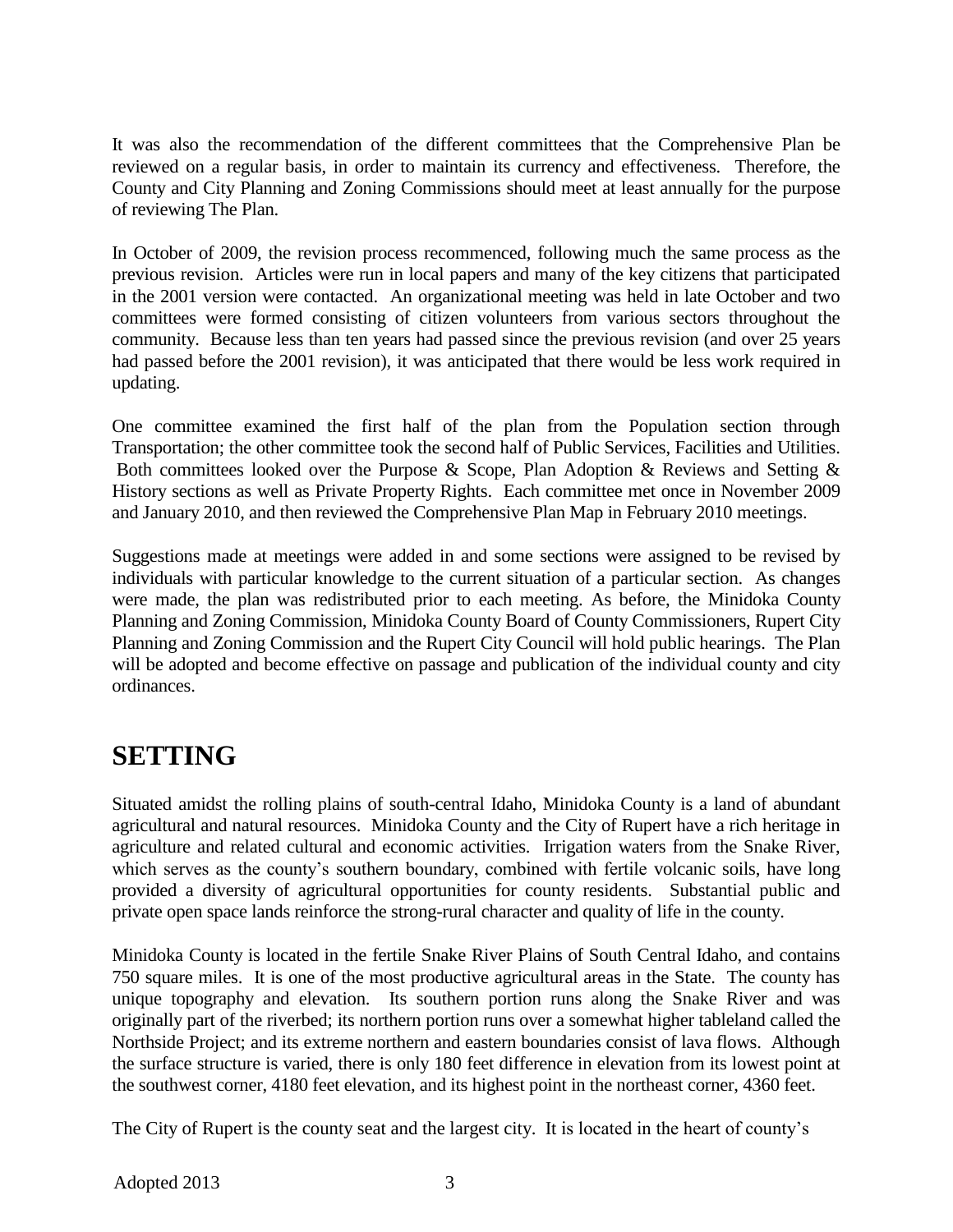agricultural lands. Incorporated in 1906, it provides for a wealth of history and small town culture as well as an attractive small town life style.

## **HISTORY**

Extracted partially from *The Minidoka Story*, published by the Minidoka County News, August 29, 1963.

The winding path of the Snake River, which crossed the area now known as Minidoka County, was the route of the early pioneers heading west. Minidoka Village, established in 1884, was the first permanent settlement and served as a railroad siding. The Bureau of Reclamation has stated that Minidoka is a Shoshone Indian name meaning "broad-expanse".

In the early 1900's, government owned land was made available for settlement and ownership by homesteading. Homesteaders were required to file a claim, live on the land for three years and do a limited amount of farming. Around 1912, many homesteaders came to live in the neighborhood of Kimama and Minidoka. However, by 1932 none of the dry land homesteads remained because of a lack of rainfall and other hazards such as frost, wind, weeds and pests.

President Theodore Roosevelt signed the Reclamation Act of June 17, 1902 that created the Minidoka Project. The project was established by the Secretary of Interior on April 23, 1904 and work began on the diversion works that year. Contracts were also let for the construction of canals and laterals shortly after. Delivery of water to the land began in 1907.

The rush of settlers started in 1904 and increased rapidly for two and half years. The settlers came from everywhere with the desire to own land and establish a home. However, very few had any experience in irrigation and both the settlers and the engineers in charge made many mistakes. As a result, many failed and left the land, but those who stayed were amply rewarded for their efforts.

Minidoka Dam, an earth-fill dam with a concrete powerhouse section, was the key structure in the project. The power plant is the oldest hydroelectric power plant operated by the Bureau of Reclamation. The first generating unit was placed in service and the first water was pumped using electric power from that unit in 1909. Two more units were placed in service in 1910 and the fourth and fifth were ready for operation in 1911. The sixth unit was completed in 1927, and the seventh unit was on-line in 1942 and the Minidoka Power Plant was designated as a historic site in 1974. Units 1-5 were decommissioned in September 1995.

In the early 1980s, Bureau of Reclamation identified the Minidoka Power Plant as a potential source for additional hydroelectric power, but lacked funding until 1993, when the Bonneville Power Administration joined the Bureau of Reclamation in the \$62 million construction project. The new plant provides 20 megawatts of additional electrical generating capacity and features stateof-the-art equipment.

Units 8 & 9 located in the Inman Power Plant adjacent to the Minidoka Power Plant were placed on-line in the spring of 1997. On May 6, 1998, the Allen E. Inman Power Plant was dedicated.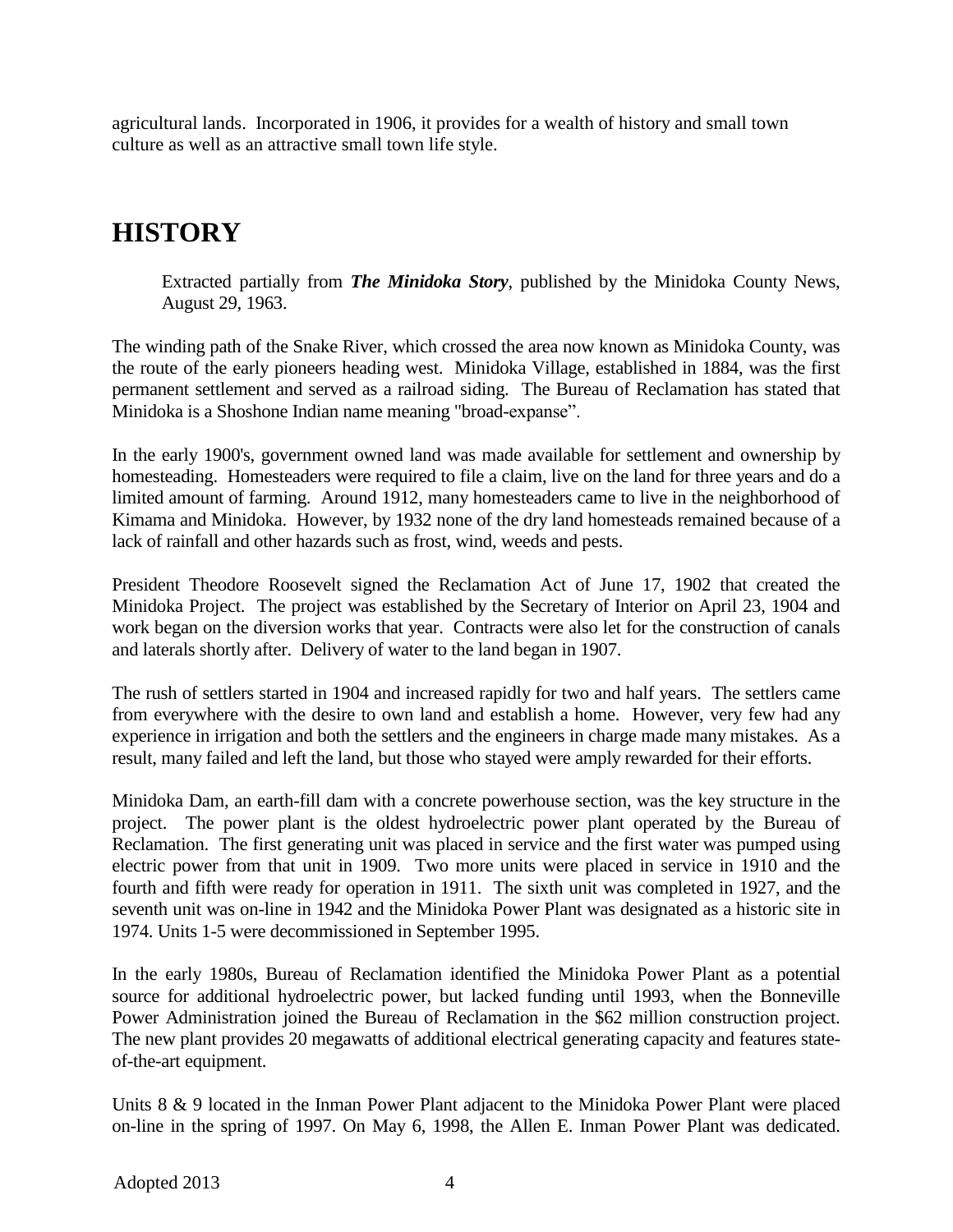Construction of the power plant included downstream habitat preservation and development of a 5 acre wetland to replace habitat lost through construction. The current project generates xx 28 MW of power; therefore, the Minidoka project continues to meet its objectives of providing clean, renewable electricity for irrigation, municipal, and industrial uses without disturbing the delicate natural resources of the Snake River.

The Bureau of Reclamation laid out three town sites. Heyburn was surveyed and lots were sold on October 20, 1906. It was originally called Riverton and later changed to Heyburn after Senator Heyburn because the name Riverton was so common. This was to be the future metropolis where the river and the railroad met. However, when the lots were put up for sale, the people thought they were too expensive around the central square so they bought the cheapest lots on the town plat for the business section. Many early day residents felt this was why Rupert became the hub city of the county instead of Heyburn.

The site where the first well was sunk was called Wellfirst or Wetfirst and later named Rupert. Rupert was platted on November 21, 1905 and filed in Lincoln County on February 8, 1907. There were no restrictions governing the town site in 1904 and 1905, and many businesses were erected around the square. The owners were considered as squatters with no prior right to the lots they had built upon. To solve this problem, Congress passed a special act that let the businessmen buy the lots for designated prices. The Village of Rupert was incorporated on April 1906, and the town board was sworn in and held its first meeting. Rupert was named for the railroad man John Henry Rupert. Mail was sent along the railroad line with Mr. Rupert and while he eventually moved on the name remained.

Four men made up the first party who selected sites near what is now Paul. After barely surviving for three years, water arrived in 1907 and their dreams came true. In 1910, the railroad was built and crossed part of the land homesteaded by Jim Ellis. He saw the opportunity so he hired an engineer to survey a town site and called it Paul. It was named after Charles H. Paul, the supervising engineer in charge of the Minidoka Project from 1909 to 1911.

The early town of Scherrer was named after one of the early settlers who started a store and warehouse. However, the government refused to accept this name and when the post office was established, it was named Acequia, a Spanish word meaning, "water course". This apparently was to denote where the Main A and B Canals split off the main canal.

The fact that there have been large tracts of land open for homesteading twice in the lifetime of many residents makes Minidoka County unique. The first was a result of the construction of the Minidoka Dam in 1904 that opened up some 55,000 acres irrigated by gravity flow. The second tract came when the Northside Pumping Project was opened between 1954 and 1961. This opened up 76,802 acres with an additional 70,000 opened by private individuals. Homestead drawings were held in 1953 and more acreage was reclaimed each year, with approximately 5,000 acres added in 1965.

With all the hardships and triumphs of the early homesteaders and the growth of the various communities, the early history of the Minidoka County and the City of Rupert is as colorful and interesting as any other area in the nation.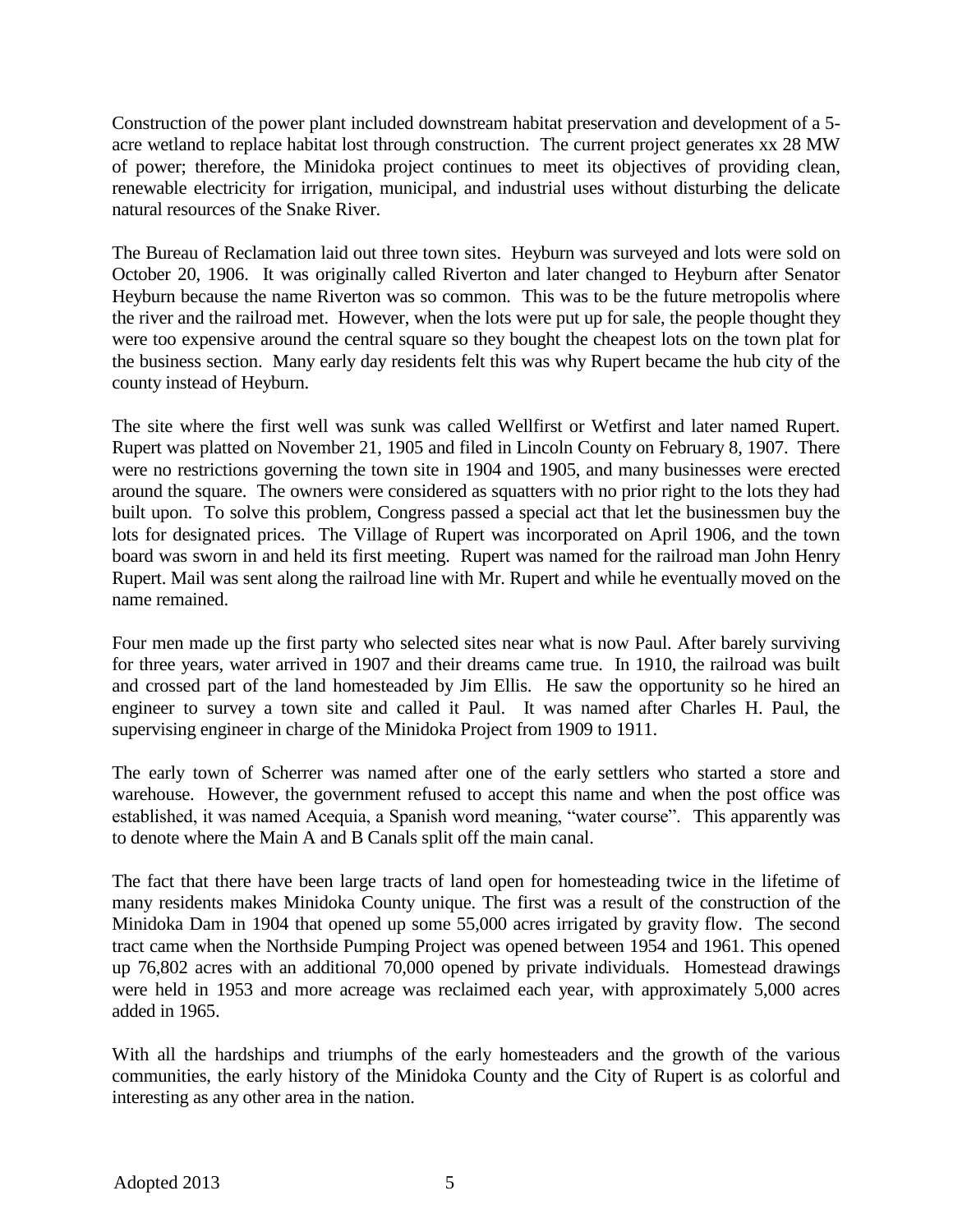Over the past couple of decades, the community has evolved as demographics changed. The Hispanic population has increased as a percentage of the total population. Although the total population has dropped as the baby boomers' children moved away and the size of families decreased, the number of households has stayed constant or grown slightly. Minidoka County schools serve 1,000 less students than 20 years ago.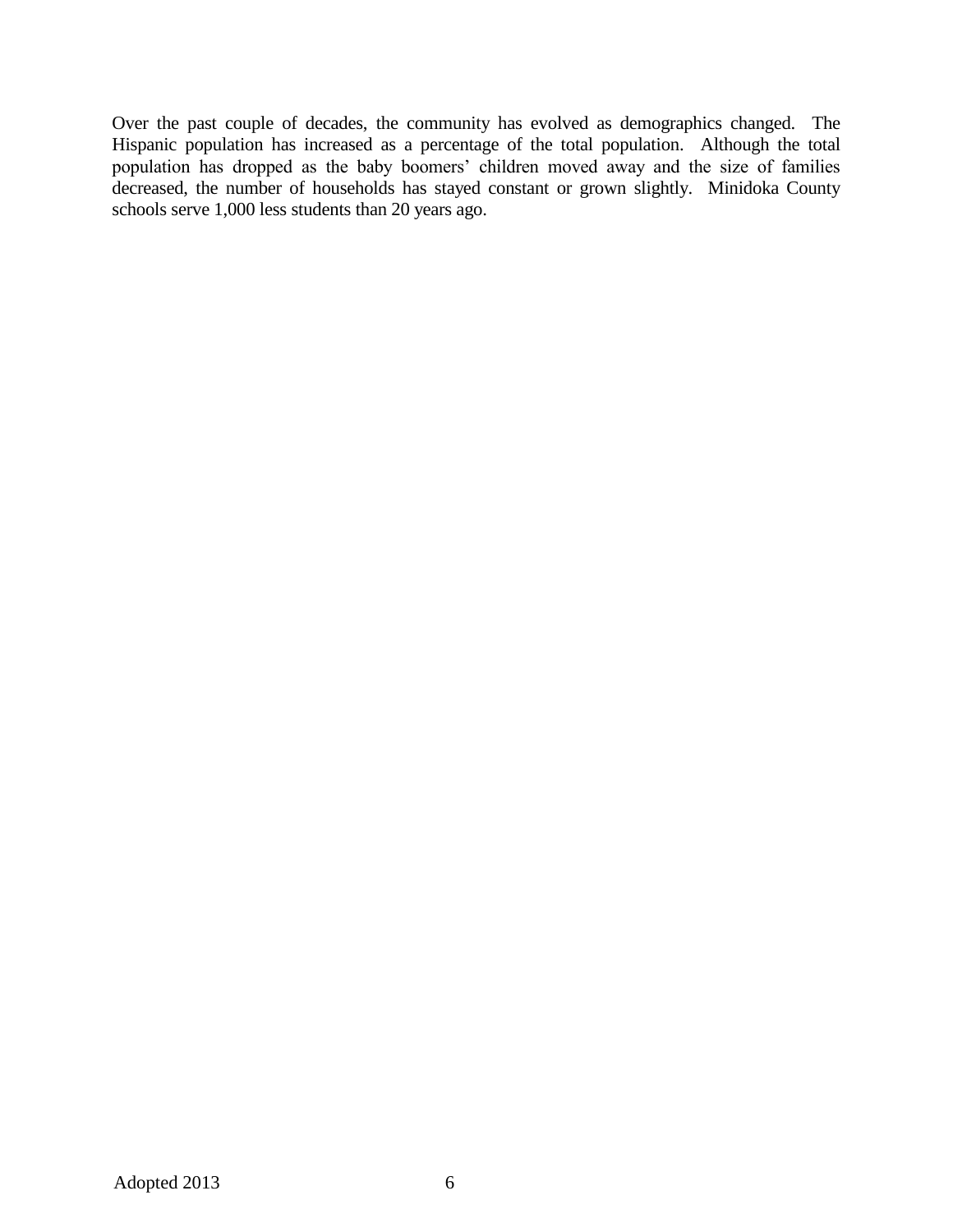# **CREDITS**

## **Minidoka County**

Board of County Commissioners

Daniel Stapelman Lynn Hunsaker Robert Moore

Planning and Zoning Commission

David Coats Dick Galbraith Sheryl Koyle Arnold Patterson Rick Poteet Alan Swenson Steve Whitesides

Staff

Paul Aston, Administrator Cassie Walton, Secretary Felicia Poteet, Consultant Lance Stevenson, Attorney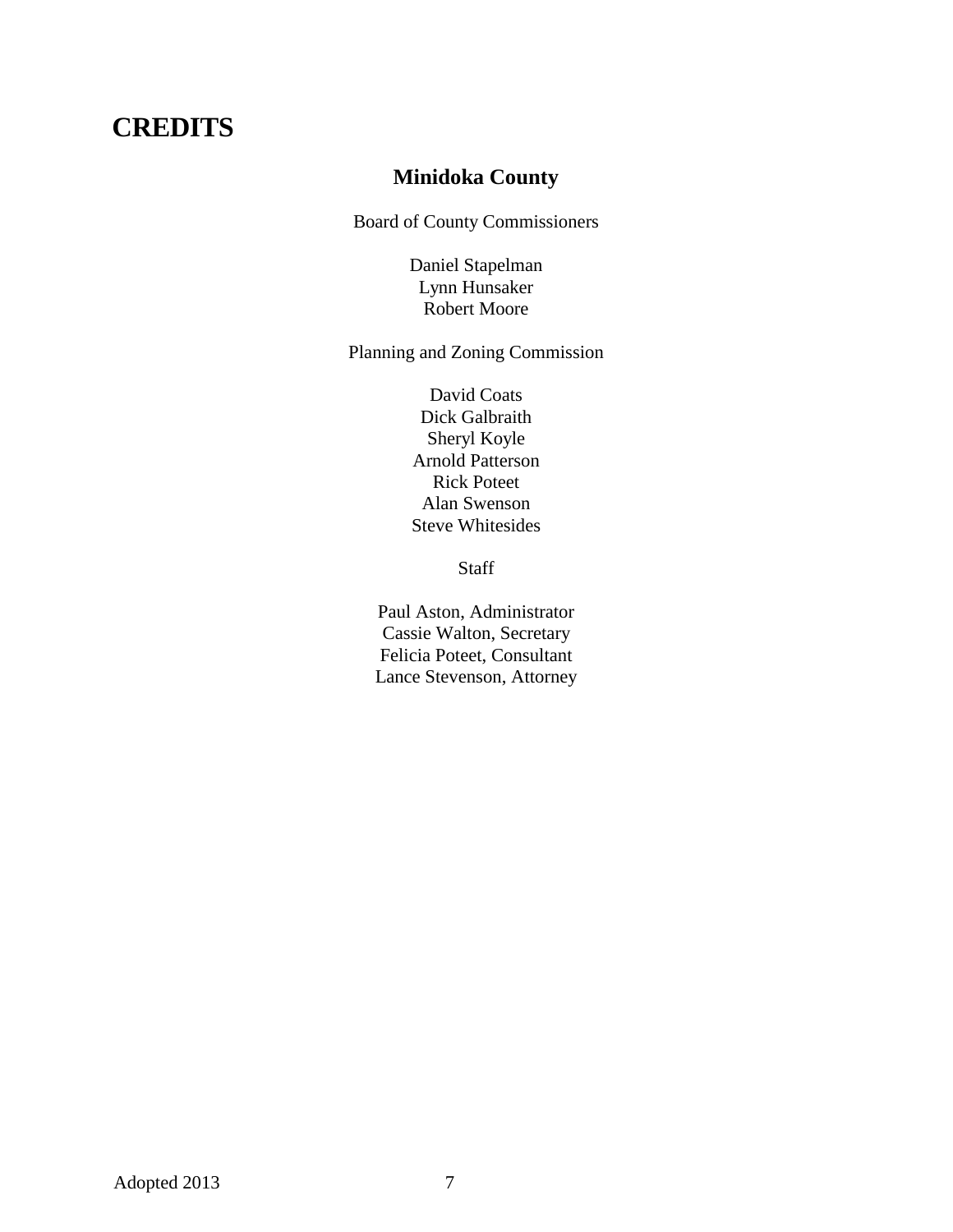#### **City of Rupert**

Mayor

Paul Fries

City Council

Mike Brown James Bowers Todd McGhie Carlos Roundy

Planning and Zoning Commission

David Moller Jerry Buerkle Judith Porch JoAnn Smith Stacey Camp

**Staff** 

Dennis Andrew, City Superintendent Paul Aston, Administrator Felicia Poteet, Consultant Kelly Anthon, Attorney

## **County/City Citizen Planning Committee**

Dennis Andrew Mary Andersen Scott Arnell Sharalee Clawson Don Dean Robert Dempsey Sharon Kimber Larry King Carma Maxey John Remsberg, III Jeff Harper Dan Olmstead

Mike Atchley **Alan Brady** Mike Brown Steve Eccles Chris Jackson David Joyce Sherri Miles **IESSE** Jesse Miller **David Moller** Joel Rogers Dr. Scott Rogers Colleen Severson JoAnn Smith Bert Stevenson James Taylor Brett Thomas Max Vaughn Steve Young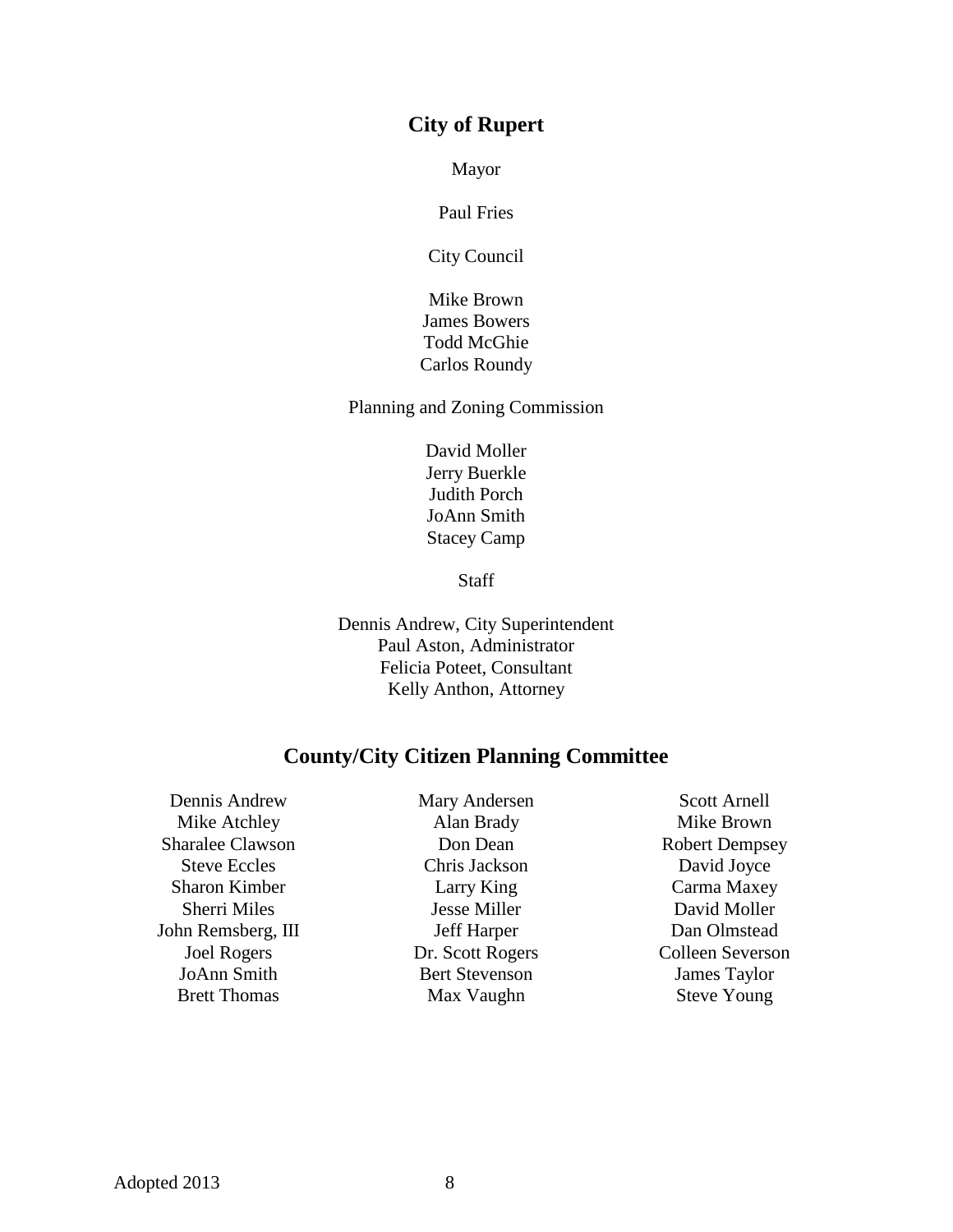# **THE PLAN**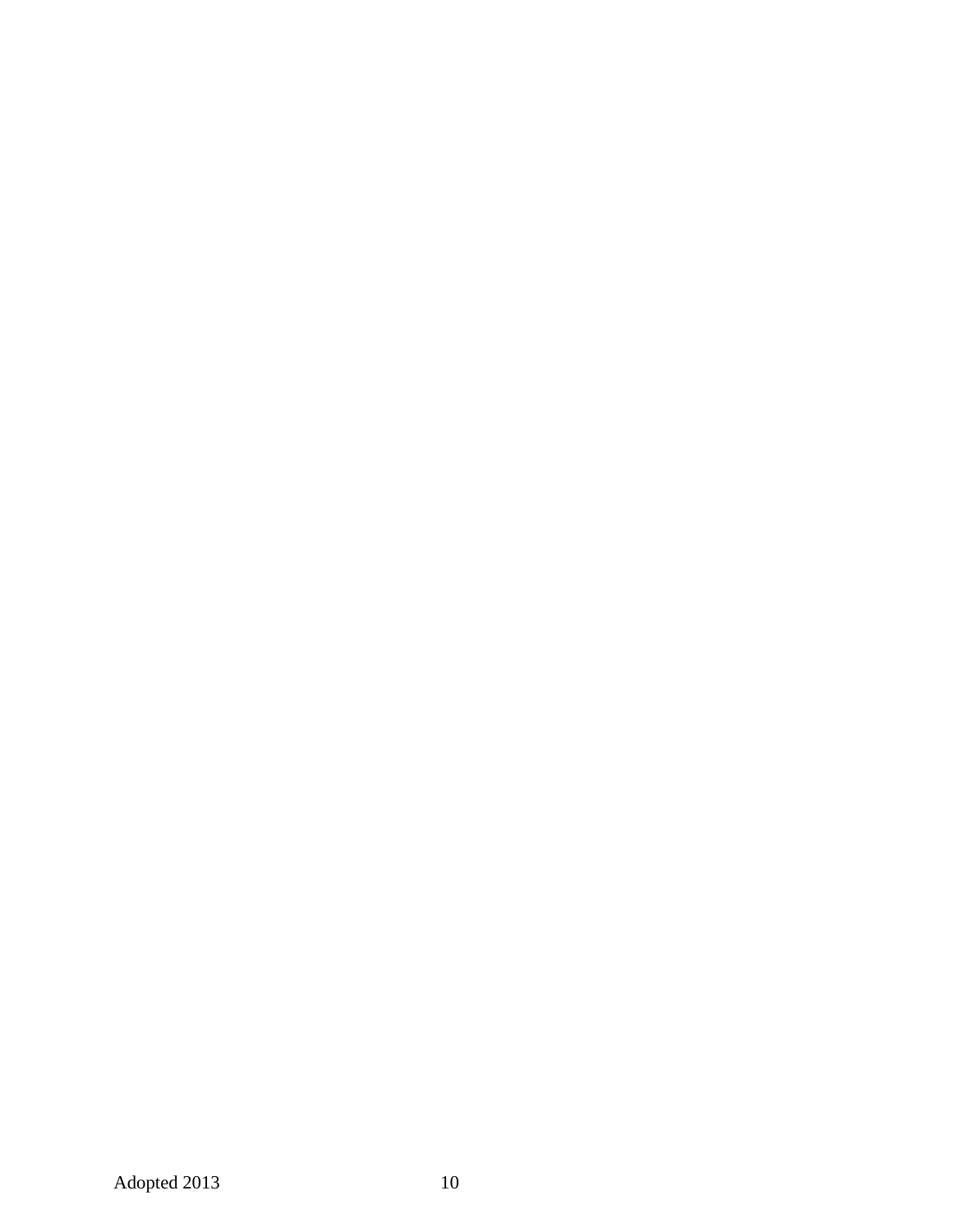# **POPULATION**

The population of the county increased 25.3% from 1970 to 1980. The population decreased slightly in the decade between 1980 and 1990 but began to rise again in the 1990's, increasing 2.8% from 1990 to 1999. However, beginning in 1997, the population began a slow decline, decreasing in the next decade by 5.6% from 2000-2006.

The county' s population resides primarily in the southern portion of the county, in and around the Cities of Rupert, Heyburn and Paul. In 2006, population figures showed that 5,214 people lived in Rupert, 945 lived in Paul and 2,768 lived in Heyburn. The population of the City of Burley within Minidoka County is 244, with an additional 256 people living in Acequia and Minidoka. The population in all of these communities has increased and decreased along the same trends as the county; however, the small communities of Acequia and Minidoka have increased slightly in population over the past decade while others decreased.

During the decades, the population has not experienced significant migration, and births exceeded deaths by a rate of more than two to one. The average number of persons per household has decreased from 3.52 in 1970 to 2.96 in 1990 to 2.87 in 2000. The county remains mostly rural, with 55.9% of the land considered rural in 2000, and 44.1% considered urban.

| <b>YEAR</b> | <b>COUNTY</b> | <b>RUPERT</b> | <b>PAUL</b> | <b>HEYBURN</b> | <b>ACEQUIA</b> | <b>MINIDOKA</b> |
|-------------|---------------|---------------|-------------|----------------|----------------|-----------------|
| 1950        | 9,785         | 3,098         | <b>NA</b>   | <b>NA</b>      | <b>NA</b>      | <b>NA</b>       |
| 1960        | 14,394        | 4,158         | 701         | 829            | 107            | 154             |
| 1970        | 15,731        | 4,563         | 911         | 1,637          | 107            | 131             |
| 1972        | 17,100        |               |             |                |                |                 |
| 1973        | 17,476        | 4,910         | 1,019       | 2,109          | 113            | 139             |
| 1974        | 18,000        |               |             |                |                |                 |
| 1975        | 18,203        | 5,201         | 1,004       | 2,337          | 116            | 143             |
| 1980        | 19,718        | 5,476         | 940         | 2,889          | 100            | 101             |
| 1990        | 19,361        | 5,455         | 901         | 2,714          | 106            | 67              |
| 1997        | 20,655        | 5,669         | 932         | 3,014          | 118            | 66              |
| 1998        | 20,205        | 5,415         | 906         | 2,958          | 115            | 68              |
| 1999        | 20,284        |               |             |                |                |                 |
| 2000        | 20,174        | 5,645         | 998         | 2,899          | 144            | 129             |
| 2006        | 19,041        | 5,214         | 945         | 2,768          | 135            | 121             |

TABLE I POPULATION<sup>1</sup>

<sup>1</sup> County Profiles of Idaho 2008, Idaho Department of Commerce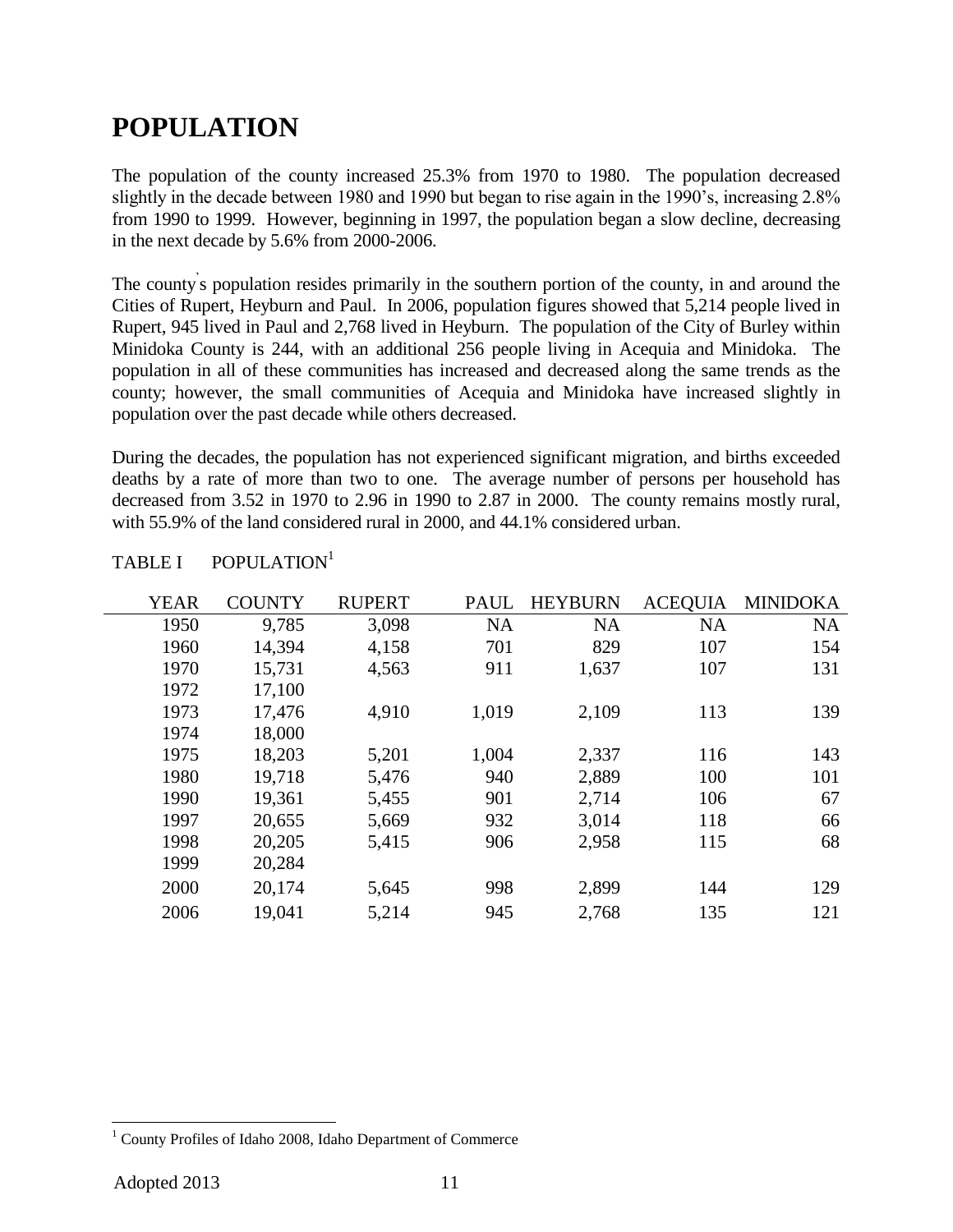#### TABLE II

From 2000 Census data, the Department of Commerce did an age comparison of the county:<sup>2</sup>

| <b>AGE GROUP</b> |       | POPULATION PERCENTAGE |
|------------------|-------|-----------------------|
| $0 - 14$         | 5,135 | 26%                   |
| $15 - 24$        | 3,087 | 15%                   |
| $25 - 44$        | 5,078 | 25%                   |
| $45 - 64$        | 4,216 | 21%                   |
| $65+$            | 2,658 | 13%                   |

In 2005, the per capita income for the county was \$20,086, which was 58.3% of the national average and 70.5% of the state average. Minidoka County's comparative per capita income has declined over the past two decades in relation to national and state averages: In 1990, the per capita income was \$13,390, which was then 68.7% of the national and 85.2% of the state average.

#### TABLE III

Idaho Power prepared population projections for the county in 2007. These projections reveal the following:<sup>3</sup>

| <b>YEAR</b> | <b>PROJECTED</b>  |
|-------------|-------------------|
|             | <b>POPULATION</b> |
| 2010        | 19,310            |
| 2015        | 19,960            |
| 2020        | 20,520            |
| 2025        | 20,990            |
| 2030        | 21,350            |

 $2$  Census Data on Idaho, Idaho Department of Commerce

<sup>3</sup> Idaho Power Summer 2007 Economic Forecasts – Minidoka County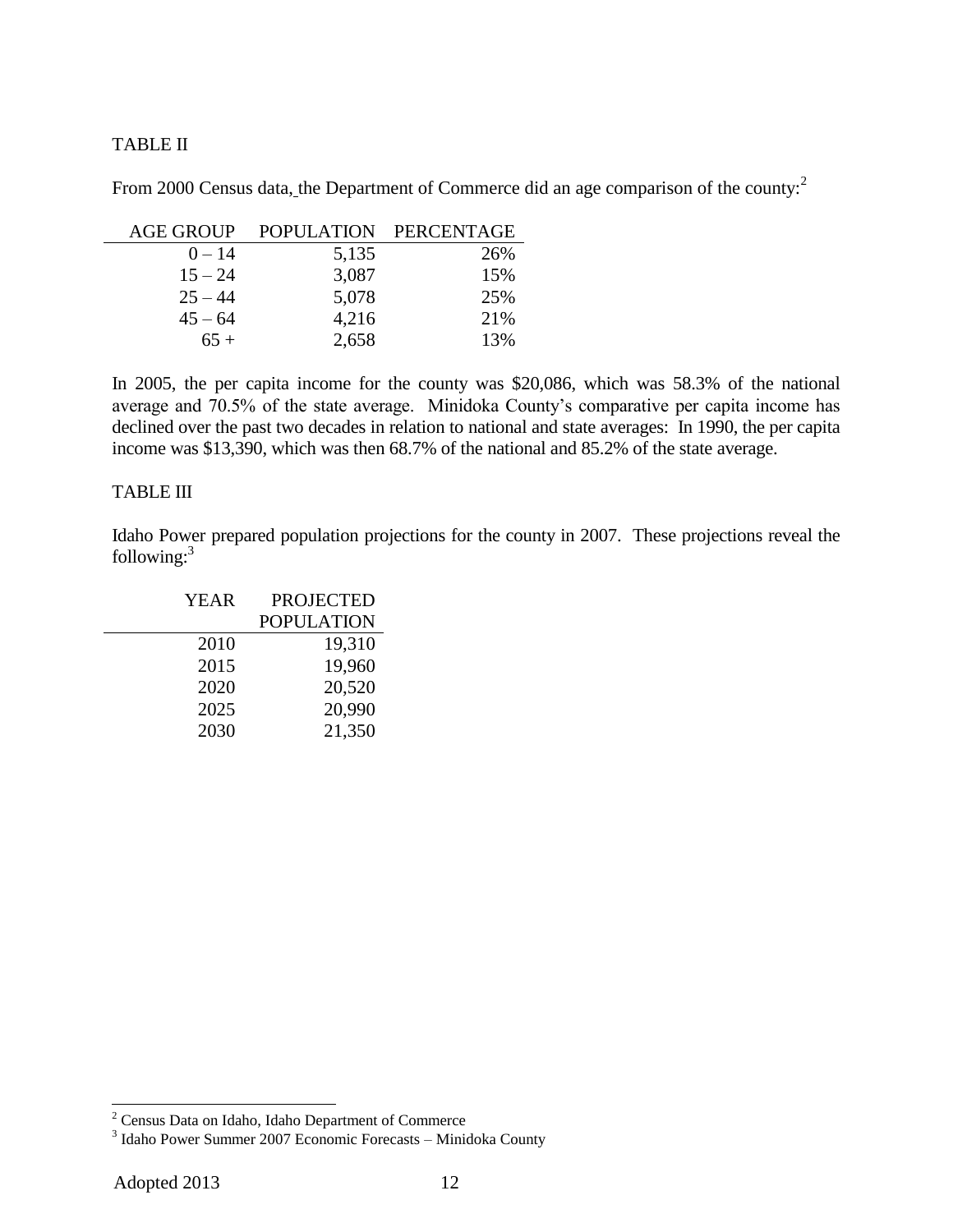# **PRIVATE PROPERTY RIGHTS**

Minidoka County and the City of Rupert strive to insure that land use policies, ordinances, restrictions, conditions and fees do not violate private property rights, adversely impact private property values, or create unnecessary technical limitations upon the use of the property which would constitute an unconstitutional taking of private property rights.

There is a belief of the residents of the county and city that all new proposed uses should be studied carefully for potential impact on current uses and that any potentially negative impact should be mitigated. In addition, as the area's primary industries are agriculturally-related, efforts should be taken to protect agricultural uses in Minidoka County.

In order to evaluate each relevant action, the county and/or city will ask the following questions of each action. These questions come from the Attorney General's checklist as delineated by Idaho state law. If any question is answered in the affirmative, the action will need to be reexamined:

- 1. Does the regulation or action result in the permanent or temporary physical occupation of all or a portion of private property?
- 2. Does the regulation or action require a property owner to dedicate a portion of property or grant an easement without full compensation?
- 3. Does the regulation deprive the owner of all economically viable uses of all or any part of the property?
- 4. Does the regulation have a significant impact on the landowner's economic interest?
- 5. Does the regulation deny a fundamental attribute of ownership? Does it deny the right to possess, exclude others or dispose of all or a portion of the property?
- 6. Does the regulation or action serve the same purpose that would be served by directly prohibiting the use or action; and does the condition imposed substantially advance that purpose?

If any question above were answered in the affirmative, the action being taken would be reconsidered.

## **GOALS AND OBJECTIVES**

### GOAL:

It shall be the goal of Minidoka County and the City of Rupert to protect, enhance and insure private property values and rights within the accepted confines of national, state and local laws.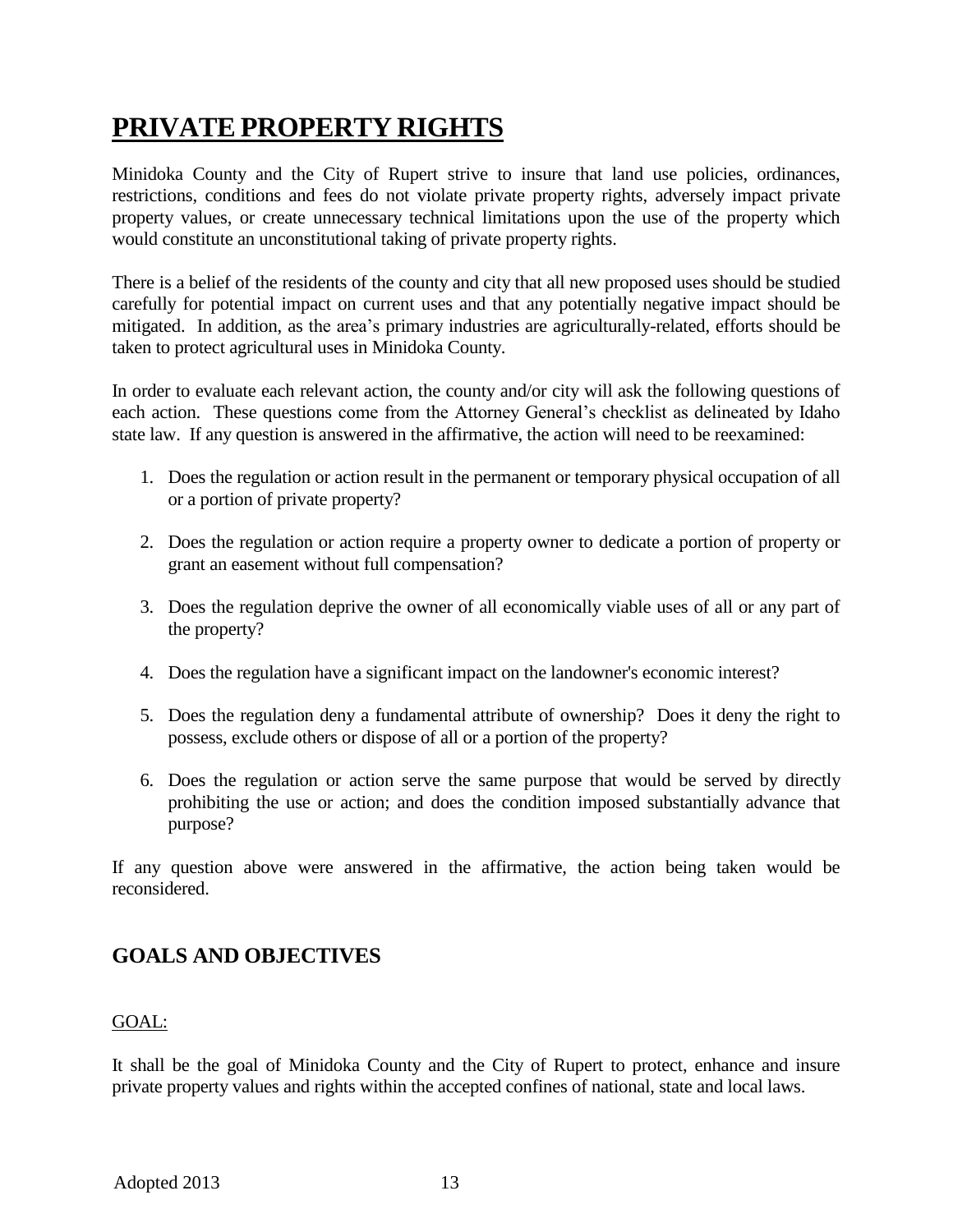#### OBJECTIVES:

- 1. To review all land use decisions, policies, procedures and ordinances in context of the county and city's private property rights goal.
- 2. Adopt the Attorney General's checklist, answering the six questions stated above, to insure that all actions concerning private property are within the confines of the law.
- 3. To review each new proposed use carefully for its potential impact on current uses and that any potentially negative impact should be mitigated.
- 4. To address future uses and their benefit to the county and city in terms of investment versus their impact upon surrounding uses
- 5. To address the concepts of "Right to Farm" laws and encourage protection of agriculture.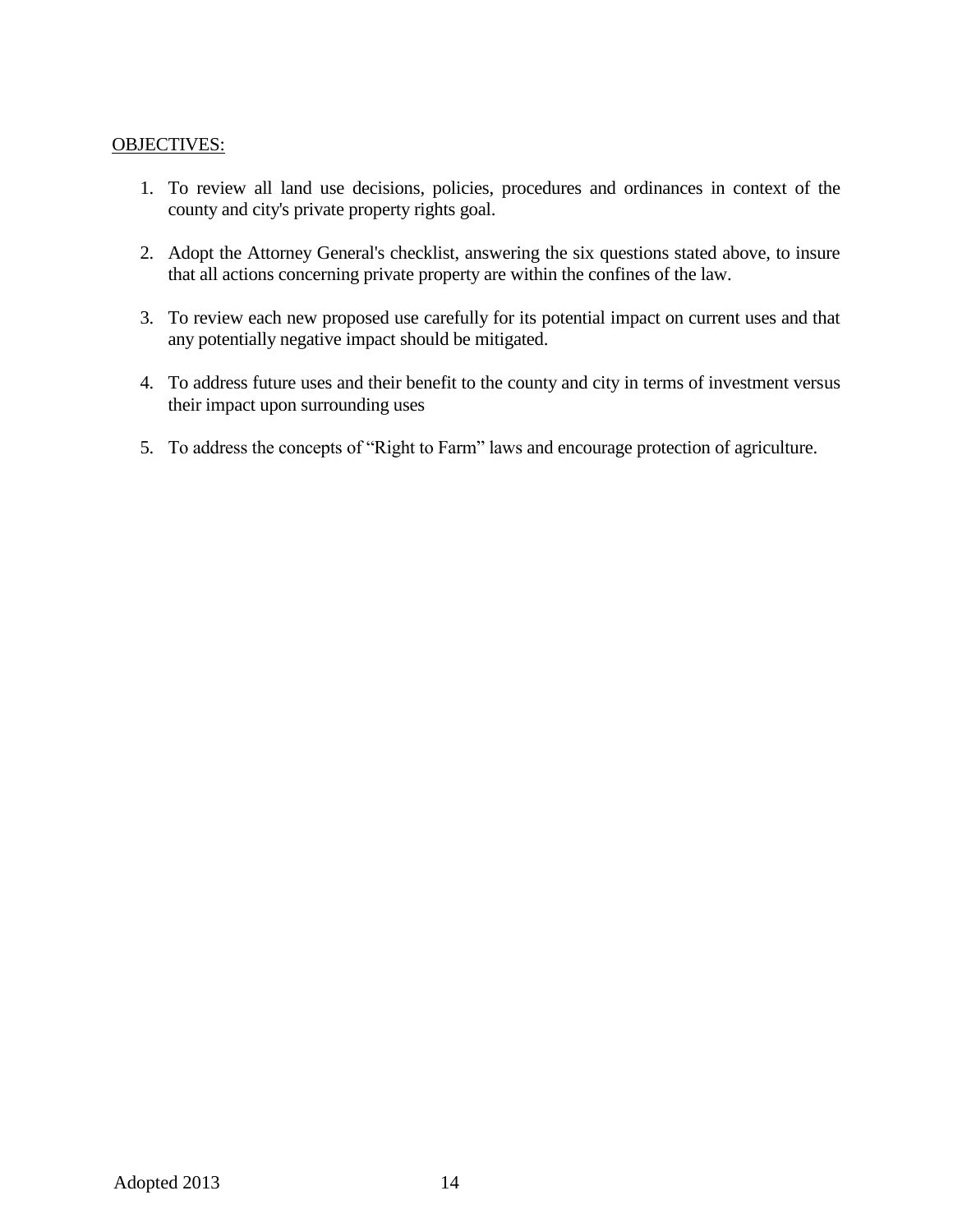# **SCHOOLS, EDUCATION AND RELATED TRANSPORTATION**

Minidoka County has one school district within its boundaries, which is Minidoka County Joint School District #331. The district serves all of Minidoka and portions of Cassia, Jerome, Blaine and Lincoln Counties. As of the Fall 2010, the District Office will be located in the old Heyburn Elementary School of Rupert. The school complexes are located at:

- High School (9-12) Between Rupert and Paul, and the alternative high school in Rupert
- $\bullet$  Middle School (6-8) In Rupert and Paul
- Elementary (Preschool 5) In Acequia (new construction—opened August 2009),

Heyburn (new construction—opened August 2009), Rupert and Paul

As of November 2009, the District's student racial demographics were as follows:<sup>4</sup>

|                                  | #    | $\%$  |
|----------------------------------|------|-------|
| TOTAL STUDENT POPULATION         | 3996 |       |
| American Indian                  | 24   | 0.6%  |
| Asian                            | 5    | 0.1%  |
| <b>Black/African American</b>    | 31   | 0.8%  |
| Native Hawaiian/Pacific Islander | 5    | 0.1%  |
| Caucasian                        | 2188 | 54.8% |
| Hispanic/Latin American          | 1706 | 42.7% |
| 2 or more races                  |      | 0.2%  |
| Unclassified                     | 30   | 0.8%  |

#### TABLE IV

Additionally, the student migrant population is estimated to be 17%, 10.7% were in Special Education, 2% were in Gifted and Talented, 62.8% qualified for Free & Reduced Lunch and 12.4% were Limited English Proficient.

<sup>4</sup> District Demographic Comparison, Nov. 09, Minidoka Joint School District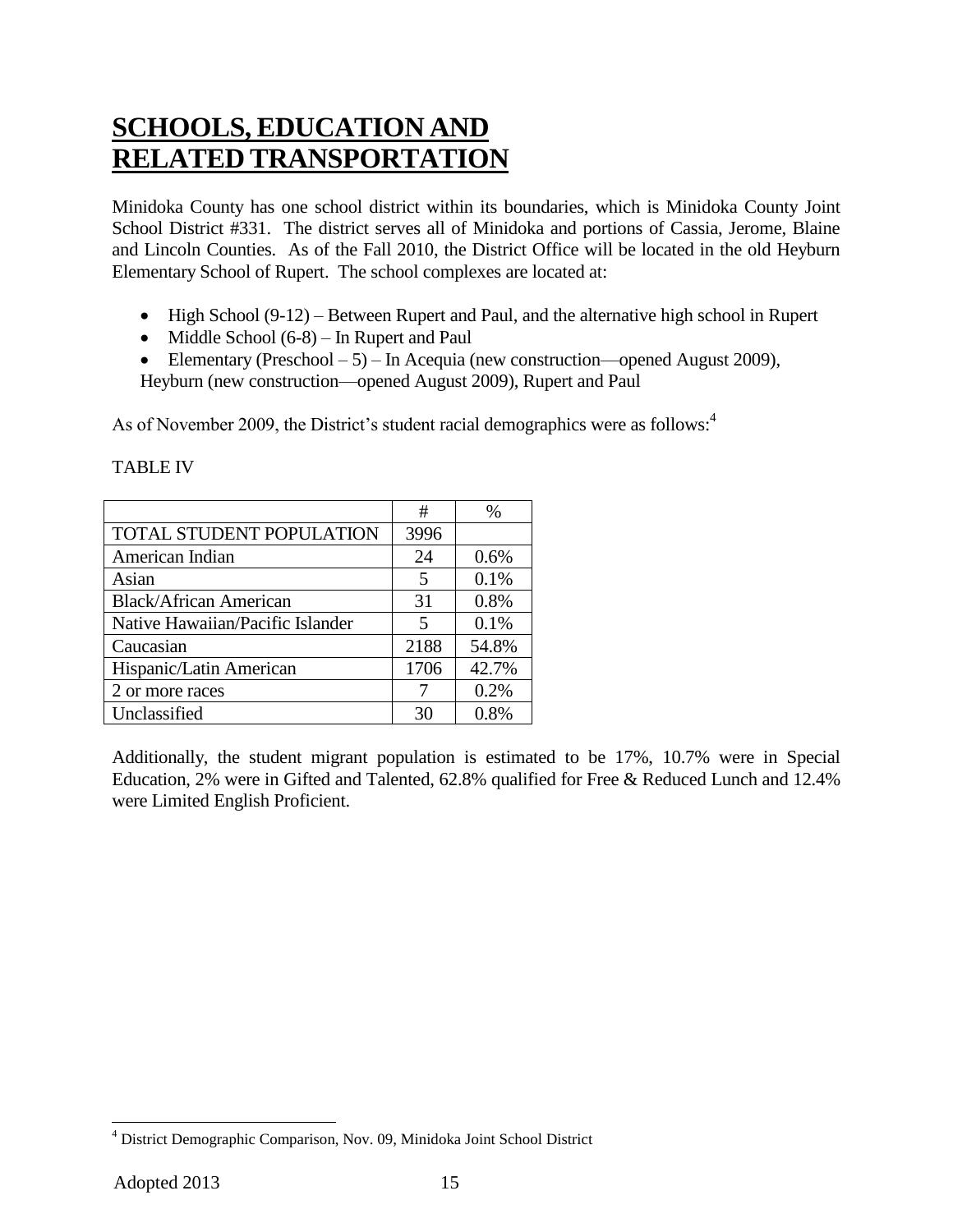#### TABLE V

| School enrollment has steadily decreased over the past several years: <sup>3</sup> |  |  |  |
|------------------------------------------------------------------------------------|--|--|--|
|                                                                                    |  |  |  |
|                                                                                    |  |  |  |

| <b>SCHOOL YEAR</b> | <b>ENROLLMENT</b> |
|--------------------|-------------------|
| 00-01              | 4,482             |
| 01-02              | 4,369             |
| 02-03              | 4,338             |
| 03-04              | 4,247             |
| 04-05              | 4,123             |
| 05-06              | 4,112             |
| 06-07              | 4,067             |
| $07-08$            | 4,136             |
| 08-09              | 4,097             |
| $09-10$            | 3,974             |

From 2000 to 2010 the districts saw a decrease of 508 students, 12.8% decrease. Enrollment is tied directly to the availability of jobs, which is tied to the most prominent industry – agriculture and related activities. There is one private school in the area (described below) and there are students who are being home schooled. There are several small private daycare services.

High School graduation rates and, particularly, those pursuing 4+ years of college, are lower in Minidoka County compared with the State of Idaho:

#### TABLE VI<sup>6</sup>

|                                   | Percent High School Graduates |                |             |             |                 |                  | Percent 4+ Years of College |               |                |
|-----------------------------------|-------------------------------|----------------|-------------|-------------|-----------------|------------------|-----------------------------|---------------|----------------|
|                                   | 1970.                         | 1980           | 1990.       | 2000        | 2007            | 1970.            | 1980                        | 1990          | 2000           |
| State of Idaho<br>Minidoka County | 59.5%<br>55.4%                | 73.7%<br>64.2% | 79.7% 84.7% | 68.5% 73.1% | 88.29%<br>79.8% | 10.0%<br>$6.5\%$ | 15.8%<br>10.5%              | 17.7%<br>9.0% | 21.7%<br>10.1% |



<sup>&</sup>lt;sup>5</sup> Historical Enrollment by School District, Idaho Department of Education

l

<sup>6</sup> Bureau of the Census, Minidoka County School District Office

Idaho Department of Education, Minidoka County School District Office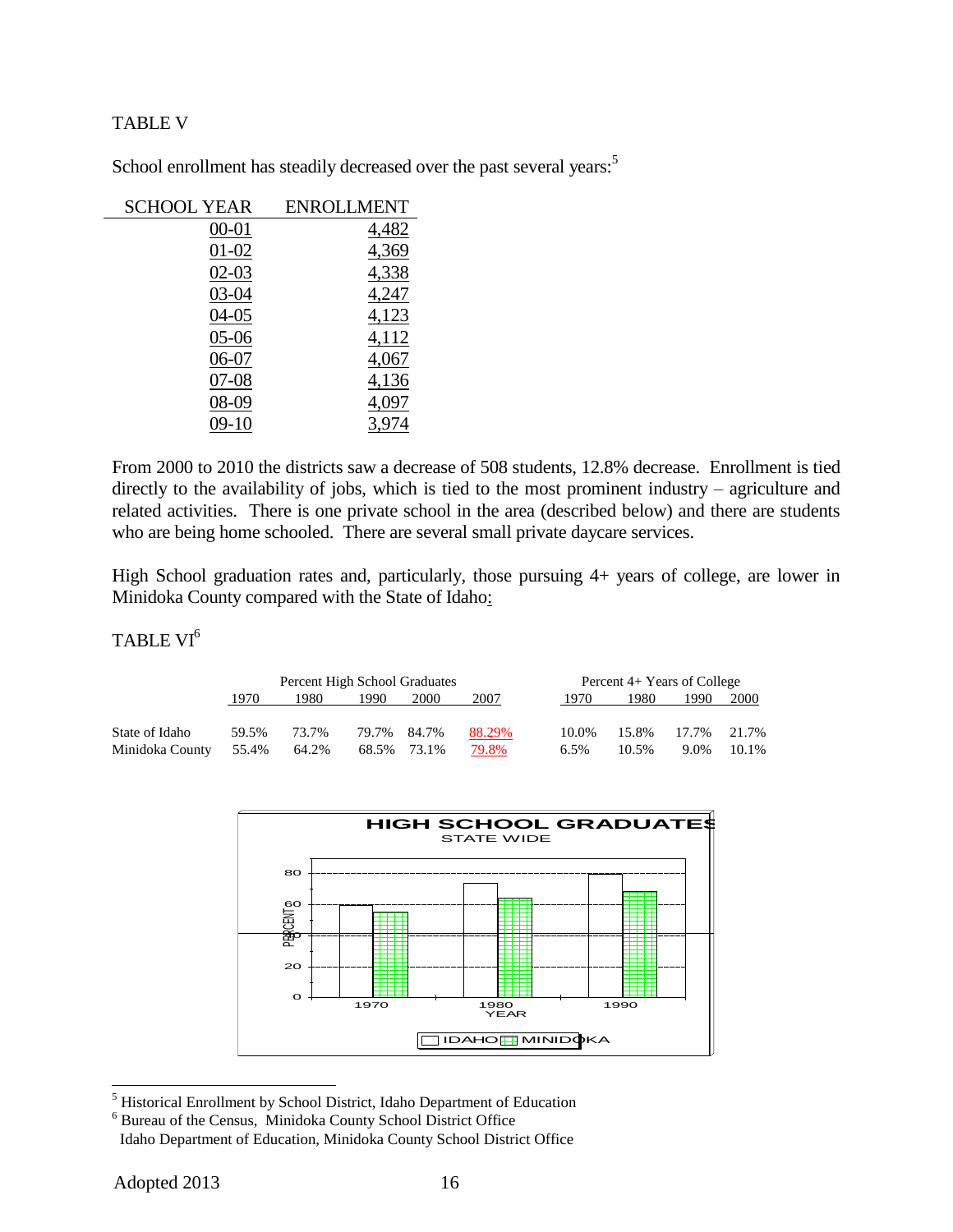

Overall, the school buildings are in fair to excellent condition. Two new schools were constructed and opened in 2009 (replacements for the old Acequia and Heyburn Elementary Schools). In addition, much effort has been poured into preventative maintenance and remodeling to extend the useful life of all buildings.

A continued concern of the district is the water supply for the Minico High School. Because it is located outside a city boundary, it draws its water supply from a well. The nitrate levels and adequate fire flow are two issues the district is monitoring and attempting to address. Several upgrades have been made over the past few years to improve the water quality.

Transportation is provided by the school district's bus system. The bus routes have been set and are not expected to change significantly with future growth. All of the children living more than one and one half miles from their school, which may be outside of the city limits, are eligible to be bussed to school, the remainder walk or are transported by private methods. Safety bussing is used to prevent children from having to cross in dangerous situations (highly traveled roads and railroad crossings) on their way to school as approved by the state of Idaho.

Additional statistical information, including the school report card, can be obtained by accessing the State of Idaho's Department of Education website at [www.sde.state.id.us,](http://www.sde.state.id.us/) or by going to the District's website at [www.minidokaschools.org.](http://www.minidokaschools.org/)

Post secondary education is available to all of Minidoka County residents through the College of Southern Idaho (CSI) located in Twin Falls, Boise State University (BSU) located in Boise and Idaho State University (ISU) located in Pocatello. In addition, courses from the University of Idaho, BSU and ISU are offered at the Twin Falls CSI campus and the Mini-Cassia Learning Center, located in Burley. Degrees and technical preparatory credits can be earned at the Burley campus. Enrollment continues to increase at CSI and the Mini-Cassia Learning Center as it adds the option to local citizens of taking college classes and obtaining a degree while remaining at home.

The University of Idaho, in cooperation with the County, offers extension services, including educational programs. This office serves as the local gateway to the educational resources of the University. While extension education is an informal, out-of-school program, it is also delivered in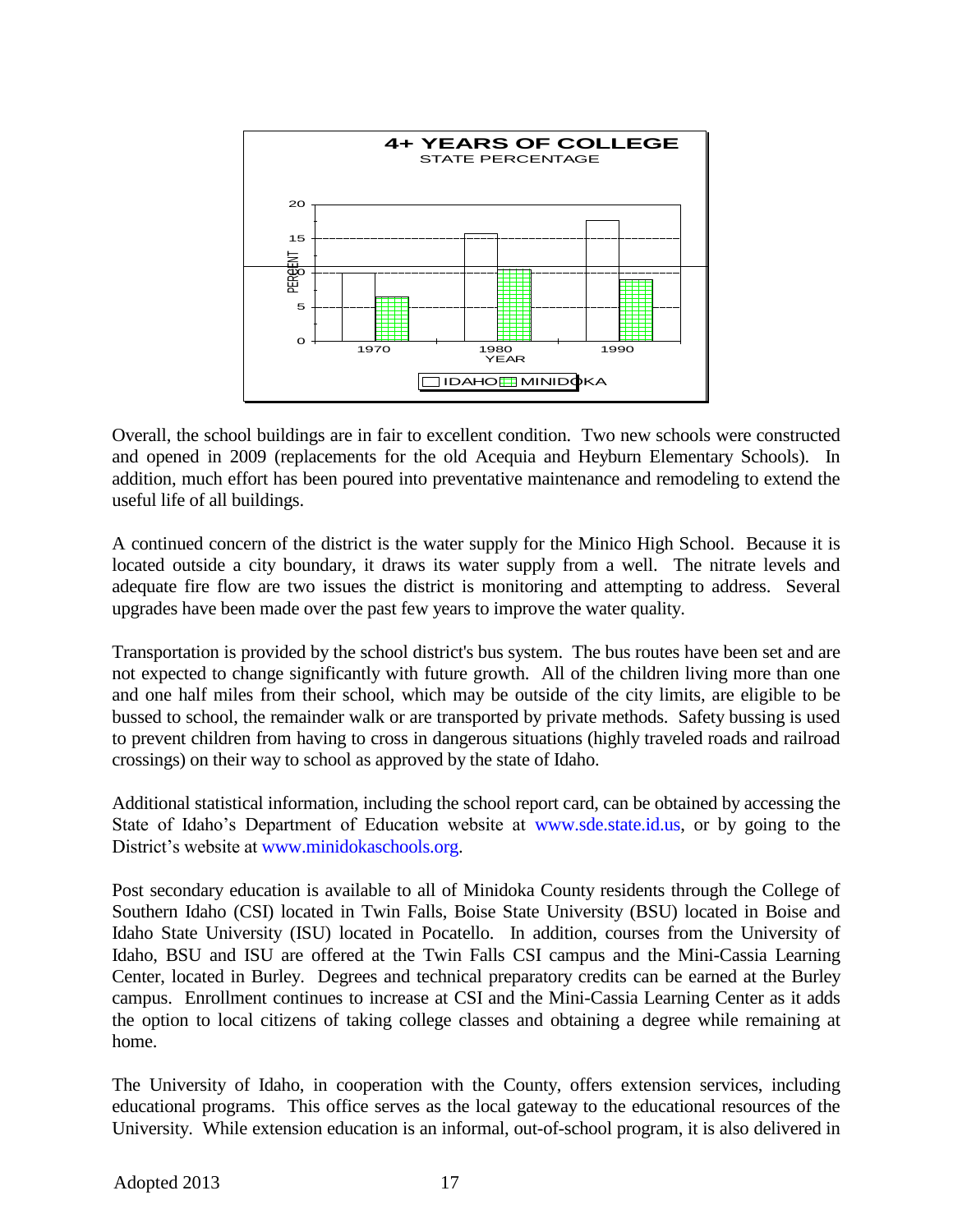cooperation with other agencies. The local program is designed to fit local needs and currently emphasizes irrigation management, farm financial management, crop management, master gardening, food preservation, clothing construction and the 4-H program.

#### PAROCHIAL SCHOOL

The Saint Nicholas School is a Catholic School located at 806 F Street in Rupert. The school was built in 1958 and is in excellent condition. The entire church, rectory, and school complex is located on parts of two adjacent city blocks. The school teaches the first through the sixth grades and also houses a privately owned kindergarten.

#### **HEADSTART**

The Idaho Migrant Council offers a Headstart program in Minidoka County. Currently the program is geared towards, but not exclusive to, children in the migrant population. Headstart offers transportation to and from their program as well.

## **GOALS AND OBJECTIVES**

Education policies have an important impact upon the future of the area. Site selection, as well as faculty and student relationships, has a direct bearing on the educational system. Planning for all aspects of education should be coordinated so that it may effectively meet community, as well as educational requirements.

#### PROBLEMS AND ISSUES

- 1. There should continue to be an active partnership between the schools and both county and city governments.
- 2. The School District needs to be continually informed of development applications and plans for growth.
- 3. There needs to be coordination of election dates and bond issues with other public facility improvements.
- 4. Communication with teachers, parents, administrators, students, government officials and citizens is paramount.
- 5. The School District should continue to work cooperatively with other school districts in appropriate endeavors.

#### GOAL

To make quality educational opportunities available, including job training for young people and adults according to their individual needs.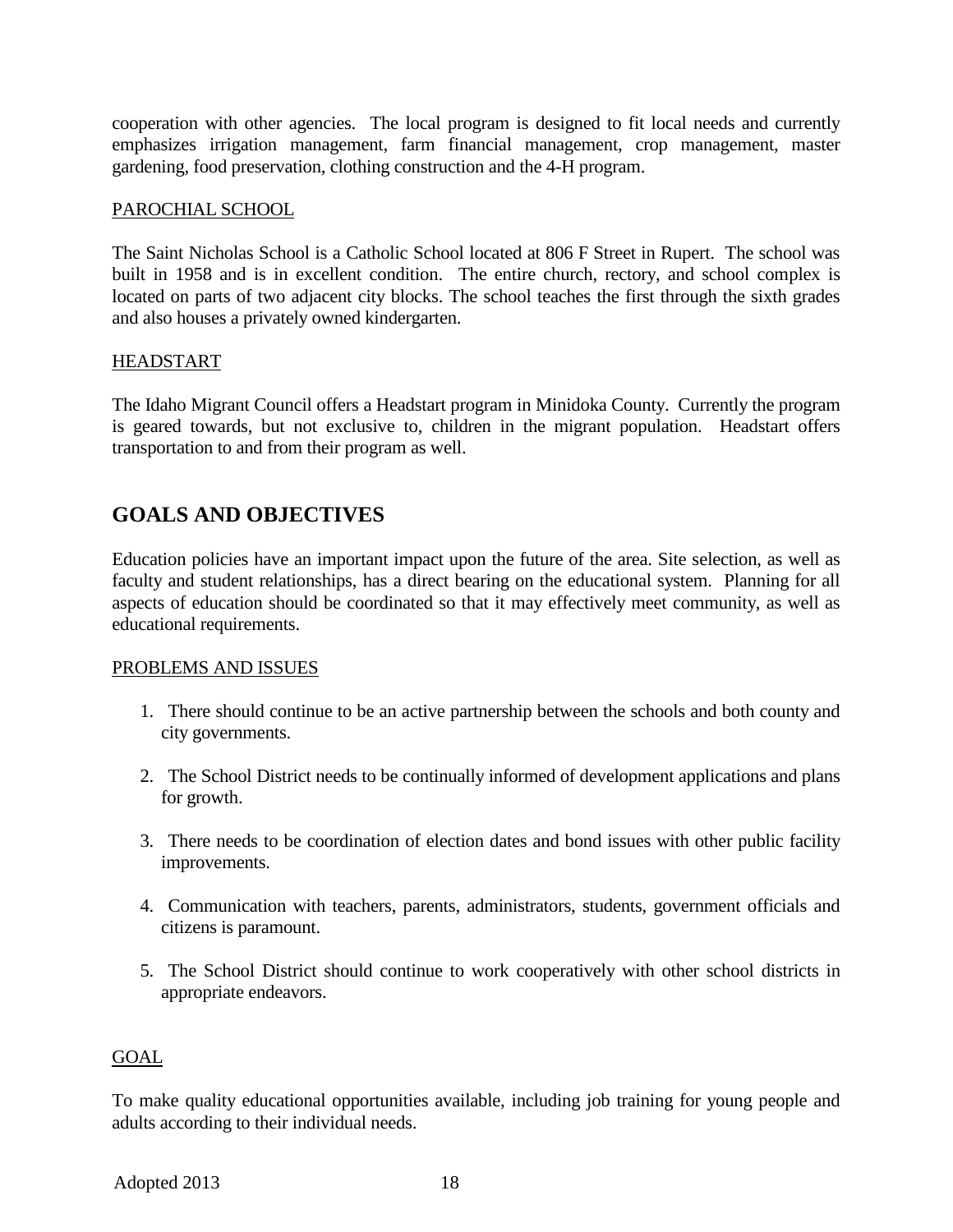#### **OBJECTIVES**

- 1. To plan future school sites in accordance with community growth.
- 2. To strive for continued cooperation and understanding between the schools and the community.
- 3. Continued cooperation should be used between the education institutions and the Planning Commission in the selection of sites.
- 4. Priorities and timing of school construction should be coordinated with construction of other public facilities within the county and city, including coordination of bond elections.
- 5. The local school board will be encouraged to continue to plan an adequate budget for maintenance of school facilities.
- 6. The schools capital facilities plan should be followed to ensure timely upgrading or replacement of facilities.
- 7. The public shall be made aware of what the money in a proposed school bond is going toward, including all federal and state matching or reimbursement funds included in the project.
- 8. Encourage the State Legislature to provide an equitable statewide distribution of funds for education.
- 9. Support statewide local teachers' salaries that are more comparable with the adjacent areas and states' average.
- 10. The continuation of work-based learning program should be encouraged with the input and cooperation of local businesses.
- 11. The initiation of student counseling programs should be encouraged at the elementary school level.
- 12. Encourage the school district to continue to cooperate with private schooling.
- 13. Education is the key to economic development and communications between these two efforts needs to be open. The business and agricultural community is encouraged to become involved in these efforts.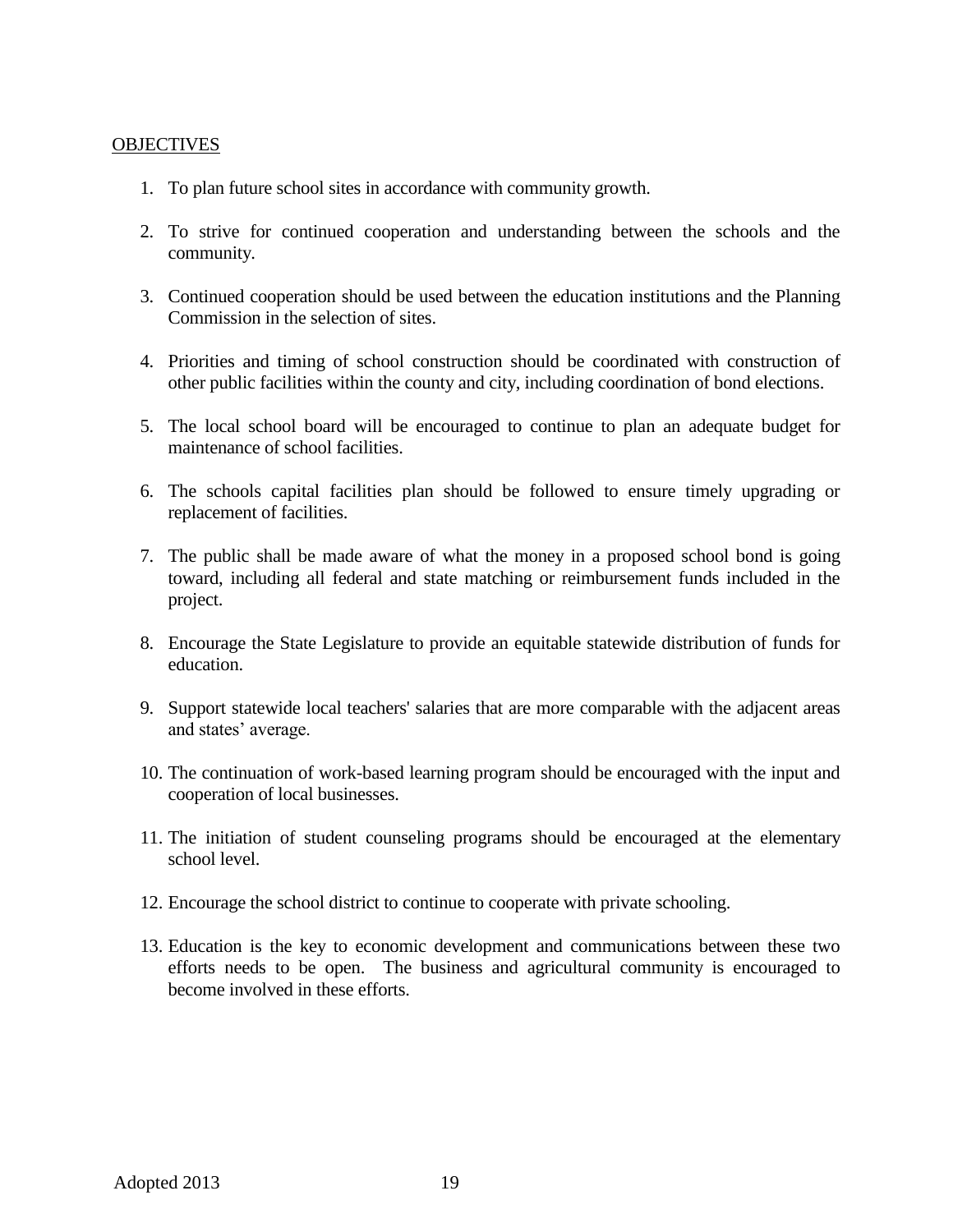# **ECONOMIC**

The total employment within Minidoka County was estimated around 8,089 in December 2009.<sup>7</sup> The primary areas of employment are agricultural, trade and manufacturing. About 20% of those employed travel outside of the county to reach their places of employment, mainly to the City of Burley.

The local businesses serve the residents of the county and city in providing for commercial and service needs. These include a wide range of retail, convenience, and service establishments. Several agriculturally based businesses are also located in Minidoka County and City of Rupert, meeting the needs of farmers and ranchers in the area.

Most of Minidoka County's commercial businesses are located in and around the incorporated cities of Rupert, Heyburn, Paul, and in Burley's impact zone. These cities provide both water and sewer services inside city limits and limited services in the Areas of City Impact; an area designated outside the city limits for more urban-like and industrial development. There is also a corridor of businesses from Heyburn to Rupert and to some extent from Rupert to Paul. Most industrial uses, other than agricultural, are located where they can have access to city water and sewer. It has been established that some heavy agricultural uses may be in conflict with these more urban zones and are more appropriate in other areas of the county.

Economic development and recruitment has been the role of the Mini-Cassia Economic Development Commission (MCEDC), a two county commission looking at regional recruitment and development, and the local Mini-Cassia Chamber of Commerce. It is a volunteer organization based from Mini-Cassia businesspeople. The Mini-Cassia Development Commission has developed a strategic plan and included some goals for the area. The goals are:

- To promote and expand local business
- To recruit diverse business
- To market the attributes of the area
- To coordinate and develop resources
- To educate development professionals and volunteers, business leaders and the general public
- To increase funding and participating members
- To promote a responsible use of development resources

The purpose of the MCEDC is to bring business, government, and leadership together for the purpose of strengthening the Mini-Cassia economy through the retention and expansion of existing industry, the attraction of new employers and diversification of the economic base.

Through these goals they work to improve the overall economic well being of the Mini-Cassia area through more jobs for the youth that provide a living wage, high-quality community growth, better and more education and employment opportunities, better public facilities, affordable housing and a more diverse and stable community.

 $^7$  Minidoka County Work Force Trends, Jan. 2010, Idaho Department of Labor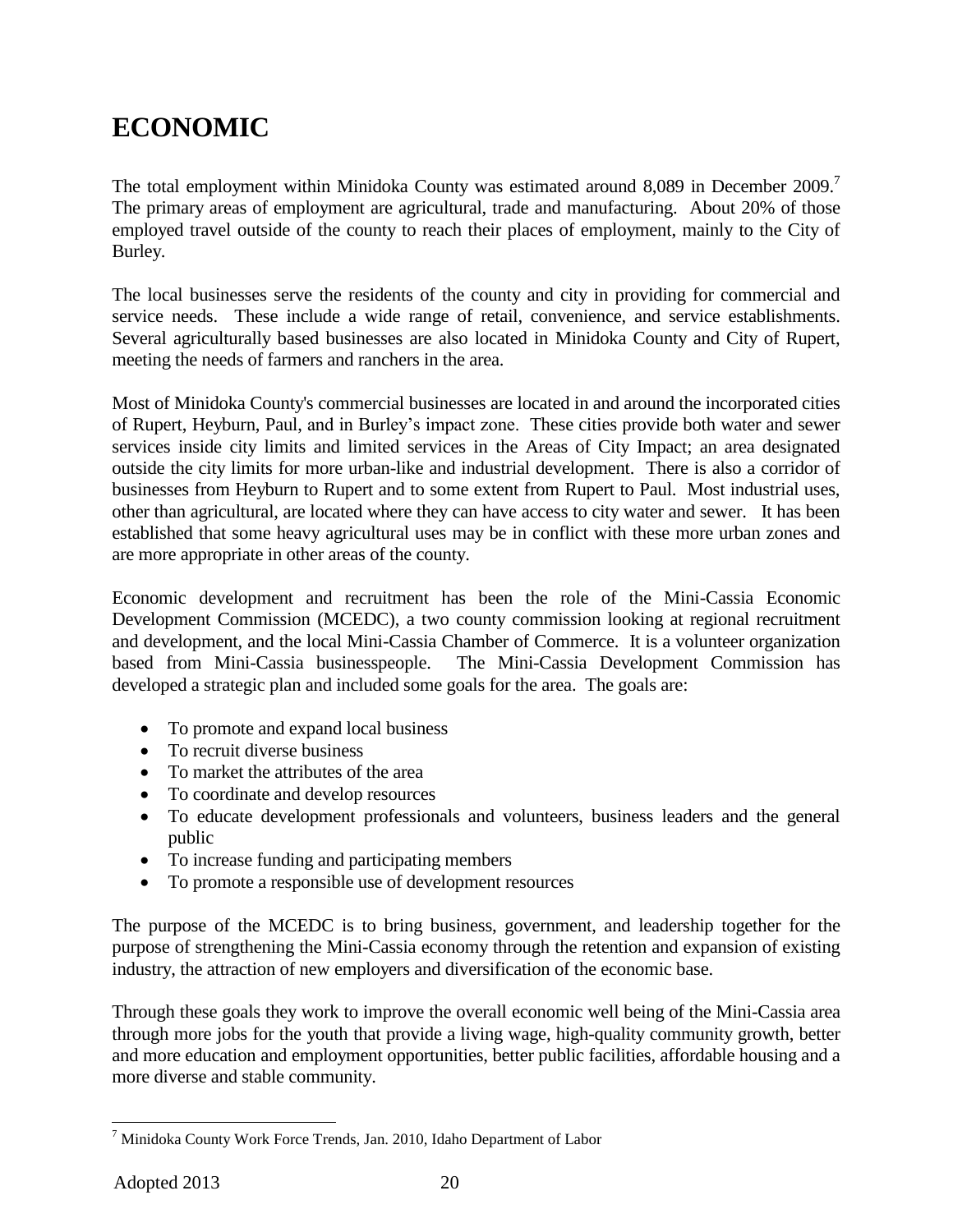One of the largest concerns is to provide a vibrant and diverse job market for the young people who grow up in Minidoka County and the City of Rupert but cannot find jobs after high school graduation. Several factors are necessary to create this type of economic environment. They include:

- Education That factor is present through CSI, the vocational school, ISU and the school system
- Businesses Businesses need to be recruited that can provide employment diversity
- Financial resources to accomplish recruitment the county and city needs to look to the use of Industrial Revenue Bonds, grants and any other available and possible methods to finance recruitment
- Appropriate zones for businesses to be located near I-84 and its interchanges as well as along the State Highways 24, 25, 27 and 30 and other major transportation routes, as well as along the Eastern Idaho Railroad and Union Pacific Railroad.

Outside economic resources include Region IV Economic Development that operates two direct financing programs - an EDA funded Revolving Loan Fund and the Small Business Administration's Certified Development Company 504 loan program. Region 4 also has access to several banks for use with the Small Business Administration's 7(a) guarantee program. With these tools Region IV can package a wide variety of financial assistance to entice and facilitate business growth in the area.

Another important outside resource is the Southern Idaho Economic Development Organization (SIEDO). The purpose of SIEDO is stated:

To bring business, government and community leadership together for the purpose of strengthening the Magic Valley economy through the retention and expansion of existing industry, the attraction of new employers and diversification of the economic base.

To provide a self sustaining organization through the development of a foundation or other type of funding source over time, to ensure the survivability of SIEDO and provide continuity for future economic growth and development into the foreseeable future.

SIEDO operates under three guiding principles:

1. Implement a focused and cost-effective marketing plan to attract new firms to the Southern Idaho area.

- 2. Promote retention and expansion of existing firms.
- 3. Build support within the community for economic development.

Yet another resource available to Minidoka County and the City of Rupert is the presence of higher education facilities in Burley, (branch of the CSI campus), Twin Falls, Boise and Pocatello. These include the College of Southern Idaho (CSI), Boise State University, and Idaho State University. Courses from the University of Idaho as well as the other colleges listed are available through both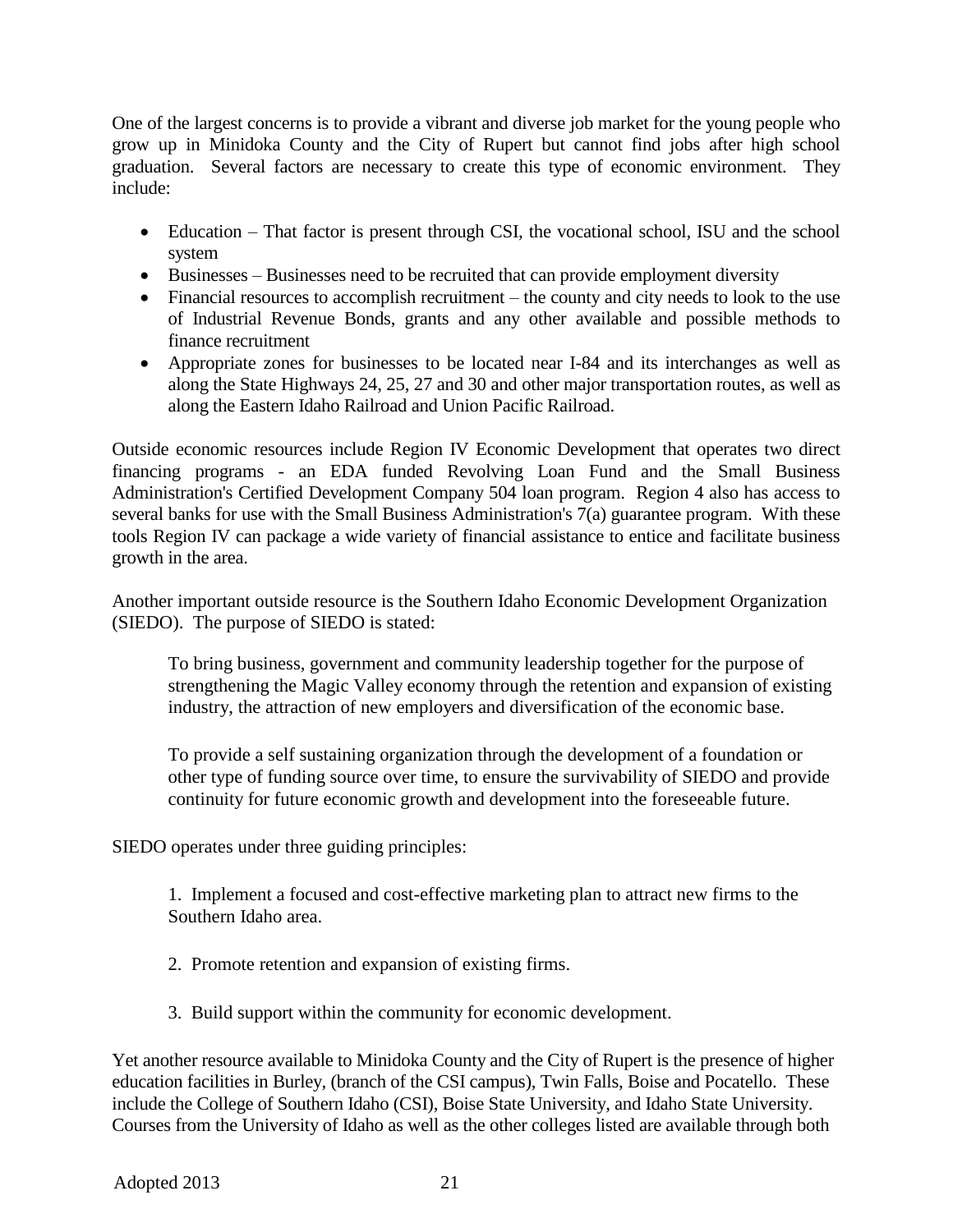the Twin Falls and Burley CSI campuses. The Eastern Idaho Technical College is located in Idaho Falls, offering vocational training. These colleges have proved responsive in providing training to meet labor force requirements as well as other more direct services such as conducting surveys and studies in economic development. Many offer various degrees at both the bachelor and masters levels.

The Rural Development Office is another agency that has a high profile in the valley and loans money to local agricultural businesses and farmers. Several banking institutions currently serve the county and city and participate in loaning funds for business development.

Finally, such state agencies as the Idaho Department of Commerce can offer technical assistance and financial assistance in helping to seek out and locate businesses in Minidoka County and the City of Rupert.

#### TABLE VII

#### EMPLOYMENT<sup>8</sup>

| AREA OF EMPLOYMENT                       | 1990  | 1996  | 2005   |
|------------------------------------------|-------|-------|--------|
| Agriculture, Forestry & Fishing          | 2,191 | 2,408 | 1,552* |
| Construction                             | 301   | 493   | 520    |
| Manufacturing                            | 1,938 | 1,957 | 1,113  |
| <b>Transportation and Communications</b> | 372   | 571   | 595    |
| Trade (Wholesale and Retail)             | 1,836 | 2,086 | 1,521  |
| Services and Miscellaneous               | 1,296 | 1,723 | 1,434* |
| Finance, Insurance and Real Estate       | 272   | 211   | 427    |
| Government                               | 1.393 | 1,502 | 1,455  |

\*Some numbers are not included to avoid disclosure of confidential material.

## **GOALS AND OBJECTIVES:**

Economic development and commerce was the element of our society referred to by Thomas Jefferson as one of the pillars of prosperity and in his words "The most thriving when left to individual enterprise." If and when regulation may seem advisable it should be done first on a local level. Commerce is vital, and its growth should be encouraged in a rational manner that will allow business (including agri-business) to function efficiently and profitably for the benefit of the community.

#### PROBLEMS AND ISSUES

1. A critical lack of career opportunities in the county and city is forcing some of our bright and talented young men and women to move to other places where opportunities are available.

<sup>8</sup> County Profiles of Idaho 2008, Idaho Department of Commerce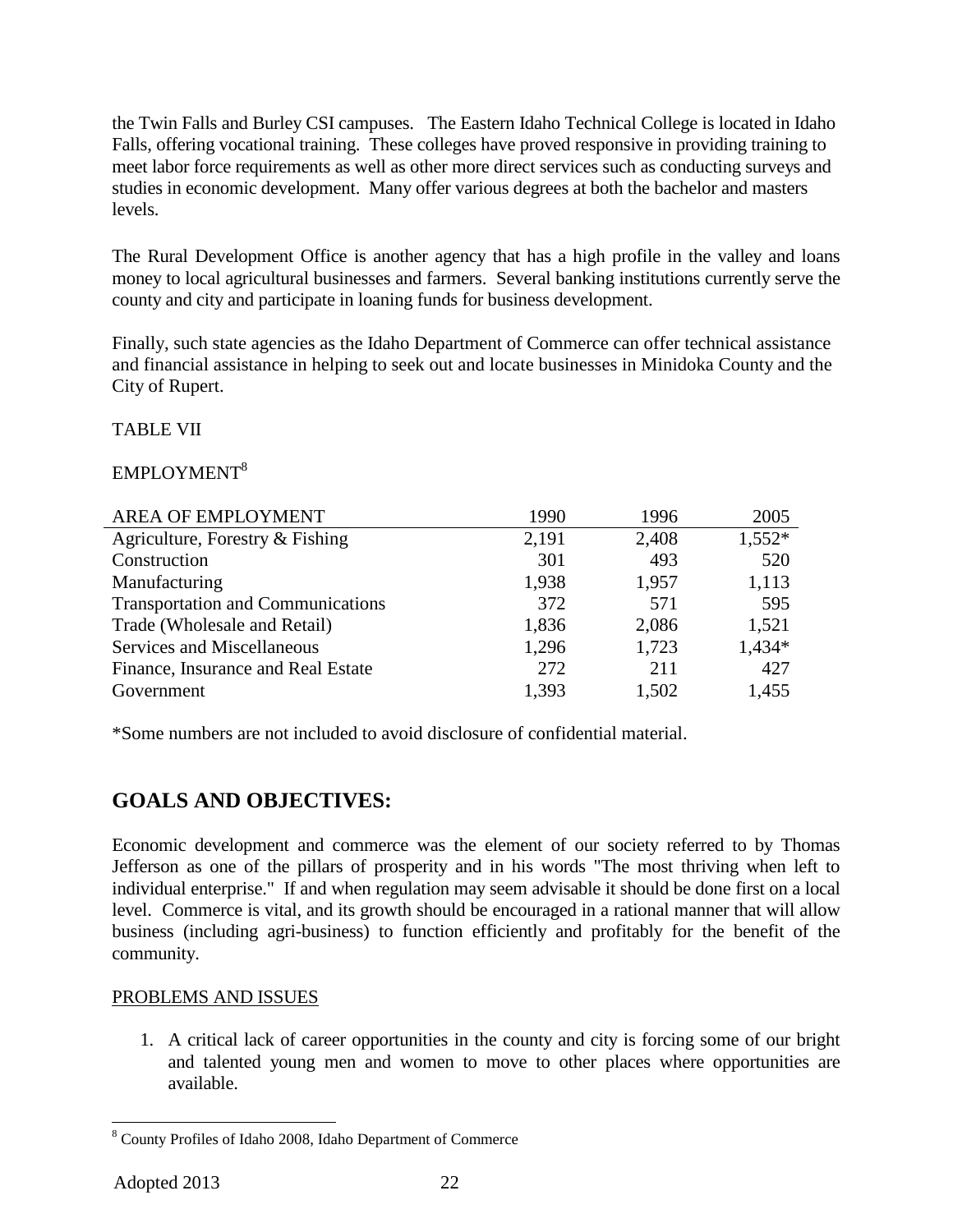- 2. There is a noticeable lack of goods and services in Minidoka County and the City of Rupert that is driving consumer trade to surrounding areas where these goods and services are available. This becomes a detriment to all local businesses.
- 3. Government agencies should encourage as much work to be done by the private sector as is possible and efficient.
- 4. The utilization of the senior citizen sector of the community as a resource and in the work force.
- 5. Lack of available Sewer and Water (Potable and Fire Protection) Service is limiting potential development of the Highway corridor between Rupert and Heyburn.

#### GOAL

To provide a healthy environment for business development in Minidoka County and the City of Rupert aiming at providing better jobs, for more people with more available goods and services. To also provide a better place to live by minimizing discriminatory and restrictive regulations on commerce and unwise competition between private business and tax supported agencies.

#### OBJECTIVES:

- 1. Attract and retain new and current businesses in Minidoka County and the City of Rupert by working closely with and supporting the Mini-Cassia Development Commission.
- 2. Improve resources available to promote and attract new businesses, encouraging agricultural alternatives and businesses that support agriculture.
- 3. Utilize outside resources, such as the Idaho Department of Commerce, to assist in this effort.
- 4. Upgrade infrastructure, as needed including supporting infrastructure improvement efforts within the cities, such as water and sewer capacities. Promote aesthetics in the population centers of the county which service tourist and business needs.
- 5. Plan economic growth that will be compatible with the rural and small town way of life in Minidoka County and the City of Rupert and avoids a more metropolitan life style. Promote industries that will assist with the growth of Minidoka County and the City of Rupert.
- 6. Encourage policies that require that the cost of growth to be paid by that growth.
- 7. Recognize the current and potential impact that tourism could have on the economy and encourage further planning and development of this industry.
- 8. Develop committees, including representatives from affected taxing districts, which could look at the use of any available financing and funding options as well as other resources to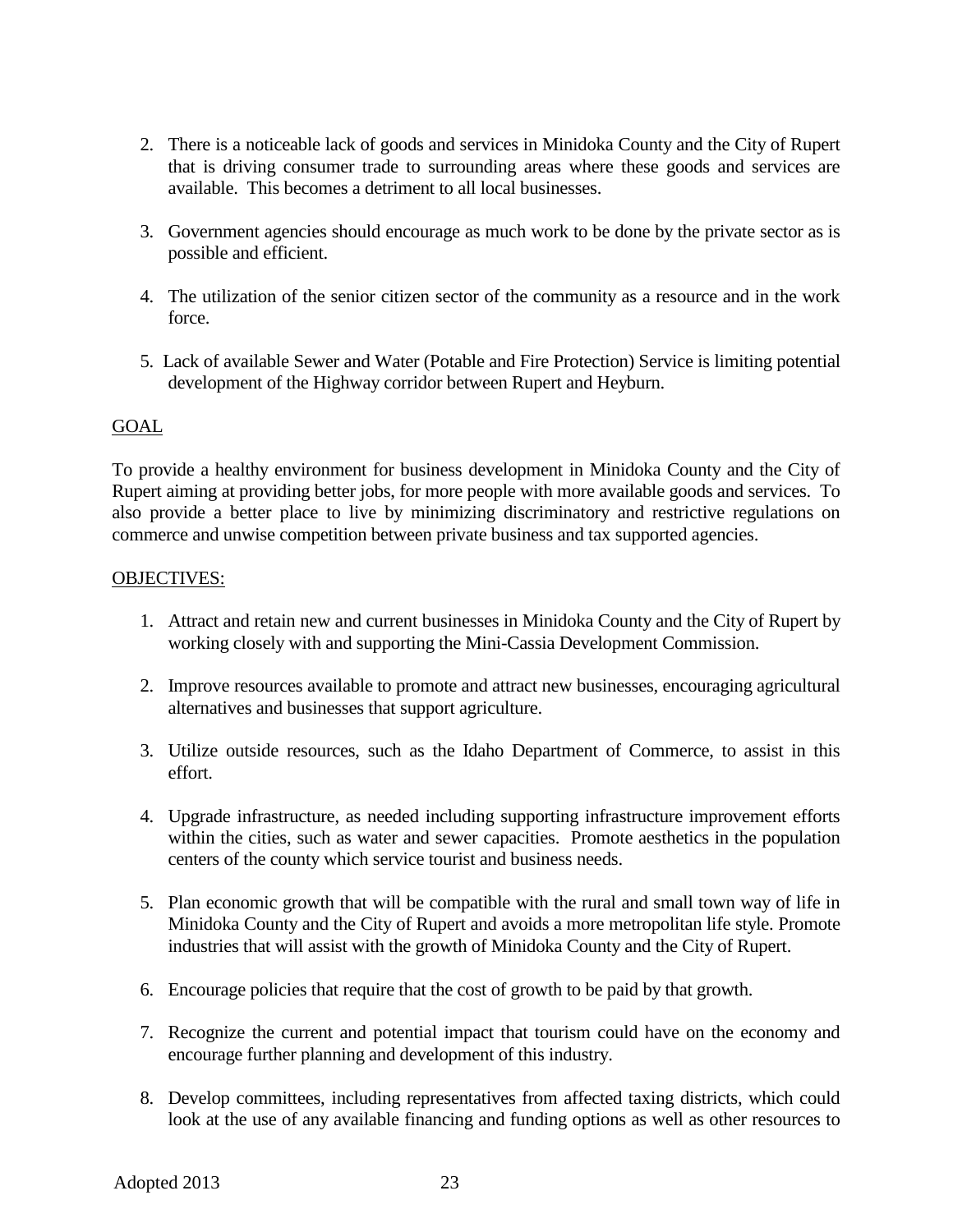finance recruitment of new and diverse businesses to the county and city.

9. Using Urban Renewal (Idaho Code Title 50 chapters 20 & 29) as a tool to expand the City of Rupert water and sewer systems to promote managed development within the impact areas of the city.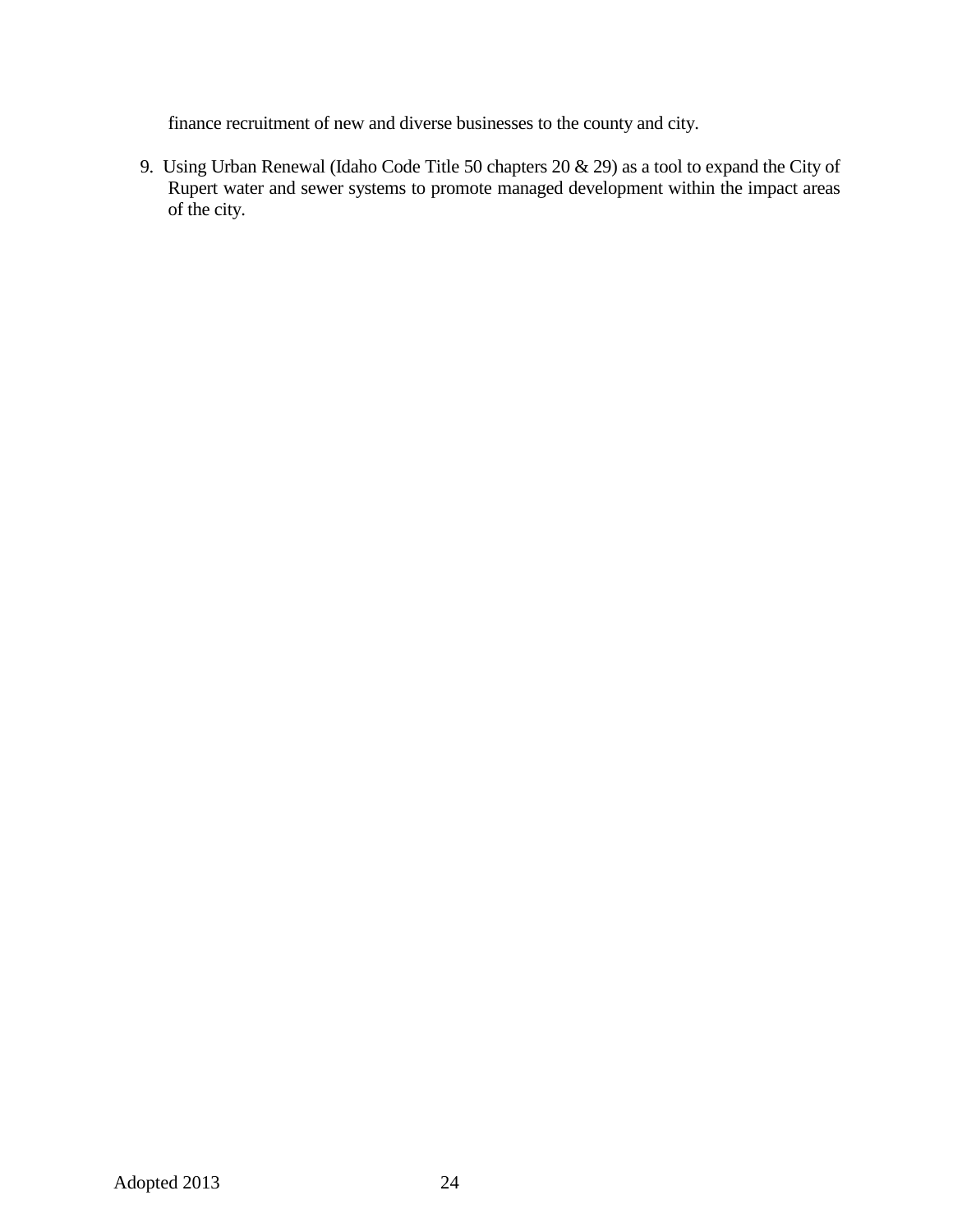# **LAND USE**

Minidoka County is a high mountain desert area located in South Central Idaho, along the Snake River. There are 486,208 acres of land in the County.

#### TABLE VIII

#### LAND OWNERSHIP<sup>9</sup>

| <b>LAND</b>      | <b>ACREAGE</b> | PERCENTAGE |
|------------------|----------------|------------|
| <b>OWNERSHIP</b> |                |            |
| Federal          | 174,649        | 35.9%      |
| <b>State</b>     | 7,720          | 1.6%       |
| County           | 3,285          |            |
| City             | 113            | $.7\%$     |
| Private          | 300,441        | 61.8%      |

The County has six incorporated communities – Acequia, Burley (North Burley), Heyburn, Minidoka, Paul and Rupert - which are home to approximately half of the county residents.

Agriculture is an important part of the economy in Minidoka County and utilizes much of the land. See Tables IX & X for 2000 agricultural figures on use production on agricultural lands.

#### TABLE IX

### AGRICUTURAL LAND USE<sup>10</sup>

| Idaho $(2010)$ | Unit   | 2009      | 1997       | 1992       | 1987       | 1982       |
|----------------|--------|-----------|------------|------------|------------|------------|
| Land in        | Acres  | 11,400,00 | 11,830,167 | 13,468,992 | 13,931,875 | 13,921,639 |
| Farms          |        |           |            |            |            |            |
| Number of      | Number | 25,500    | 22,314     | 22,124     | 24,142     | 24,714     |
| Farms          |        |           |            |            |            |            |
| Avg. Size of   | Acres  | 447       | 530        | 609        | 577        | 563        |
| Farm           |        |           |            |            |            |            |
| Buildings $\&$ |        |           |            |            |            |            |
| Land           |        |           |            |            |            |            |
| Avg.           | \$\$\$ |           | 536,521    | 410,206    | 336,615    | 459965     |
| Value/Farm     |        |           |            |            |            |            |
| Avg.           | \$\$\$ |           | 1,017      | 682        | 572        | 814        |
| Value/Acre     |        |           |            |            |            |            |

<sup>&</sup>lt;sup>9</sup> County Profiles of Idaho 2008, Idaho Department of Commerce and Minidoka County Assessor property records. <sup>10</sup> Idaho Data, National Agriculture Statistics Service, USDA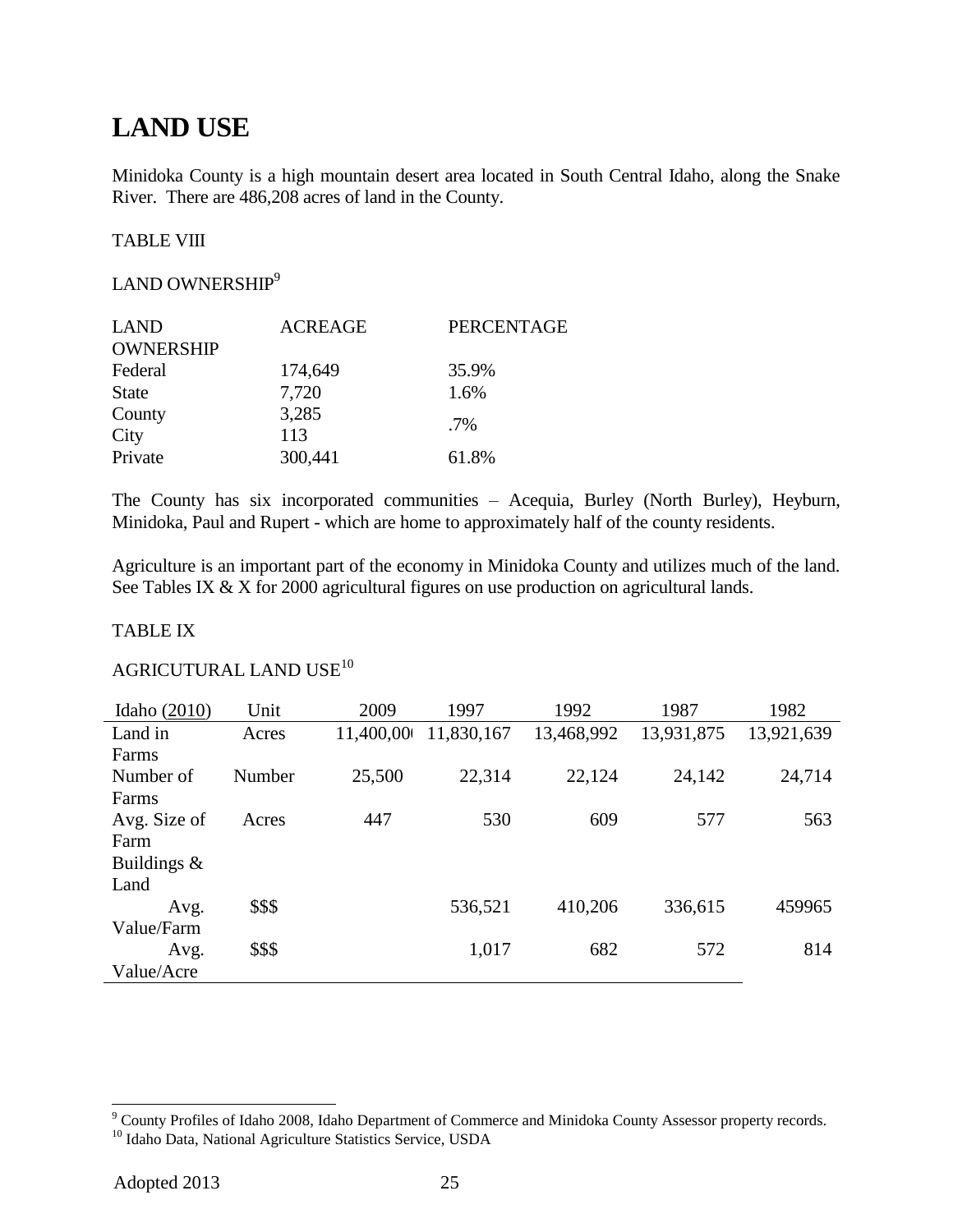## TABLE X

## MINIDOKA COUNTY – AGRICULTURAL PRODUCTION $^{\rm 11}$

## LIVESTOCK

|                              | Unit | All | Beef  | Dairy  | <b>Other</b> |
|------------------------------|------|-----|-------|--------|--------------|
| Cattle (2010) Head 42,800    |      |     | 4.900 | 11,100 | 23,400       |
| Sheep $(2010)$ Head $41,500$ |      |     |       |        |              |

#### CROPS

|                      | Planted | Harvested | Avg.  | Unit | <b>Total Yield</b> | Price/ | <b>Total Value</b> | $%$ of |
|----------------------|---------|-----------|-------|------|--------------------|--------|--------------------|--------|
|                      |         |           | Yield |      |                    | unit   |                    | Idaho  |
| All Wheats (2008)    | 43,100  | 41,700    | 104.5 | Bu.  | 4,363,000          | \$6.38 | \$27,835,940       | 4 %    |
| Spring Wheat         | 30,600  | 29,600    | 105.5 | Bu.  | 3,126,000          | 6.86   | 21,444,360         | 8 %    |
| Winter Wheat         | 10,600  | 10,500    | 101.5 | Bu.  | 1,068,000          | 4.45   | 4,752,600          | 2%     |
| (2009)               |         |           |       |      |                    |        |                    |        |
|                      |         |           |       |      |                    |        |                    |        |
| <b>Barley</b> (2009) | 34,600  | 33,800    | 120.4 | Bu.  | 4,070,000          | 4.80   | 19,536,000         | 8 %    |
|                      |         |           |       |      |                    |        |                    |        |
| Sugar Beets (2009)   | 30,100  | 29,100    | 29.4  | Tons | 856,000            |        |                    |        |
|                      |         |           |       |      |                    |        |                    |        |
| Alfalfa Hay (2009)   |         | 32,300    | 6.2   | Tons | 200,400            | 115.0  | 23,046,000         | 4 %    |
|                      |         |           |       |      |                    |        |                    |        |
| Dry Beans $(2008)$   | 3,400   | 3,300     | 21.5  | Cwt. | 71,000             | 37.00  | 2,627,000          | 5 %    |
|                      |         |           |       |      |                    |        |                    |        |
| Potatoes (2008)      | 25,500  | 25,400    | 380.0 | Cwt. | 9,652,000          | 7.15   | 70,141,500         | 8 %    |
|                      | 23,400  | 23,300    | 421   |      | 9,810,000          |        |                    |        |

<sup>&</sup>lt;sup>11</sup> Idaho Data, National Agricultural Statistics Service, USDA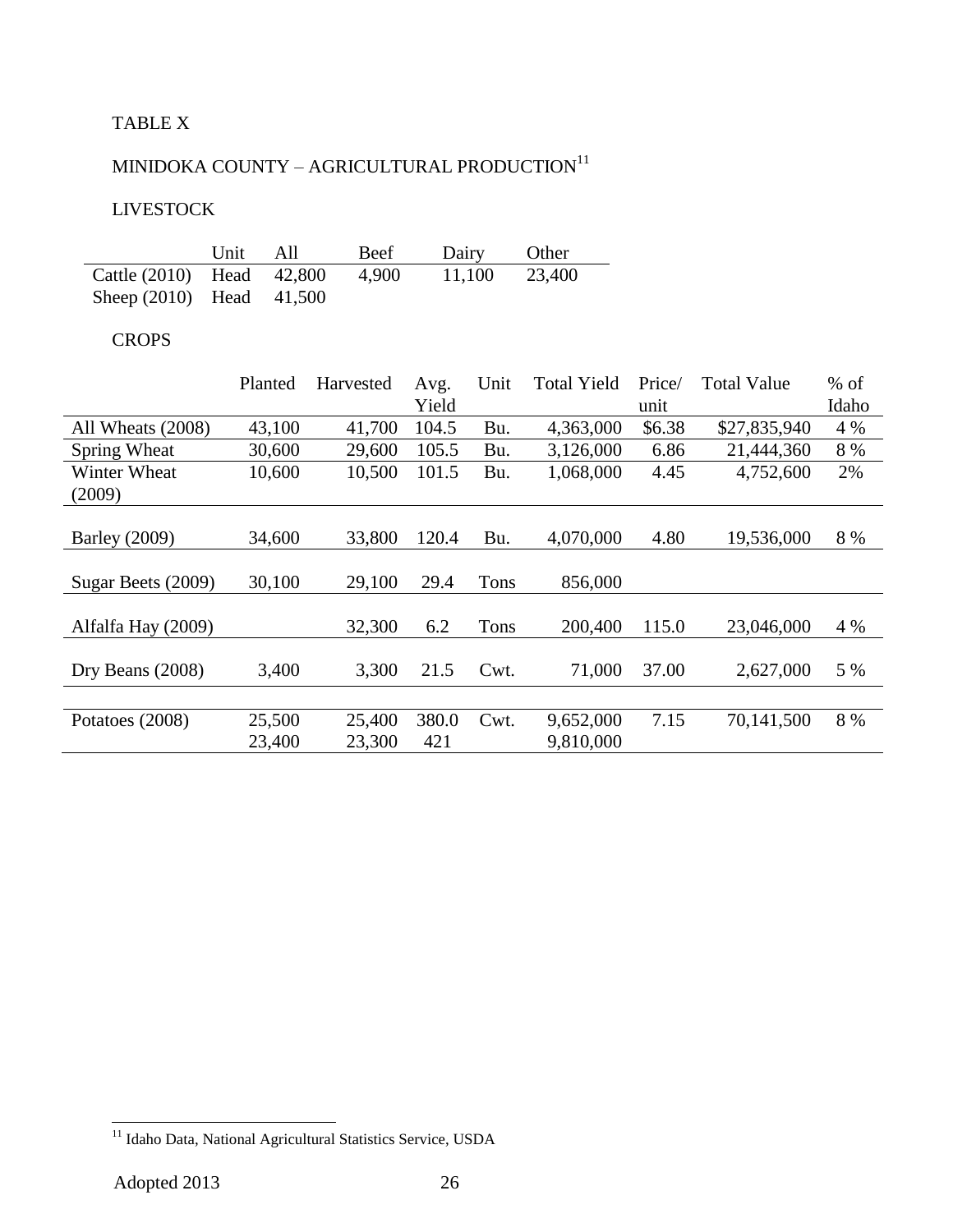#### HIGH (HEAVY) AGRICULTURAL LAND USE:

The preservation of historical and customary agricultural and range use is important to the citizens of Minidoka County, who base a portion of their economy on this use. Agriculture is defined as any facility for the growing, raising, or production of agricultural, horticultural crops, and vegetable products of the soil, poultry and poultry products, livestock, field grains, seeds, hay, apiary and dairy products, and the processing for commercial purposes of livestock or agricultural commodities. Use areas considered as High/Heavy Agricultural are those in which agriculture should remain the primary economic activity and use as well as for the location of agricultural activities, which by the nature of the activity and use is not compatible with more urban and rural use areas.

With much of the economy derived from agriculture and agriculturally related activities, maintaining viable tracts of agricultural and rangeland is a county goal. Non-agricultural uses could have adverse impacts within the agricultural land use area and must be carefully reviewed if allowed.

The Agricultural land use is suitable for all types of agricultural and range operations, confined animal feeding operations (CAFOs), single family homes, including manufactured homes meeting certain siting standards and not included in a subdivision, and any accessory buildings necessary for operation of the agricultural use. Related agricultural industrial land uses will be managed and be allowed after careful consideration of its impact on surrounding agricultural uses through a special use permitting process allowing for public input. Residential subdivisions shall not be encouraged and will only be considered through the appropriate review, approval and permitting process. Cottage industries or home occupations, under certain conditions, or historical uses could remain a viable use of the land. Utility installations, including communications towers, may be allowed upon review through a special use permit process. All non-agricultural uses will be managed to minimize the impacts on agriculture. Protection of wellheads will be considered in making planning decisions.

The county will be encouraged to look at such planning tools as the Transfer of Development Rights to assist in accomplishing the protection of high (heavy) agricultural land uses.

#### MEDIUM (LIGHT) AGRICULTURAL LAND USE:

The medium agricultural land use is created to provide a transition between those areas in the county that are strictly agricultural and those areas that may be suitable for other types of development, yet still dependent and respectful of the agricultural uses.

The medium agricultural land use is suitable for single-family residential living, including manufactured homes (as allowed and defined by state law) meeting certain building and placement requirements. One purpose is to promote the development of residential neighborhoods in rural settings to meet the demands of the population, preferably on lands that are less desirable for agricultural use. If residential subdivisions are contemplated, clustering of the housing units will be encouraged. Standards should be developed to address construction around irrigation systems for their protection. Areas designated are suitable for single family and manufactured homes under certain conditions. All developments shall meet the health and safety regulations set by the Health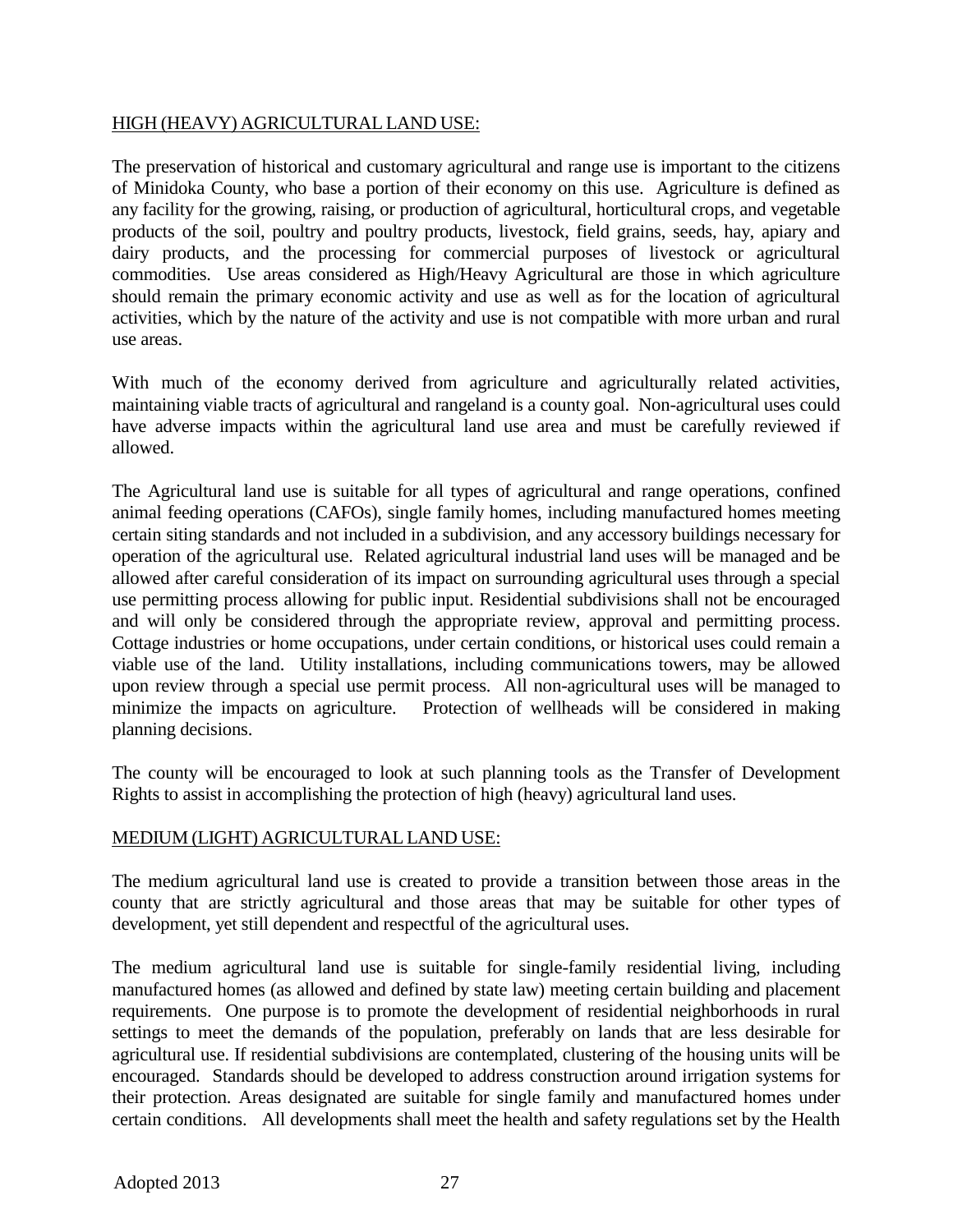District and the state. Protection of wellheads will be considered in making planning decisions.

Other uses allowed under this land use category include crop and livestock agricultural activities, forest uses, public or semi-public facilities compatible to the agricultural and residential use, and cottage industries or home occupations having minimal impact upon surrounding properties. Utility installations, including communications towers, may be allowed upon review through a special use permit process. Livestock operations may be allowed when in compliance with separate local, state and federal regulations for Confined Animal Feeding Operations. Densities greater than one home per platted or recorded lot shall only be allowed upon review and approval of the City or County Planning and Zoning Commission. Densities on lots platted after adoption of this plan will not exceed those required for a sufficient septic system.

Homes should be clustered on less desirable land within this land use, leaving prime agricultural land in agricultural production. Location of these housing clusters should be near an adequate transportation system to serve the development. The clusters of development will assist in preserving agricultural use and open space now enjoyed by Minidoka County residents.

No lot will be developed without proper access to a public street or road (either directly, or by use of a private road meeting standards for ingress and egress and emergency response). Canal roads and alleys are deemed to not be proper access for development purposes. Should such public street or road not be improved to acceptable county or city standards, it shall be the responsibility of the property owner whose property is being developed to improve the street or road to county or city standards.

The developer/property owner shall also follow other applicable design standards for public infrastructure.

Temporary housing for the purposes of residence while a home is being constructed will be allowed upon issuance of special permit from the county.

Some commercial uses may be allowed through a special use permit in a transitional/agricultural area. However, in the case of commercial uses designed to serve agricultural needs or residential needs in the immediate area, such use may be allowed upon review and approval of the City or County Planning and Zoning Commission.

#### LOW AGRICULTURAL (RESIDENTIAL) LAND USE:

Residential land use in Minidoka County has been traditionally tied to the agricultural uses, with the exception of the communities in the county. The purpose of the low agricultural/residential land use is to promote the development of residential neighborhoods to meet the demands of the population. The county has recognized the need for residential subdivisions in appropriate areas of the county where such development will have minimal impact upon agricultural uses and protect the surrounding environmental quality.

Areas designated as residential are suitable for single family residential living, including manufactured homes meeting certain building requirements. Other uses allowed in this land use designation might include cottage industries or home occupations that have minimal impact on the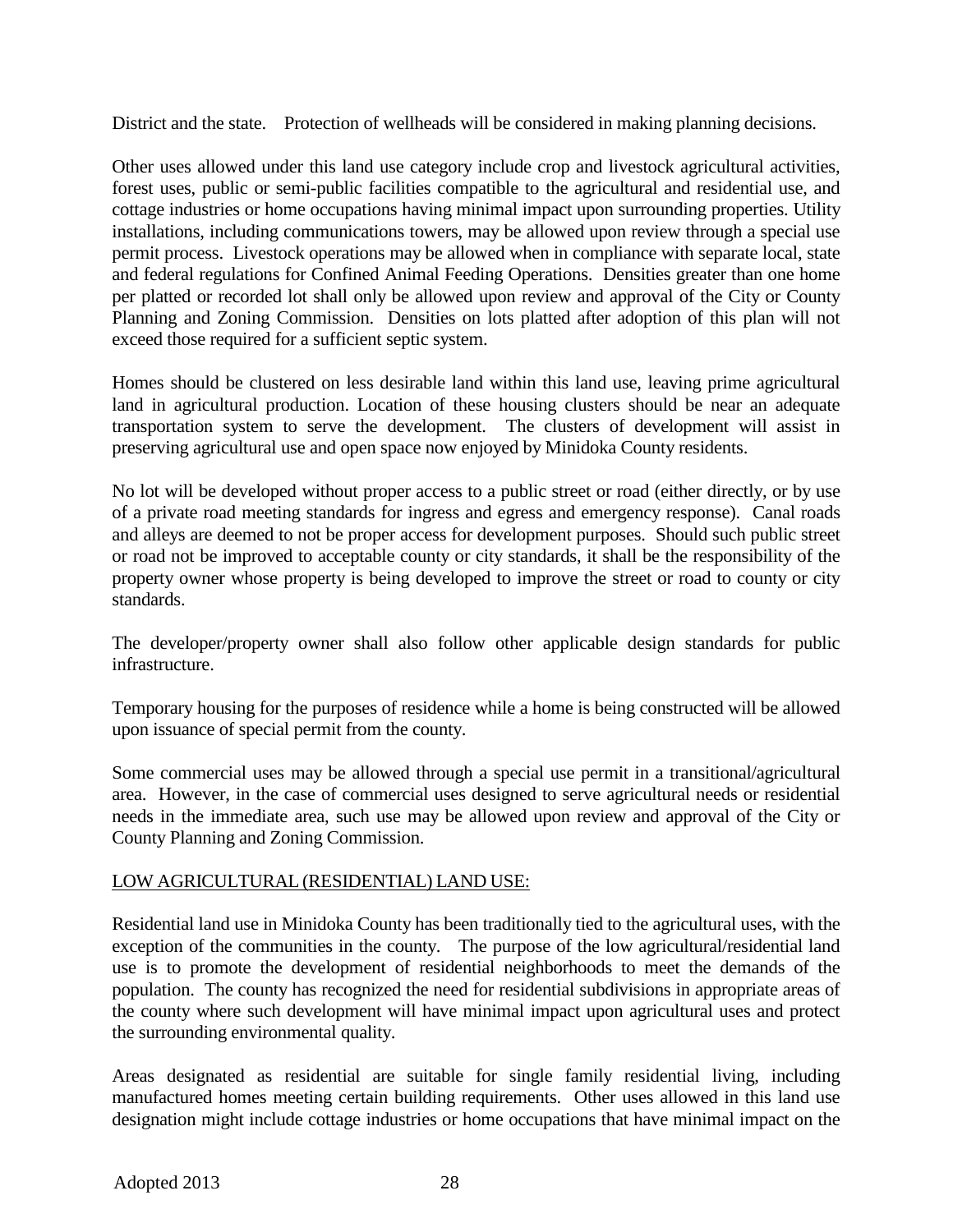neighborhood, and public or semi-public facilities compatible to the residential use. Utility installations, including communications towers, may be allowed upon review through a special use process All residential uses shall meet Health District requirements for water and sewer systems. Higher-density residential development should be located where central water and sewer systems are provided, or be required to provide central water and sewer systems.

No lot will be developed without proper access to a public street or road (either directly, or by use of a private road meeting standards for ingress and egress and emergency response). Canal roads and alleys are deemed to not be proper access for development purposes. Should such public street or road not be improved, it shall be the responsibility of the property owner whose property is being developed to improve the street or road to city or county standards.

The developer/property owner shall also follow other applicable design standards for public infrastructure.

Some commercial uses in low agricultural zones may be allowed with the issuance of a special use permit.

#### RESIDENTIAL LAND USE:

The purpose of residential land use is to promote the development of residential neighborhoods to meet the demands of the population. This land use will be found primarily inside the City limits. Areas designated as residential are suitable for low-density (single family), medium-density multifamily (one to four units per building), and high-density (apartments or condominiums) residential living, including manufactured homes meeting certain building and placement requirements. Other uses allowed in this land use designation might include cottage industries or home occupations that have minimal impact on the neighborhood, motels and hotels, bed and breakfasts, boarding houses and shelter or rest homes, and public or semi-public facilities compatible to the residential use. Utility installations, including communications towers, may be allowed upon review through a special use permit process

The City of Rupert has many lots currently undeveloped. Residential development should occur within the city limits if it includes medium density single family or multi-family units. An effort to infill areas within city limits should be made to encourage efficiency and use of public facilities and services.

No lot will be developed without proper access to a public street or road (either directly, or by use of a private road meeting standards for ingress and egress and emergency response). Canal roads and alleys are deemed to not be proper access for development purposes. Should such public street or road not be improved, it shall be the responsibility of the property owner whose property is being developed to improve the street or road to city standards.

The developer/property owner shall also follow other applicable design standards for public infrastructure.

Some commercial uses in a residential zone may be allowed with the issuance of a special use permit.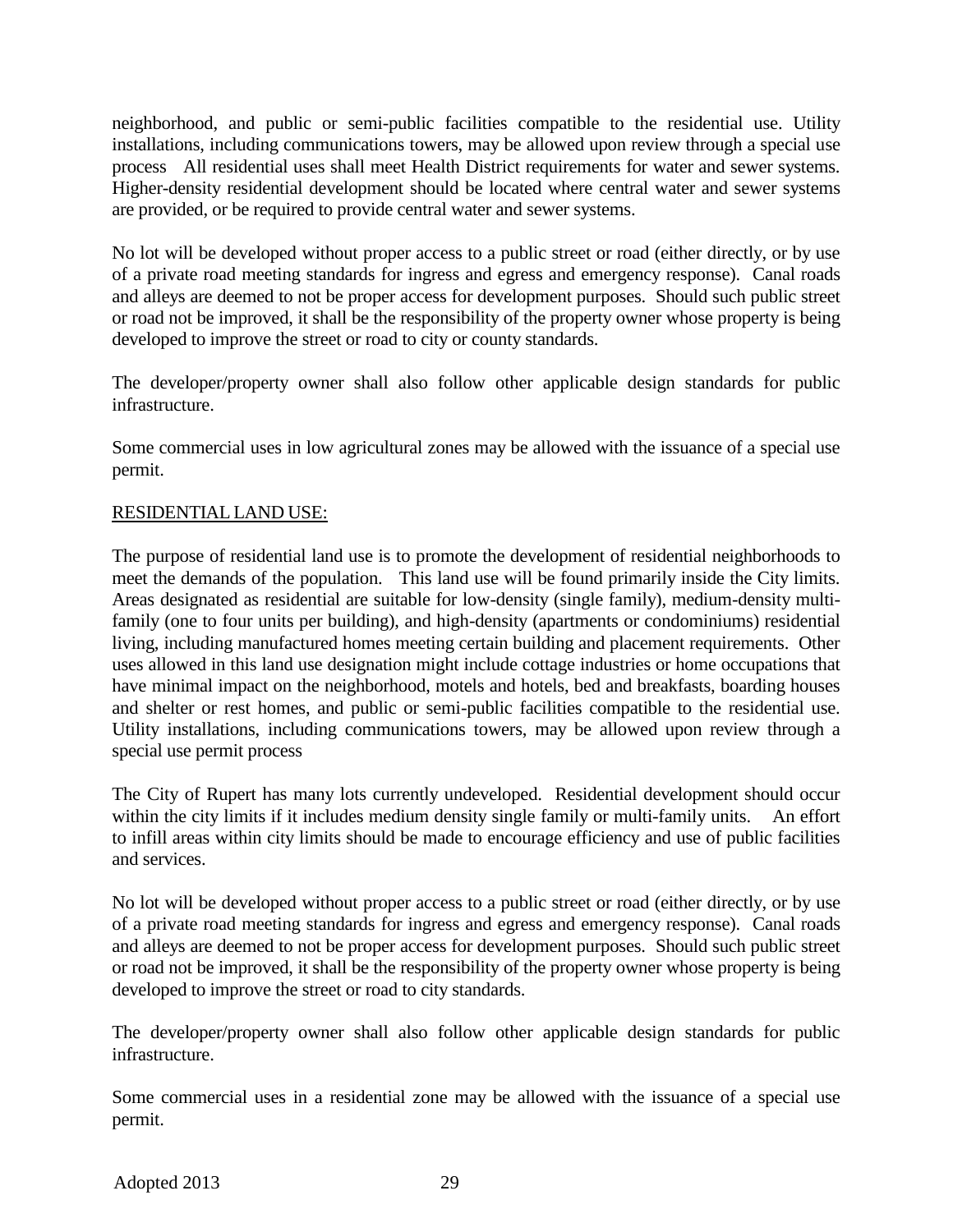#### COMMERCIAL LAND USE:

Commercial use in Minidoka County has traditionally been located along the state highways and main traffic routes in the cities, serving travelers through the area, serving the consumer needs of the residents, and serving agricultural needs. It is the desire of the citizens of Minidoka County to continue such uses along or within the areas of the highway corridors, but to cluster these endeavors throughout the county in the triangle formed by Heyburn, Rupert and Paul. Access control through developed standards will be utilized on state highways and along other county roads that constitute principal traffic corridors, including north of Rupert and west of Paul to the Kasota exit.

Commercial uses within the city limits of Rupert have traditionally been within the established in the downtown area (now identified as an historical district) and along the highway corridors (State Highways 24 and 25). The city can supply both full service water and sewer facilities for new or expanded development.

"Commercial" shall be defined as retail or wholesale establishments, or those that provide a service for a fee.

Only commercial and other similar compatible uses will be allowed in the commercial land use areas. Industrial uses shall be confined to the industrial zones within the county unless agriculturally related and approved for the agricultural land use areas. Heavy industrial use will not be allowed in commercial areas. To provide for "smart growth," residential development will be discouraged in commercial zones.

Such uses allowed shall be those that are highway related, such as gas stations, convenience stores, restaurants and lounges, grocery stores, motels and other related businesses. The land use designation shall also allow neighborhood-related uses such as laundries and dry cleaners and other related businesses. Standards for uses such as junkyards, auto wrecking yards, towing yards, auto storage and other types of salvage uses will be established. Public and semi-public facilities compatible to surrounding uses shall be allowed. Utility installations, including communications towers may be allowed only upon review through a special use permit process.

No commercial lot shall be developed without proper access to a public street or road. Should such street or road not be improved, it shall be the responsibility of the property owner of the property being developed to improve the street or road to city or county standards. Off street parking shall be adequate to meet the needs of the commercial use. The number of accesses onto major county and city roads and streets should be limited and strictly enforced.

The developer/property owner shall also follow other applicable design standards for public infrastructure. Transportation is the key for many businesses and transportation routes and modes should be upgraded and maintained.

#### INDUSTRIAL LAND USE:

The major industries in the county deal primarily with the processing of agricultural products. The following is a list of the four larger industries: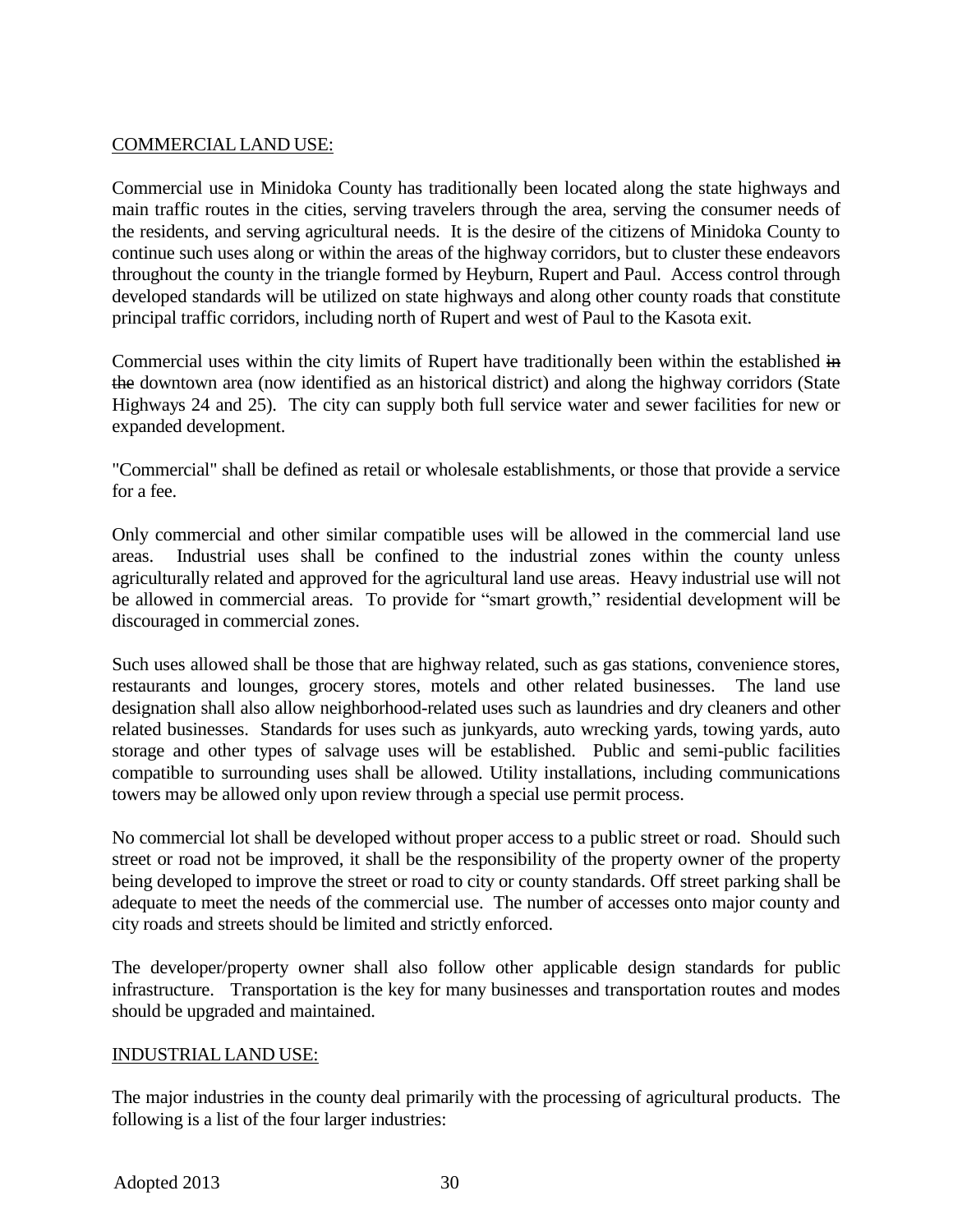- Gossner Cheese
- Idahoan Foods, Inc.
- Amalgamated Sugar Company
- Brewster Cheese

Industrial use in the county and city has been primarily agriculturally related. Within the City of Rupert, industrial use has centered along the railroad tracks, in the southwest area of the city with some use northeast of the community along the railroad.

It is the general consensus of the citizens to allow and encourage industrial development in the appropriate industrial zones. The citizens will encourage the recruitment of clean industries that will compliment their community. Industrial uses might range from light to heavy depending upon location. The majority of industrial uses will be encouraged to locate within city limits or the area of impacts where city services are more likely to be available. Exceptions to this might include mining, farm services, and the initial processing of commodities, including grain elevators. Limited industrial development, under specific development standards, should be encouraged and allowed along the Eastern Idaho and Union Pacific railroad track corridors.

Industrial use may include light industries, small manufacturing plants, processing plants and other uses which are deemed compatible to the county or cities' other uses. Utility installations, including communications towers, may be allowed upon review through a special use permit process

No industrial lot shall be developed without the proper access to a public street or road. Should such street or road not be improved, it shall be the responsibility of the property owner of the property being developed to improve the street or road to county or city standards. Off street parking appropriate to the industrial use shall be required. Access on to major county or city roads and streets should be limited.

The developer/property owner shall also follow other applicable design standards for public infrastructure.

The county or city will encourage the orderly development of industry and the grouping of industrial uses in land developed as an industrial park as appropriate. To provide for "smart growth," residential development will be discouraged in industrial zones.

#### OTHER LAND USES:

The county and city may establish special land use categories to address unique characteristics of the land or environment. This may include identifying public lands, floodplain areas, and areas of critical concern such as historical sites, geographic features, wellhead protection, city well sites, wildlife areas, historic districts and natural resource areas. These are discussed more fully in the Natural Resource, Recreation, Hazardous Areas, and Special Areas and Sites elements of the plan.

Particular attention should be paid to the river corridor. This area should be reviewed for an overlay zone that might allow for access to the river; residential development in appropriate areas and under appropriate conditions; setback standards; recreational facilities such as walking paths,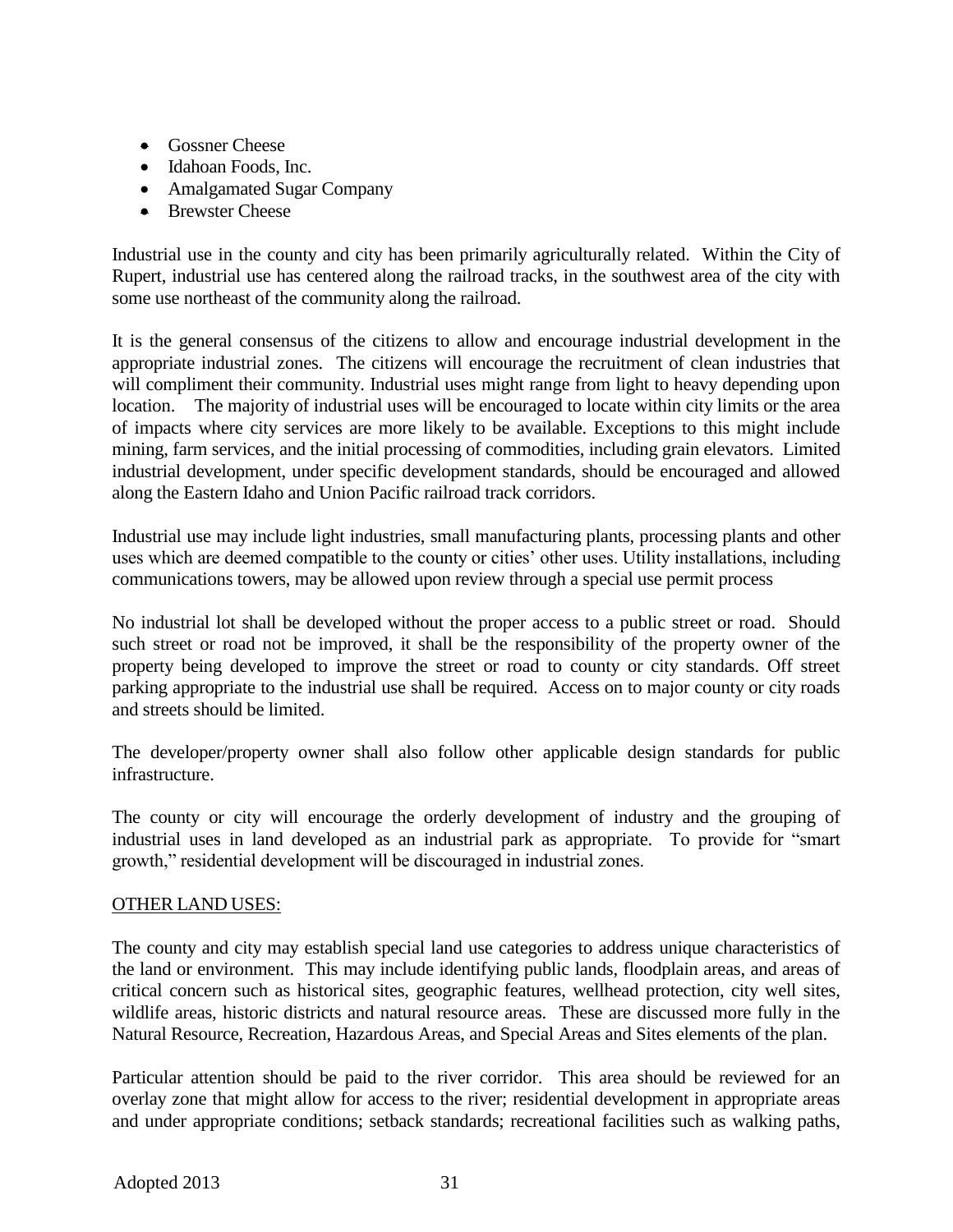golf courses, boat docks, swimming areas; floodplain considerations; and environmental and habitat protection.

#### EXISTING USES:

Prior to the establishment of some land uses (and subsequent zones) many uses of the land have been established. It is recognized that some of these uses that have existed prior to the Comprehensive Plan, may not conform to the requirements of the newly established land use. Such uses shall have the right to continue to exist as long as there are no health and safety concerns but will not be able to be expanded in physical size and if such use has been discontinued for a prolonged period of time it may not be allowed to continue without following certain procedures as set forth in Idaho Code. All existing lots, either legally platted or lots of record established in conformance with the City or County Subdivision Ordinance that are not of the proper sizes required by this plan and following ordinances shall be considered non-conforming and developable.

#### AREAS OF CITY IMPACT**:**

Areas of city impact are areas outside of the municipal boundaries of incorporated cities in which future development cause an impact upon that city. The Idaho Local Planning Act (Idaho Code § 67-6500) requires that cities and the county enter into mutually determined agreements determining what lands should be included within the area of impact and what laws and regulations should apply.

The preservation of agricultural uses within the city Areas of Impact should be protected. All of the Minidoka County cities are still of the size and inclination to allow these related uses within the area of impact. This allows for the mixture of larger agricultural parcels and smaller parcels providing for a rural, low-density living atmosphere. These lands are considered to be in a changing environment where public facilities and services will be necessary before intensive urbanization should occur. Many of the lands within these areas are best designated with the transitional/agricultural zone to allow for a transition area and buffer between the more urban city densities and uses and agricultural areas.

Heavy agricultural uses, such as confined animal feeding operations (CAFOs), should not be allowed. Conditions of agricultural uses should be met to insure the health and safety of its citizens, and the preservation of the value and aesthetics of surrounding properties.

## **GOALS AND OBJECTIVES**

#### HIGH AND MEDIUM AGRICULTURE

Agriculture and its related industries are the most important part of Minidoka County and the City of Rupert's economy. Because land is a limited resource, private property owners should be encouraged to maintain their agricultural lands for the production of food, fiber and animal products. Because the right of an individual to own, use and dispose of his property must not be abrogated, the best method of insuring continued and expanded use of land for agricultural purposes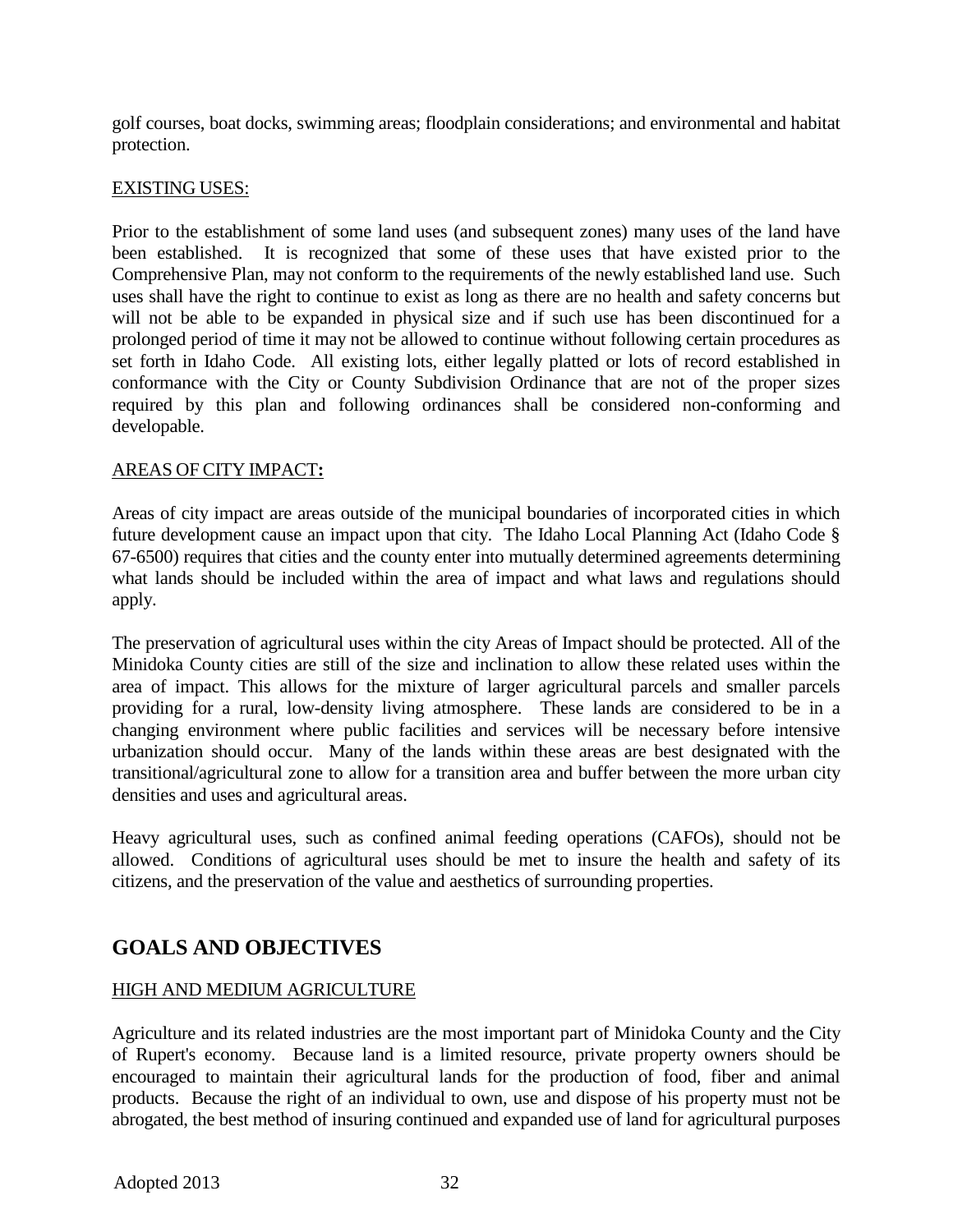is to provide a climate in the county or city which will foster the growth of agriculture and its related industries and which will make it easier and more profitable to engage in the business of farming.

#### PROBLEMS AND ISSUES

- 1. People of the area enjoy the rural atmosphere.
- 2. Land being taken out of agricultural use often results in weed patches or junkyards.
- 3. Agricultural land is being sold at a higher price for uses other than agriculture.
- 4. Subdivision development in areas of Heavy agricultural land use are typically far removed from the cities and their areas of impact and are usually unnecessary, removes farm ground in agricultural production and may be detrimental to the pursuit of agriculture in that immediate area.
- 5. An inherent conflict exists between residential and agricultural uses.
- 6. Farm to Market roads are becoming more congested as more and more development puts traffic and numerous accesses on the roads.

#### GOAL

To provide for the orderly development of the county or city and for efficient and wise use of the agricultural land resource. Agricultural land shall be considered developed land.

#### **OBJECTIVES**

- 1. To provide a climate wherein agriculture and its related industries will continue to flourish as a primary part of the economic base of the county or city.
- 2. To have orderly rural growth by using the land according to its best purpose use (as related to social, economic and physical factors) while encouraging the property owner to retain as many acres as possible in agricultural use).
- 3. To encourage maximum compatibility between land uses.
- 4. To encourage private landowners to make continuing improvements of agricultural land for increased production, conservation practices, wise land use and beautification of the countryside.
- 5. To preserve the rural atmosphere and special character of the county or city with a minimum of land restrictions in a manner that will not be exclusionary to various life styles: that all people may benefit from it.
- 6. To encourage CAFOs to locate in outlying high agricultural areas away from areas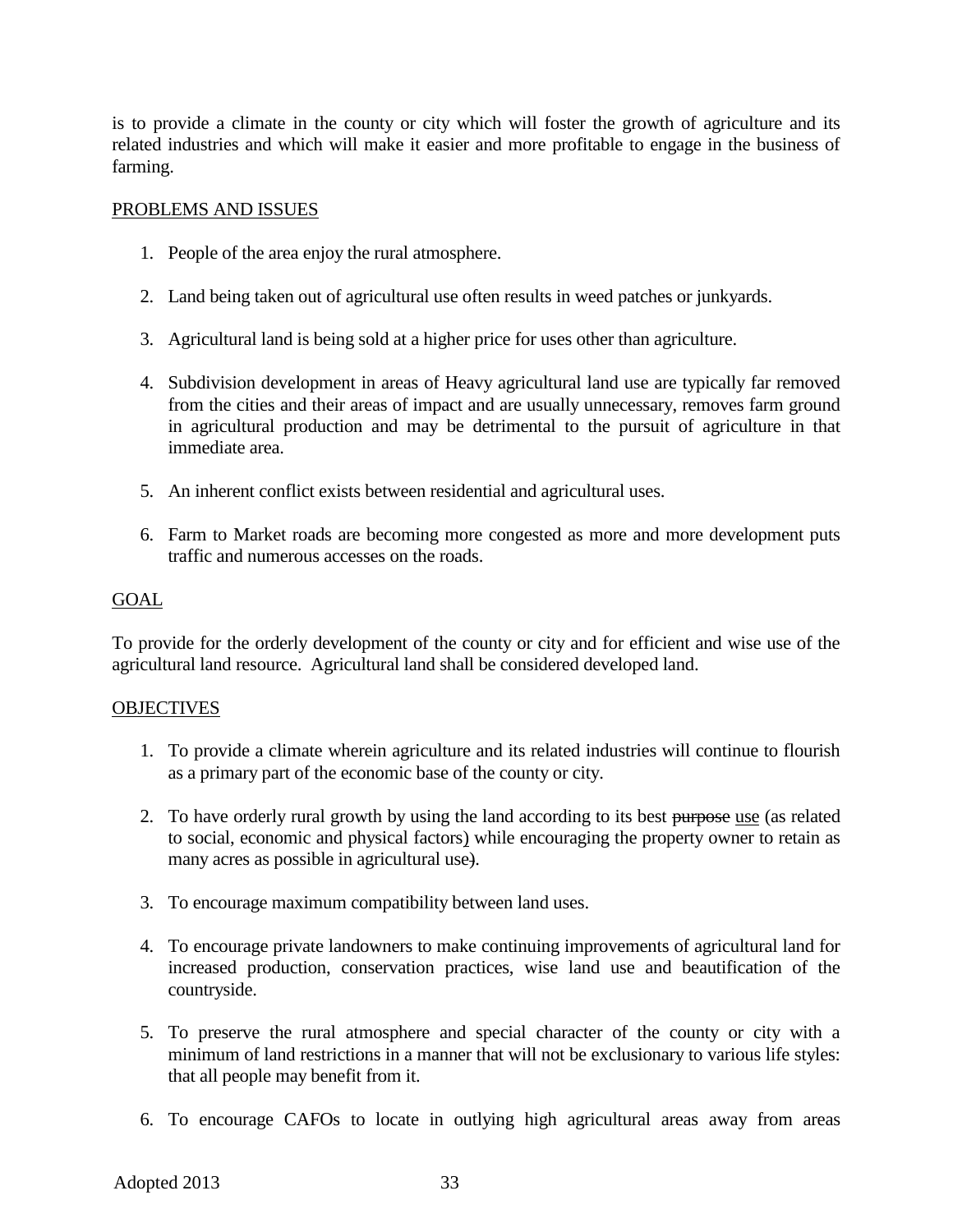designated or developed as commercial or residential land uses.

- 7. To encourage use of land management resource easements that protect agriculture as the primary industry. (See Exhibit A)
- 8. The county or city should discourage residential development in high or heavy agricultural zones.
- 9. The county or city should develop strict manufactured/mobile home placement standards to ensure the continuity of development and life safety issues.
- 10. The county should look at allowing for an accelerated process for small plats (short plats) that do not require public improvements.
- 11. Support the "Right to Farm" concepts in zoning and other developmental laws to protect the County's agricultural base.
- 12. Look at the use of buffer areas between agricultural and other uses.
- 13. The Comprehensive Plan Land Use Maps will be used to classify all county and city lands as to priorities for future use, and as a guide for future land development and zoning regulations.
	- A. Quantifiable data on social, economic and physical criteria will be made available to support any action taken to make allowance for change in land use priority classifications.
	- B. Designation will be made of which lands are best for conversion to non-agricultural uses if development pressures make it necessary to look toward agricultural lands. Land will be allowed to be divided up to four total parcels for development purposes.
- 14. An agricultural or "farm" unit shall be defined according to use rather than property size.
- 15. The first party to develop ground in a particular area shall retain right to use (or to sell that land for continued use) in the manner that it was originally developed. New builders and residents shall understand that their decision to locate in rural areas pre-supposes a knowledge and acceptance of these agricultural practices that are generally prevalent there.
- 16. Higher density residential uses will be directed to within the city limits.

#### LOW AGRICULTURAL

Areas permitting limited residential growth and development to provide for the rural residential setting while protecting the agricultural economic base of the area. These areas would be where heavier agricultural uses are discouraged or not allowed.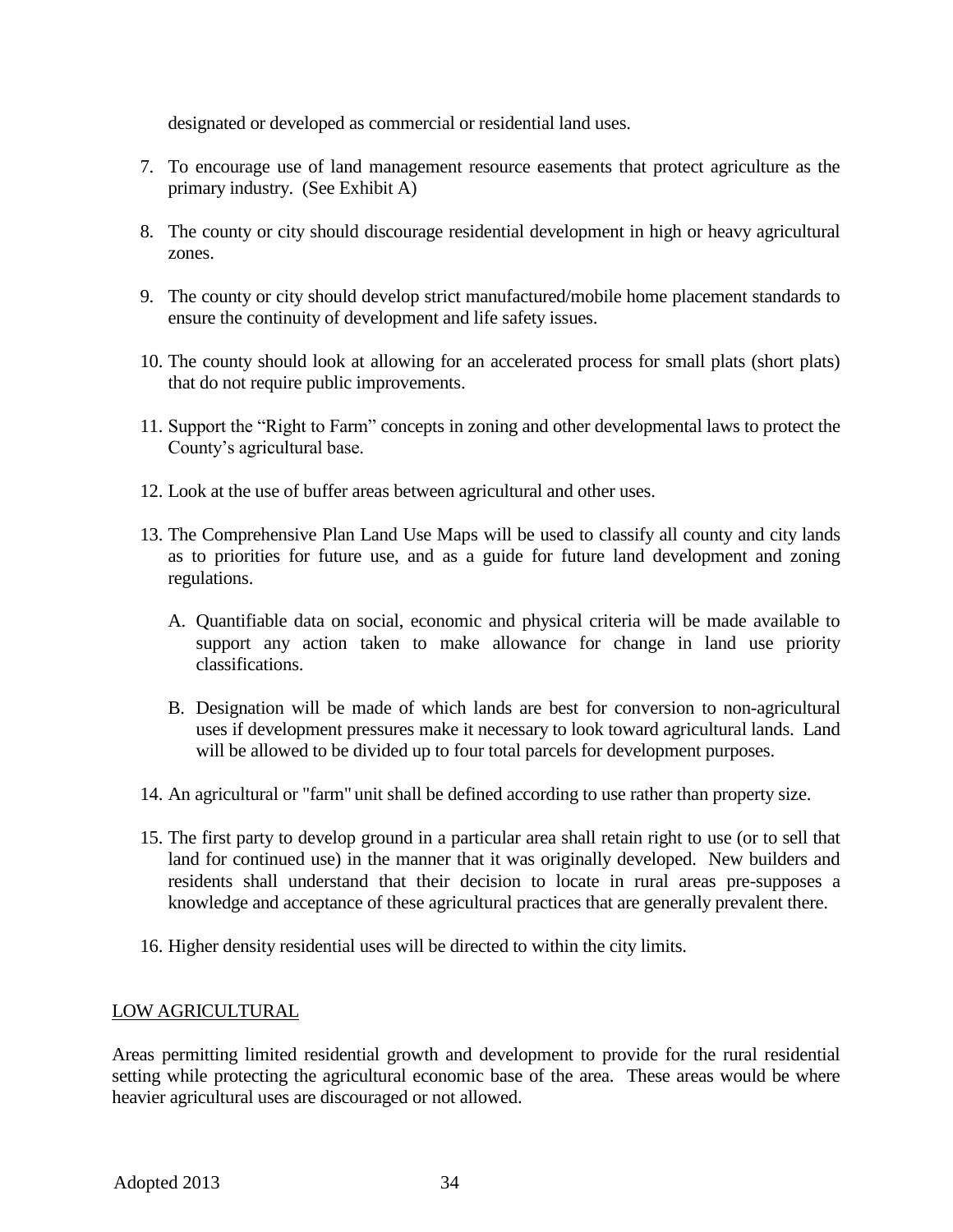#### PROBLEMS AND ISSUES:

- 1. Any development in this land use should be done in such a way to be annexed by the city with ease.
- 2. Standards for the placement of manufactured/mobile homes should be developed and enforced.
- 3. Property tax assessments based solely on location with city limits and not on use and market value inadvertently promotes development outside city limits.

#### GOAL:

Development in this land use should not be disruptive to either the surrounding agricultural uses or nearby cities.

#### OBJECTIVES:

- 1. Preserve the rural identity of the area while providing for residential development compatible with neighboring agricultural interests.
- 2. Support open space and rural residential lifestyle.
- 3. New development in this category shall provide screening and transitions using the larger lot sizes to serve as a buffer between urban development and agricultural uses.
- 4. Encourage development that utilizes innovative site planning to preserve the rural atmosphere.
- 5. Protect the flow of irrigation waters to neighboring agricultural lands.
- 6. The county should look at allowing for an accelerated process for small plats (short plats) that do not require public improvements.
- 7. The county and city should develop strict manufactured/mobile home placement standards to ensure the continuity of development and life safety issues.
- 8. Encourage equitable property assessments based upon use and market value, whether the property is located inside the city limits or just outside.

#### RESIDENTIAL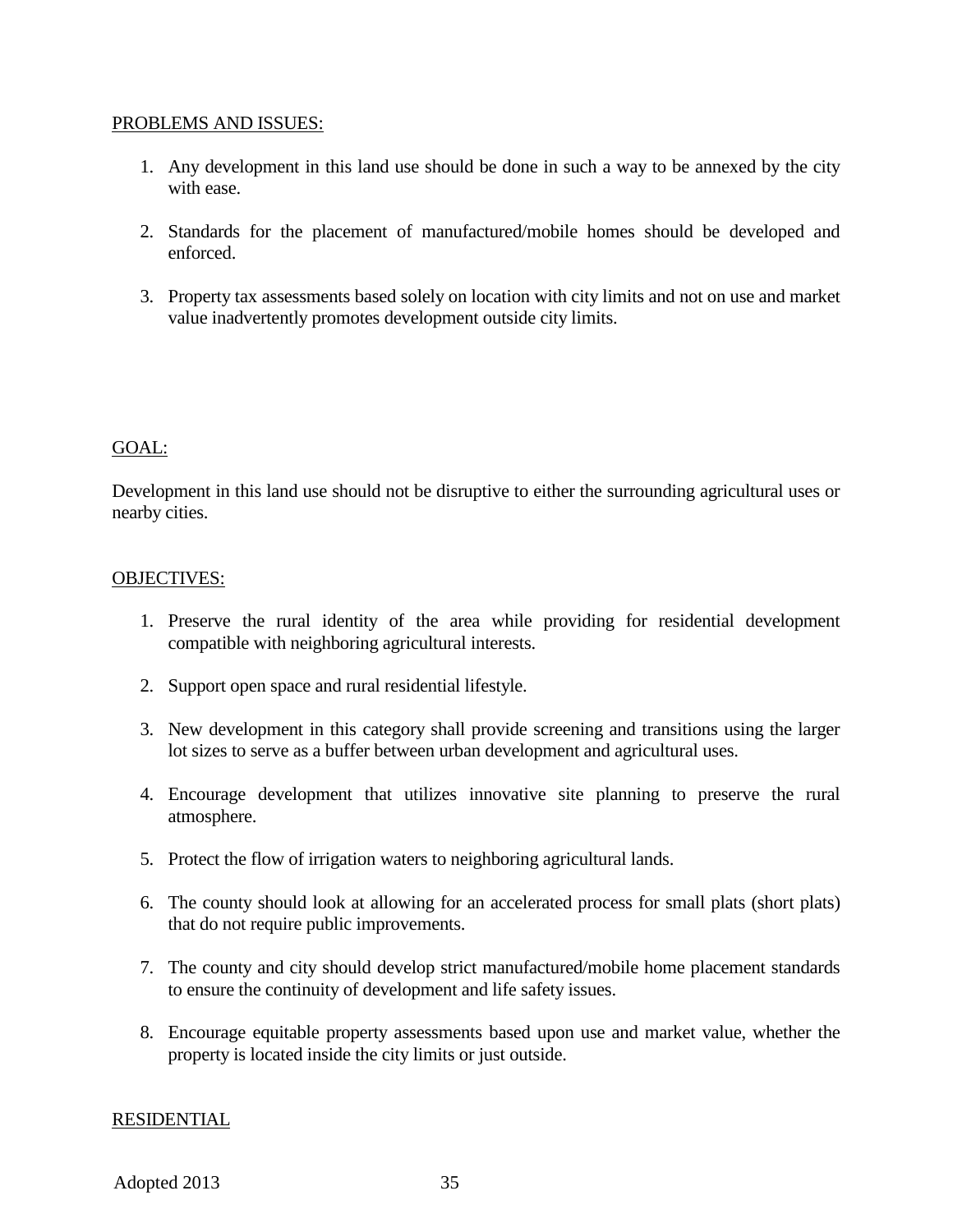Areas in or near the cities where infrastructure, such water and sewer is or can be made available, where higher density residential development is more appropriate.

#### PROBLEMS AND ISSUES:

- 1. Many vacant and undeveloped lots and subdivisions exist within the city limits that could be filled.
- 2. There is a need for more senior housing and affordable multi-family housing.

#### GOAL:

To assist in meeting the residential needs of the community at every income level.

#### OBJECTIVES:

- 1. Promote compatible development of residential lands inside city limits.
- 2. To require essential public services, utilities, and applicable infrastructure be provided to proposed developments.
- 3. Encourage parks, and open spaces within residential areas.
- 4. Allow manufactured housing and other types of affordable housing that provide home ownership opportunities to all citizens.
- 5. Development shall be designed to minimize impacts on existing adjacent neighborhoods. Development of existing lots and infilling shall be encouraged.
- 6. Support well-planned and pedestrian friendly neighborhoods and developments.

#### **COMMERCIAL**

Areas for commercial uses such as retail, light manufacturing, office space and services, are generally located in commercial or downtown districts and along primary traffic corridors.

#### PROBLEMS AND ISSUES:

- 1. To provide aesthetically pleasing areas for commercial development.
- 2. Minimize the impacts of noise, odors or other undesirable factors.

#### GOAL: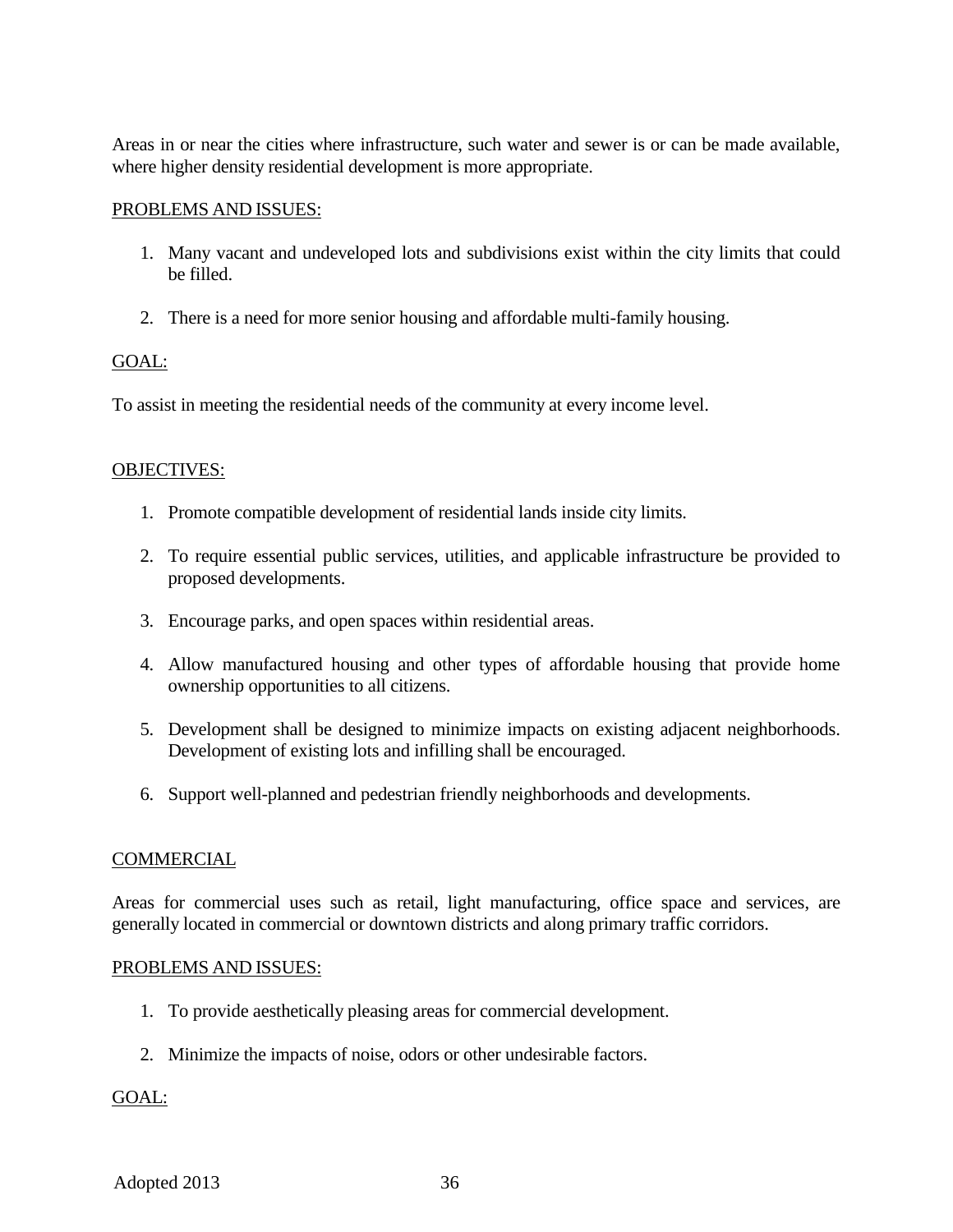To fulfill the commercial needs of the community.

## **OBJECTIVES**

- 1. Support well-planned, pedestrian-friendly commercial services.
- 2. Encourage commercial facilities at locations where they complement the existing and future transportation facilities or routes at locations and adjacent land uses or require the development and construction of new roads.
- 2. Encourage landscaping to enhance the appearance of structures and parking areas that blend with or enhance the existing neighborhood.
- 4. Commercial area congestion shall be minimized and traffic safety assured by providing proper entrances and exits, and by including provisions for internal traffic circulation and parking. Commercial development shall occur only after sufficient right-of-ways improvements and special control of access points have been assured to accommodate the added traffic generated.
- 5. Promote commercial service and retail development within the Central Business Districts within the cities.
- 6. Encourage development of business and professional services in a manner commensurate with the needs of the community residents.
- 6. Require commercial development that satisfies the community design standards and objectives that reflect a use and design that is in harmony with established residential development.
- 8. Assess and consider all public service, environmental and social impacts of the commercial development.

### INDUSTRIAL

The major industries located within the cities and county deal with the processing and packaging of agricultural products. However, there are also several light industrial operations dealing with other aspects of the economy. Local industries are an important source of employment, goods and revenue. A properly located and developed industrial area can add to a community, but if it is not carefully placed and developed, it can greatly detract from an area. When considering industrial areas, the quality as well as quantity should be considered.

### PROBLEMS AND ISSUES

1. The location of some industries hinders expansion.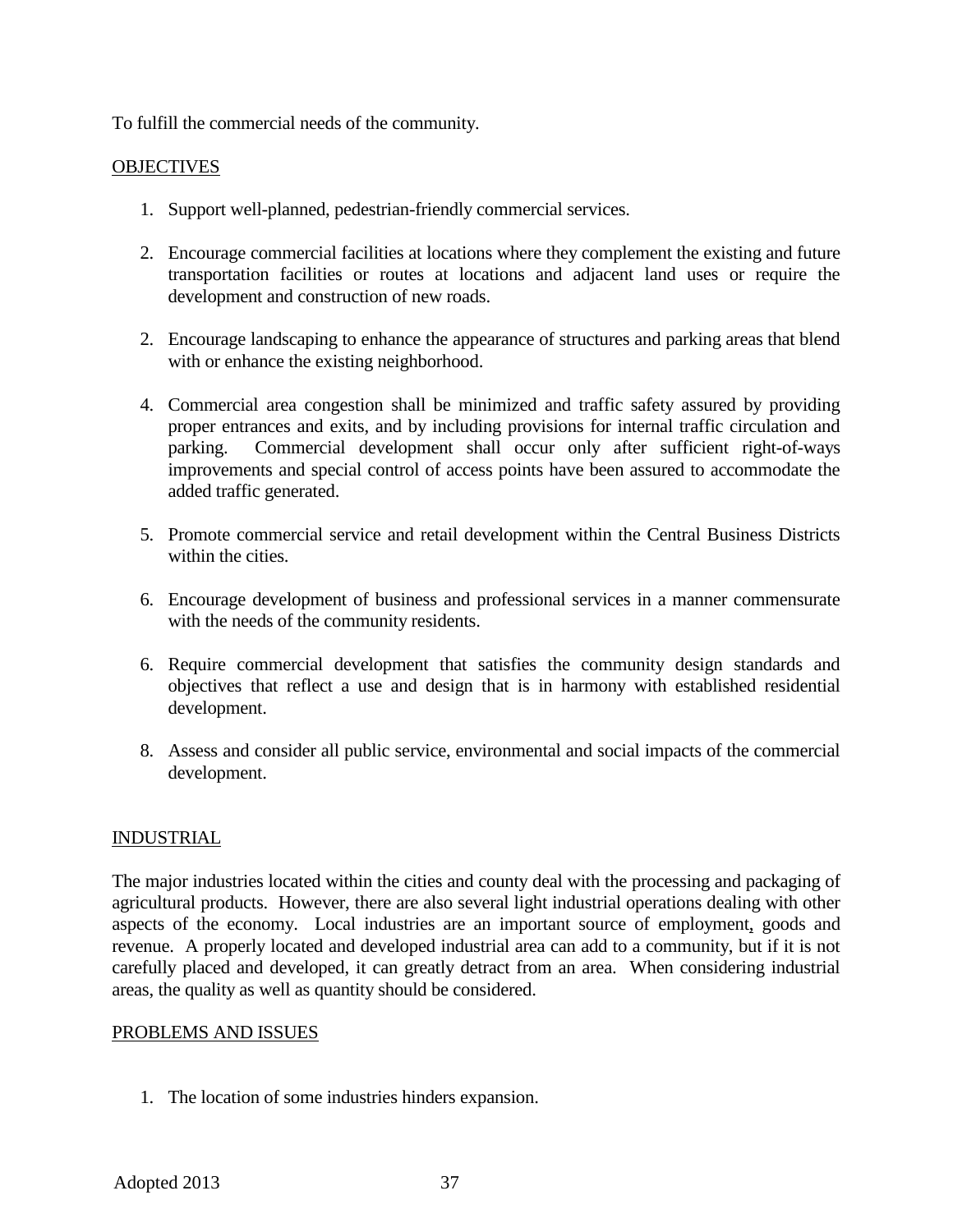- 2. Growth of industry is directly tied to the capacity of the sewer and water systems as well as other facilities in the cities.
- 3. There is traffic congestion around some industry locations. Convenient access to the interstate is of utmost importance.
- 4. Encourage Agricultural related industry to be located close to the raw materials.

## GOALS

To determine industrial areas suitable for that purpose and properly located with respect to other land uses and transportation routes and facilities.

### **OBJECTIVES**

- 1. To promote orderly development of industrial sites.
- 2. The Comprehensive Plan Land Use Map is drawn to designate land which is most suitable as defined by environment, availability of industrial oriented facilities, and present adjacent land uses for future development of various types of industries.
- 3. All types of industries shall be located in areas zoned particularly for classification of light or heavy industry and where transportation access and other requirements of the industry, such as water, drainage, suitable soil bearing characteristics, etc. are available.
- 4. The cities and county will encourage the development of agricultural related industries that provide a market for products produced in this area.
- 5. The cities and county will encourage the development of non-agricultural industry in the county.

### MINING

Mining in Minidoka County is limited to gravel and some clay excavation.

### PROBLEMS & ISSUES

- 1. Abandoned gravel pits can become unsightly and dumps for junk or have contaminated water.
- 2. Clay and gravel excavation can be done by removing the topsoil and replacing it so the land can still be farmed.
- 3. Direct transportation routes to the interstate are not available.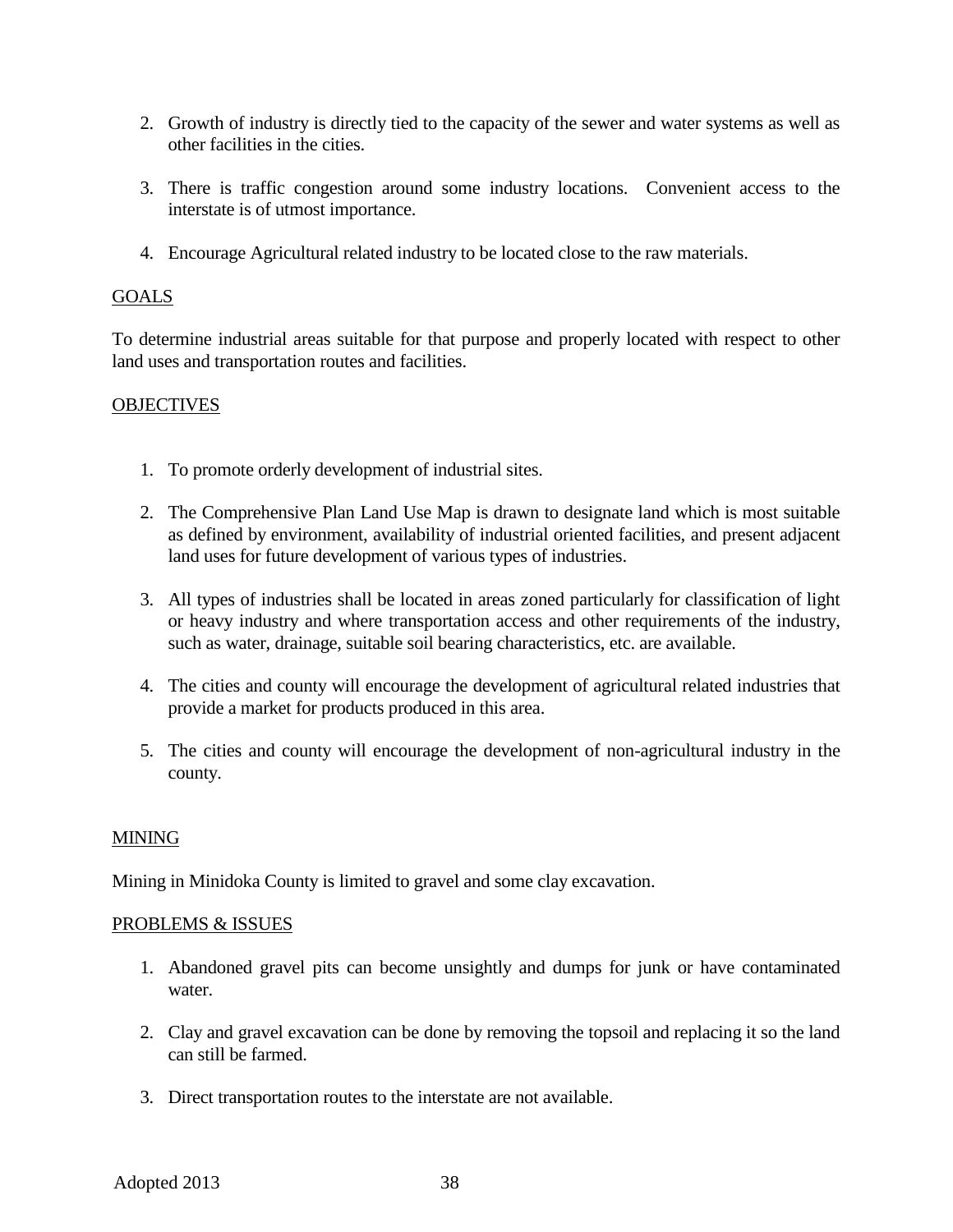4. Residences are constructed in the area, then mining begins.

To protect the scenic and natural beauty of the area while providing for orderly process with minimal detrimental effects, for the extraction and processing of this natural resource.

## **OBJECTIVE**

- 1. To minimize impact on the environment caused by mining practices.
- 2. Included in the county map designating priorities for land uses shall be areas shown suitable for sand and gravel extraction and to identify suitable areas to minimize conflict between this and other uses.
- 3. Owners of land, which is suitable for sand and gravel extraction, shall retain the right to use, or sell their land to a buyer to use at his own discretion until a purchaser decides to develop a sand and gravel pit on the site.
- 4. Requirements should be established for rehabilitative measures of the excavation sites of all mining activities, including gravel and clay.
- 5. Develop an overlay zone map identifying gravel areas and cinder pits.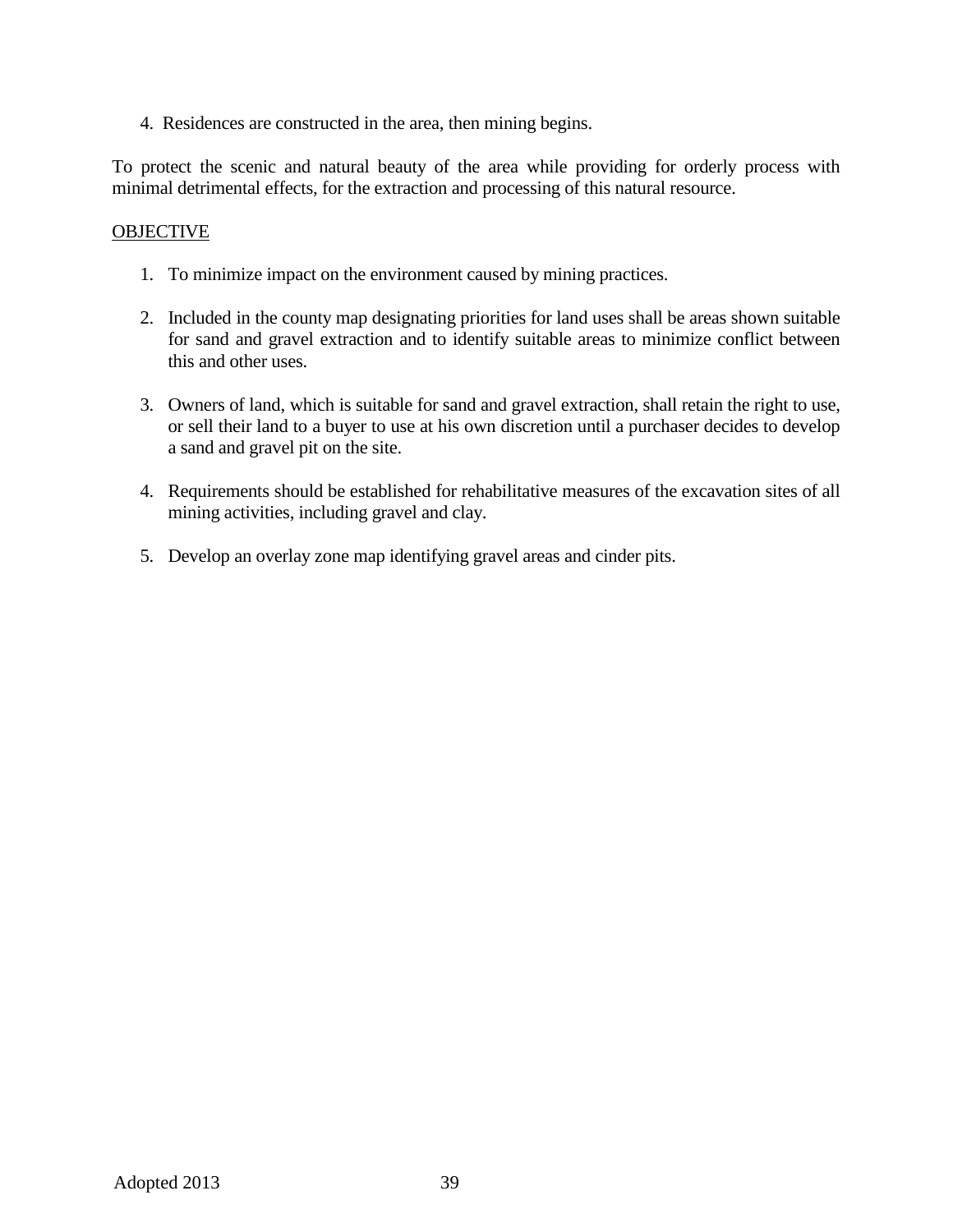# **HOUSING**

The following data was taken from census records with the 2000 census being the most recent. It reflects that the majority of the housing units in the county are single family, owner occupied houses.

## TABLE XI

## HOUSING UNITS<sup>12</sup>

| UNIT DESCRIPTION                                   | 1970  | 1980  | 1990  | 2000  |
|----------------------------------------------------|-------|-------|-------|-------|
| All Housing Units                                  | 4,816 | 6,876 | 7,044 | 7,498 |
| Vacant-seasonal and migratory                      | 44    | 89    | 22    |       |
| <b>Owner Occupied</b>                              | 3,331 | 4,913 | 4,820 | 4,820 |
| Average occupants per unit                         | 3.52  | 3.12  | 2.96  | 2.87  |
| Overcrowded Units (more than 1.5 persons/<br>room) | 164   | 149   | 178   | 262   |
| Units lacking some or all of a plumbing<br>system  | 184   | 89    | 22    | 56    |

## TABLE XII AGE OF HOUSING UNITS<sup>13</sup>

| <b>YEAR BUILT</b> | <b>TOTAL</b> |
|-------------------|--------------|
| 1990-Mar. 2000    | 776          |
| $1980 - 1989$     | 733          |
| $1970 - 1979$     | 2,404        |
| $1960 - 1969$     | 1,174        |
| $1950 - 1959$     | 1,032        |
| $1940 - 1949$     | 514          |
| 1939 or earlier   | 1,187        |

Currently, the county or city has limited senior citizen housing. However there are several affordable housing units (listed below) available to seniors, particularly on an income basis. This proposal includes a 16-unit facility located next to the existing senior center in Rupert at 702 11<sup>th</sup> Street. The City of Rupert owns the land and will have to approve of the expansion. The units will be one and two bedroom and will be leased based upon income need. The expansion will also benefit the senior center by adding 1000 square feet onto the building for a quilting room, TV room and more eating space as needed. There is currently one assisted living facility in Minidoka County

 $\overline{a}$ 

 $12$  County Profiles of Idaho 2008, Idaho Department of Commerce

<sup>&</sup>lt;sup>13</sup> County Profiles of Idaho 2008, Idaho Department of Commerce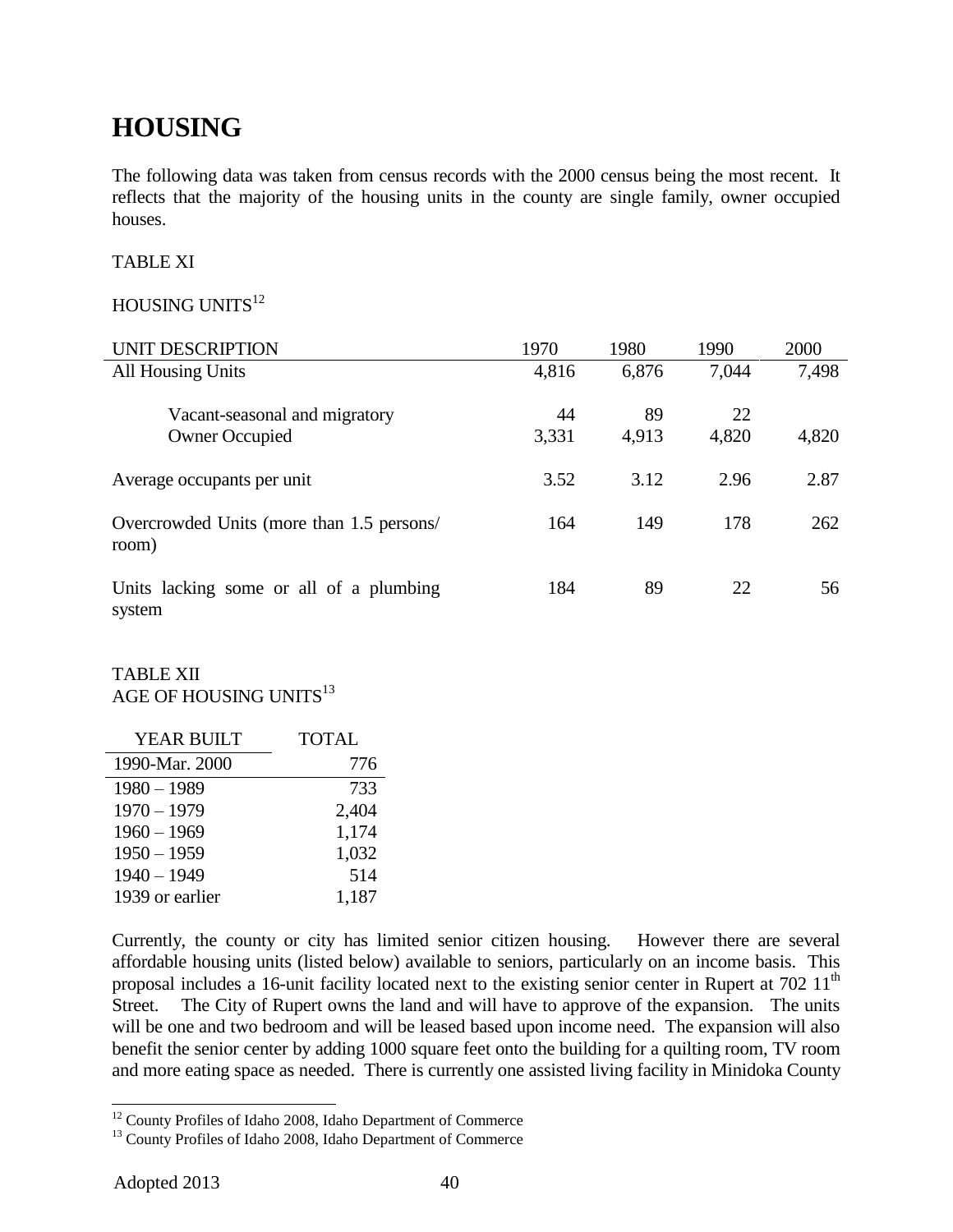for the elderly but this does not adequately meet the needs for today and into the future.

The Paul Housing Authority, financed through Farmers Home Administration, has 80 units of migrant labor housing consisting of four-plexes and duplexes. While it no longer offers low income subsidized housing, it does offer reasonable rental rates. Other migrant housing is available in Heyburn. This complex is called Project Hope and is owned and operated by the Idaho Migrant Council. Need for this type of housing is of importance to Minidoka County and the City of Rupert.

An informal survey of housing units conducted in 2000 shows a minimum of five low income/subsidized housing complexes available, two that cater specifically to senior citizens and the disabled. Of these, there are 119 units, with 34 one-bedroom units, 79 two-bedroom units and 6 three-bedroom units. These units include Colonial Townhouses, Valley Park, Sunset Manor, Southwood Village all in Rupert and Mountain View West in Heyburn. Other possible units include C Street Manor in Rupert and Project Hope in Heyburn.

Overall, the real estate market is such that low-income families are afforded some opportunity to purchase their own homes. This is possible because of lower then average housing costs in the county or city and the presence of home ownership programs as offered through the Idaho Housing and Finance Association, Rural Development and other programs. There appears to be adequate affordable rental units in apartments and in homes of two bedrooms or less. Larger homes are not affordable in the current rental market.

There is also a need for townhouse or condominium opportunities for seniors still capable of living on their own but with less maintenance responsibilities.

The Idaho Housing and Finance Association has a program for qualified individuals offering subsidized rent on a leased property. IHFA also purchases properties for lease and offers to subsidize those who qualify.

Minidoka County and its cities support fair and affordable housing through the passage of resolutions and ordinances by their governing bodies. Other programs that exist to help with affordable housing include Habitat for Humanity.

Manufactured homes are considered a suitable housing type for single-family lots when meeting construction and placement requirements as set by the county or city and the state of Idaho.

## **GOALS AND OBJECTIVES:**

Adequate shelter or housing is a basic human need and continued development of adequate housing is necessary in order to meet this need. Many issues must be taken into consideration when endeavoring to address and meet this need. Issues for consideration are population projections, soil capabilities, existence of natural hazards, compatibility with other land uses, the availability and cost of public utilities, police and fire protection, schools and transportation. All these issues play an important part in the livability of an area.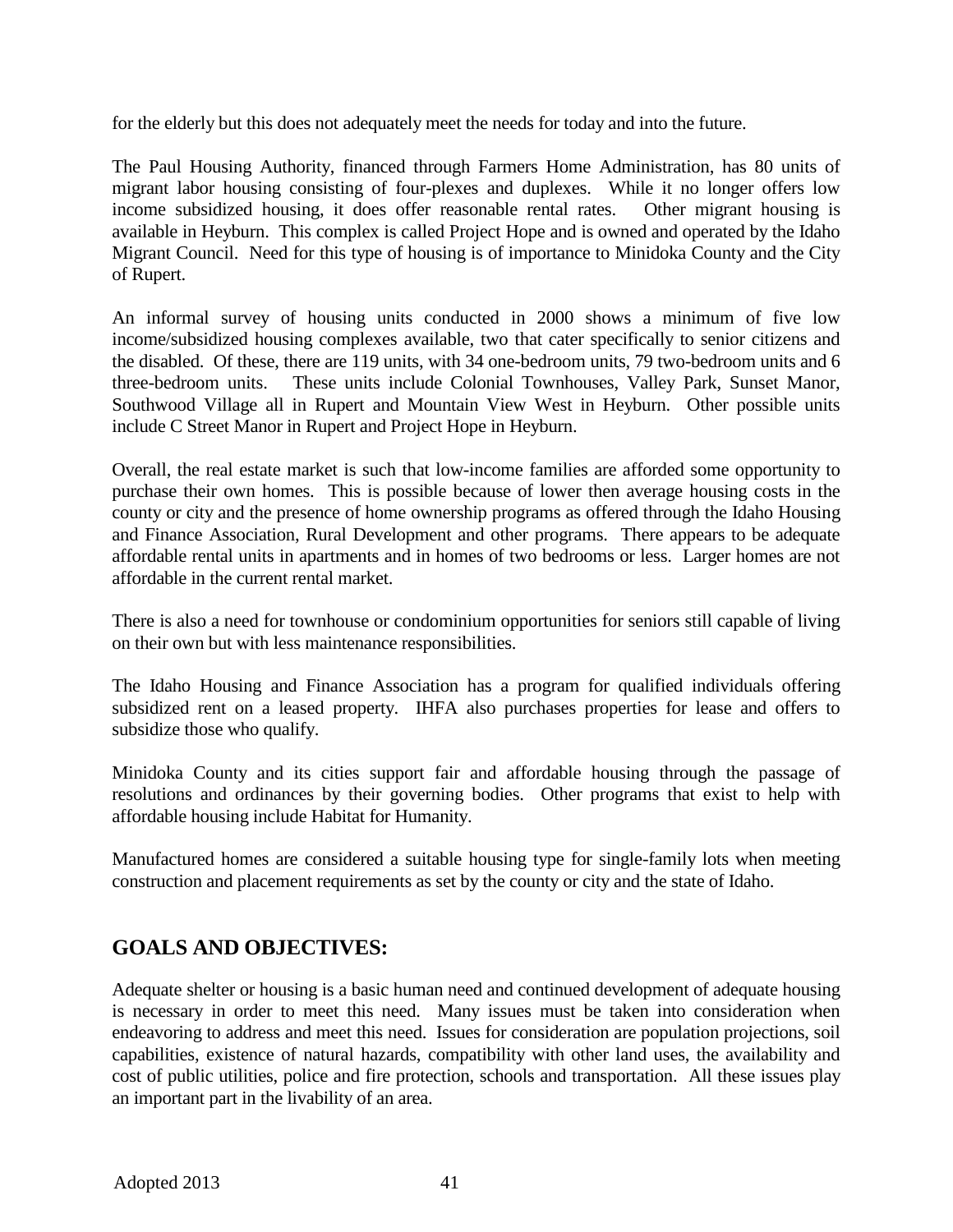#### PROBLEMS AND ISSUES

- 1. Lots for housing are available in existing subdivisions and town sites. However many of these lots are not improved for development due to the cost of required public facilities and infrastructure. Most of the county's housing is being placed on small acreage or parcels throughout the county.
- 2. Subdivisions and housing development are becoming scattered and taking agricultural land out of production.
- 3. Other criteria, in addition to whether or not it is good agricultural land should be considered when allowing subdivisions.
- 4. There are some old platted subdivisions that have never been developed.
- 5. Outlying subdivisions may impose demands for city utilities and services that can ultimately result in a disproportionate share of cost versus benefits to taxpayers who are not involved in the subdivision. Discussion on when a central water and sewer system should be required is ongoing.
- 6. Building and fire codes have been adopted and are enforced to ensure public health and safety.
- 7. Standards for the protection of public heath and safety need to be adopted and enforced.
- 8. Migrant housing complexes provide housing for migrant laborers upon which many farmers are dependent.
- 9. There is a need for additional attractive, well-maintained rental units particularly homes for larger families.
- 10. Minidoka County needs more Senior Citizens housing.

### GOAL

Promote safe and adequate housing for all present and future members of the community.

### **OBJECTIVES**

- 1. To evaluate the adequacy and cost of water, sewer and other necessary services when considering changes in residential densities.
- 2. To discourage the trend of "urban sprawl" and leapfrog developments.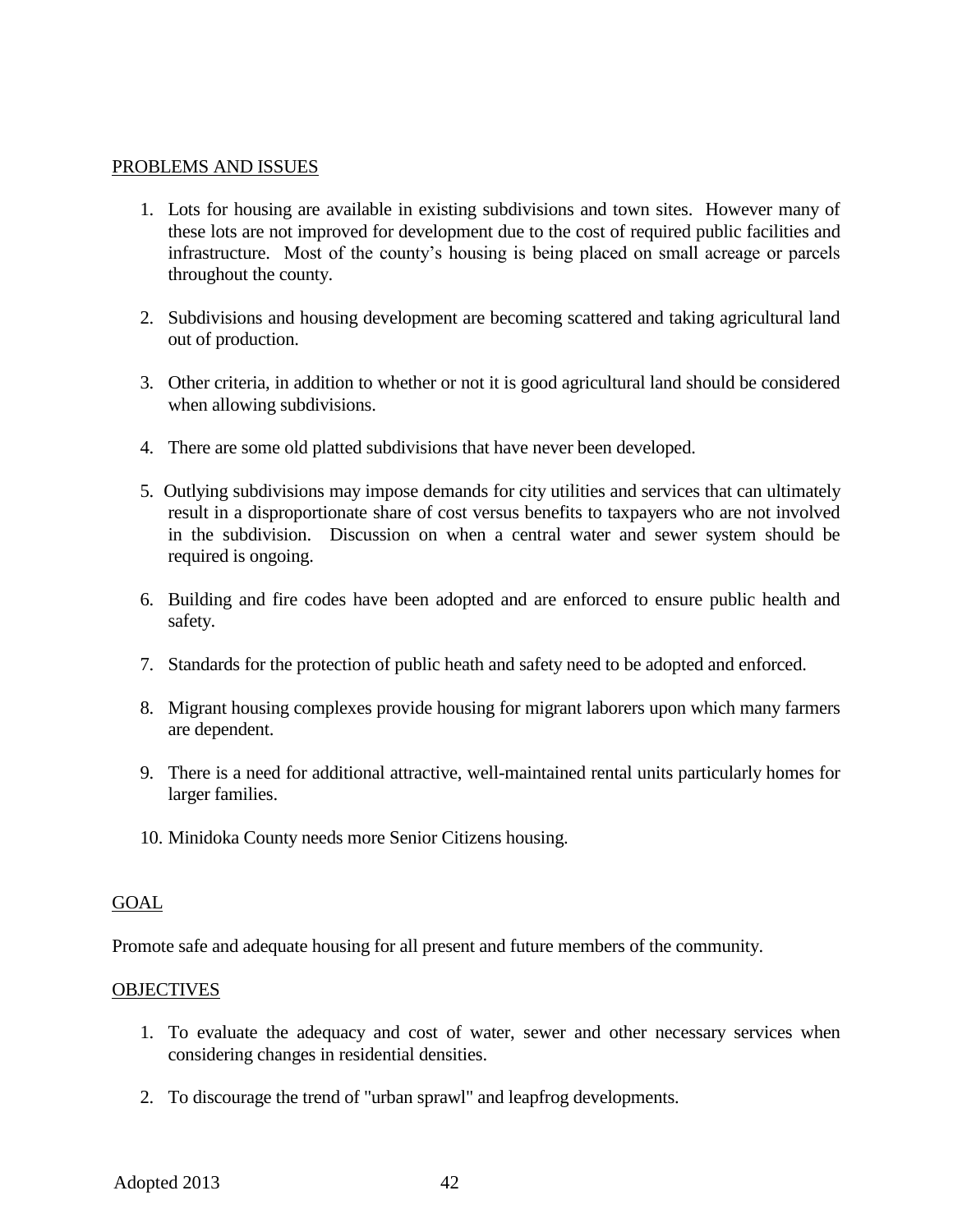- 3. Those areas of the county and city that have desirable livability aspects shall be designated "residential," to be used and where practical and preserved, as such.
- 4. Minimum lot size for residential development (including mobile homes) in agricultural land, outside of subdivisions, shall be of sufficient size where septic tank drainage meets Health Department standards and high water table with low permeability of the land, as determined by soil surveys and percolation tests of the lot.
- 5. Before any land is rezoned, quantifiable data will be obtained by the Planning and Zoning Commission to verify that rezoning would not cause economic, social or physical stress on existing uses of surrounding areas and will be in compliance with the Comprehensive Plan.
- 6. In order to deter unnecessary leapfrog development the subdivision ordinance shall be enforced requiring developers who wish to put a subdivision in rural or non-residential areas to present their plans to the Planning and Zoning Commission. The ordinance sets standards for public improvements so the cost of such is borne by the developer and not the general taxpayers.
- 7. All property owners within the immediate vicinity of a proposed subdivision in an area zoned other than residential, which would require rezoning of land, shall be served with written notice seven days in advance of a public hearing before the Planning and Zoning Commissions, City Council or Board of County Commissioners in which notice sets forth the intended action of the applicant.
- 8. If the developer is issued a permit, he shall be directly responsible for the provision of services and facilities to the subdivision.
- 9. The Zoning Ordinances of each jurisdiction shall establish specific density ranges within density categories.
- 10. The County and its cities will continue to maintain and enforce the most current version of the building and construction codes.
- 11. Residential building shall be encouraged in existing subdivisions that have not been fully developed.
- 12. Standards for the placement of mobile and manufactured homes shall be developed to protect life safety and insure compatibility with existing neighborhoods.
- 13. Adequate space in the urbanized areas shall be zoned as medium and high densityresidential to encourage the provision of increased rental units in the cities.
- 14. It is recommended that all jurisdictions utilize "Planned Unit Development" procedures and practices applicable to specific projects which may encourage varied architectural designs, off-street parking, paved streets, curbs and gutters, buried utility lines and protective covenants.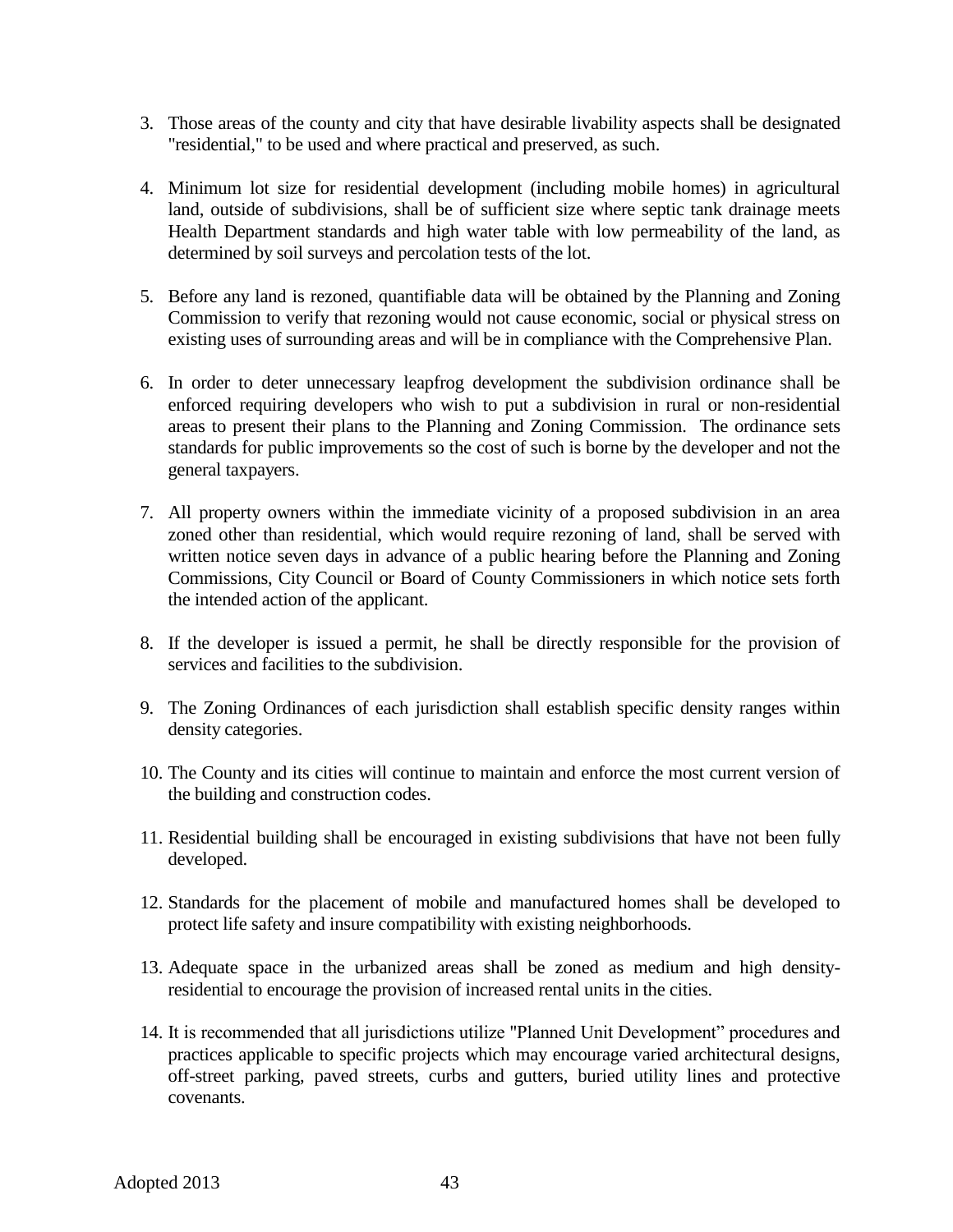- 15. It is recommended that Building, Plumbing, Electrical and Fire Codes continue to be updated and enforced.
- 16. It is recommended that all jurisdictions in Minidoka County encourage both public/private partnerships and private construction and maintenance for adequate senior citizen housing.
- 17. It is recommended that any senior citizen housing units be built on scattered sites in Rupert, Paul and Heyburn, and be located as close as possible to shopping areas in each city and meet current ADA standards.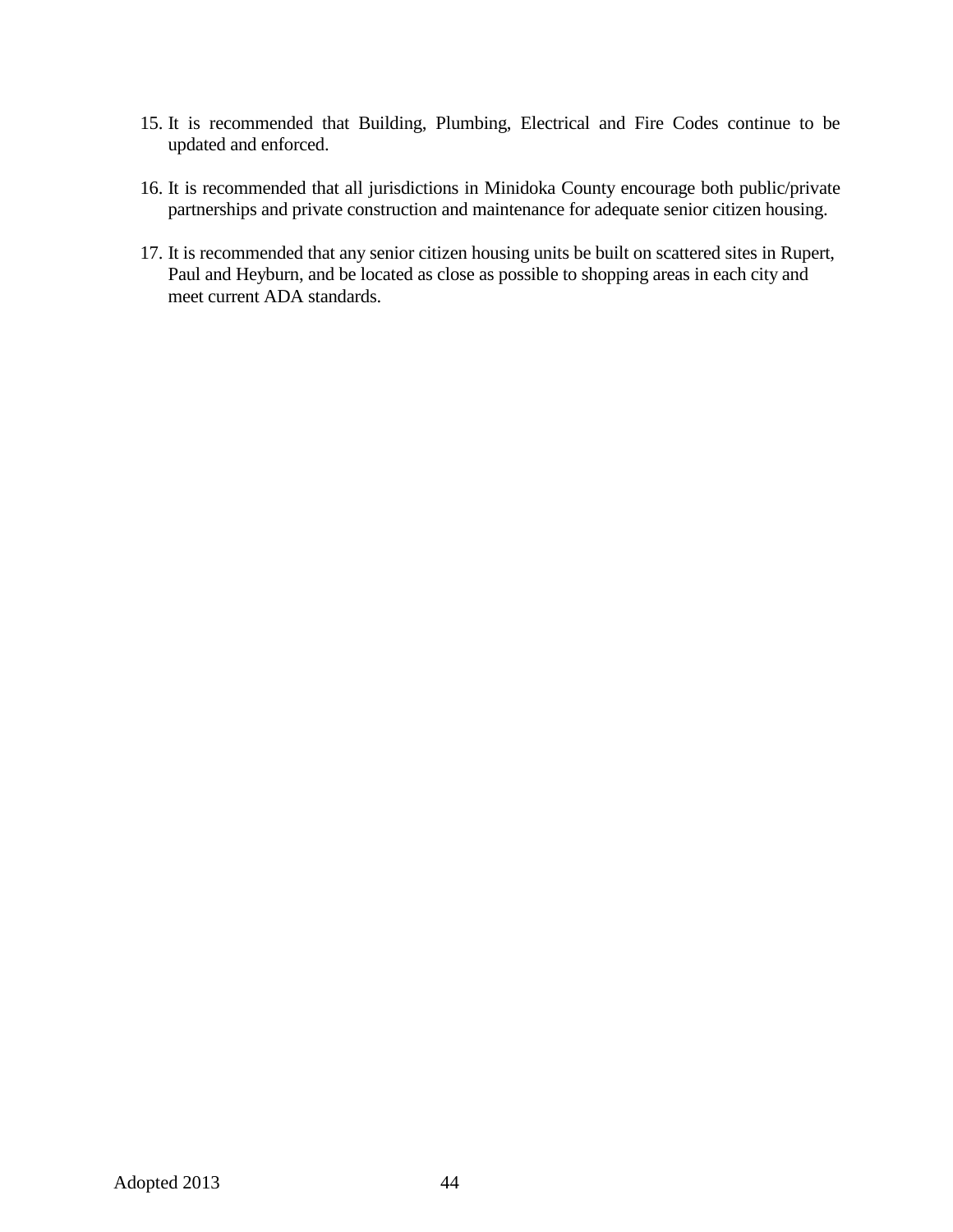# **TRANSPORTATION**

## HIGHWAYS AND ROADS

There are approximately 15.5 miles of Interstate, 71.68 miles of state highways and 607.68 miles of local roads within the county. The Minidoka County Highway District serves the unincorporated areas of the county and also cooperates in assisting the cities. They presently have about 310 miles of road that now qualify for Federal aid. 60% of the District's budget comes from gasoline tax. The 2008 Road Surface and Rupert City Streets and Limit maps show the major road and street systems for the area.

The City of Rupert's streets are maintained by the City Street Department. The majority of streets within the city limits are paved and in fair to good condition. Many of the streets within the city lack curb, gutter and sidewalk. There are some areas of priority, including those around schools and to major pedestrian areas such as the downtown. In some areas of the community this is being remedied with the use of Local Improvement Districts. The city also does not have a complete adequate storm drainage system in place. This issue is looming in the future as EPA regulations become stricter. The city will be looking at establishing storm water policies and standards to address this.

The City of Rupert has established a maintenance plan for its streets, but after many years of falling behind due to inadequate funds, it is continually playing "catch-up." Older streets are rebuilt and/or resurfaced as they come up on the priority list.

The City of Rupert has also been involved in researching the possibility of the development of a bike path plan that will ultimately connect the cities of Paul, Rupert and Heyburn. Grants are currently being applied for to help finance the continuation of this project. All of the state highways are maintained by the Idaho Transportation Department, whether inside the incorporated city limits or within the county. The Cities of Heyburn and Paul maintain the local streets and roads located within their city boundaries.

The Highway District has created standards for construction of both gravel and paved roadways in the county. These standards address new construction, maintenance and upgrade of roads. Any roads to be constructed must meet these standards prior to the district accepting them for maintenance. The district has also addressed policies for the building of new roads – their necessity and placement. Some issues concerning this include that all new construction sites for homes or businesses must have direct access to a county road and/or dedicated easements and cannot use canal right of way for that access. A location map can help to determine the future alignment and placement of road right-of-ways and the county has also considered the development of a future acquisitions map to allow for the right of first refusal on the purchase of right-of-way if it is threatened by development.

Other issues for transportation include:

 A direct farm to market access to the Mini-Cassia industrial areas and I-84 from primarily the northern agricultural areas of the county to avoid traffic and street limitations within the cities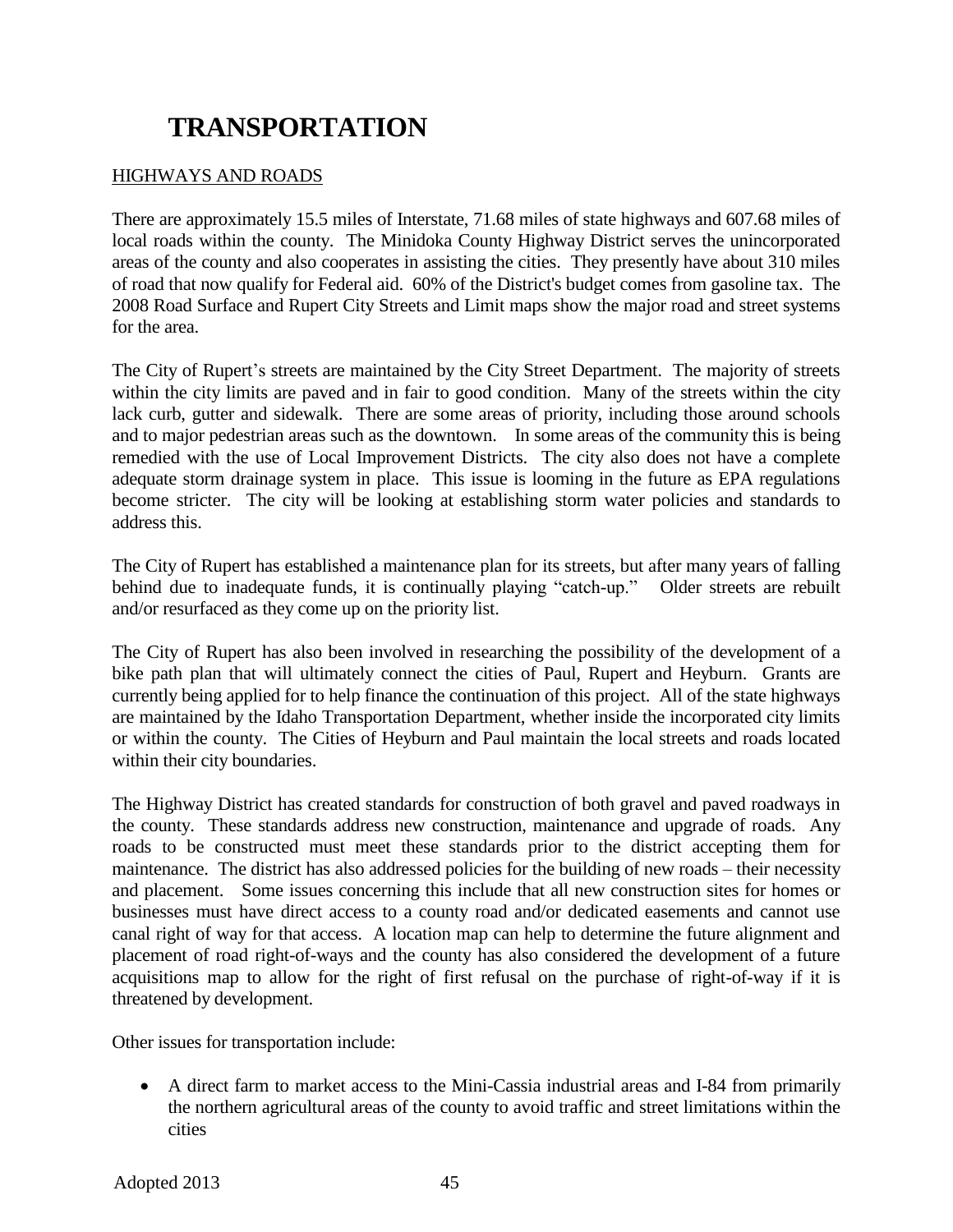- A route north to the INL and the Craters of the Moon area
- Possible additional off-ramp from 1-84 at potential locations such as Meridian Road ("A" Street), 850 West and formerly 600 East, Rupert
- Beautification projects at Exit 211
- Possible access through Rupert and Paul for tourism traffic heading to Sun Valley
- Developing the economic potential of 1-84 access for businesses and industries
- An improved farm to market road connecting Hwy. 24 northeast of Rupert to 600 West, north of Paul

## AIRPORTS

The Twin Falls Airport is located south of that city. The Twin Falls Airport is small and in good condition. In addition to a lobby, it has restaurant and bar facilities.

Other airports serving the county residents include the Pocatello Airport to the east and the Boise Airport to the west. Both have commercial flights and are served by major airlines. Boise serves as a hub to several destinations. Both also handle private planes as well. The Burley Airport has no commercial flights and only handles private planes; its runways are very short and space is not available to lengthen them. There are also several private airstrips located within Minidoka County.

There has been discussion and an airport study within the past two years on the possibility of developing a regional airport to serve the City of Burley, Cassia and Minidoka County areas. The study identified five potential sites for such a facility but it was tabled at the time because public support was not high. There is discussion of revisiting this issue.

## RAILROAD

Presently, there is no rail passenger service to this area. A mainline of the Union Pacific Railroad runs through the northern part of the county with a primary switching facility in the City of Minidoka. An Eastern Idaho Railroad spur line takes off at Minidoka and runs through Acequia, Rupert, Paul, Burley, Jerome, Twin Falls and Wendell. The railroad serves a valuable function in the transportation of freight for the area especially for agricultural products.

## PUBLIC TRANSPORTATION:

There is limited passenger service offered by Greyhound Bus Line to the citizens of Minidoka County in Rupert and Burley, as well as the Salt Lake Express service and S&R of Burley.

In addition, limited public transportation services are offered by the Minidoka Senior Center, Countryside Care and Rehab at the Minidoka Memorial Hospital and the Valley Vista Assisted Living Home for seniors to get to doctor's appointments, to the Senior Center and to meet other limited transportation needs. Valley Vista services are also extended to the disabled and homebound as well as others on a fee basis. The Idaho Migrant Council also offers transportation services for those involved in their many programs and the Disabled Veterans van provides veterans with transportation to meet their medical needs. Finally, Idaho State University provides shuttle service to and from the Pocatello campus for local residents.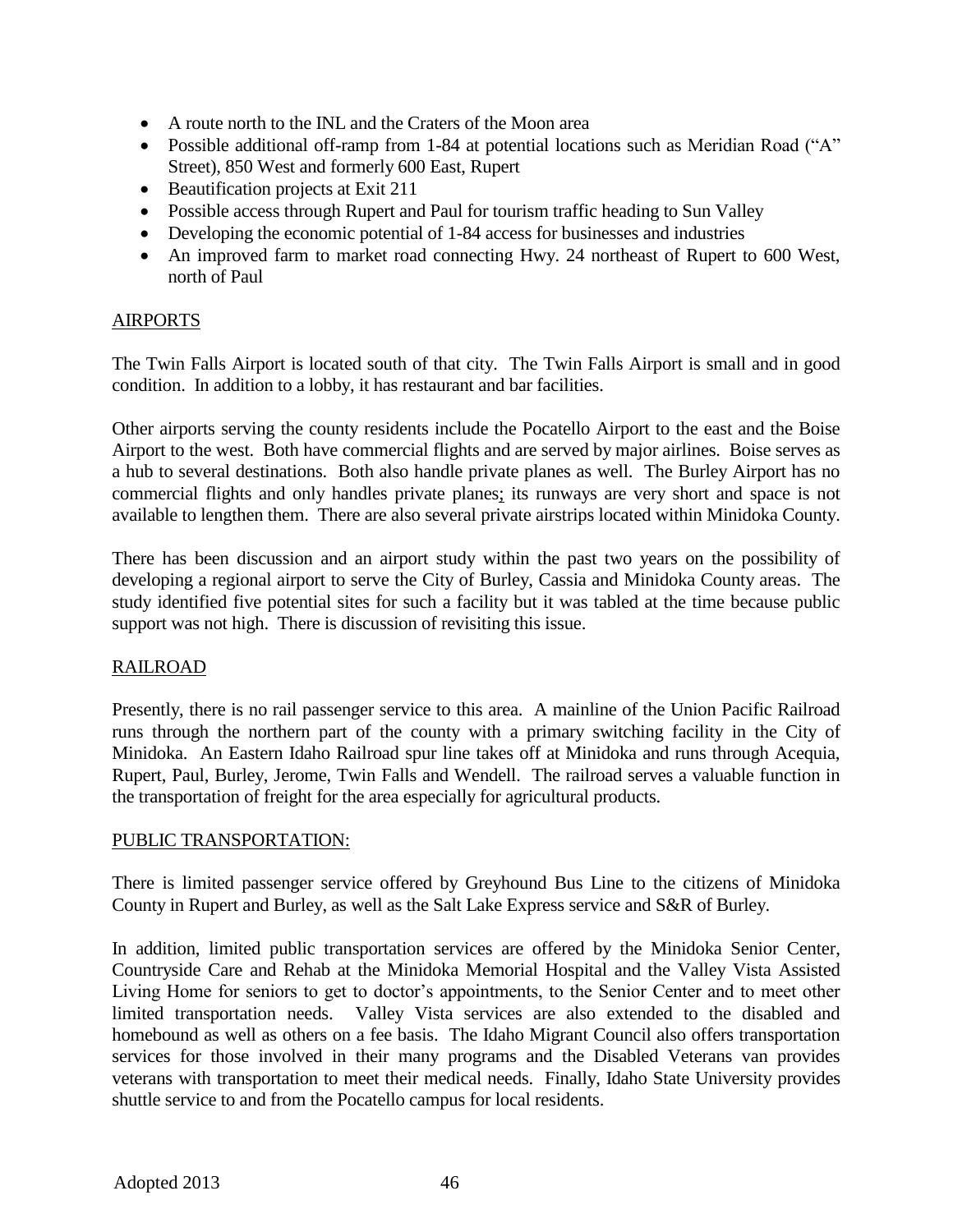## FREIGHT SERVICE:

Overnight freight services are available in Rupert, Paul and Heyburn to service business and personal customers alike.

## **GOALS AND OBJECTIVES:**

This element deals with the movement of people and goods within, to, and from the area. Transportation in the area is heavily dependent upon the private automobile. The transportation system brings people and facilities together, transports their goods, helps shape the urban form, and influences future land uses. Therefore, it must be planned in conjunction with other land developments if all aspects are to function properly.

#### PROBLEMS AND ISSUES

- 1. Older roads are being rebuilt and widened which can create a problem with setback requirements.
- 2. Subdivisions are required to meet the minimum standards and requirements of the Highway District or Cities Street Department.
- 3. There is discussion on the improvement of existing county roads as to who has this responsibility - the highway district, the developer or the adjoining property owners? This debate applies particularly to those roads that are platted or dedicated along the section lines.
- 4. There is no state highway going north into Blaine and Butte Counties and to the INL. Idaho Transportation Department has a current policy of not taking on any more miles of state highway, making a new highway north is possible only if some other miles are taken off their inventory.
- 5. Some railroad crossings are rough and poorly maintained causing safety hazards, and often crossings are tied up for long periods of time.
- 6. There should remain a consolidated highway district for the entire county. The highway district needs to continue addressing problems and issues such as road maintenance, construction standards, railroad crossing safety, and a relationship with the Idaho Transportation Department.
- 7. The county and city has no airport, and there is no regional airport.
- 8. There is limited service for senior citizens or handicapped people to get to the bus depots or airports.
- 9. There is a problem with restrictive bridges on both load and width causing problems for both agriculture and industry.

10. The lack of manageable truck routes creates heavy truck traffic near schools and residential subdivisions.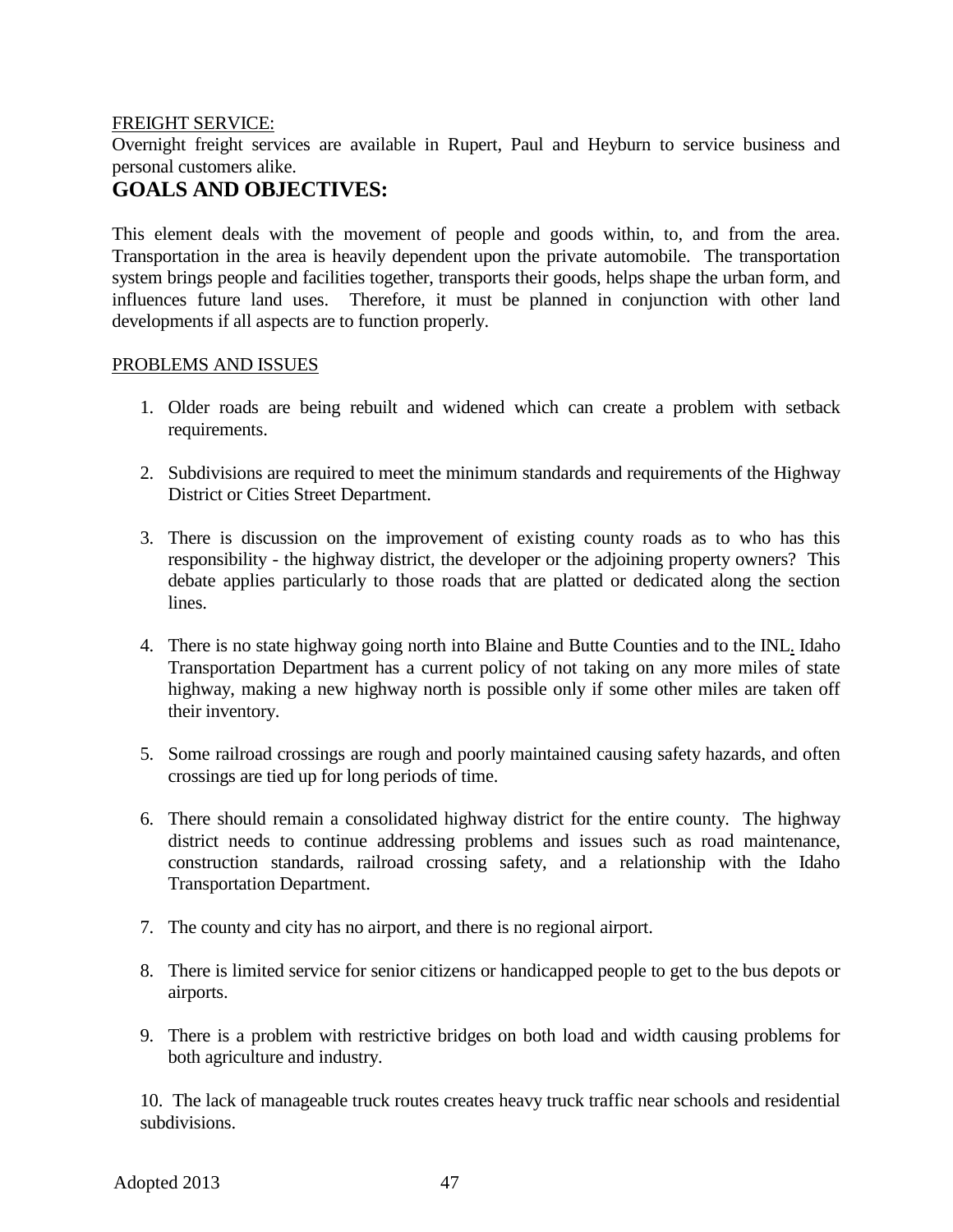- 11. Repairs and rebuilding of existing roads is not keeping up with deterioration.
- 12. Existing roadways were not designed for current loads.

## GOAL:

To provide a balanced transportation system which gives maximum mobility to all citizens and goods.

## OBJECTIVES:

- 1. To strengthen the economy by providing the means for transporting people and industrial materials and products.
- 2. To reduce any hazards that may impair the people's safety.
- 3. To provide a sound basis for planning new development projects whose location depends upon transportation.
- 4. To reserve adequate right-of-ways along transportation routes to accommodate expected, as well as, existing traffic volumes.
- 5. To increase concern for the scenic quality along transportation routes.
- 6. To provide local citizens with a reasonable choice of transportation alternatives.
- 7. To continue to research and support efforts to bring a regional airport to the Mini Cassia area.
- 8. To facilitate access to historical and recreational sites in Minidoka County.
- 9. Roads, Streets and Highways
	- a. Any developer building a subdivision will obtain the Highway District's or the city's approval and shall follow the construction standards as set forth by the district or city, and shall dedicate all streets or roads to the county or cities.
	- b. The highway district will be encouraged to develop a policy, with citizen input, on the construction of new roads within the county.
	- c. A policy concerning the acceptance of private roads, placement, construction and maintenance within the county or cities should be developed.
	- d. The inclusion of utility corridors and easements within streets and rights-of way should be encouraged.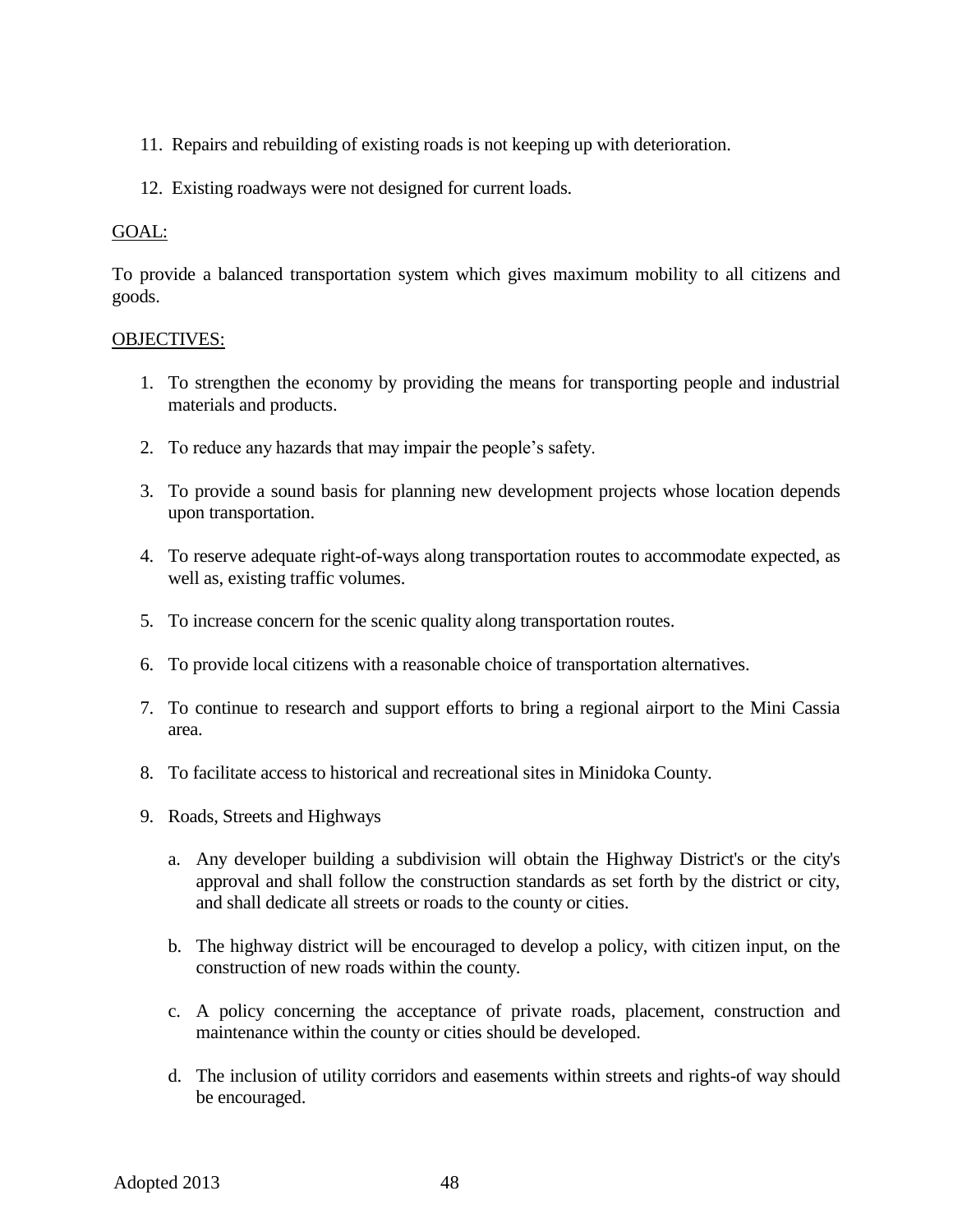- e. The law prohibiting water on highways, and farming of dedicated road right-of-ways should continue to be enforced.
- f. Policies concerning the control of accesses onto county and city roads shall be developed and enforced.
- g. The Highway District shall be encouraged to continue coordination with ITD and the cities to maintain continuity and safety in the maintenance of existing roads and the development of new roads within the county.
- h. Storm water issues should be addressed through the development of policies by both the city and county. It is recommended that minimum road standards for all jurisdictions be established and followed.
- i. It is recommended that steps be taken to protect residential areas: served by street, other than arterial roads and expressways, from undesirable truck traffic and thoroughfare.
- j. It is recommended that any new highways or roads constructed in the county be carefully located to give minimum disruption to farming practices.
- k. It is recommended that the present interchange system for 1-84 (Interstate 84) be preserved and an additional interchange be encouraged.
- l. Zoning, Subdivision and Building Code setbacks continue to be enforced.
- m. The county and cities should continue to work with the railroads to insure that traffic, especially emergency response vehicles, is not delayed for long periods of time at crossings.
- n. The county and cities should encourage the railroad to properly maintain all railroad crossings and that critically visible railroad crossings on streets and highways have a minimum of flashing red lights for safety.
- o. The cities and the county should maintain adequate street signs for name and/or number throughout the area.
- p. The Highway District should remain as a consolidated unit serving the unincorporated areas of the county.
- q. The Highway District, utility companies and the cities should continue to cooperate and exchange future development and expansion plans by written agreement.
- r. A policy concerning the construction of new roads within the county will be developed to determine when new roads will be constructed and who will bear the responsibility for such.
- s. An overall transportation plan for the county and its cities be developed and followed.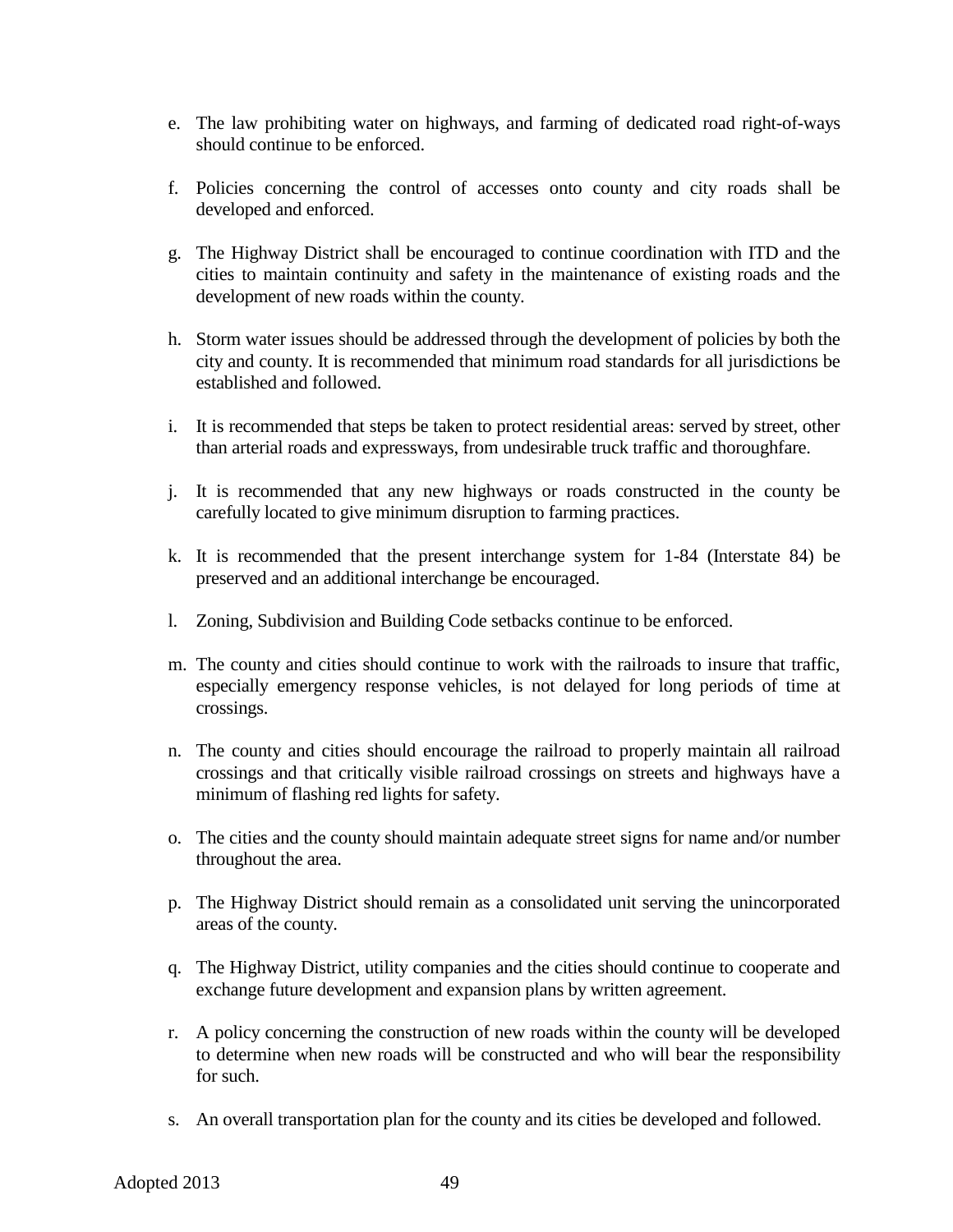- t. It is recommended that both the city and county address future requirements of the EPA and adopt storm water policies.
- u. Develop the economical potential of the off ramps and corridor of Interstate 84.

## 10. Public Transportation

- a. It shall be policy that transportation planning deal with all aspects of the interrelationships of all forms or transportation, including automobile, trucks, airplanes, railroads, bicycles, buses and pedestrians.
- b. It is recommended that the county and city periodically review public transportation needs and work within a public/private partnership to fulfill these needs.
- c. It is recommended that the county and cities continue to encourage and support modes of public transportation to transport senior citizens, children and individuals with disabilities so they can utilize other transportation, retail, recreational, and other public facilities.
- d. It is recommended that the county and city work together on the bike path development to link different parts of the city as well as ultimately link Rupert to Paul and Heyburn.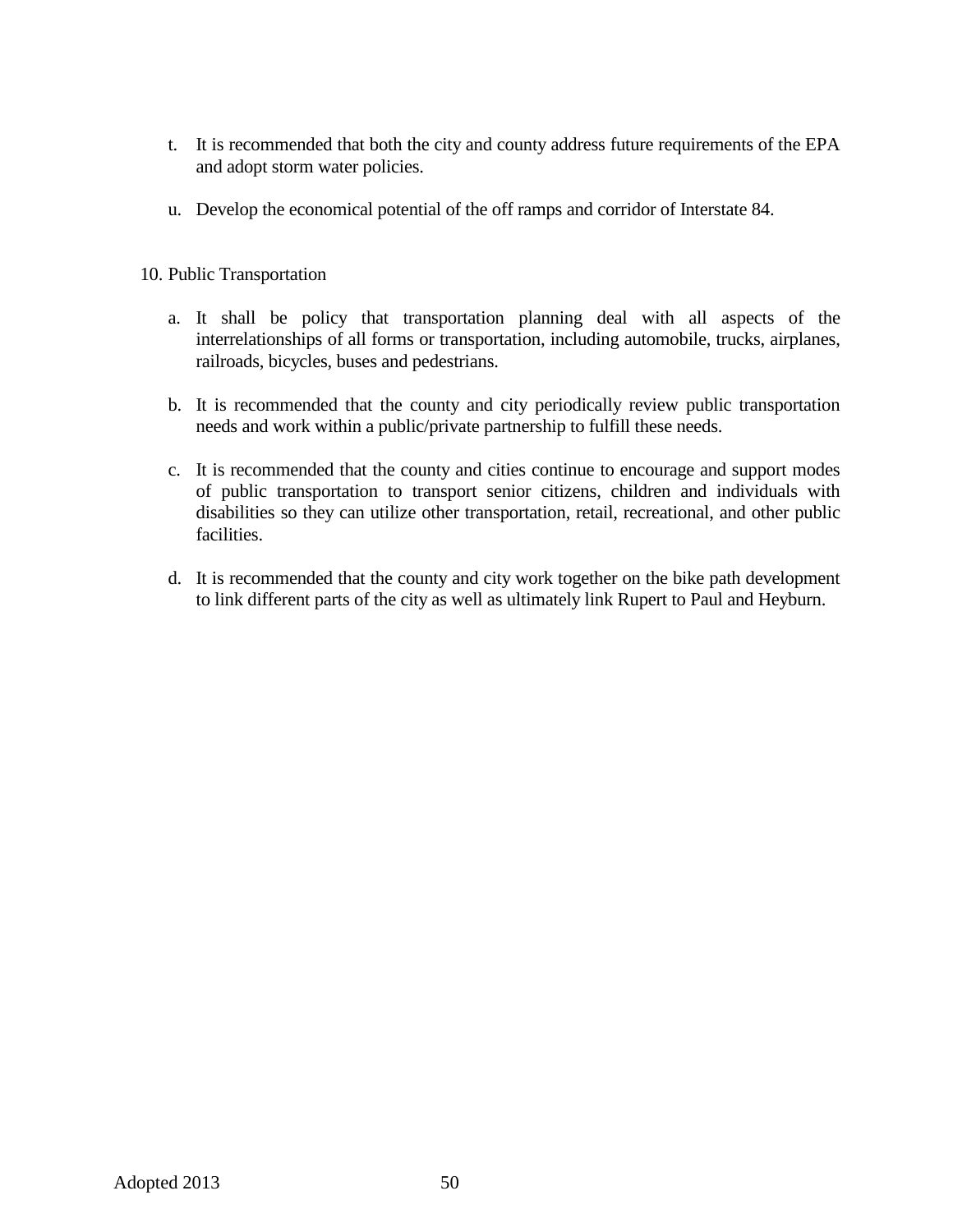# **PUBLIC SERVICES, FACILITIES AND UTILITIES**

Minidoka County and the City of Rupert contain numerous public and quasi-public facilities and services that serve the public. Each is identified below, by description and with the help of various maps.

## PUBLIC FACILITIES AND SERVICES

- 1. County Buildings: The County Courthouse was built in 1915 and is in fair condition. It is located in the City of Rupert and houses the Treasurer, Auditor, Building and Zoning, Prosecuting Attorney and County Commissioners. The Courthouse is on the Idaho Historical Registry and is currently undergoing a multi-year remodel and historical restoration. The Judicial Building was built in 1974 and is in good condition. It houses the offices and facilities for the District and Magistrate Courts. The facility is in compliance with the Americans with Disabilities Act. The Law Enforcement Building was built in 1973 and houses the Minidoka County Sheriff. The jail portion was remodeled and added on to in 1991 and now houses the Mini-Cassia Juvenile Detention Center. The County is partners in the Mini-Cassia Correctional Facility for adults located in Burley. The Minidoka County Office Annex is an office building acquired in 1994 and now houses the Juvenile Probation Department, known as the Larry R. Duff Annex. The County has also acquired a doctor's office located on the corner of G and  $7<sup>th</sup>$ Streets which is now called the Assessor's Building and houses the offices of the Minidoka County Assessor, including the Property and Motor Vehicle Divisions. Another annex was acquired in 2008, known as the Duane Smith Annex. The McGregor Center is located adjacent to the Fair Grounds and formerly housed the Rupert Idaho National Guard Unit. The County obtained the building from the State of Idaho in 1998 and it now houses the University of Idaho Cooperative Extension Service and the Fair Board Office.
- 2. City Buildings: Each city except Acequia has its own City Hall that contains the city offices. Most city halls in the county are in good condition. The Rupert City Hall was renovated in 2000 to preserve its historic appeal and modernize its function. The Council Chambers are now located upstairs in the building. The room once served as the Public Library. The building was originally constructed in 1937 and is located at 620 F Street. It features an attached gymnasium that is used for recreation and public events (a more detailed description of this historic building can be found in the "Special Areas and Sites" component).

The City of Rupert has also recently acquired the Pershing School Campus located at 1st and C streets, as well as the building presently occupied by Maverick Country Store located at 318 Scott Avenue.

The City of Heyburn has a new City Hall and the City of Paul offices and Council Chambers are now housed in a new facility owned by the West End Fire District, which will also house the fire station.

3. County and City Shops: The County owns two shop buildings housing its maintenance and weed programs. The first is located at the McGregor Center in Rupert and the second is located east of the City of Paul. The Cities of Rupert, Heyburn and Paul each have various shop building housing the different electrical, public works and parks departments.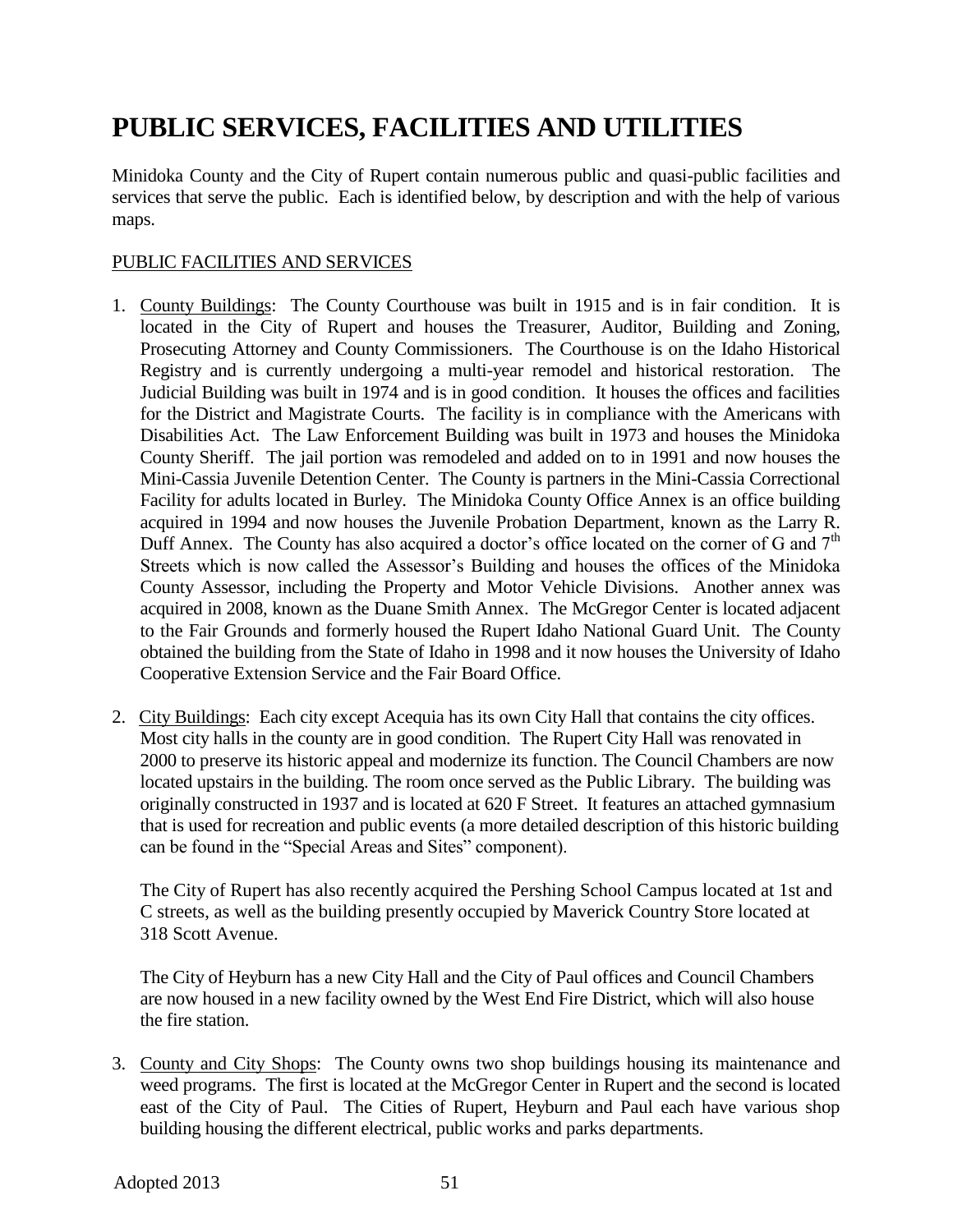4. Fair Grounds: The fairgrounds are located east of Rupert at 85 East Baseline Road, encompassing an area of approximately 65 acres. They are owned, funded and maintained by Minidoka County. There is a well-maintained rodeo arena with covered grandstands seating 800, with an additional seating capacity of 2400 in the bleacher area. The display buildings include an antique building, a commercial building, 4-H and produce building, livestock show building, a state of the art commercial food booth with covered eating area, and an 80' x 100' open air pavilion for livestock shows, family reunions, and other community events. The grounds also have approximately 110 sheep and pigpens, 120 horse stables and 4 cattle barns. There is a 4  $\frac{1}{2}$  furlong oval horse racing track with a  $\frac{1}{4}$  mile straight a way with the finish line in front of a grandstand. The entire Fair Grounds complex including the Historical Museum and related parking, and the McGregor Center offering a large drill hall assembly room, a large and a small meeting/class room with tables and chairs available.

The fairgrounds have hosted Moto-X races that pull people from the whole intermountain area, annual horse racing events, a full week of events during the county fair including entertainment, open class exhibits, food, rodeo, 4-H and FFA livestock shows, two of the District VI High School Rodeos, cub scout day camps, Tool Sales, the National Dexter Cattle Show, the Magic Valley Reigning Cow Horse Show, State Rabbit Show, the annual Rupert  $4<sup>th</sup>$  of July Celebration and Carnival, annual Community Auction, with numerous 4-H, business, family, and church functions and activities. We are fortunate to have this multi-purpose facility for use in our community.

5. Historical Preservation: The Minidoka County Historical Society was started in 1969 and is funded by membership fees and assistance from the County. More information on the museum and society can be found in the "Special Areas and Sites" component of this plan. The Minidoka County Historical Society museum is located on the northeast corner of the fairgrounds property. They have also moved several historic buildings onto the site adjacent to the museum.

The City of Rupert, in conjunction with the Rupert Renaissance Initiative, a citizen-formed community development committee, proposed the creation of a historic district for Rupert. Following extensive research on the history of the area, and working with the National Park Service and State Historic Preservation Office, Rupert's historic town square and business district was created and placed on the National Register of Historic Places on Jan. 16, 2001.

The City of Rupert passed an ordinance establishing a Historic Preservation Commission after which the city was awarded Certified Local Government (GLC) status. This allows the Historic Preservation Commission to apply for grants for training and developing local guidelines and standards for the preservation of the district.

Initially, there were 34 buildings and the town square on the National Register of Historic Places and it continues to expand.

6. Libraries: There is one public library in the county. It is the De Mary Memorial Library located in the City of Rupert. The library was founded in 1958 and is financed by private donations and a two-mill levy from the city. The library has approximately 44,000 volumes. Future plans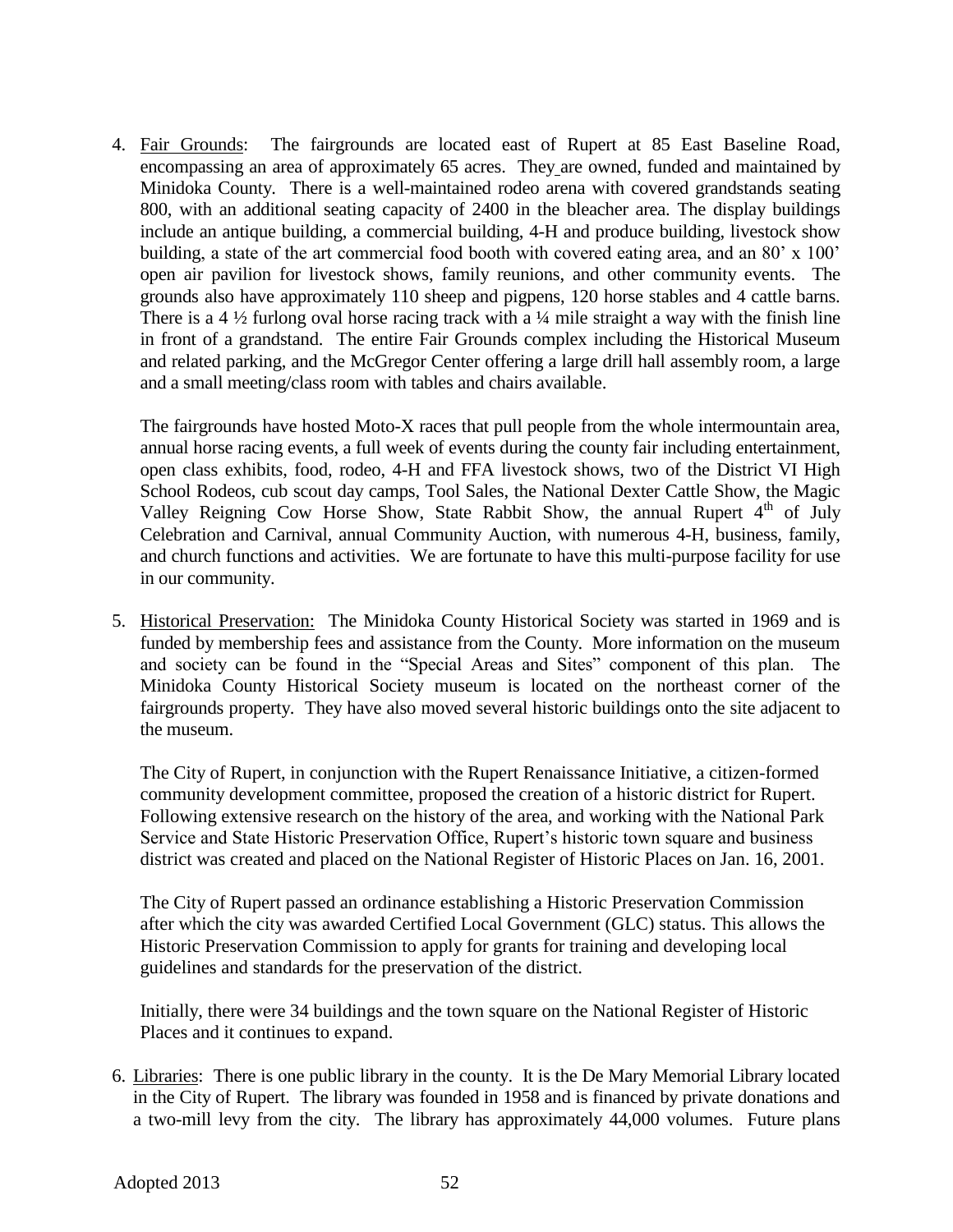include looking at the creation of a countywide or possibly a two county library district so that all rural and urban county residents might be served equally.

- 7. Cemeteries: A listing of the county cemeteries can be found in the "Special Areas and Sites" component.
- 8. Schools: The public school system and its needs are addressed in the "Schools and Transportation" component of the plan.
- 9. Senior Citizens Centers: The county senior center, located at  $702 \times 11^{th}$  Street in Rupert provides services to all of the county's seniors. Programs offered by the center include a recreation area, and locations where meals are served and meetings are held, Meals on Wheels for homebound seniors and a van to help with senior transportation needs. The center is open five days a week to provide these services. In addition, the center is looking at expansion of its facility to meet housing needs as well.
- 10. US Postal Service: Postal service is offered to county residents through the delivery service and at the post offices located in Rupert, Paul, Heyburn, Burley, and Minidoka.
- 11. Road and Bridge System: the Minidoka County Highway District, a separate taxing entity, serves the county with respects to road and bridge construction and maintenance. The district has responsibility for the maintenance of all roads outside the limits of all incorporated cities. City streets are developed and maintained by the individual cities and the Idaho Transportation Department maintains all federal and state highways and roads. The transportation infrastructure needs are addressed in the "Transportation" component of this plan.

The City of Rupert also works off of a Transportation Master Plan which includes road construction and a maintenance priority list. There is also a State and Local Agreement for maintaining the State Highway going through the City of Rupert. The Idaho Transportation Department maintains all federal and state highways and roads. Further infrastructure transportation needs are addressed in the "Transportation" component of this plan.

## WATER SUPPLY SYSTEMS AND UTILITIES

It is important for the county and city to plan uses around these systems and utilities so that utility lines, pipelines and waterways are safe and compatible. It is appropriate to prohibit any construction or other continuous activities under or over these lines or systems. Major transmission facilities should be kept out of the residential areas of the community. Communication between the county and city, private landowners and the utility companies is essential to mitigate negative impacts from occurring.

Utility facilities must be maintained and improved on a regular basis to meet the needs of the county and city's citizens, allow for growth and provide quality level of service. This can in part be accomplished through negotiation of franchise agreements.

1. Water Resources: All water needs in Minidoka County and the City of Rupert, whether for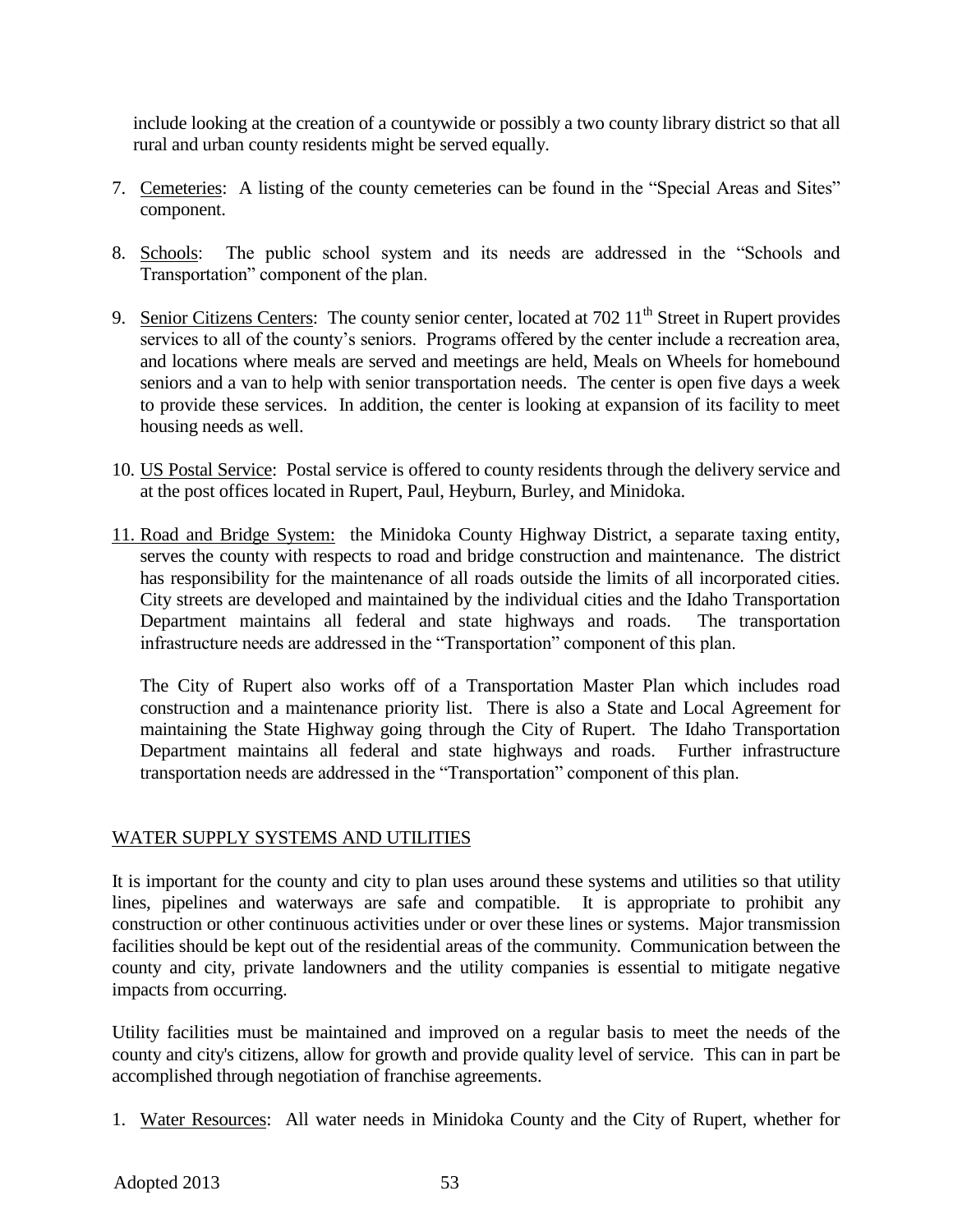domestic, municipal or agricultural uses, are served by the Snake River aquifer and the BOR Upper Snake River Reservoir System. There are many legally established priorities on the system that could impact Minidoka County and the City of Rupert's current and future water supplies. These need to be carefully monitored by the county and city so impacts can be anticipated. New development should be responsible for meeting the state health guidelines in the provision of domestic water supply.

All the cities in Minidoka County except Acequia provide potable water to their residents. Most of the wells used by these cities, and all those used by the City of Rupert are located within their city limits. Wellhead protection and surface water protection policies are currently being considered to protect these water sources from possible contamination.

The water supply for Rupert is a combination of surface and groundwater. The surface water is from the Snake River and comes to Rupert through the BOR Upper Snake Reservoir system delivered via canal. This is used primarily for irrigation. The groundwater is pumped from the Eastern Snake Plains Aquifer. This water is used for municipal, agricultural and domestic purposes. The water is delivered through two separate systems. The irrigation water is delivered through a low-pressure irrigation system using mainly surface water. The city's potable water system consists of two main wells and two back-up wells, all approximately 500 feet deep. The city owns two storage tanks – one built in 1913 that stores 50,000 gallons of water and one constructed in 1984 holding 1.125 million gallons.

The water is distributed to customers through approximately 35 miles of pipe ranging from 2" to 16". A major upgrade to the system was completed in 2001 and 2002 and includes a new well, storage tank and distribution system upgrades that will allow for expansion south and west of the current city limits.

The A&B Irrigation and Minidoka Irrigation Districts serve Minidoka County for irrigation water. The A&B District is a 100% pumping district that depends upon ground water supplies for approximately 67,000 acres and storage water rights in American Falls and Palisades reservoirs for 16,000 acres. It is located mainly up on the bench and contains about 14,000 acres (some in Jerome County). The Minidoka District is a canal district and depends upon the Walcott Reservoir behind the Minidoka Dam, located in the eastern area of the county. All cities have flood irrigation systems in place. In addition, some farmlands are irrigated by private wells.

2. Sewer Systems: Generally, county residents residing outside city corporate limits are served by individual septic systems approved by the health district. Future development should meet all new requirements for such systems and be of such a density so that pollution of surrounding properties is not possible. The Cities of Rupert, Heyburn and Paul have central sewer systems that serve their residents and policies on the extension of these services outside their city limits. The Cities of Minidoka and Acequia are served by individual septic systems, as are the county rural residents.

The City of Rupert has 20 lift stations. All of them are in good condition, and all but one lift station have the capability of a backup generator. The treatment plant finished an upgrade in 2008 which included a new headwork's building with screening and grit removal, a new blower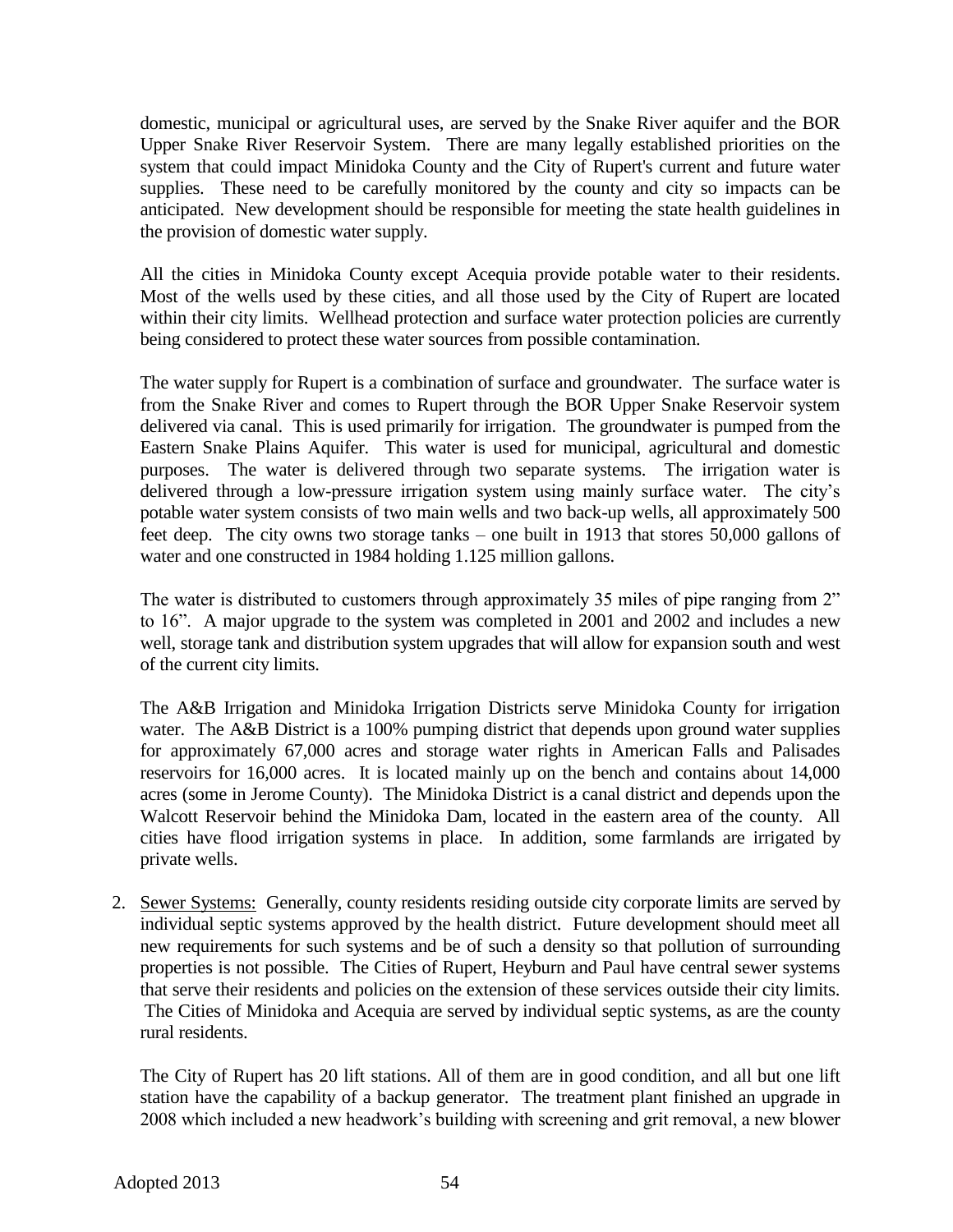building with new blowers, new aeration system and clarifiers, and a new pump station to pump the final effluent to the lagoons.

Another upgrade is planned in the future to handle solids removal and disinfection. The treatment plant also has backup power. The City has approximately 44 miles of collection lines ranging from 6" to 30" in varying conditions. These lines are replaced on a continuous basis.

- 3. Electric Utilities: Consumers in Minidoka County are served by nine electric companies with legally described service boundaries: City of Burley, City of Heyburn, City of Minidoka, City of Rupert, East End, Farmers Electric, Idaho Power Company, Riverside and United Electric. The Idaho Power Company is the only investor-owned electric utility and is regulated by the Idaho Public Utilities Commission (PUC). The remaining seven consist of four municipalities and four cooperatives which are not regulated by the Idaho PUC. United Electric provides electric service in Minidoka and Cassia Counties as well as the Cites of Paul and Acequia and areas within the City Limits of Cities of Burley and Heyburn as well as areas adjacent to these cities and the City of Rupert. Riverside Electric serves the area around one mile south of Meridian Road to 600 South, east two miles to the Snake River and west on the south side of the Interstate. East End Mutual Electric and Farmer's Electric serve small rural areas northeast and south of the City of Rupert, respectively. The Cities of Heyburn, Minidoka and Rupert provide electrical service within their city limits and have a few electrical customers outside their corporate limits. The City of Burley serves consumers in the area of Minidoka County known as North Burley and the City's facilities are co-mingled with the facilities of the City of Heyburn and United Electric.
- 4. Telephone Service: There are two telephone companies serving the county. Qwest Telephone Company serves the City of Heyburn and the Emerson area. Project Mutual Telephone Co-op Association serves the remainder of the county. Project Mutual has expanded its services to the City of Heyburn, giving those residents a choice for phone service. Project Mutual was started in 1916 and has operated under the present name since 1954. All lines are private and most of the cable is buried underground.

The Enhanced 911 System is currently in operation at the Sheriff's Department and serves the entire county and a portion of Cassia County as well. Project Mutual maintains the Enhanced 911 Systems in both Minidoka and Cassia County.

- 5. Natural Gas: Intermountain Gas Company provides natural gas to the area. It serves the Rupert, Paul and Heyburn areas with lines that make a loop around the triangle. There are currently plans to expand the line east of Rupert to the museum.
- 6. Cable TV: Cable One and Project Mutual Telephone Company provide Cable TV to portions of Minidoka County. The Services are available primarily in the incorporated areas of the county; however, PMT supplies cable to much of their service area outside of town, with Cable in the Country over telephone lines.
- 7. Television: Direct television broadcasting is currently available to parts of the county, and a translator system serves the rest of the county, broadcasting from Pocatello and Twin Falls. With the advent of the federally mandated digital signal, antenna reception is limited in the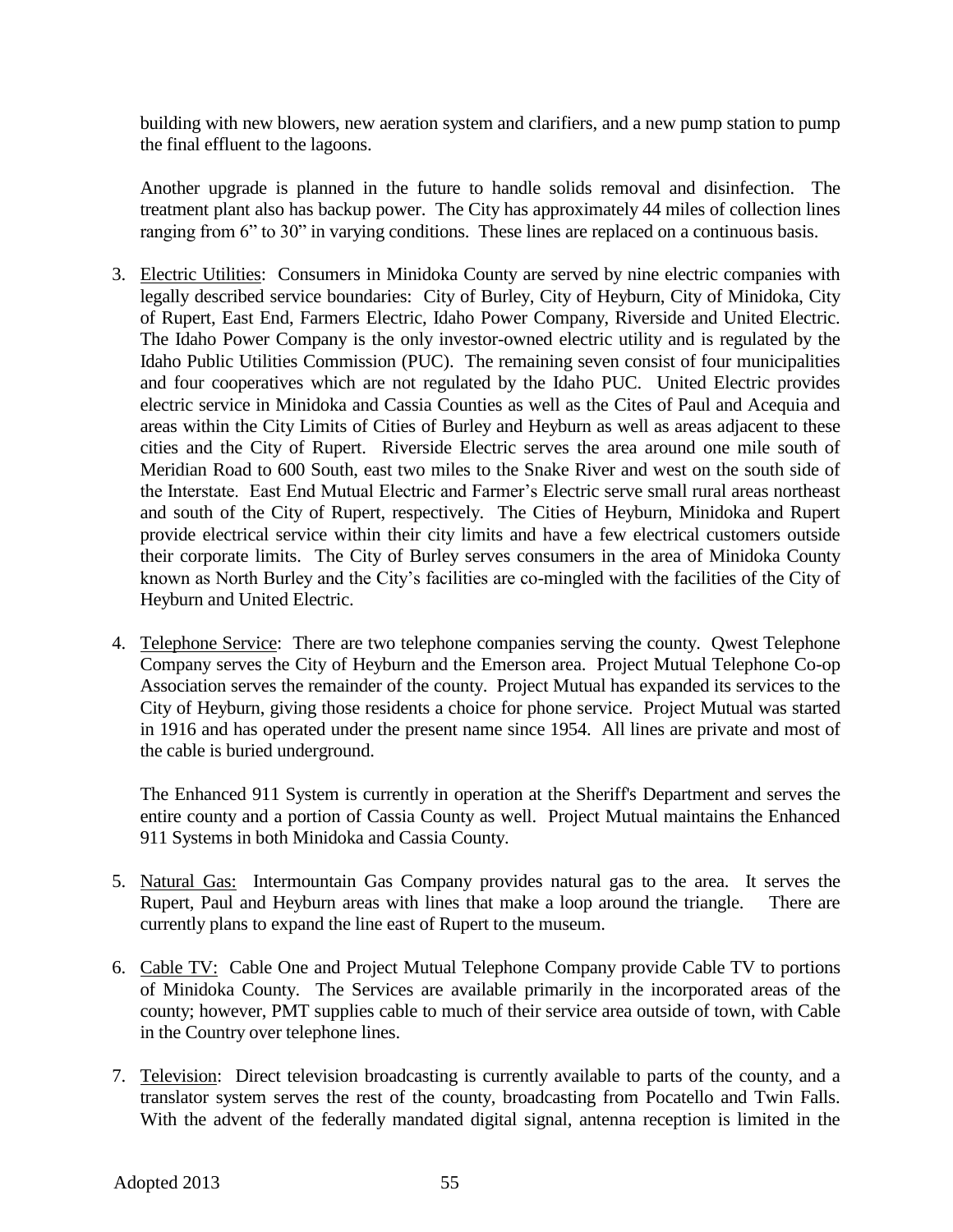Mini-Cassia area. Most rural residences have switched to satellite or cable in the country for their television reception and service.

- 8. Internet Service: Qwest, Cable One and Project Mutual Telephone serve portions of Minidoka County. Project Mutual Telephone covers 95% of its service area with High Speed Bandwidth Internet Service. Safe Link Provides High Speed wireless service to areas within and surrounding the cities.
- 9. Intrastate Service: Project Mutual Telephone Company is a 20% owner in Syringa Networks. Syringa Networks is an Idaho Company that provides Long Distance Private Line, Internet Service Provider and Ethernet delivery around the Central Idaho area and is connected to the world through Boise.
- 10. Solid Waste Disposal: Solid waste disposal in the county and city is currently provided by the South Idaho Solid Waste District that serves a seven county area. They haul all solid waste to a site located in Cassia County. The District offers limited recycling programs to the residents of the area. There are various private solid waste disposal and recycling programs in the county.

## PUBLIC SAFETY

- 1. Law Enforcement General: Law enforcement in Minidoka County is currently provided by the Minidoka County Sheriff's Department, in the City of Rupert by the Rupert Police Department, in North Burley by Cassia County Sheriff's Department and in the City of Heyburn by the Heyburn Police Department. The Cities of Paul, Acequia and Minidoka depend upon the Sheriff's Department to provide law enforcement services, including traffic control. The Idaho State Police (ISP) and other surrounding law enforcement agencies provide mutual aid, with the ISP concentrating on traffic enforcement on the state highway and I-84 in Minidoka County. Response time in the county is dependent upon the location of the officer on duty and could be anywhere from a few minutes to over a half an hour. It could be slower at times if the officer is on another call. ISP officers will sometimes work from the office at 53 E Baseline, which can reduce response time. Current crime rates indicate that the current level of enforcement is adequate. The county and city residents expect that increased levels of police protection will be funded as they become necessary. Population growth, increased tourism, economic development and other growth factors will determine the rate of increased law enforcement services in the future.
- 2. Minidoka County Sheriff's Office: The Sheriff's Office is comprised of 18 full-time officers, 4 office staff, 6 dispatchers and 15 reserve officers. The Sheriff's Office provides law enforcement for the unincorporated portions of the County and the Cities of Paul, Acequia and Minidoka. Also the calls of service for North Burley are dependent upon who receives the call and if it is a felony. Minidoka County investigates all felony cases in North Burley and does actively patrol over there. The Department has the distinction of having the only whitewater rescue team in the Magic Valley and the only High Angle Rescue Team in the Mini-Cassia area. The Dive Team has 8 members and of those, 3 are Master Divers. The Department also has a Special Response Team (SRT). There are 15 members and they have received specialized training all over the United States. Some of the training has been done by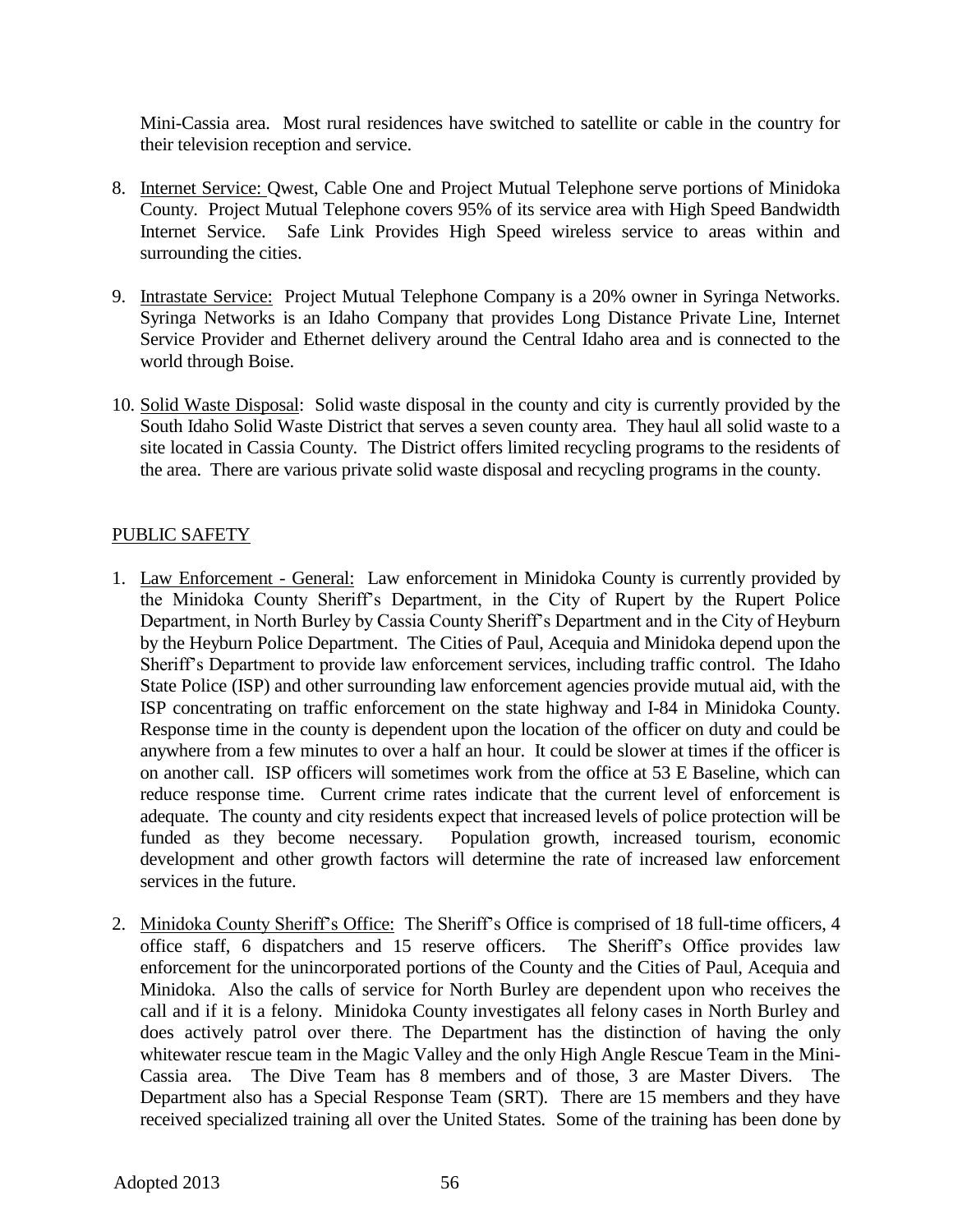the Federal Bureau of Investigation, Drug Enforcement Administration, Delta Force, Special Forces, Counter Measure Tactical Institute, Mountain States Tactical Institute, Houston SWAT and Dallas SWAT.

Currently equipment is adequate, but care must be taken to keep all equipment up-to-date and maintained properly. Continual updating of this equipment will be essential to continue providing top quality law enforcement services in Minidoka County. Retention of trained officers is extremely important for continuity and cost savings for law enforcement services. This often can be difficult for a rural county like Minidoka, due to the long hours on the job, lower pay, and high stress. Smaller counties and communities serve as training grounds, after which a qualified officer may be enticed away by a larger, better paying department.

3. Rupert Police Department: The Rupert Police Department has a quick response time, depending on call volume. According to the 2008 Idaho Uniform Crime Report, the current overall crime rates for the last five years in the City of Rupert have indicated the percentage of criminal offenses, versus the population, have decreased from 511 in 2005 to 320 in 2008, while the clearance rate has increased. The city residents expect that increased levels of police protection will be funded as they become necessary.

Of the total 79 police departments in the state, Rupert is the  $19<sup>th</sup>$  largest in comparison of certified police officers. The entry-level salary is considered average in comparison to other Idaho communities. Fiscal Year 2008 saw a decrease in force of two officer positions due to budget shortfalls.

Current equipment is considered marginally adequate necessitating continual updating. Officer training continues to be a challenging with rising tuition and travel cost. Continued efforts to increase police officer salaries must be made to retain trained, experienced officers. This is extremely important for continuity and cost savings for law enforcement.

4. Fire Protection: Fire protection in Minidoka County consists of two fire protection districts and the City of Rupert.

Minidoka County Fire District has four stations:

- $\bullet$  Heyburn a new station will be moved into in late 2010
- Northside located at 1078 N 400 East, North of Rupert
- East End located in Rupert
- West End located in Paul

They have one full-time chief and approximately 50 volunteer firefighters. They protect from the interstate and 350 West to 1400 North and everything east in Minidoka County, including about 68 square miles of Blaine County east of Minidoka. South of the interstate they protect from the Snake River on the East to 1050 West except for North Burley, which is protected by the Burley Fire Department. All three stations provide Fire, QRU and extrication services.

West End Fire Protection District operates out of one station located in the City of Paul. The District encompasses 250 square miles which includes the City of Paul. Starting on the east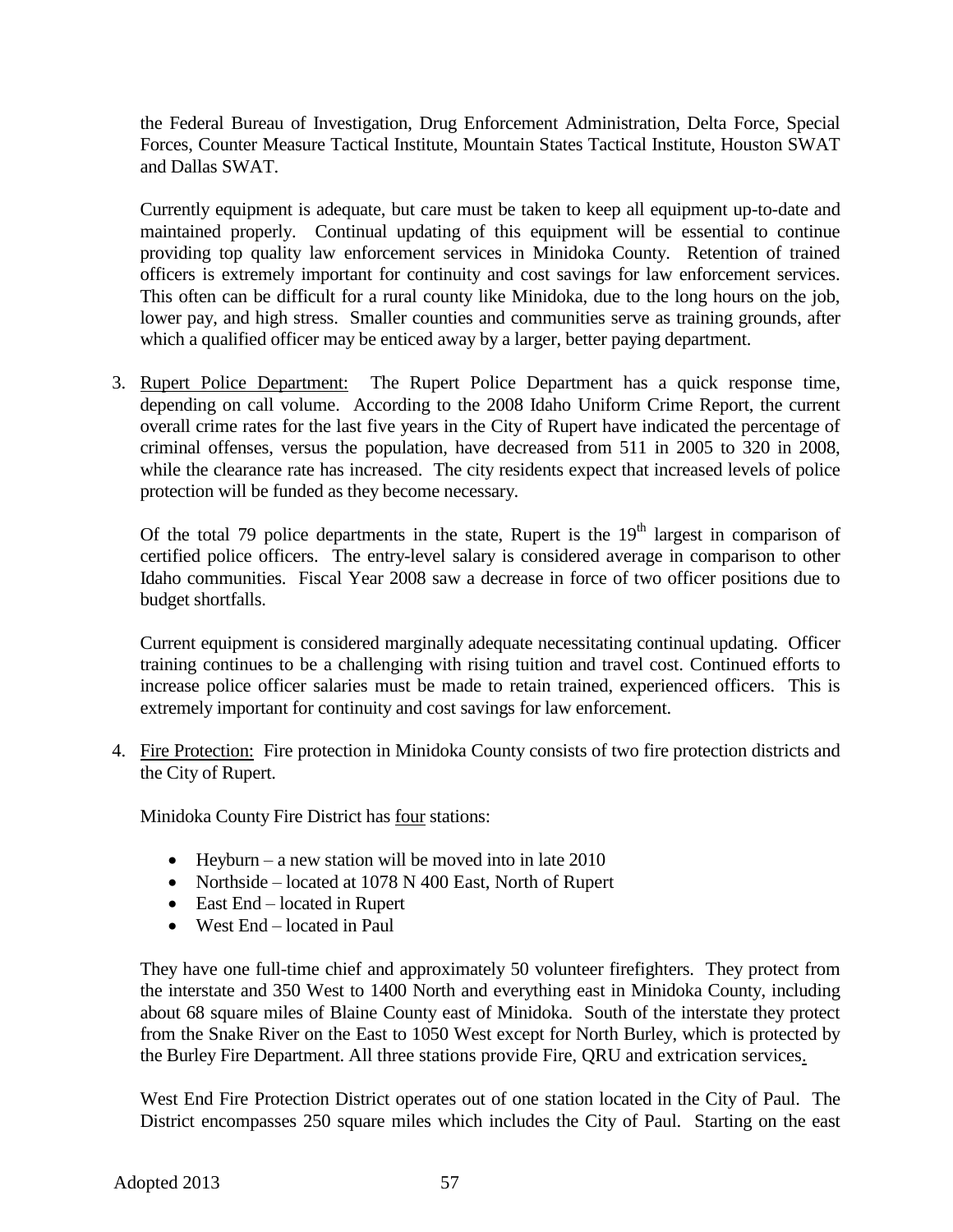side then goes from 350 West in Minidoka County to the Jerome County Line. The North boundary is along 1600 North from 350 West to the Lincoln County line then along county line south to 1000 North and then West to the Jerome County line. The District covers a small portion of the eastern part of Jerome. West End Fire Protection District operates under three fire Commissioners, one full time Fire Chief, and 20 volunteers. The District provides Structural Fire Protection, Wild land Fire Protection, Extrication, Medical (QRU), and Hazardous Materials response as well as High Angel and Confined Space to the Mini-Cassia area.

The City of Rupert provides Fire, rescue and QRU services within the city limits. There are 23 volunteer and 1 full time firefighters.

All fire departments have mutual aid with one another in the Magic Valley. Fire equipment in Minidoka County consists of 10 structural engines, 4 tankers, 5 brush trucks, 2 rescue units and 2 Command Vans. All firefighters receive training in firefighting, hazardous materials, extrication and rescue, many are first responders and EMT's. The insurance rates by ISO range from a 4 to a 10. In the county everything within 5 miles of a fire station is an 8, within 10 miles is a 9, and beyond that is a 10. In the cities, Rupert has a 4, Heyburn has a 4 and Paul has a 4.

- 5. Ambulance Service: Ambulance service is provided by Minidoka Memorial Hospital. The hospital has three ambulances that provide both short and long range transport services. Cassia Regional Medical Center also provides ambulance service when needed. There is air transport available when needed and the hospital has a heliport on site. The level of service provided is advanced EMT.
- 6. Search and Rescue Service: Search and rescue services are provided by the law enforcement agencies with assistance from reserve volunteers. Their capabilities include extrication, a dive team and basic search and rescue functions.

All of the above services are dispatched by the Enhanced 911 system.

## HEALTH FACILITIES AND SERVICES

1. Hospitals: Minidoka Memorial Hospital (MMH) consists of the joint operation of the county's only hospital (25 beds) and skilled nursing facility (59 beds) located in Rupert, Idaho The Minidoka County Commissioners have appointed a 10 member Board of Trustees (7 voting and 3 exofficio) to oversee all aspects of the organization's operations. The hospital operates the county's ambulance service. MMH was originally built in 1960, with recent additions and remodeling in 1999 and 2003. 33 physicians have privileges to treat patients at MMH. Gross patient charges exceeded \$30 million in fiscal year 2009. The MMH 2009 Annual Report, detailing operational outcomes and results, is available upon request from the hospital administrator, or online at the hospital's website, [www.minidokamemorial.com.](http://www.minidokamemorial.com/)

Other area hospitals include Cassia Regional Medical Center in Burley, St. Luke's Magic Valley Regional Medical Center in Twin Falls, North Canyon Medical Center in Gooding and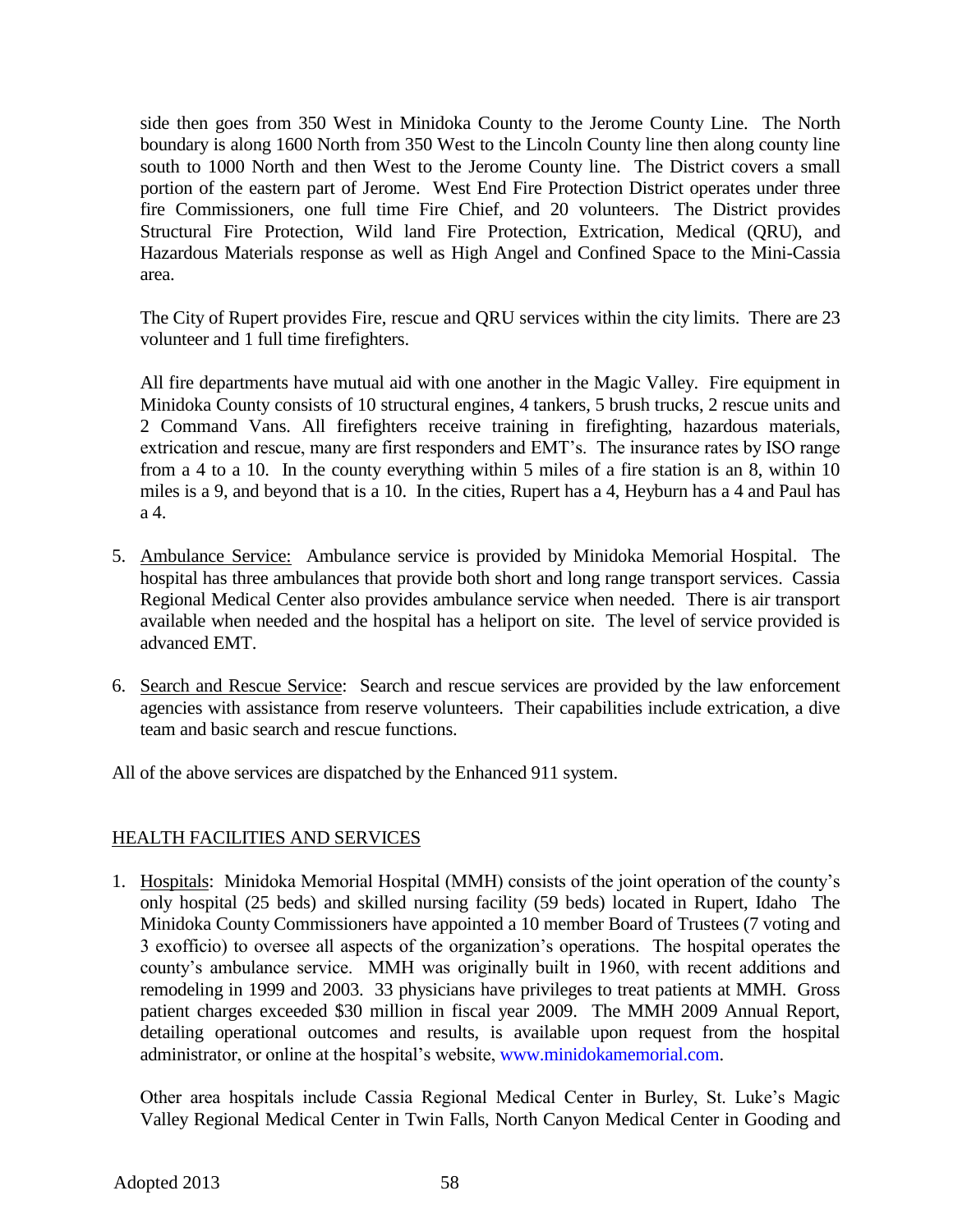Portneuf Medical Center in Pocatello.

Physician services are also available to county residents at Family Health Center, a Federally Qualified Health Center in Rupert near Minidoka Memorial Hospital and designed to treat low income and uninsured patients. FHC also provides dental services.

2. Department of Health and Welfare: South Central District Health maintains an office on the grounds of the Minidoka Memorial Hospital in Rupert. This state organization provides health services to the low income, along with many other public health programs. In addition, the State Health and Welfare Department offers child development services out of a Rupert office providing developmental services to children from birth to 3 years of age.

## QUASI-PUBLIC:

Below is a list of quasi-public facilities in Minidoka County:

- Churches
- Meeting Halls including the Elks Lodge in Rupert
- Convention Center Located in North Burley
- Civic Auditorium it is part of the building that houses the Rupert City Hall. It was built in 1938 and is located in the City of Rupert, and is used for recreation and various activities sponsored by different organizations. It is in the process of being modernized.
- Minidoka County Fairgrounds See "Public Buildings" and "Recreation" components for more details

## **GOALS AND OBJECTIVES:**

## A. SERVICES AND FACILITIES

For the most part, these services and facilities are either provided or supervised by public or semipublic agencies. As the area grows, the demands on these services also increase substantially, thus requiring careful and coordinated planning and management if they are to meet the demands made upon them. The public's investment in and scheduling of these public programs may be viewed as a major means of implementing the recommendations.

### PROBLEMS AND ISSUES

- 1. The city/county law enforcement complex is overcrowded and new facilities should be considered in the near future.
- 2. Laws need to continue to be strictly enforced.
- 3. Assure that there continues to be fire protection for all areas of the county.
- 4. The County Courthouse is in need of modernization.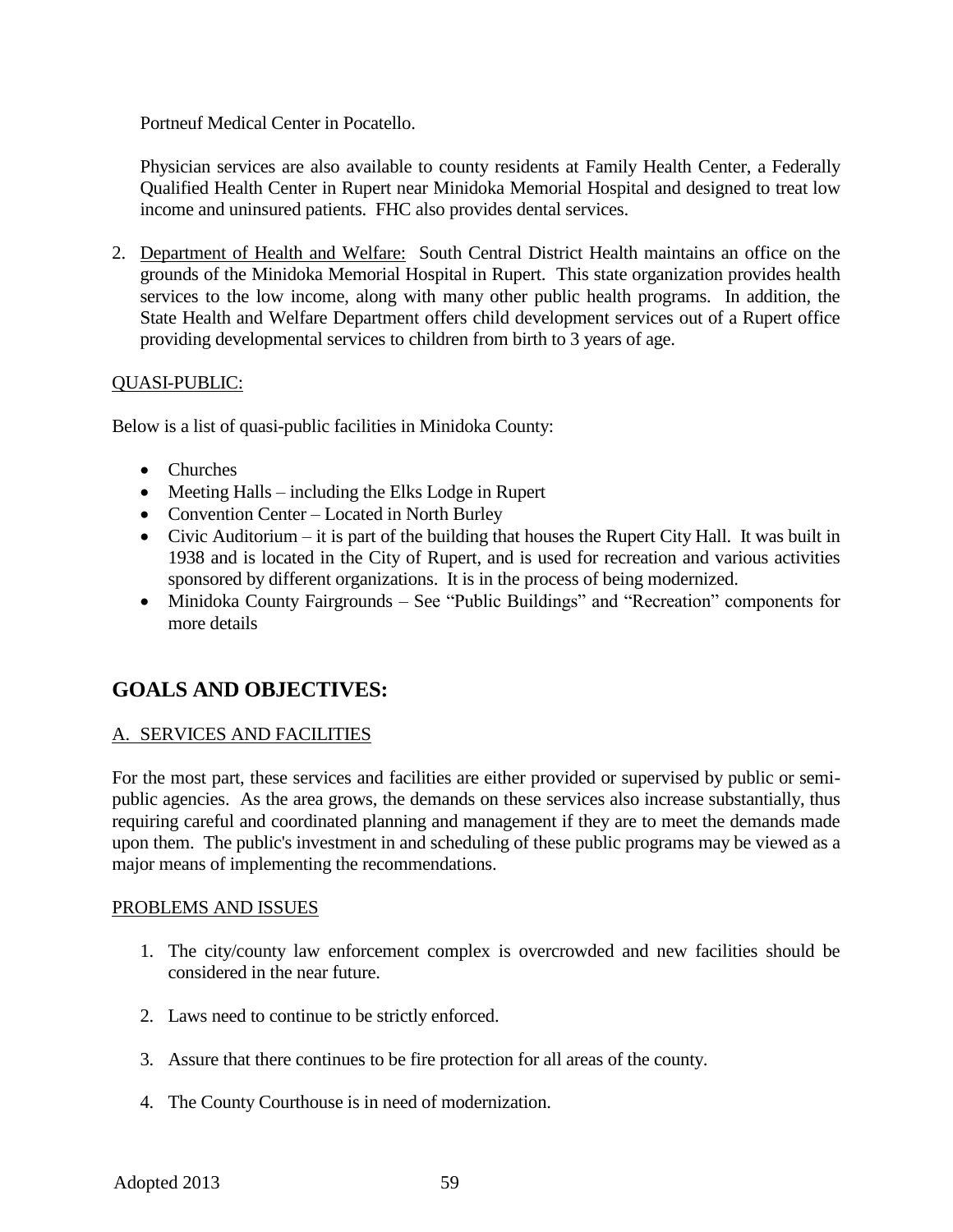- 5. There has been a trend to consolidate public services by moving them to Burley making them inaccessible to some of the residents.
- 6. There is a need for more transportation options to get those in need to the location of the required services.

## GOALS

Promote both a private and a governmental structure conducive to both efficient provision of services and responsiveness to the needs and desires of the public.

### **OBJECTIVES**

- 1. To provide adequate public services and facilities to serve the existing population and coordinate future expansion in relation to, and in timing with, future growth needs including the coordination and prioritization of bond elections.
- 2. To reduce and avoid the number of overlapping services and facilities.
- 3. To develop a balance between consolidation of services and best meeting the service needs of the citizens.
- 4. The city and county continue to support joint city/county cooperation in providing both services and facilities to the citizens of Minidoka County and the City of Rupert.
- 5. The laws shall be strictly enforced.
- 6. Manage the disposal of solid waste so that air, land and water resources are not contaminated; and the health and safety of the public is protected.
- 7. All public owned buildings be properly maintained and have adequate provisions for disabled people.
- 8. Plans for future modernization of the courthouse should be made while preserving the historical value of the building.
- 9. Encourage expansion of library facilities funded by county and cities if needed possibly through the creation of a library district.
- 10. Encourage the combined efforts of the community to continue to improve and support a Historical Society.
- 11. Encourage the community to promote the fine arts and music.
- 12. Encourage the County Commissioners to work with the state to keep public services in Minidoka County.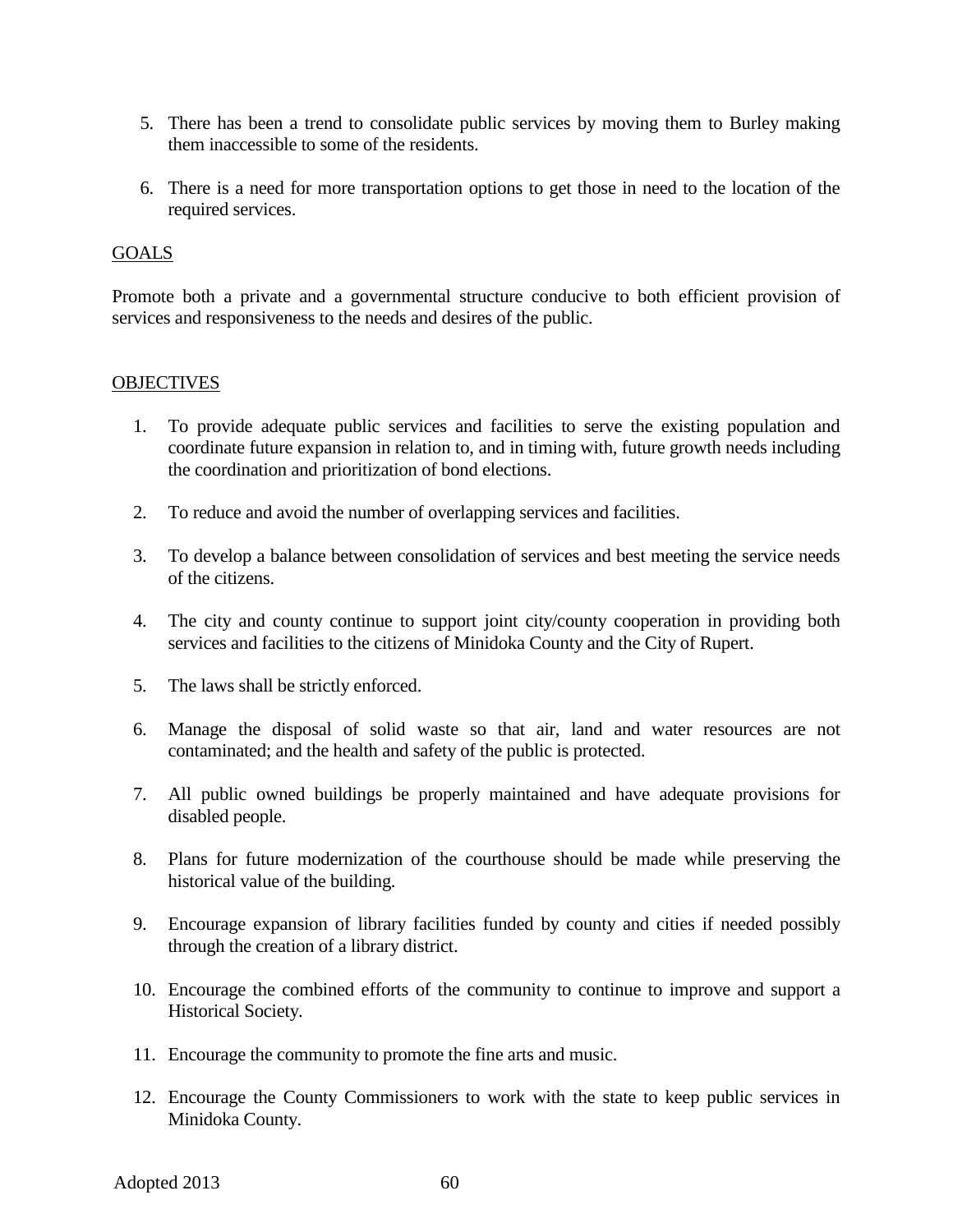## B. WATER SUPPLY SYSTEMS AND UTILITIES

The demand upon all utility services is increasing substantially. This requires careful and coordinated planning and management if the demands upon them are to be met. The provision of utility services has a significant impact upon growth patterns of an area, and is therefore an important element to consider in achieving orderly growth.

## PROBLEMS AND ISSUES

- 1. Most cities are working on upgrading their sewer systems.
- 2. There is high sub-water in several areas in the county and city.
- 3. There is a danger of the underground water system becoming polluted.
- 4. Regulations for water and sewer differ between different state and federal agencies.
- 5. The costs of supplying energy are increasing, and future availability of some forms of energy may be questionable.
- 6. Scattered developments hinder the provision of utility services and also increase costs.
- 7. Assure that utility companies continue to cooperate and work together.

## WATER - SEWER

### GOAL

To provide water and sewer systems that effectively meet current and anticipated needs.

### **OBJECTIVES**

- 1. To plan for all development within the areas of city impact for public water and sewer systems.
- 2. To reduce local flooding and ground water problems.
- 3. To continue to improve sewage treatment systems so that the discharge continues meets accepted water quality standards and the current and future needs of residential and commercial development.
- 4. To continue to locate medium and high density residential uses in areas that can be economically served by community or city water and sewer systems.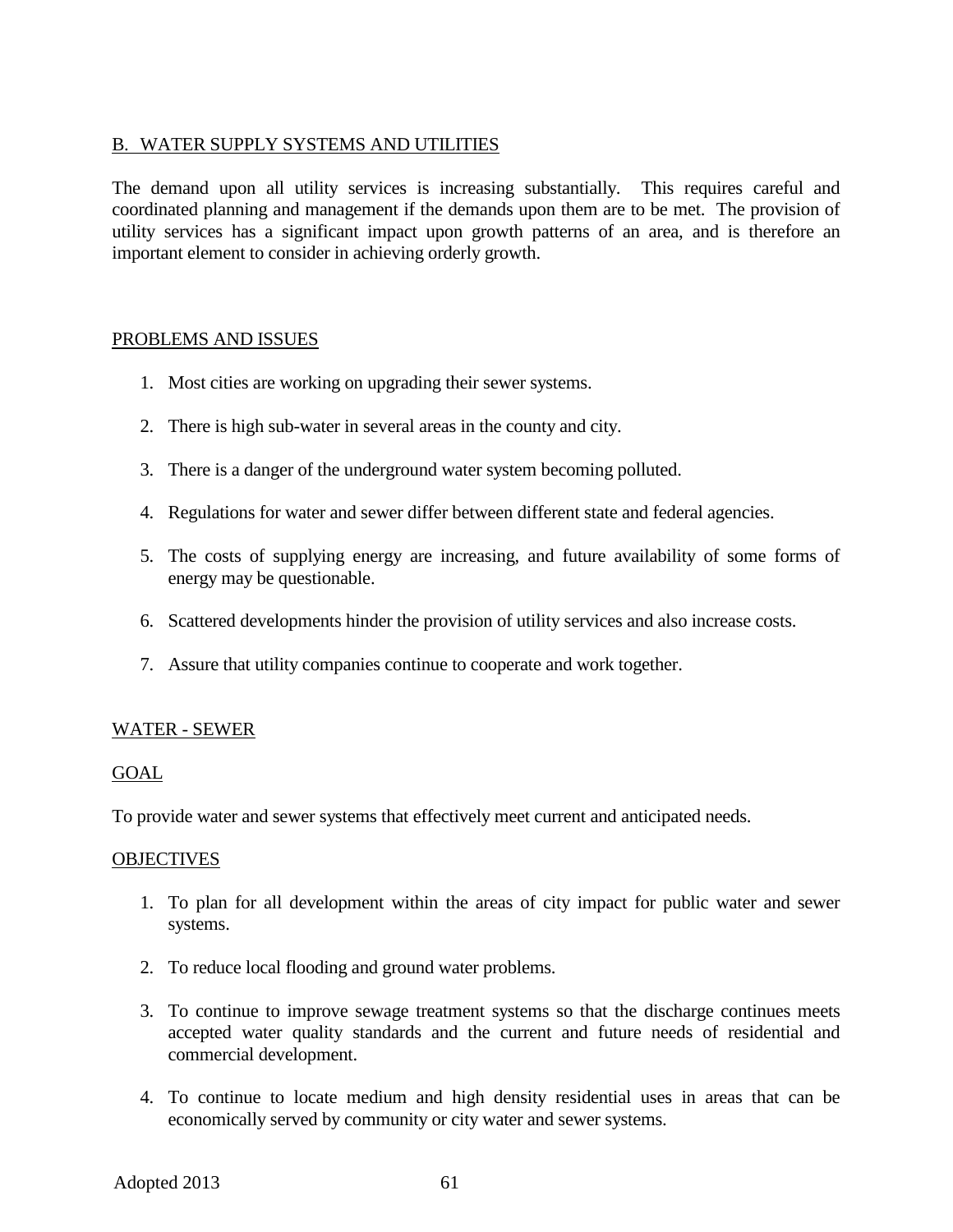## PUBLIC UTILITIES

## GOAL

To encourage cooperative and coordinated development of quasi-public utility facilities and services.

#### **OBJECTIVES**

- 1. To encourage and work with local utility companies on improving or adding to the existing utility systems.
- 2. To consult and plan with utility companies so that facilities installed may be located and designed to minimize the impact on the environment and surrounding uses where practical.
- 3. To work with utility companies to review the location of utility plants and study the economic, social and physical influences that such facilities provide.
- 4. To notify all utility companies of Planning and Zoning Commission decisions, and of the size and location of new developments.

### C. HEALTH

The health of a community is a vital factor in whether or not it prospers. The hospital board in the county has planned expansion for the hospital in various phases to meet increasing demands, and the South Central Health District plans most of the public health programs in the area. Community support and interest has been excellent in most of the health care programs. With public programs covering most low-income families, the soaring cost of health services to the middle-income people continues to be a problem.

#### PROBLEMS AND ISSUES

- 1. There is a continuous need to update and modernize the hospital to meet licensing, accreditation standards and increasing demand.
- 2. There is a need to recruit and retain physicians and clinicians, as need dictates.
- 3. The shortage of mental health service is a significant issue.
- 4. Non-insured and underinsured Minidoka residents put a financial strain on health care providers and the indigent budget of Minidoka County.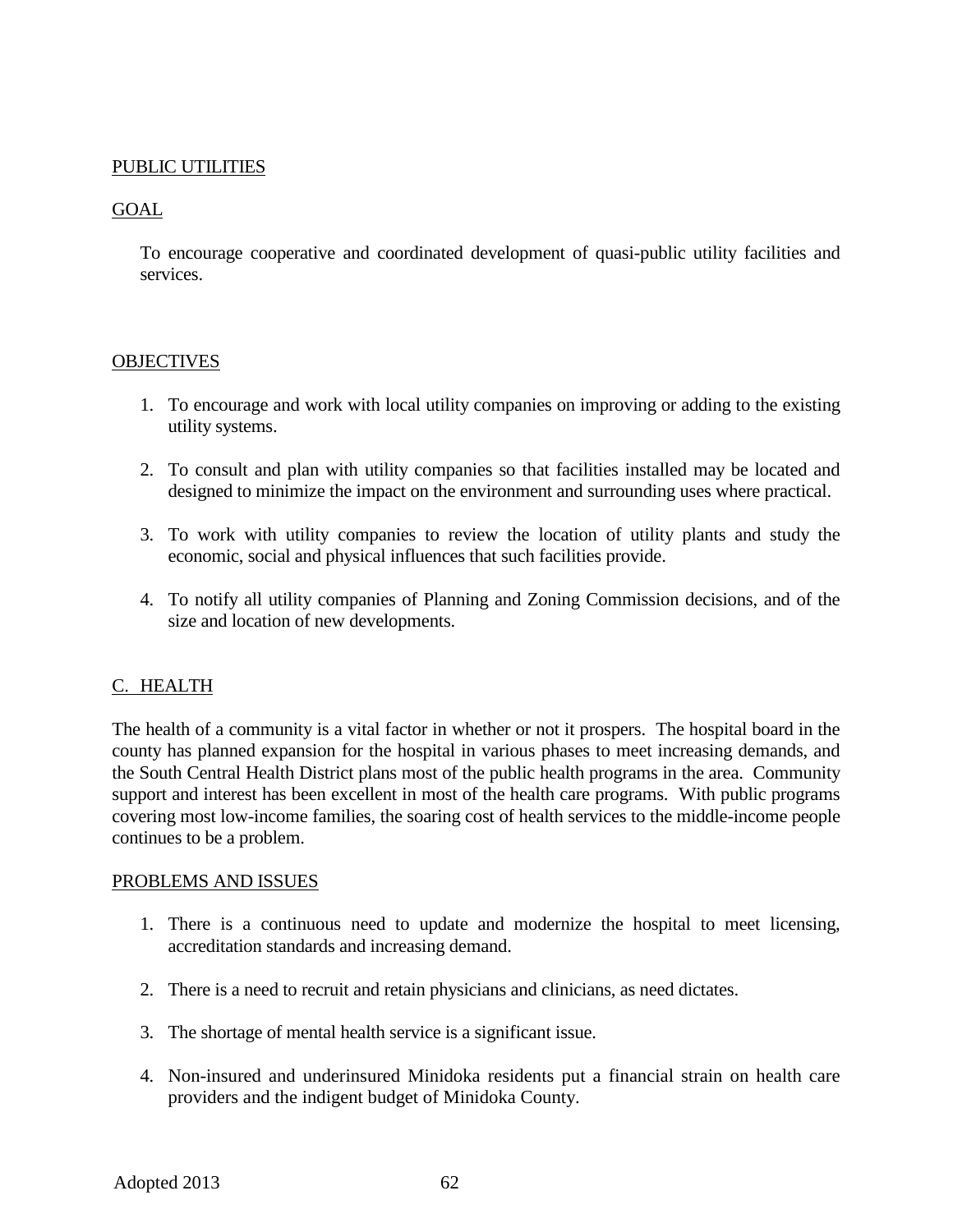- 5. Uncertainty of Federal Government intrusion into health care leaves more questions than answers.
- 6. The prevalence of illegal immigrants in Minidoka County places an unfunded burden on health care providers.

## GOAL:

To promote adequate health services to residents and visitors to Minidoka County.

## **OBJECTIVE**

- 1. To maintain cooperation and coordination between health care agencies and the community in planning for future needs.
- 2. To support the hospital plan for needed services and facilities.
- 3. To promote the need that public health services should continue to be made available locally.
- 4. To promote mental health services.
- 5. To provide educational opportunities on health related issues and medical services available.
- 6. To provide opportunities to serve as health care volunteers.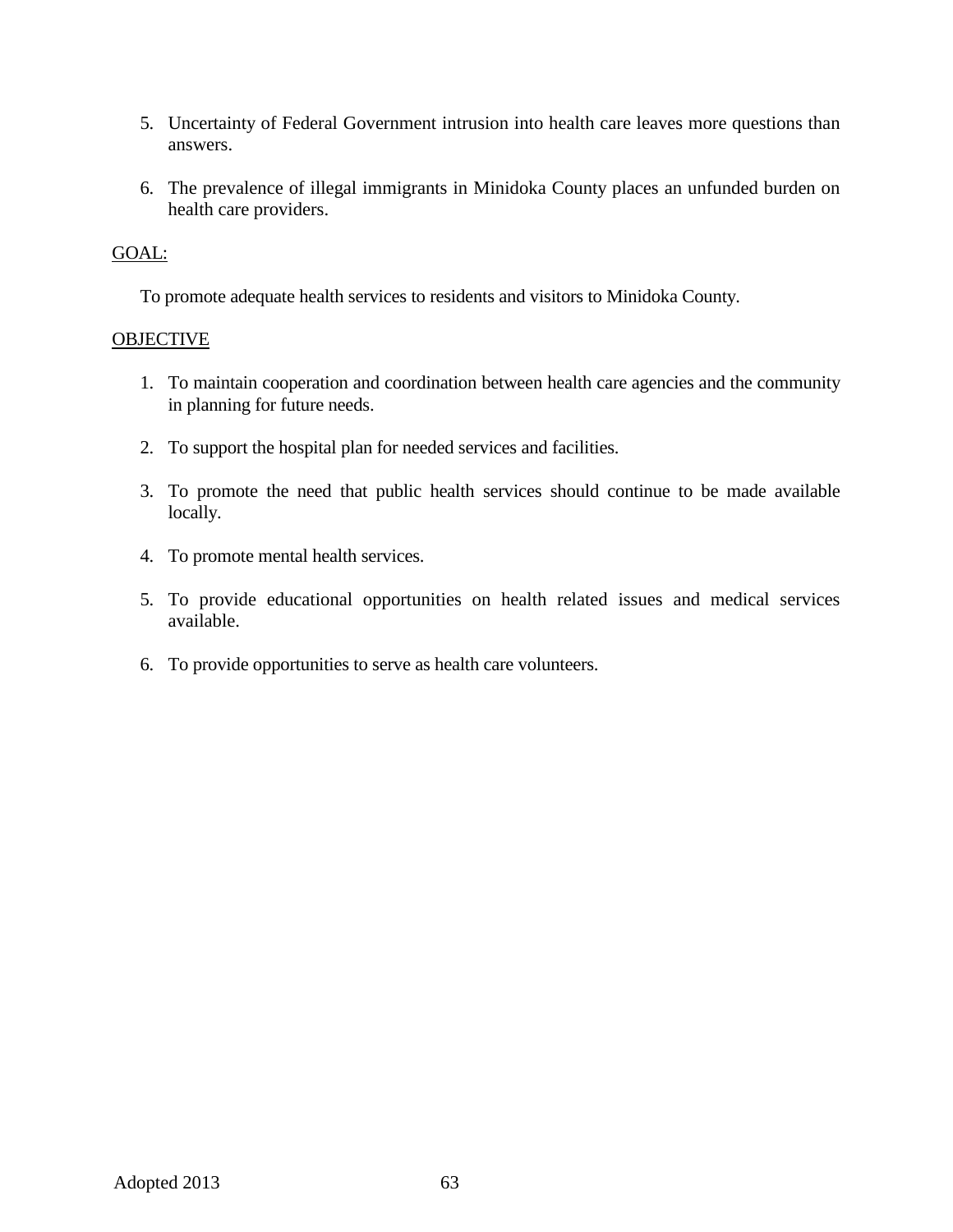# **NATURAL RESOURCES AND HAZARDOUS AREAS**

## *NATURAL RESOURCES:*

## CLIMATE

The climate of Minidoka County corresponds, in general, with that of the semi-arid valleys of southern Idaho. The range in temperature is moderately wide. The precipitation is generally light, particularly during the summer.

The average annual precipitation is 9.48 inches, however, it did increase to 13.70 inches in 1968 and dropped to an unprecedented low of 3.38 inches as of September 1, 1969. The mean temperature of Rupert is  $+62.2^{\circ}$ F maximum and  $+34.4^{\circ}$ F minimum. Only rarely does the temperature exceed  $+105^{\circ}$ F or go below -34 $^{\circ}$ F.

The average date of the last killing frost in the spring is May 17th and the average date of the first killing frost in the fall is September 21st. There averages a 127-day frost-free period.

## **SOILS**

Of the total 480,000 acres of land, approximately 75% is farmed. A soil survey (Soil Survey of Minidoka Area, Idaho. U.S. Soil Conservation Service, Issued January 1975) identifies the capability of the soils for varied land uses. It can be used as a general guide in managing a watershed, an area of range, a wildlife area or in planning engineering works, recreational facilities and community developments, as well as the capability of soils for other agricultural purposes.

Extensive areas have been identified as having severe limitations for the disposal of sewage waste through septic tank filter fields. The Department of Health considers these limitations when issuing permits, and may prohibit septic tanks or require a mounding system in these areas.

### FLOODING

Some areas in the county are subject to periodic flooding as a result of the snowmelt and drainage from irrigation. The areas most often affected are the Deno area, the Whittle Lake Area, the Camp Hawley Lake area, the Gowin Sump area and the Kerr Grain area. Maps published by the U. S. Geological survey show the boundary of the areas that have a one to one hundred probability of being flooded during any year. Minidoka County has adopted an ordinance that outlines land use and control measures to reduce losses of life and/or property resulting from future floods in these areas. The County has also become eligible for the National Flood Insurance Program.

High ground water levels are characteristic in some parts of the County due to widespread irrigation. Water levels fluctuate in these areas dependant upon the soils and irrigation practices, and present some obstacles to development.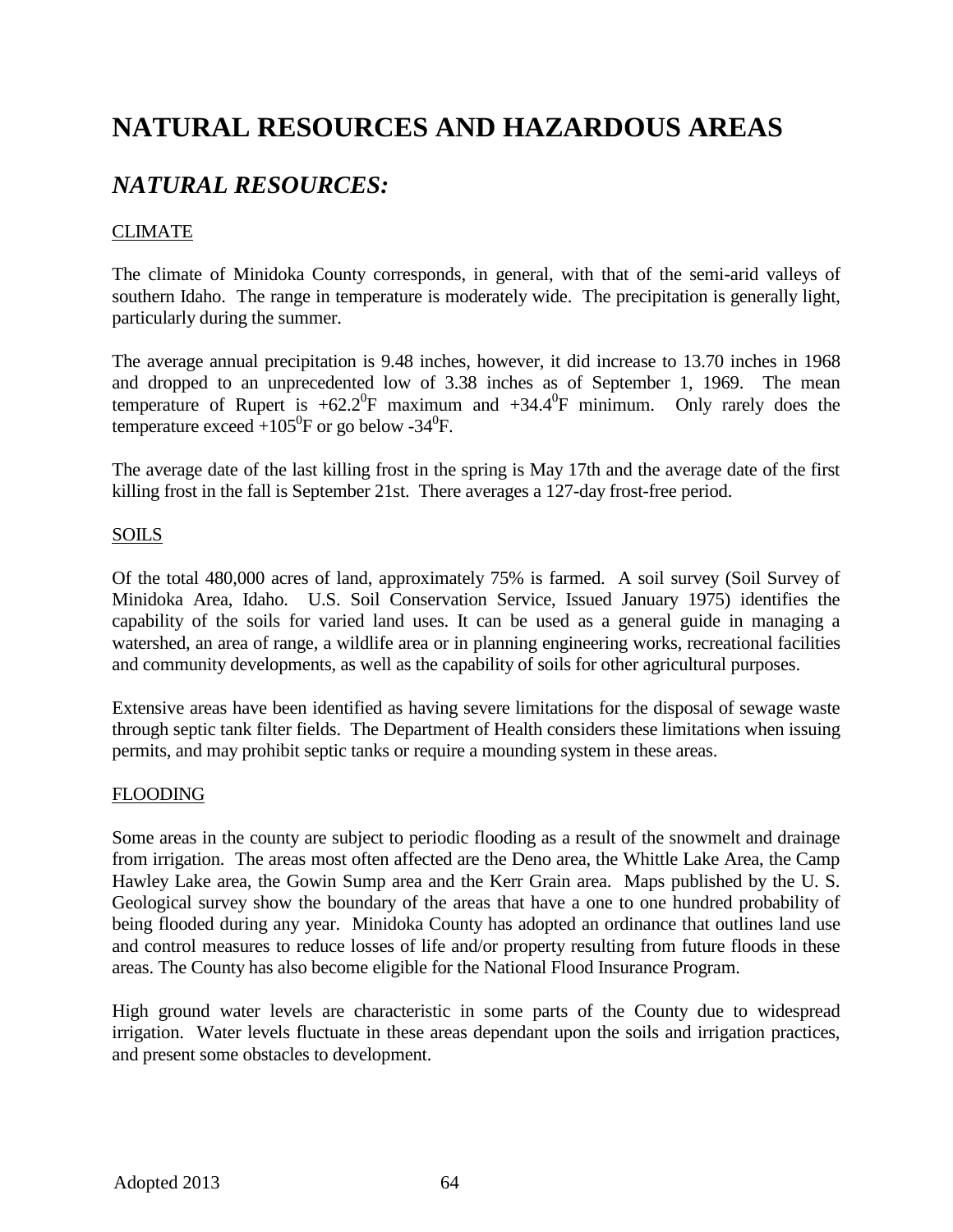## SNAKE RIVER

All water needs in Minidoka County and the City of Rupert, whether for domestic, municipal or agricultural uses, are served by the Snake River aquifer and the Bureau of Reclamation Upper Snake River Reservoir System. There are many legally established priorities on the system that could impact Minidoka County and City of Rupert's current and future water supplies. These need to be carefully monitored by the county and city so impacts can be anticipated. New development should be responsible for meeting the state health guidelines in the provision of domestic water supply. All cities except the City of Acequia provide potable water to their residents.

The river also offers recreational and economic opportunities to the county residents. It spans the southern boundary of the county.

## IRRIGATION SYSTEMS

The A&B Irrigation and Minidoka Irrigation Districts serve Minidoka County for irrigation water. The A&B District is a pumping district that depends upon ground water supplies. It is located mainly up on the bench and contains about 14,000 acres (some in Jerome County). The Minidoka District is a canal district and depends upon the Walcott Dam, located in the eastern area of the county. All cities have flood irrigation systems in place. In addition some farmlands are service by private wells. Maps delineating the districts are shown in the Maps Section.

## *HAZARDOUS AREAS:*

Hazardous Areas are those areas where it is determined that development should not occur or where special precautions should be taken.

Hazardous Areas are those areas of known hazards that include but may not be limited to the following: surface ruptures from faulting, earthquakes and ground shaking, ground failure, and floodplain hazards.

There are several problem areas caused by poor soil conditions or problems located throughout the county. Some of the building site limitations are as follows:

- 1. High water tables
- 2. Steep slopes
- 3. Shallow soils to bedrock (lava rock is prevalent in the county)
- 4. The flood plain
- 5. Potential man-made hazards in the county and city come from the following sources:
	- a. Underground storage tanks that have not been removed or do not meet the new federal requirements to prevent leakage/contamination into the groundwater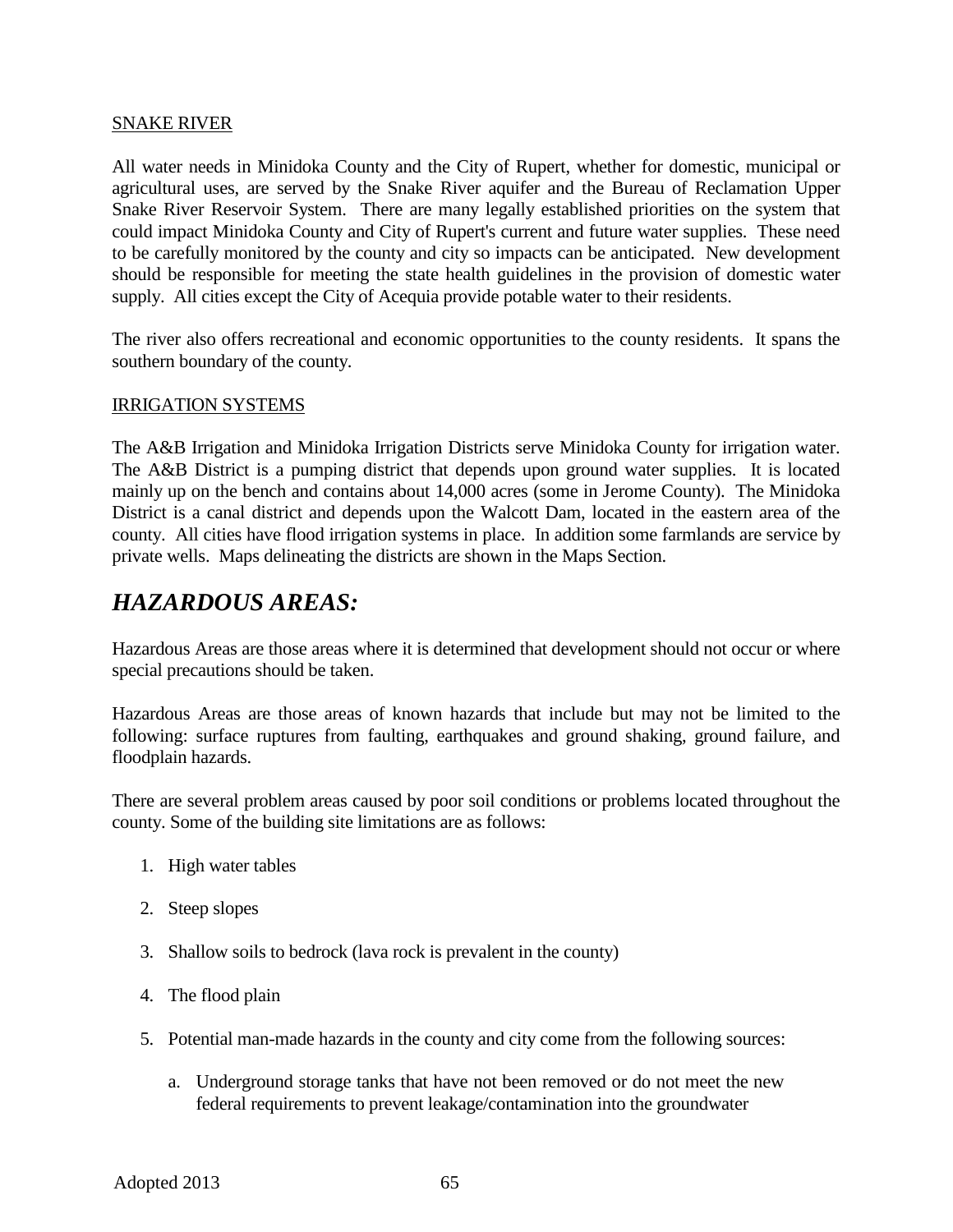- b. Storage of grains and other agricultural products
- c. Storage and use of chemicals in residential, commercial or industrial operations.
- d. Hazardous material transported on trucks or the railroad coming through the county. The close proximity of the Idaho National Engineering and Environmental Laboratory (INL) increases this risk.
- e. Old landfill or other dumps sites.
- f. Dam breaching the location of the American Falls and Minidoka Dams pose a potential hazard if the dam were to be breached. An emergency plan exists to deal with this unlikely occurrence. Other concerns of lesser magnitude would be the breaching of a major canal.

### GRASS FIRES

Much of Minidoka County consists mostly of grass and agricultural lands and is highly susceptible to wildfires during the hot summer months. Given the right conditions any fire or group of fires may explode and extend beyond immediate control of any protection agency.

### AIR QUALITY

Air quality in Minidoka County and the City of Rupert is generally excellent. The greatest sources of air pollution from non-beneficial uses include smoke from grass fires, crop burning and dust. Emissions from the Twin Falls area as it grows may affect the county's air shed.

### WATER QUALITY

Today the water quality in Minidoka County watersheds is a subject of primary concern. In the Snake River basin, water provides the lifeblood for irrigated agriculture. As part of the Clean Water Act the county and city must comply with State of Idaho water quality standards. Individual subsurface sewage disposal systems can pose a threat in terms of groundwater pollution unless properly located and designed. In addition, there is still a presence of individual and agricultural injection wells although these are being slowly eliminated. Wellhead protection is an important issue as well.

Another concern is the elevated levels of nitrate found in groundwater all over the state. The Department of Environmental Quality and the University of Idaho conducts frequent well testing programs to assist in monitoring these levels.

### WEATHER

The Idaho winters occasionally limit human activity due to weather conditions such as snow, sleet, wind, rain and cold temperatures.

The Natural Resources and Hazardous Areas items need to be considered in the Comprehensive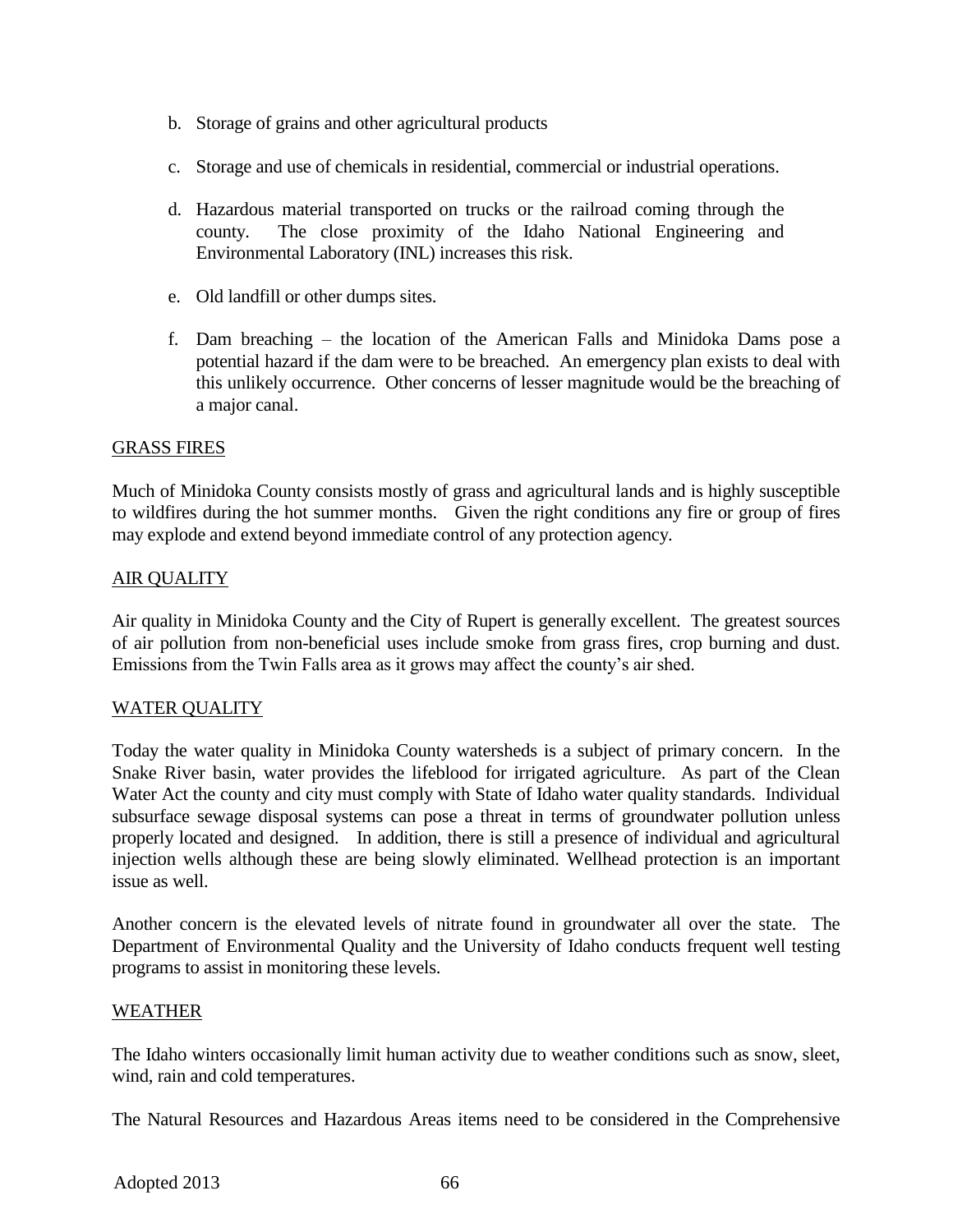Plan in such a way that they do not unnecessarily infringe on private property rights as spelled out by the Attorney General of the State of Idaho.

The county and city has prepared Emergency Operations Plan to deal with natural and man-made disasters and hazards. The plan lists both hazardous areas as well as materials prevalent in the county and city and provides procedures in dealing with disasters. The plan is like all county and city plans enabling any coordinator in the state to go to any county or city and be familiar with the plan. It covers the entire county including all of the incorporated cities. The plan is updated regularly and there is at least one exercise a year to give agencies experience in implementing it. The plan as been distributed to over ten agencies in Minidoka County and can be found on file in the County Courthouse in Rupert.

## **GOALS AND OBJECTIVES:**

## PROBLEMS AND ISSUES

- 1. Increasing population is causing increasing demands on the water resources.
- 2. Sprinkler irrigation is being used more for efficient use of irrigation water, and may have an effect upon the aquifer levels. Because of this we need to be aware of projects that affect, deplete or recharge the aquifer.
- 3. The use of flood irrigation within the cities contributes to the seasonal high sub water problem in many areas.
- 4. Loss of soil due to wind and water erosion.
- 5. Noxious weeds are not fully eradicated at this time.
- 6. There is discussion on use and extension of city water and sewer facilities as the county or city continues to grow and sees applications for well and septic permits.
- 7. As the county or city develops subdivisions, there is a growing question on the water rights attached to those lands and use of the irrigation water.

### GOAL

To create a setting in Minidoka County and the City of Rupert which protects, maintains and conserves the county's natural beauty and countless resources and reduce the areas of both natural and man-made hazards.

### **OBJECTIVES**

1. To preserve, maintain and enhance soil, water, air, plants, wildlife and other natural resources so they may be used by this and later generations.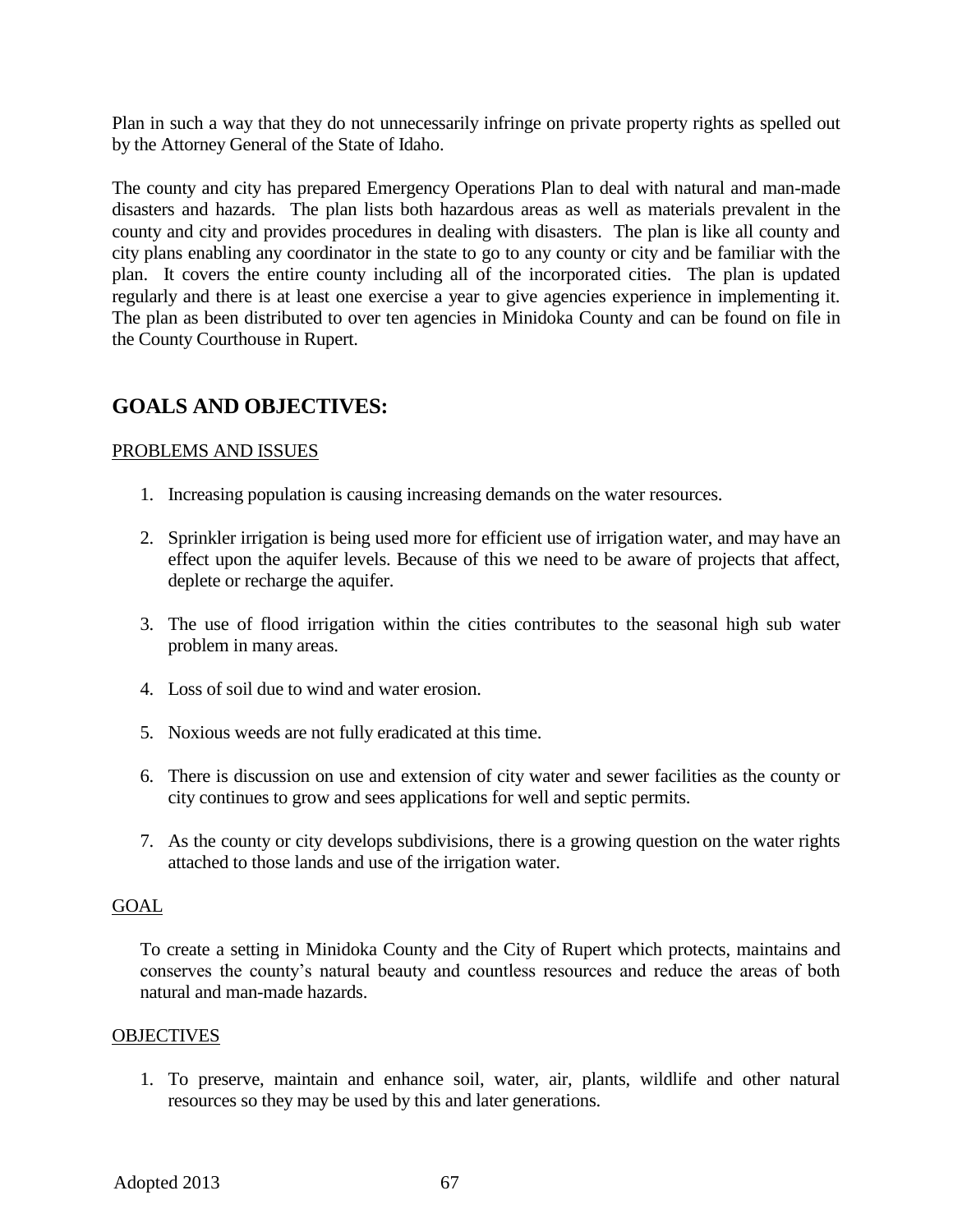- 2. To respect the limitations of the land.
- 3. To properly manage wildlife as a desirable resource so that it can be an economic and recreational benefit to all of the people of the community.
- 4. To continue to maintain access to public lands in Minidoka County.
- 5. Water
	- a. To preserve and conserve the water supply through proper conservation measures and to reduce waste and unnecessary consumption. The county and city should take an active position in regional and national policies to address and resolve the issues concerning the aquifer.
	- b. To consider and establish wellhead protection provisions to assist in protecting the immediate water supply and the aquifer.
	- c. To encourage and help develop Best Management Practices in the irrigation systems for the best efficiency and balance of different types of systems where feasible in the development of new lands for agriculture purposes in the county.
	- d. To develop standards and requirements in both the county and cities for development and review of irrigation plans in new subdivisions and developments. New subdivisions in high sub-water areas be required, and cities with high sub-water problems be encouraged, to use sprinkler irrigation systems for lawns and gardens and discontinue overuse of water.
	- e. To encourage irrigation districts to continue to maintain their systems in an orderly and efficient manner to ensure highest productivity of lands affected by high sub water.
- 6. Soils
	- a. To encourage proper crop rotation and conservation measures on all agricultural lands. Minidoka County Extension Service, Natural Resource Conservation Service, Bureau of Land Management and Bureau of Reclamation to continue assistance in conservation problems.
	- b. To establish proper anti-erosion measures by using cover crops and windbreaks for land subject to severe wind erosion; and public and private agencies be encouraged to provide assistance in planning and funding these measures.
- 7. Plants
	- a. To discourage overgrazing practices of both public and private lands.
	- b. To expand the County Weed Program and enforce weed laws to combat noxious weeds in the county.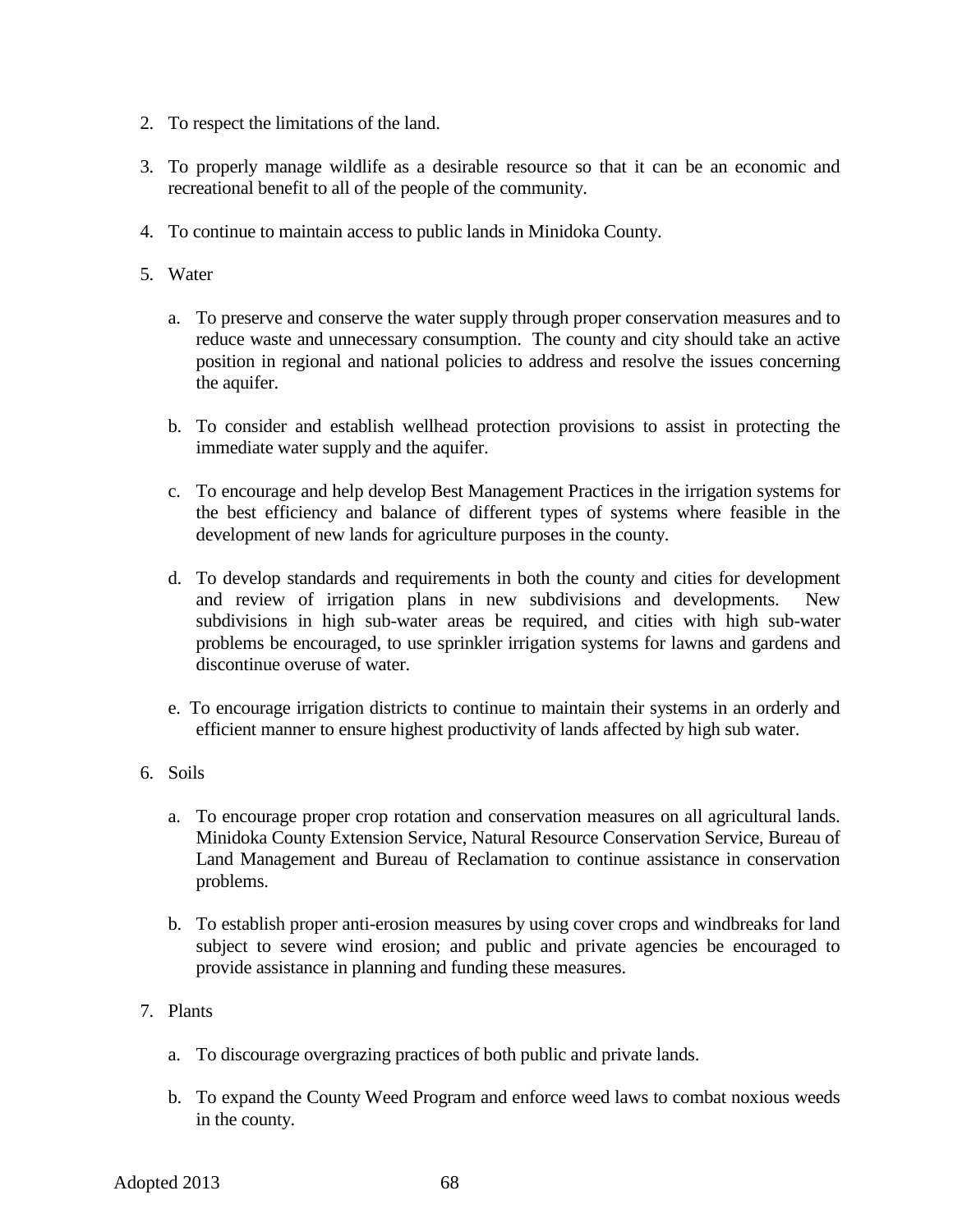- c. The County Weed Program to continue to participate in cooperative agreements with the State, Federal and private holding agencies to control noxious weeds on their lands; and to secure adequate funds.
- d. To encourage irrigation districts to keep noxious weeds from spreading to croplands by better control along all canals and laterals maintained by the districts.
- e. The County Highway District, railroads, Idaho Fish and Game, the state highway system and other governmental agencies continue to work with the County Weed Program to control noxious weeds along all county road and state highway rights-of-way whenever possible, to reseed rights-of-way with adaptable grasses.
- f. To promote contracting with private enterprise, when feasible, to accomplish the work described in c, d, and e.

## 8. Wildlife

- a. To adopt and enforce laws to ensure proper management and operation of wildlife sports and to provide adequate staff by appropriate agencies to enforce said laws.
- b. To improve the cooperation between the Idaho Fish & Game Department and other agencies, sportsmen and landowners. To continue to support legislation and laws that will make it unlawful to trespass or hunt without permission on any private property.
- c. To work with the Fish & Game to manage wildlife with Best Management Practices and agriculture in mind.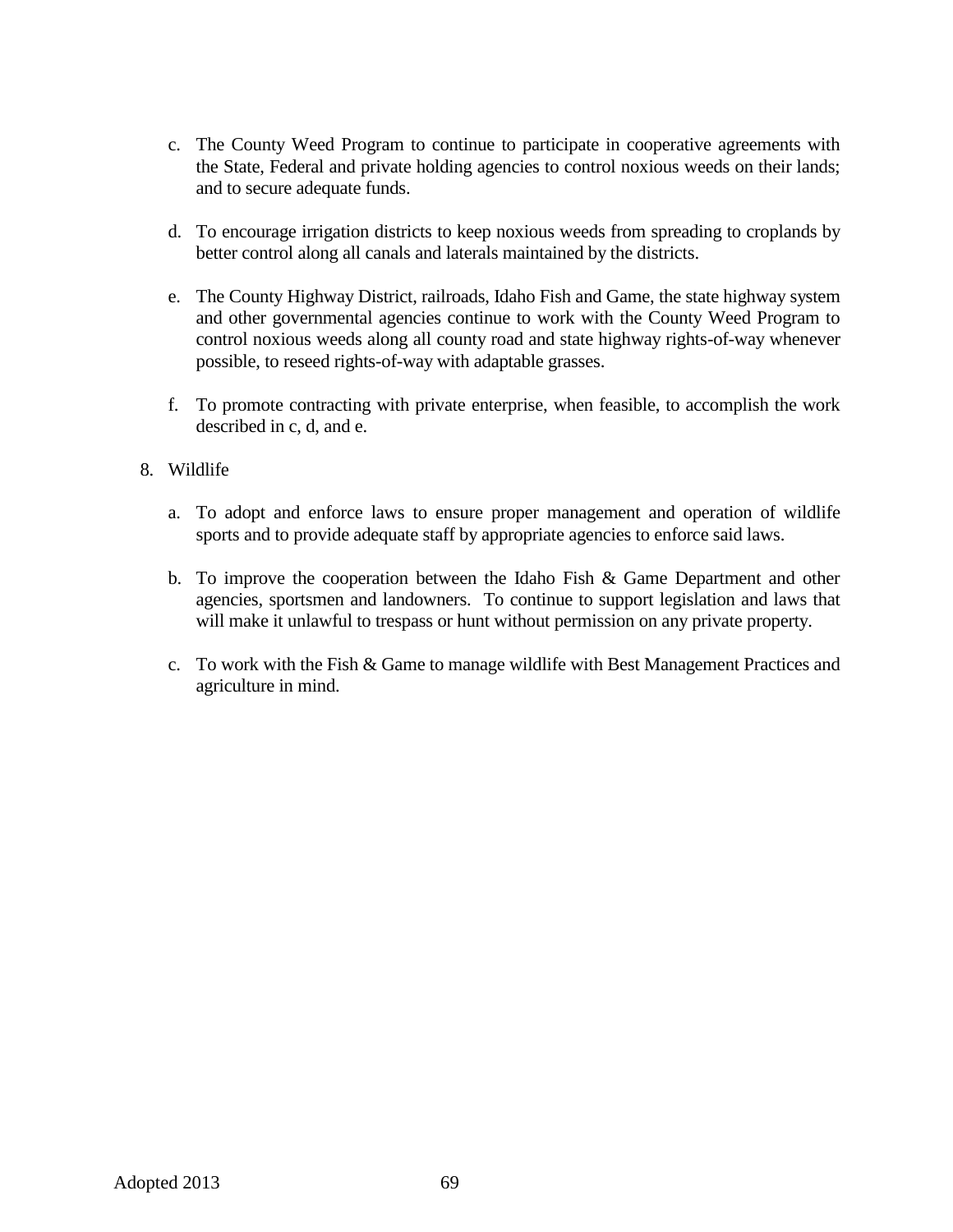# **RECREATION**

## RUPERT

The City of Rupert, which covers 1,321 acres, has approximately 50 acres of parks and recreational facilities throughout the city. These parks include beautiful trees, gardens, fountains, memorials, picnic shelters, a gymnasium and recreational facilities including a bike/walking pathway and greenbelt.

The City Square Park is probably the most noted park in Rupert. It is located in the historical city center and has 90,000 square feet. The park is in excellent condition and has a beautiful flower garden in the center as well as fountains, memorials and children's playground area. Picnicking facilities are available. The park hosts many annual events such as the Christmas City USA lighting and decorations,  $4<sup>th</sup>$  of July celebration, and concerts.

The K Street Park runs from 1st to 8th Street and has open space and is in good condition. No picnicking facilities are available. Basketball courts are available.

The 11th and 12th Street Park runs from F to H Streets, and contains 153,780 square feet. It is for open space and has no picnicking facilities available. This is the site for the city's skateboard park, used by the youth on a regular basis and has a small basketball court.

The City Shop Park is located at 10th and A Street and has 2,800 square feet. It is for open space and is in good condition. No recreation or picnicking facilities are available. The park provides no fee recreational vehicle dumping facilities and a no fee non-potable water supply used by cattlemen and others.

There are several small triangular shaped parks in Rupert. The one located at 8th and Scott Street has 3,200 square feet, another at 7th and Scott Street has 1,250 square feet and the last at 2<sup>nd</sup> and Scott has approximately 1,000 square feet. These parks are for limited use, open spaces and are in good condition. No recreation or picnicking facilities are available. The park on  $8<sup>th</sup>$  Street is landscaped with the crushed red rock and is a historical site commemorating the Northside Pumping Project.

Neptune and Flake Addition Parks are located at 3rd Street South and F Street They and are in good condition. There is 166,001 square feet in Neptune Park and 190,607 square feet in Flake Park. The parks have tennis, swimming, picnicking and playground equipment available. The Neptune Pool is in fair like new condition and lessons are sponsored by the Red Cross. There are six four tennis courts at Neptune with night lighting. Also there is a practice board. Basketball courts and lighted baseball fields can be found at this recreational site.

The swimming pool located at Neptune Park is outdoors and heated, originally built in 1949. The swimming pool at Neptune Park underwent a complete rehabilitation, including structural and mechanical upgrades and continues to serve the swimming recreational needs of the county and city. Possible future plans include expansion of the facility and installing a roof to provide for year around aquatic activities.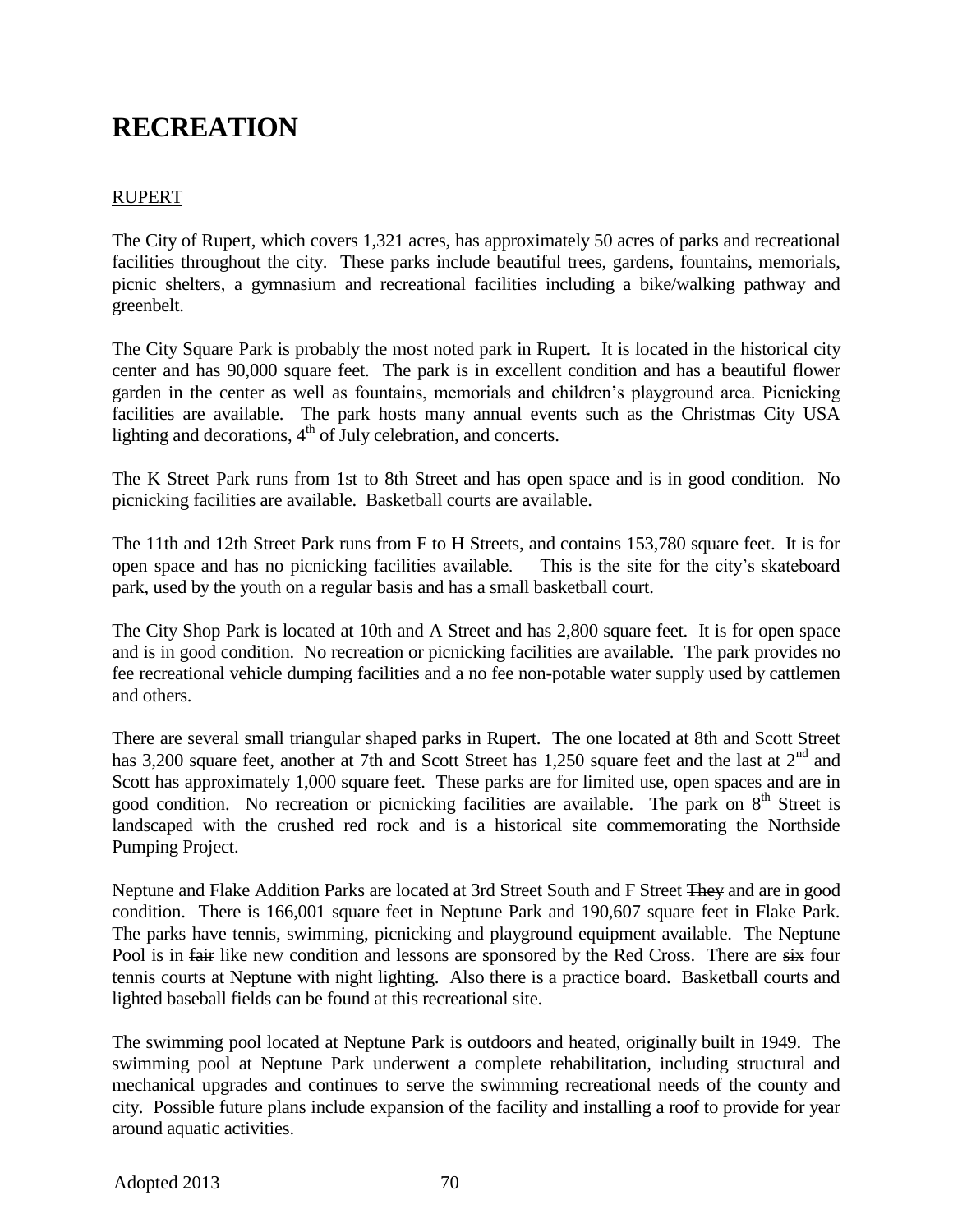Lincoln Park is located at  $8<sup>th</sup>$  and D Streets and used to be part of the school grounds. The park currently offers picnicking facilities with playground equipment, sand volleyball court and expansive open area for passive recreational activities areas.

The Big Valley Park, located at 18th, 19th and 20th Streets, is in good condition. It has 11 acres or 506,880 square feet. There are four little league diamonds all in excellent condition with two diamonds having night lighting. All four diamonds have fencing and grass. Eight bleachers are available with a total seating capacity of 400 people.

Johnson Park is a private park on 90,000 square feet of land. It is in good condition and located at 15th and G Street. Playground equipment is available. The City of Rupert maintains this park.

Renaissance Park is a new park created in 1997 and is located at the southeast end of Fremont Street next to the historical Wilson Theatre and Railroad Park created in 2000 and located by the stop light on Oneida and F Street marking the entryway to the downtown area. The Idahoan Park located along Oneida Street (Highway 24) has been added a strip park to beautify the industrial corridor entering into Rupert from the southwest.

Annual events in Minidoka County and the City of Rupert include:

- Fourth of July Celebration (Parade, rodeo, horse races and carnival)
- Christmas in July Breakfast
- Minidoka Memorial Hospital Caring and Sharing Tree Festival
- Easter Egg Hunt
- Relay for Life
- POW Summer in the Park

Plans for future development include development of an indoor recreation complex, a swimming pool and complete bike path systems within the Rupert area. Plans for future programs include skiing and possible lifetime sports programs in conjunction with the school district. Also handicapaccessible (ADA compliant) restroom facilities and picnic shelters are to be built at Big Valley, Neptune and Lincoln Parks. Tennis courts by Neptune Park will be upgraded because of their age and for safety purposes.

## **HEYBURN**

The City of Heyburn has six parks and three roadside or corner parks. These parks are all in good condition and efforts to improve our parks to provide for the citizens needs are on a continuing basis.

McBride Park: McBride Park is located at Elsie and Brockie Avenue and is 2 ½ acres in size. It has one picnic site, playground equipment, and a basketball court. The park is in good condition and is fenced and lighted at night.

Ga-lawn Park: Ga-lawn Park is located at  $17<sup>th</sup>$  & K Street. It is 3  $\frac{1}{2}$  acres in size and is in good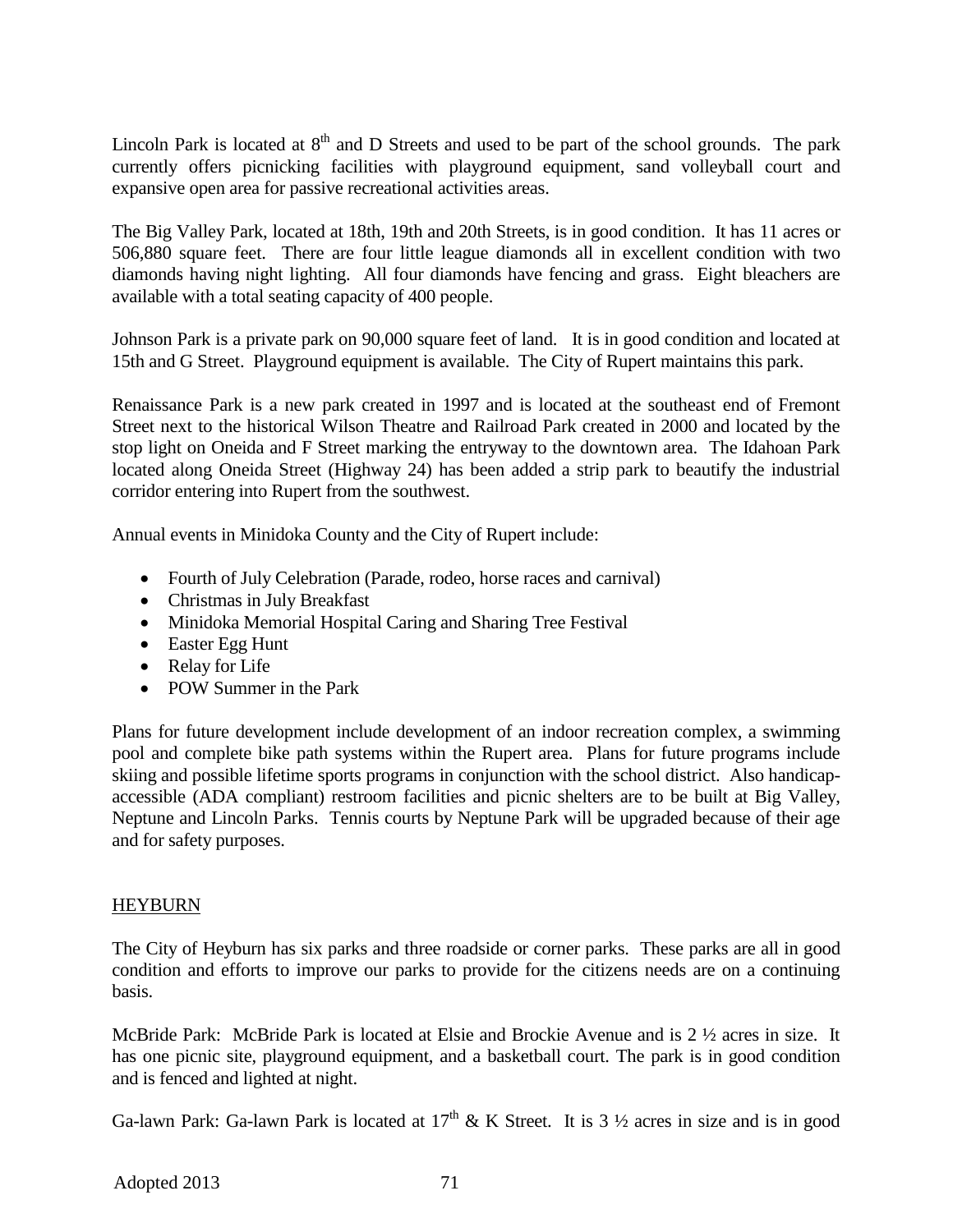condition. It has 2 fenced tennis courts, restrooms, 2 individual picnic sites and a group pavilion which will hold approximately twelve picnic tables. It also has swings and playground equipment. The park has many mature trees.

Sport Park: The Sports Complex is located at  $18<sup>th</sup>$  & I Street. It consists of 2 3/4 acres. It has two large baseball diamonds with dugouts and 2 small diamonds. The backfields are fenced and there is an electronic scoreboard. There is also a batting cage for practice. The field is lighted at night, has a concession stand, and is in good condition.

The In-line Hockey Rink is adjacent to the baseball fields. It is paved, fenced, and lighted for night games. It also has a concession stand. There are portable bleachers at this site. The rink is well used by teams of all ages in both the spring and the fall. Many individuals and families also utilize the rink.

Roadside Park along Hwy 30 at 18<sup>th</sup> Street: This is a landscaped transportation area consisting of about 5 acres in size. It is planted in natural grasses that are irrigated and mowed regularly. Trees are planted strategically throughout the area. There are no picnic areas available.

Corner Triangle Park at J Street and Hwy 30: This is a unique triangle shaped park of about 1/3 acre. It has healthy well-maintained grass under sprinkler irrigation. A flowerbed runs the full length of the south side with 3 newly planted trees. There are no picnic sites available.

Memorial Park: Is located at Hwy 30 and  $7<sup>th</sup>$  Street and is approximately 1  $\frac{1}{2}$  acres in size. Street lighting runs the full length on the west side. It has a mature well-kept lawn under sprinkler irrigation. There are numerous newly planted trees with memorial plaques alongside.

Dayley Park: Is located at  $16^{th}$  Street and D St. and is  $3\frac{1}{2}$  acres in size. It has well maintained lawn and trees under sprinkler irrigation. This is an open space and has no picnic sites or restrooms available.

Heyburn Riverside Park: Is located at 1175  $7<sup>th</sup>$  St. and is adjacent to the beautiful Snake River. The park includes three picnic sites with tables and grills. A sandy volleyball court is also available. A nature path runs along the river and provides over 1 mile of scenic and tranquil pathway. In addition, the park includes a recently constructed arboretum, restrooms and amphitheatre with plans for a foot bridge to extend the nature path.

Heyburn R.V. Park: Is also located at 1175  $7<sup>th</sup>$  Street. It includes 29 full service R.V. sites with water, sewer, and electricity. There are also picnic tables and grills at each site. Adjacent to this site is the Community Chest Building, the Mini-Cassia Chamber of Commerce and Visitor's Center. Future plans include a restroom and shower facility, tent area and group fire pit.

Annual Events in Heyburn include:

- Mountain Men Trade Rendezvous
- Post Christmas Hot-dog Roast
- Easter Egg Hunt
- Hoe-down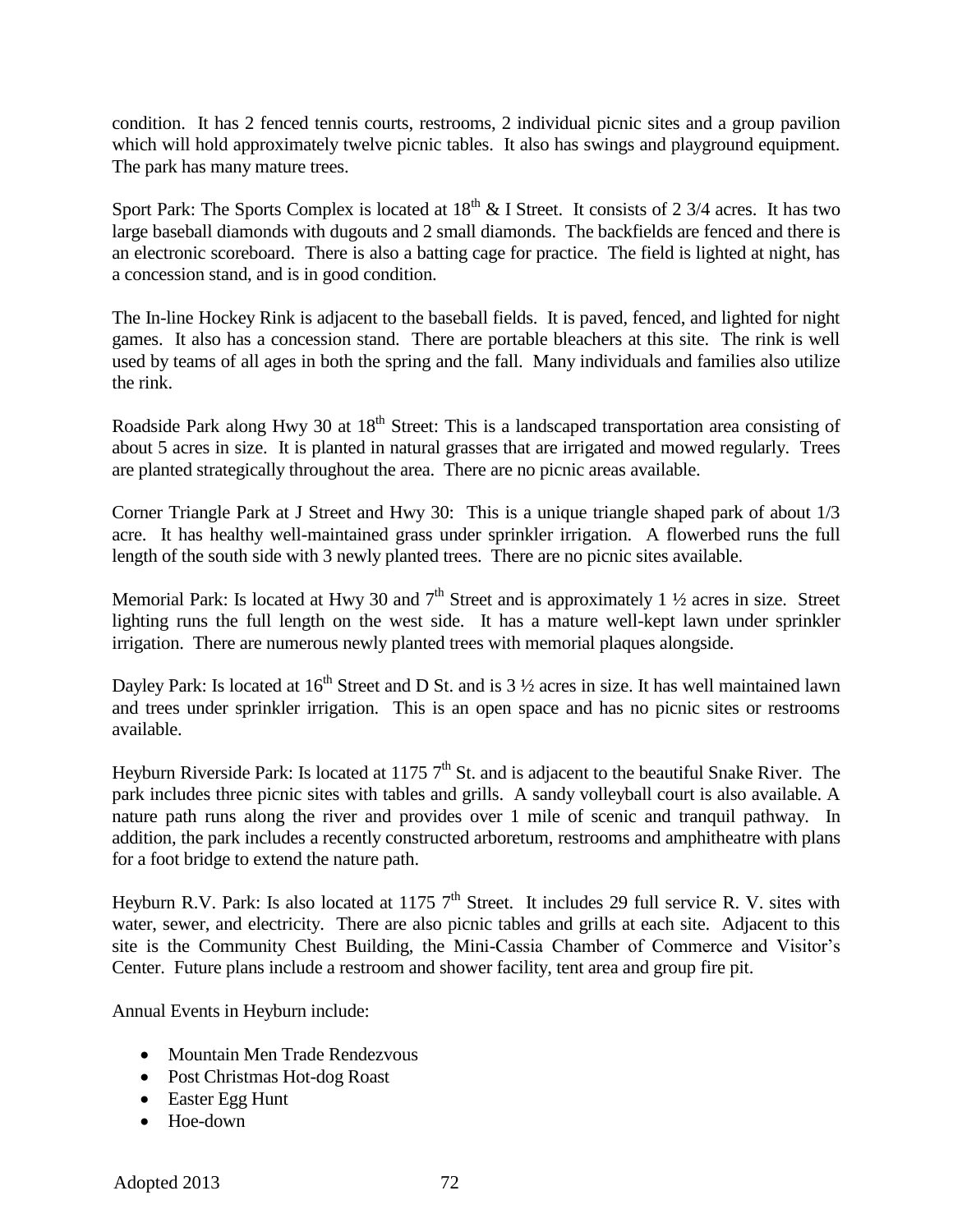- Arbor Day Celebration
- Future Fishing Derby

Future Plans include:

- A Skateboard Park is in the preliminary stages.
- Basketball Court at Ga-Lawn Park
- Tent area and Group Fire Pit at the R.V. Park
- Improvements at Riverside Park on continuous basis as funding permits.

# PAUL

The City of Paul has one City Park that is one block long and ½ block wide. The park contains picnic facilities and 14 picnic tables

The City of Paul has a second park that is in the process of being developed. The eleven acre park is on the West side of Paul and was started in 2006. It will be a multi-use park with walking paths, green areas, two small soccer fields, sled hill, water park, day-use RV parking, rest rooms, picnic shelters and picnic tables.

# MINIDOKA

The City of Minidoka has one city Park that covers approximately one-half block. This park has some playground equipment and adjacent to the park are two tennis courts.

# COUNTY

Hollenbeck Park/Emerald Lake was developed and is maintained by Minidoka County. The lake is located four miles southwest of Rupert. The State of Idaho leased the land, which was originally expended gravel pits, to the county for development. The pond was filled with percolating water and stocked with game fish by the Idaho Fish and Game Department. Approximately 55 surface acres of water exist that are suitable for fishing and small boating. The park is easily accessible in all seasons from state and county roads. The park contains 70 acres and has been landscaped with a sprinkler system installed. It has two parking areas and beach frontage. In addition to fishing and small boating, the park has excellent picnic facilities with tables, fireplaces and restrooms.

The fairgrounds located just east of Rupert are funded and maintained by the county. There is a rodeo arena with a seating capacity of 800 in the grandstands and 2,400 in the bleachers. The display buildings include a commercial building, livestock show building and produce building. All of these buildings are public and may be used by interested groups if they pay for cleaning and electricity. The grounds also have approximately 77 sheep and pigpens, 120 horse stables and 4 cattle barns. Activities include the Fourth of July rodeo and horse races and the annual Labor Day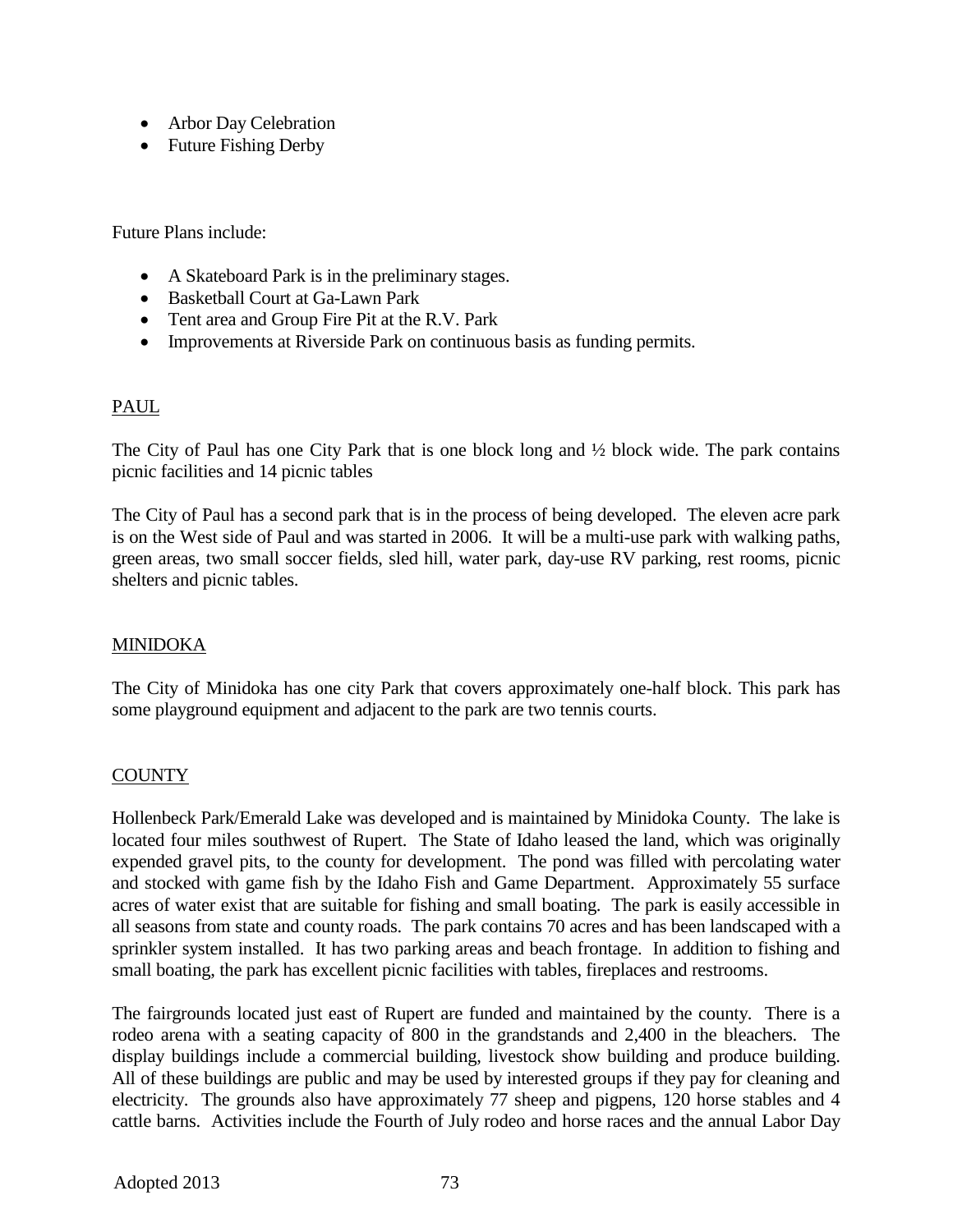Weekend horse races. There is the annual county fair that takes place the week before Labor Day Weekend. The Wranglers use the arena for practicing and there are cutter races during the winter at the racetrack. Future plans include rearranging and enlarging the horseracing track. The new track would be 4½ furlongs in an egg-shaped oval with a ¼ mile straight a way with the finish line in front of the grandstands. The Minidoka County Historical Society constructed a museum on the northeast corner of the fairgrounds property. They have also moved several historic buildings onto the site.

#### RECREATIONAL PROGRAMS

The City of Rupert in conjunction with the cities of Heyburn and Paul has recently formed the newly adopted Tri-City leagues. This cooperative effort provides numerous sports activities for both the youth and adults throughout the Mini-Cassia community. Additionally, sports tournaments and clinics are offered annually.

#### *YOUTH PROGRAMS:*

The Tri-City youth athletic program provides opportunities in a variety of activities including volleyball, basketball, football, swimming, tennis, soccer, softball and baseball. These leagues are held at various times and locations throughout Minidoka County.

In the fall session during the months of September and October Co-Ed Volleyball for grades 5-7 is played at the Rupert Civic Building. Also, at the same time Flag Football for boys, grades K-5 is played at the Big Valley Sports Complex. Basketball begins in November for junior high school boys. Basketball league players are allowed opportunities to practice at the Rupert Civic Gym Monday through Friday from 3:00 until 6:00 p.m. before evening games begin. These youth basketball leagues end in December.

In the winter session during the months of January and February boy's basketball leagues are held for grades 1-7. Additionally, a high school basketball league is also held for boys in grades 9 through 12. Games are played at the Rupert Civic Gym.

In the spring session soccer games for girls and boys grades 1 through 12 are played during March and April at Neptune Park. Baseball and softball leagues for boys ages 4-13 and girls 4-16 begin in May and continue into the summer session at the Big Valley Park and Recreational Facility and Heyburn Ballpark concluding in July. The Babe Ruth Baseball program for boys, ages 13-15 is played at Flake baseball field from May through July.

In the summer session also running in conjunction with the softball and baseball leagues the American Red Cross swimming lessons are held at the Rupert Swimming Pool during June, July and August. A swimming program is also held at the Rupert Pool for all second graders in cooperation with the Minidoka County School District in September. The Rupert Swimming Pool opens in June and runs daily through August.

Additionally, a small-scale skateboard park is in use throughout the year in Rupert by the Senior Citizen Center.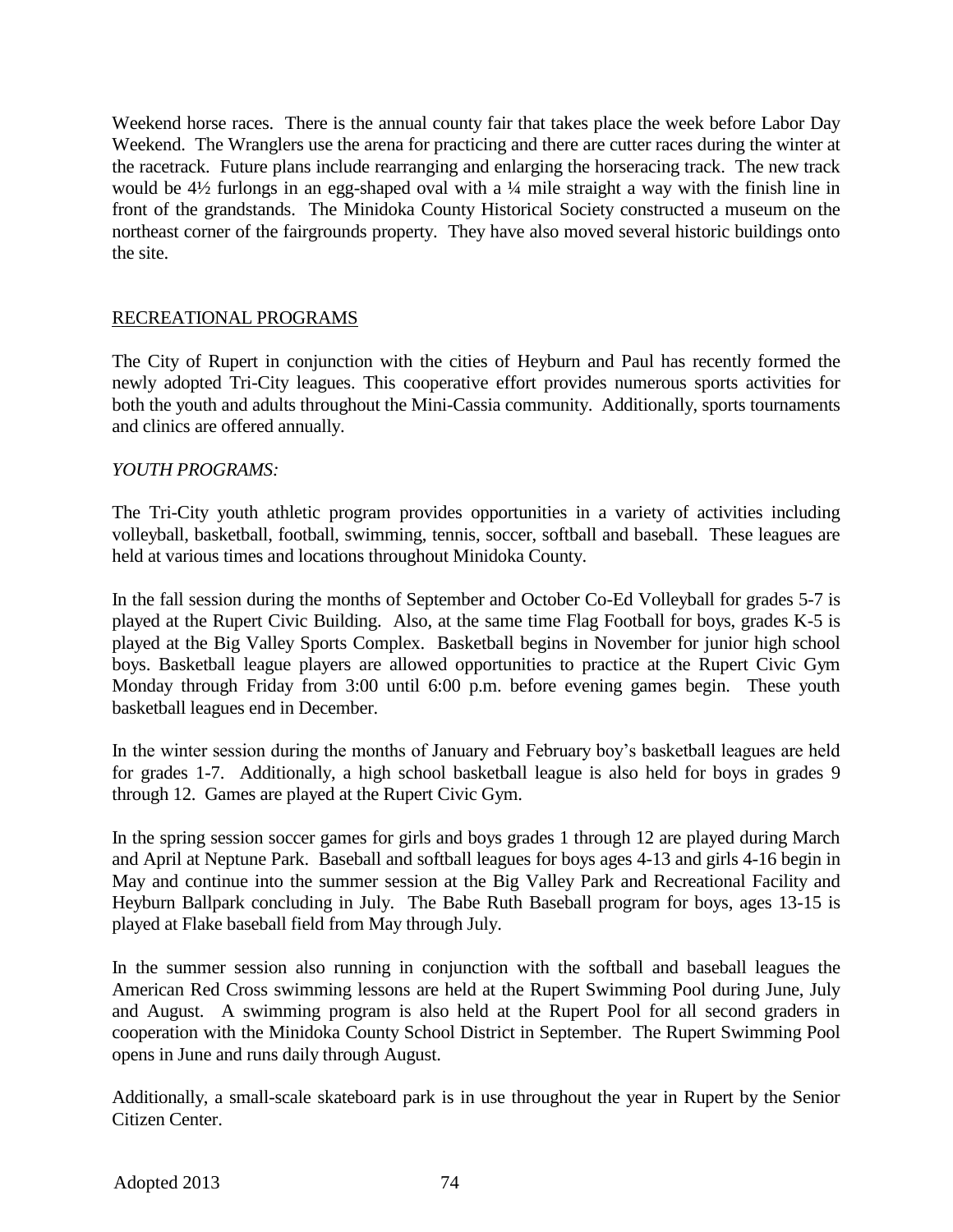#### *ADULT PROGRAMS:*

Programs held for adults include co-ed volleyball, 60 and Over Get Fit, citizen fitness walking, and senior swimming.

The adult Co-Ed Volleyball league runs November through March at the Rupert Civic building every Tuesday, Friday and Saturday. The 60 and Over Get Fit class is held in cooperation with the College of Southern Idaho and is held at the Rupert Civic Gym in the mornings on various weekdays from September through April. Citizen Fitness Walk is held throughout the year at the Rupert Civic Gym Monday through Friday. Classes are scheduled for senior swimming during the summer months.

#### *RECREATIONAL PARKS AND FACILITIES:*

In Rupert, Neptune Park and Flake Baseball Field are recreational facilities located at 3<sup>rd</sup> Street South and F Street. This park includes the public swimming pool, outdoor volleyball, six-lighted tennis courts and one lighted full-size outdoor basketball court. Soccer and flag football games are held at Neptune Park. Flake field contains a lighted baseball diamond/concession stand used mainly for the Babe Ruth league.

In Rupert, the K Street Park along 1<sup>st</sup> Street to 8<sup>th</sup> Street has an outdoor basketball court and a walking trail.

In Rupert, Big Valley Park and Recreational Facility is located at 18<sup>th</sup> and D Street. Little league baseball and softball are played on two lighted diamonds with a concession stand used by city, public.

In Heyburn, the Heyburn Ballpark located at  $18<sup>th</sup>$  and I Street has a concession stand with two lighted fields and two mini-fields used for T-ball. This park also includes a full size lighted outdoor in-line hockey rink. Ga-Lawn Park in Heyburn is located at  $17<sup>th</sup>$  and K Street and has two outdoor tennis courts.

# STATE/FEDERAL

Lake Walcott is managed by the Idaho Department of Parks and Recreation. The Park is located about 12 miles northeast of Rupert on Lake Walcott near Minidoka Dam. The Bureau of Reclamation manages Minidoka Dam and the water levels in Lake Walcott. The Dam and powerhouse are on the Register of National Historic Places. The Park is about 30 acres in size and offers picnicking, camping, hiking, and water sports, except swimming. Swimming is prohibited because of various hazards. The Park has picnic tables, restrooms, fireplaces, and gazebos for day use. It has 21 RV campsites and areas for tent camping. There is a boat ramp with limited dock space. Boating, water skiing, and fishing from boats is allowed from April through September within the designated area. Portions of Lake Walcott are within the Minidoka National Wildlife Refuge and are closed to boating to protect wildlife. Fishing from the shoreline is permitted all year. The Park contains one of the few 18-hole disk golf courses in Idaho; participants from a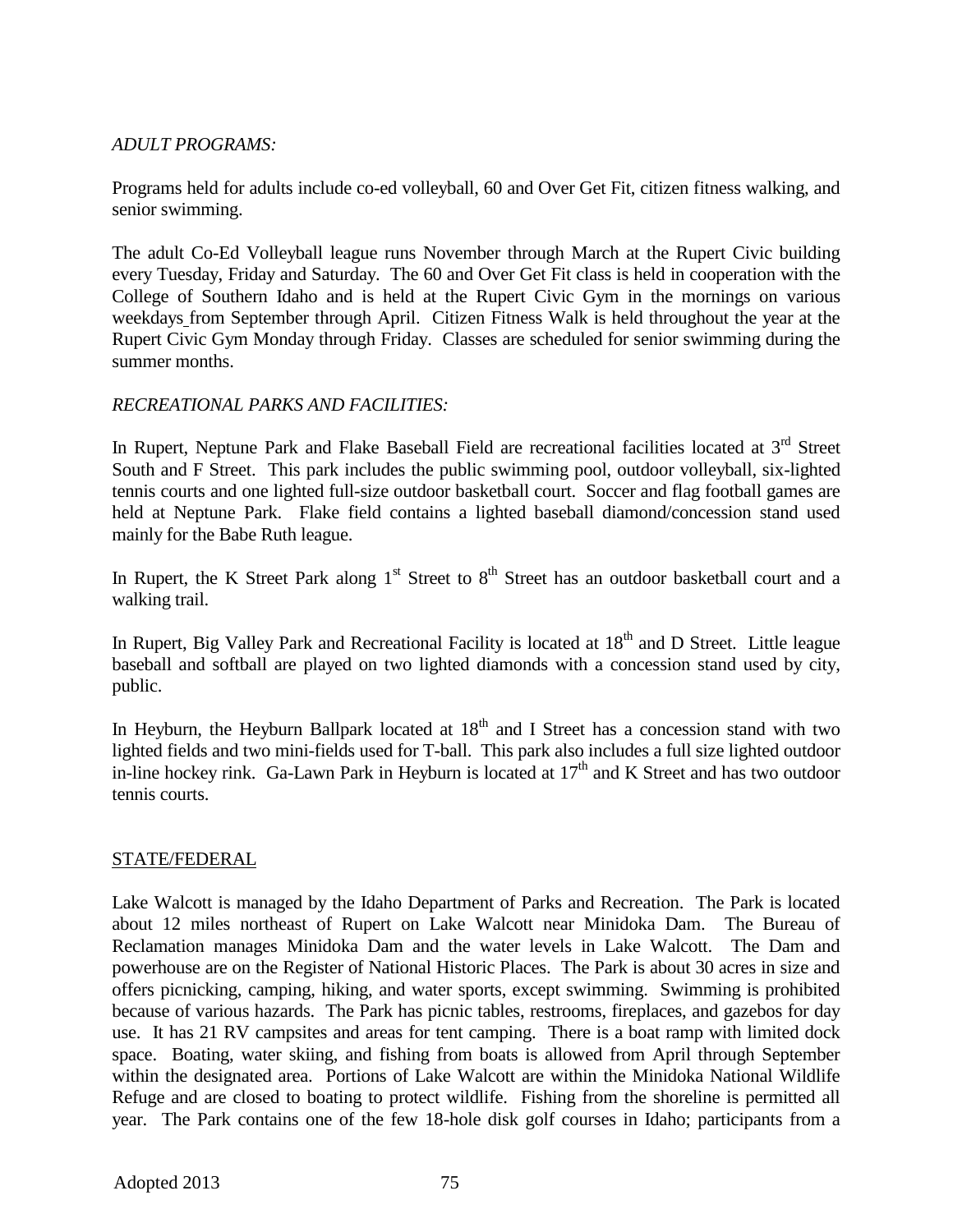recent tournament ranked it as the best in Idaho.

The US Fish and Wildlife Service manage Minidoka National Wildlife Refuge. The Refuge includes all of Lake Walcott and the surrounding shoreline, about 20,699 acres total. The Refuge headquarters are located within Walcott State Park. The Refuge protects habitat for nest colonies of herons, gull, cormorants and pelicans and wildlife typical of sagebrush habitat. The Refuge is an important area for migrating and molting waterfowl, with up to 100,000 birds being present during late summer and fall. While the Refuge must protect wildlife first, it does provide recreational opportunities. With minor exceptions, the entire Refuge is open to public access and bank fishing, but vehicles are restricted to established roads. Waterfowl and small game hunting are allowed in designated areas. Boating and water sports, except swimming, are allowed April through September. Boat access is through Walcott State Park. Over 230 different species of birds have been seen on the Refuge, providing good opportunities for bird watchers.

The Craters of the Moon National Monument, established in 1924 for the purposes of protecting the unusual landscape of the lava flows was expanded in 2000 to assure protection of the entire Great Rift volcanic zone and associated lava features. This brought the boundaries of the monument into the north end of Minidoka County. The proclamation setting the boundaries states that the Department of Interior shall develop a transportation plan by 2003 that addresses actions, including road closures or travel restrictions that may occur in the future and possibly affect the citizens of the county and city. A map of the boundary expansion is shown in the Map Section.

# PRIVATE

Other publicly or privately owned recreational opportunities include:

- Bowling The Snake River Bowl is located in North Burley.
- Theaters The Historic Wilson Theater (under renovation), and the New Century Theater in Burley includes five theaters.
- Golf Courses The Country Club golf course at the Elks, two miles west of Rupert, is the only full size golf course in the county. This privately-owned course is open only to members and their guests. The eighteen-hole course covers about 130 acres of land and is about thirty-five years old. The Ponderosa located in the City of Burley in Minidoka County has a nine-hole Par 3 Golf Course. This is a privately-owned course open to the general public with the longest hole being 220 yards.
- In-line Hockey Rink Heyburn
- Shooting Range indoor range run by a club and offering gun safety courses
- Minidoka County Senior Center offering recreational activities to the county's seniors.
- Old Barn and river access Privately owned, with remodeled historical barn, picnic facilities and river access available for private use.

# **GOALS AND OBJECTIVES:**

#### A. RECREATION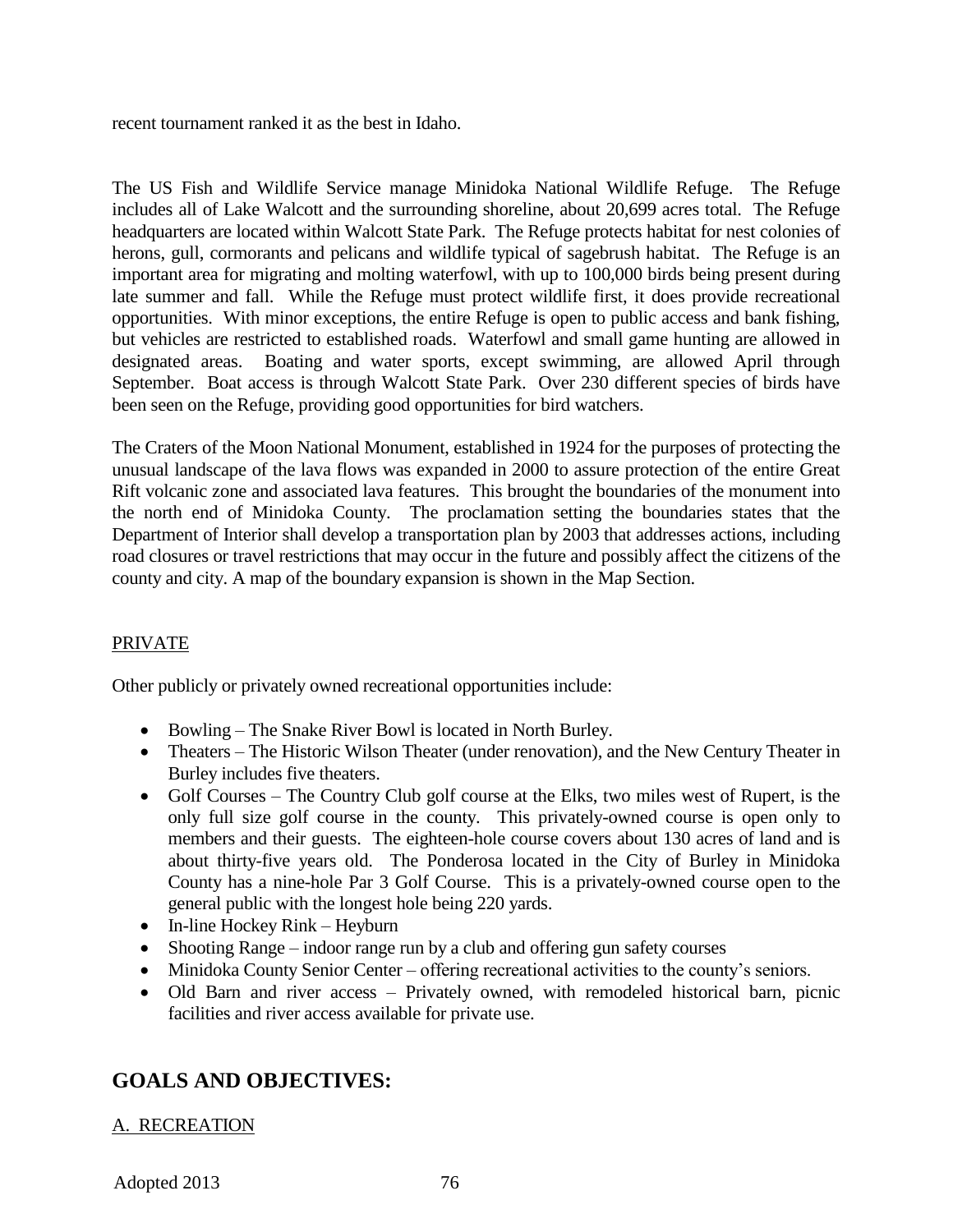It is preferred that recreation areas should be distributed throughout the county so everyone has an opportunity to share in the enjoyment of the facilities. The parks may range in size from play lots that serve small neighborhoods or communities to full size athletic complexes. As the population of the county and city increases, land and facilities for the enjoyable use of leisure time should be provided.

#### PROBLEMS AND ISSUES

- 1. Shortage of developed recreational facilities in some areas and a need for a greater variety of activities to be offered.
- 2. Due to the hiring of a joint director, the consolidated efforts between the cities, county and school district has improved.
- 3. Lack of arts and crafts programs.
- 4. Importance of the growing recreational opportunities for senior citizens.
- 5. Increase usage of some facilities to justify their renovation or upgrade.
- 6. Reconsider and reexamine the issues concerning a county (or two county) wide recreation district.

#### GOAL

To preserve and enhance indoor and outdoor recreational areas and facilities.

#### **OBJECTIVES**

- 1. Identify potential park sites on public lands and protect them from urban encroachment until they can be developed.
- 2. Provide local parks that can be reached safely on foot.
- 3. Expand recreational opportunities through both public and private means.
- 4. Incorporate the development of bike trails into development planning and approval process.
- 5. Gear recreation programs to all segments of the population, including senior citizens, disabled and all socio-economic groups.
- 6. As growth warrants, encourage the acquisition and development of neighborhood parks within projected growth areas that will eventually be annexed to the cities. Ask developers of subdivisions to dedicate land within their subdivisions for public park development or else enter into an agreement with the taxing unit for park site acquisition that would serve the subdivision in accordance with the Subdivision Ordinance.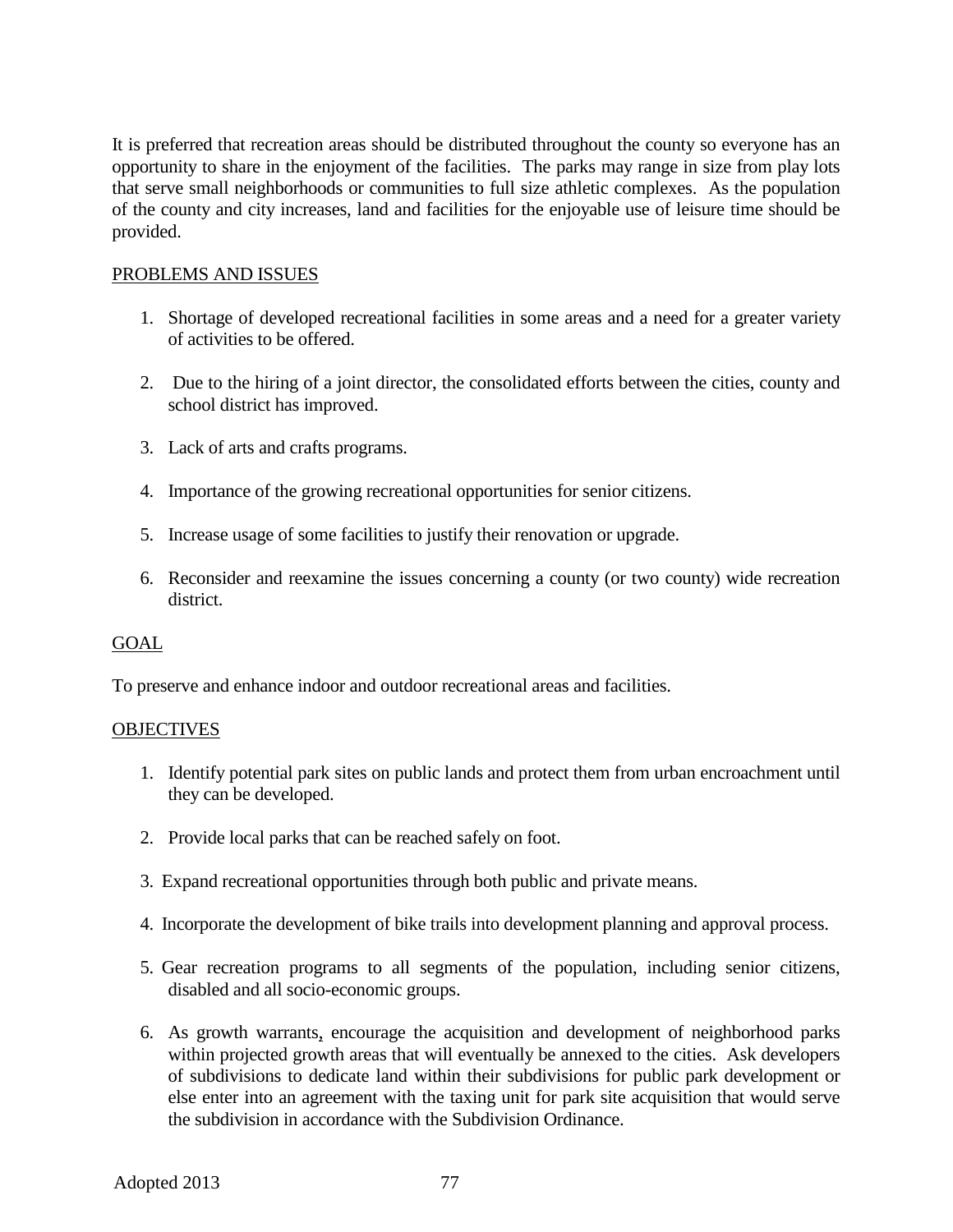- 7. Look at the development of canal, other waterways and drainage areas for bike and walking paths.
- 8. Need, design and maintenance of public recreation accesses to the Snake River reviewed and established in development and approval processes.
- 9. The cities and county shall be encouraged to coordinate their recreational activities and hire a recreation coordinator and adequate staff to coordinate the activities
- 10. Lanes for bicycles, separate from automobile traffic lanes, shall be provided on designated streets or highways and these streets marked with official signs. The development of the bike path plan ultimately connecting Heyburn, Paul and Rupert should be pursued.
- 11. The county, cities, and school district will continue to share recreational facilities.
- 12. The present public recreation facilities will be properly maintained and expanded when needed to serve the growing population and construction of an indoor recreation center will be encouraged to offer a variety of activities for both active and passive recreation.
- 13. A wider variety of recreational programs will be offered to accommodate a wide range of interests.
- 14. The present swimming pool in Rupert will be maintained and used primarily for teaching programs when the indoor recreation center offers swimming facilities.
- 15. The sports program will be continued and expanded so all may participate.
- 16. Provisions will be made for an arts and crafts programs and an annual art show will be undertaken to display the work.
- 17. The cities and county will continue to support the Senior Citizen program.
- 18. Look at the concept of a recreation district as a goal for Minidoka County and the cities so organized recreation projects don't have to compete with other priorities in the City and County's general funds.

# B. OPEN SPACE

Open space lands in the county are ecologically valuable for hunting, protection of wildlife, controlled grazing of livestock, and providing nature, hiking and bridle trails. The land adjacent to the Snake River also has an important role in fishing, boating accesses, maintaining water resources, and preventing costly floods. The protection of these lands from urban encroachment is necessary to prevent pollution and maintain scenic quality. The surest way of protecting these lands is through outright purchase or purchase of scenic easements. However, strict zoning ordinances will have impact upon future development of these areas.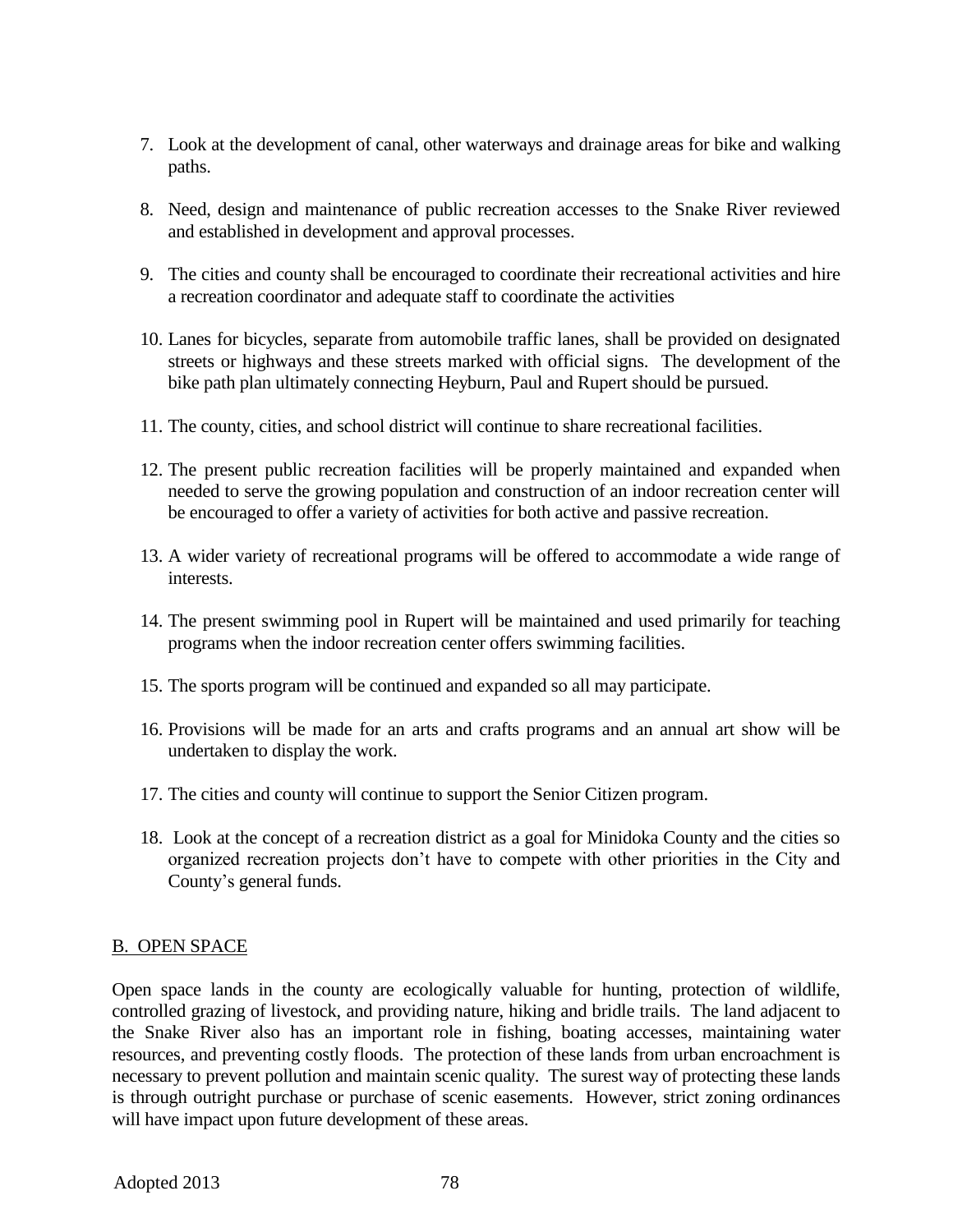#### PROBLEMS AND ISSUES

- 1. The existence of a large open space area located in the lava beds with grazing rights in some areas.
- 2. The shortage of accesses and boating facilities on the Snake River and the hazards of building adjacent to it.

# GOAL

To preserve and maintain adequate open spaces which have unique natural characteristics.

#### **OBJECTIVES**

- 1. Identify unique open space areas on public land and protect them from urban encroachment.
- 2. Incorporate the development of nature, bikeway and walking paths, bridle and off-road vehicle trails where they do not conflict with other uses.
- 3. Work to establish an Environmental Education Center at Lake Walcott, tied to schools and libraries.
- 4. Encourage a south gate to the Craters of the Moon, tying access to the Minidoka/Butte Road.
- 5. Controlled ranging and grazing of livestock will be allowed on land that has not been developed for recreation.
- 6. Access to recreational areas on the Snake River should be preserved for public use.
- 7. Land may be utilized in controlled ranging and grazing of livestock and recreational uses that are compatible.
- 8. In planning and developing the Lake Walcott area, maintain local support and input, including promoting public/private partnerships.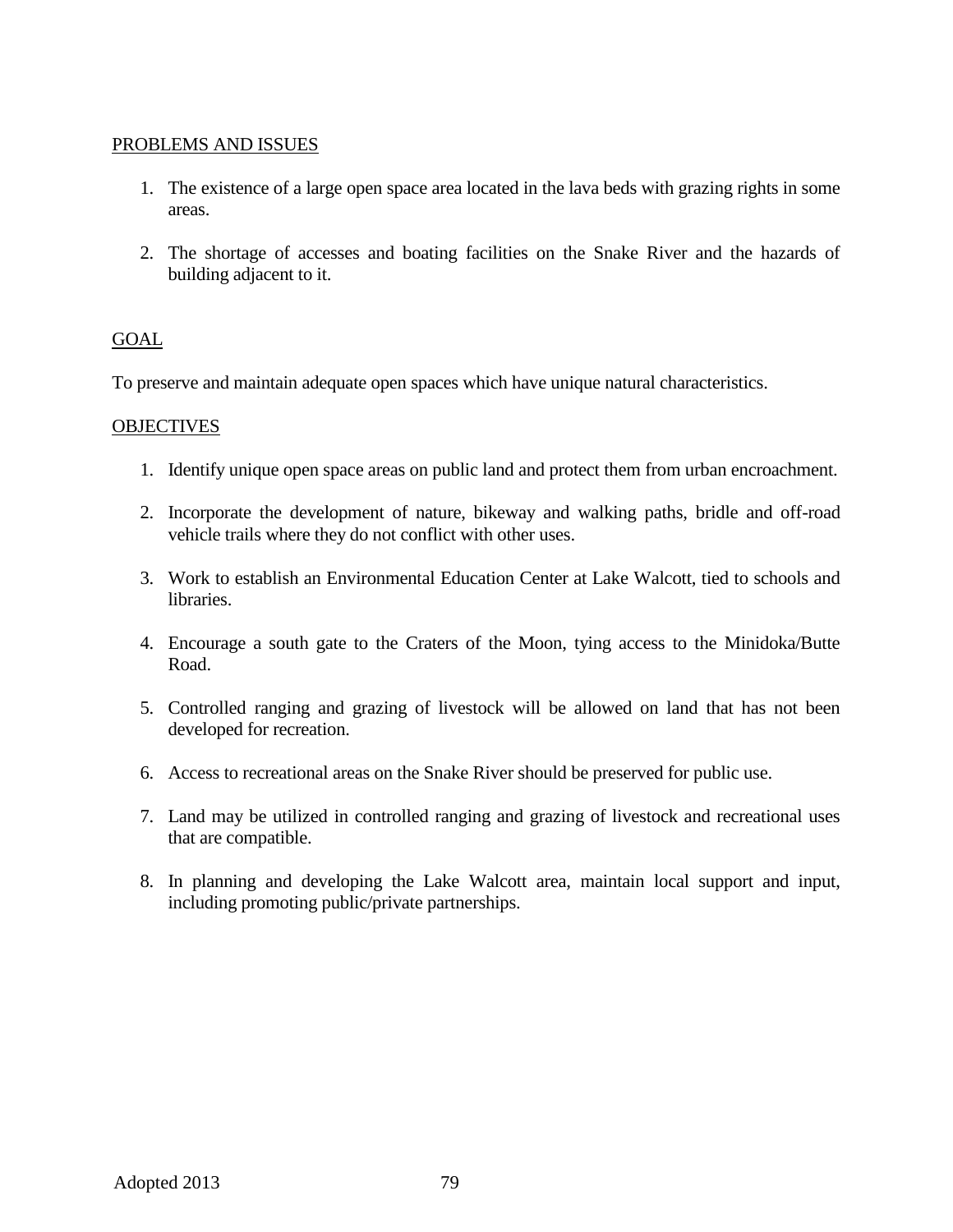# **SPECIAL AREAS OR SITES**

The citizens of Minidoka County and the City of Rupert have identified several sites within their county and city that have special or historical significance to them. These are:

- 1. Snake River Fords and Ferry sites, Islands The Snake River has played an important part in the history of the county and city. The river has many historic sites along it, including several sites where early day pioneers crossed the river either by fording it or using a ferry. The river has two islands that are located within Minidoka County, Custer Island and an unnamed one the State of Idaho owns.
- 2. D. W. Wilson Theatre Daniel Ward Wilson, a Kansas native, built the Wilson Theatre in 1920, when city officials approached him and his wife, Mennie, to build on three lots the couple owned on the northwest side of the Rupert Square.

The Wilson's estimated the cost of the theatre at \$30,000, but when completed the cost for the theater and equipment was \$75,000. The Wilson Theatre was incorporated in February of 1920, valued at \$50,000, with \$30,200 of the stock subscribed to Daniel Ward Wilson, E.S. Gillette, and A.M. Trent. On Aug. 25, 1920, the doors opened and the theater was "filled to capacity." It was used for vaudeville, silent movies, local plays and high school productions. By the end of the 1920s, it was hosting the "talkies." The building was also used for community meetings and church events. Even the clerk for the City of Rupert was housed in the Wilson Theatre until the city hall was built in 1939.

By 1925, Ward was the theater's sole owner, and turned the theatre back to the bank and sold the movie equipment to I.H. Harris for \$7,000. In 1930, sound equipment was installed and the first talking picture was "Sally." The building had to be rewired and remodeled to accommodate the new equipment. Later the balcony was closed because it was hard to heat, new seats were installed and the front entrance was enclosed. Shows changed once a week (in the 1930's to the 1950's there were four show changes a week). The building changed hands again when purchased by Harris. People can still recall with fond memories of going to see a movie and being able to pay only 10 cents to get in! In 1938, the Wilson Building and Theatre's then-current operators, Harris and Voeller, purchased it from the bank for \$10 and back taxes. Under this new ownership, the theater continued to be of major importance to the community.

In a similar renaissance to that of 1919-20, a volunteer group of businessmen began a community development committee called the Rupert Renaissance Initiative (RRI) that began in 1997. It was through the RRI the Wilson Theatre was purchased by the City of Rupert. The Renaissance Arts Center, Inc. was created, a volunteer board of directors was developed, an executive director was hired, and non-profit status was secured and the Wilson Theatre was leased from the City of Rupert for 25 years at \$10 a year with the goal of restoring, renovating and making the historic facility the cornerstone it was in 1920. The capital campaign began in January 2000. On Jan. 16, 2001, the Wilson Building and Theatre was listed on the National Register of Historic Places.

The Wilson Building and Theatre has stood steadfastly as a monument to the determination and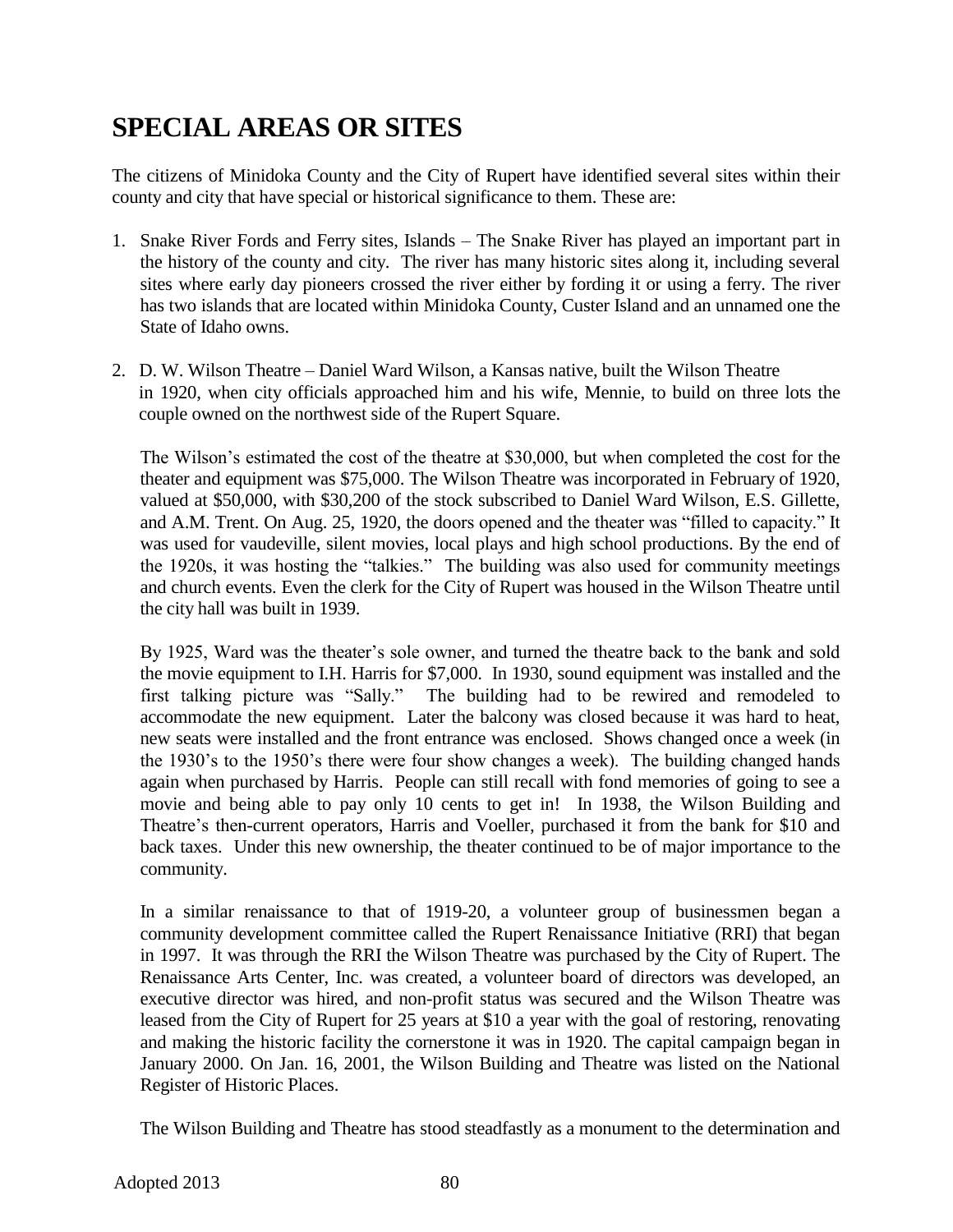character of those pioneering souls who developed the history of Minidoka County and Rupert, the county seat. The renaissance of the Historic Wilson Theatre Business District provides not only a glimpse into the past but a vision for the future.

- 3. Minidoka National Wildlife Refuge The refuge is located near Minidoka Dam and entails over 20,000 acres, including all of Lake Walcott and most of the surrounding shoreline. The Refuge's primary goal is to protect wildlife habitat and supports a variety of wildlife typical of sagebrush habitat, such as mule deer, antelope, sharp-tailed grouse and songbirds. Over 230 species of birds have been seen on the reservoir, attracting birders from all over Idaho and other states. The shallow water in the upper end of the reservoir supports lush beds of aquatic plants that attract as many as 100,000 ducks and 20,000 Canadian geese during the late summer and in the spring and fall migrations. The reservoir contains perch, trout and bass. The U.S. Fish and Wildlife Service manage the Minidoka National Wildlife Refuge.
- 4. Downtown Rupert and Town Square The City of Rupert, in conjunction with the Rupert Renaissance Initiative, a citizen-formed community development committee, proposed the creation of a historic district for Rupert. Following extensive research on the history of the area, and working with the National Park Service and State Historic Preservation Office, Rupert's historic town square and business district was created and placed on the National Register of Historic Places on Jan. 16, 2001.

The City of Rupert passed an ordinance establishing a Historic Preservation Commission after which the city was awarded Certified Local Government (GLC) status. This allows the Historic Preservation Commission to apply for grants for training and developing local guidelines and standards for the preservation of the district. Initially there were 34 buildings and the town square on the National Register of Historic Places and it continues to expand. The district has a committee that oversees decisions in the area (as shown on Exhibit 1) that ensures the preservation of the area.

The square had its origins in 1905, when the only public well for many miles was located there. People came to get water and socialized. In 1907 the center of the park was a circle of 75 ft in diameter to which paths led diagonally from each corner and one from each side of the foursided center. After fencing the park, revolving gates were placed at all openings. 800 Carolina poplars from 10 to 12 feet tall were set in double rows around and in the park. Grass was seeded and clubs raised money for benches and swings. The bandstand was erected in the center in 1910. In 1911 some of the business people tried to have the park moved from the downtown. In 1920 concrete paths were installed to replace the original paths. After 25 years the poplars in the park grew brittle and were replaced by hardwood trees that are seen today. In 1960 the bandstand was torn down due to disrepair and the parks fate was in the air. Due to a special committee and their efforts, the park has slowly been improved to its current beauty with the inclusion of the new bandstand (gazebo), water fountain, wisteria arbor, windmill and water fall (made from lava rock from the desert north of Hazleton).

5. Rupert City Hall – The Rupert City Hall complex consists of the City Hall building, the Rupert Civic Center and the old jail. The property on which it sits was formerly occupied by the Gem State Lumber Company and was purchased by the city in 1921. The city qualified for a W.P.A. matching grant and City Hall was constructed in 1937. The building is a vernacular municipal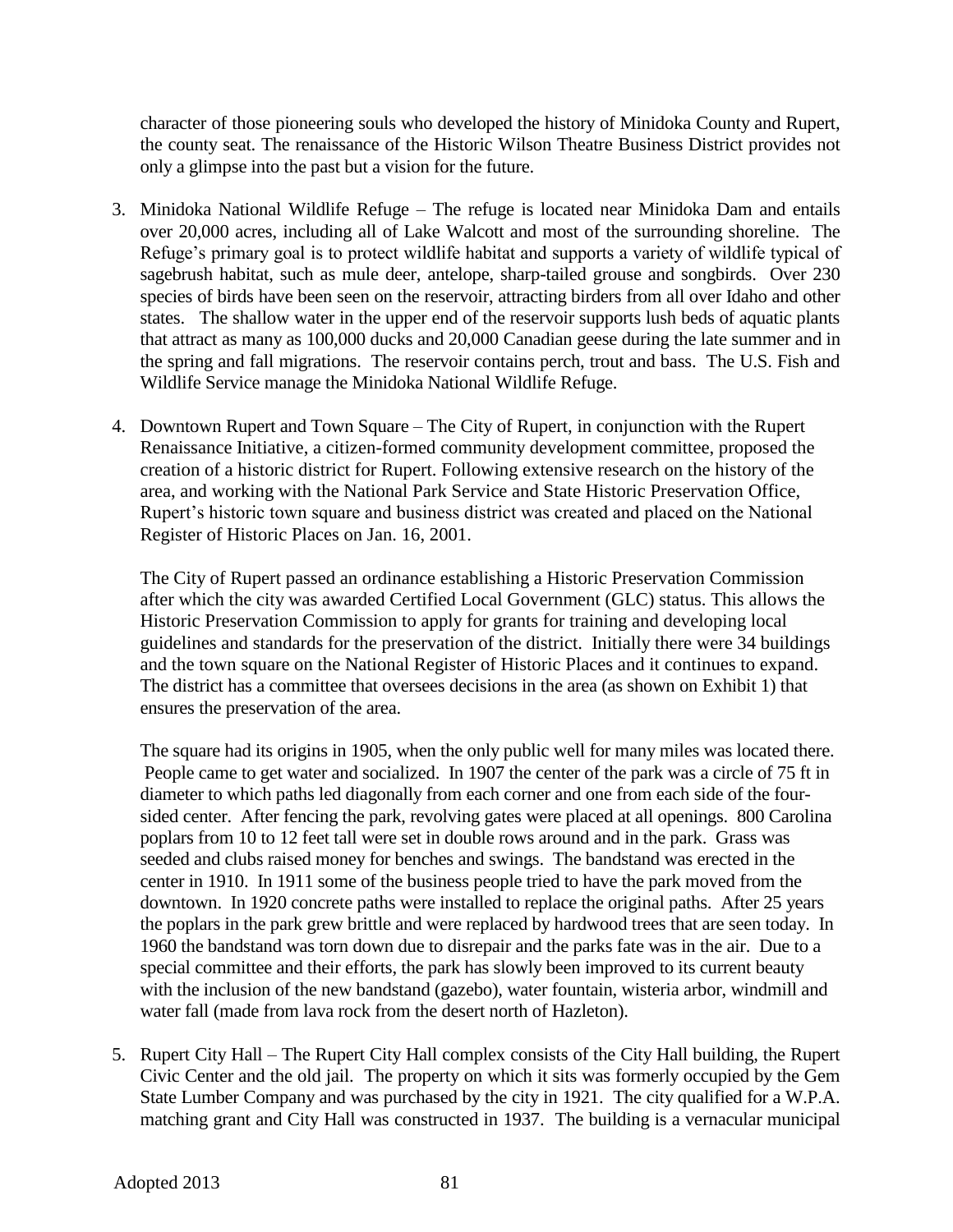building with Art Deco elements. It was renovated in 1999. On the east side of the building is the Rupert Civic Center containing a combination auditorium and gymnasium. The old jail is located on the southwest corner of the Civic Center.

- 6. Bridges Most all of the Bridge sites have historical significance even though most of the current bridges are newer structures and have replaced their historical predecessors.
	- Verberg  $-1905$
	- $\bullet$  Downard 1910
	- Paul/Burley  $-1911$
	- $\bullet$  Jackson 1916 (removed)
	- $\bullet$  Montgomery 1919
	- $\bullet$  Heyburn 1938
- 7. Heyburn Elementary This school was built in 1908 as a four-room brick building. The initial enrollment was 168 students, who walked, rode horse or rode in the horse drawn school buggies. As enrollment grew, a top floor was added to the school and housed an auditorium. The school progressed into a combination elementary school/high school and three small portable buildings were added. In 1939 a new high school was added to the site, but in 1955 the high school students were transferred to the current Minico High. In 1961 Heyburn Elementary had a new building added for primary grades and in 1971 grades  $7 - 9$  were moved to the new West Minico Jr. High, leaving 800 enrolled in grades 1-6. In 2009, ownership of the Old Heyburn School (or north campus) was turned over to the City of Heyburn for future public or commercial uses. The south campus was retained by the School District to be converted to the Mouth Harrison Junior and Senior (alternative) High School.
- 8. Art Works Between the years of 1935 and 1940, J.M. Whiting put together the idea for an art exhibit. For a time, the school purchased paintings each year for the exhibit and soon collected paintings from almost every state as well as local talent. Exhibits have been held every year with the exception of the three years during World War II. The collection now consists of 46 oil paintings, which is the largest privately owned collection in the state of Idaho.
- 9. CCC Tradition In 1932 President Franklin Roosevelt signed a bill creating the Civilian Conservation Corps. In Minidoka County, three camps were established, Camp BR 27 located at Minidoka Dam, Camp Paul and Camp Kimama. The camps kept men off of welfare and on "work fare" until 1942 when WWII took most of them into the military. The camps each had different responsibilities – the one at Minidoka Dam maintained and performed construction work at the dam, the one at Paul worked on the irrigation canals and the one at Kimama built and maintained waterholes for livestock.
- 10. Prisoner-of-War Camp (Camp Rupert) Camp Rupert (so named because Rupert was the nearest open Post Office) was located 5 miles west of Paul, on a 300-acre site. It was 1 of 24 camps built in Idaho, Montana and Oregon and 1 of 666 built in 44 states. Built in 1942, it did not receive its first prisoners until September of 1944, when they were needed for field help. The first prisoners to arrive were the Italians, then the Mongolians, and finally the Germans. The camp was built to house 3,000 prisoners but at one point had 3,337 men confined there. The prisoners had a major impact on the agricultural economy in Idaho, since they filled the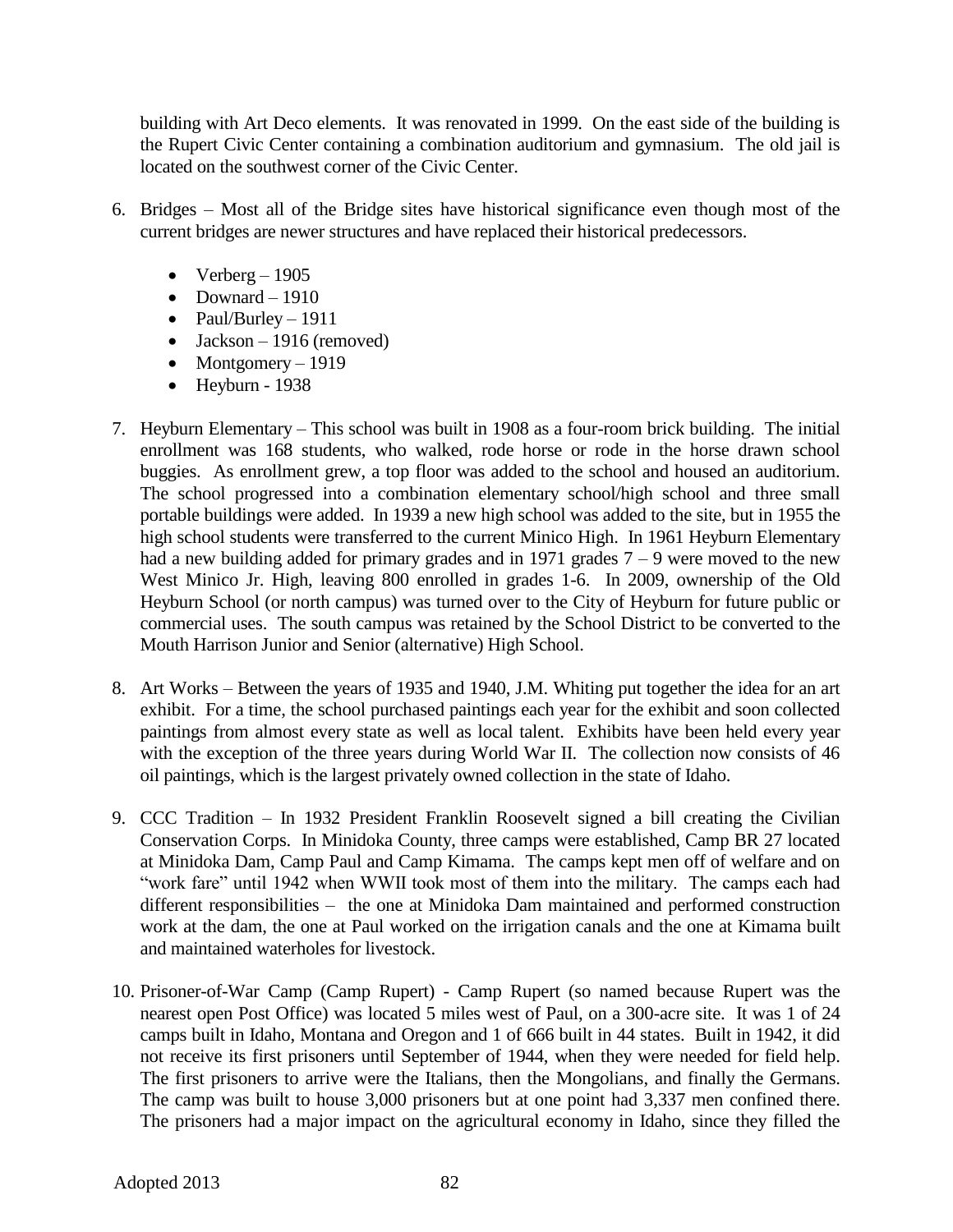spots left empty by those who were called away to fight in the war. The camp consisted of a hospital, motor pool, fire department, barracks and warehouses. The prisoners were allowed to do stage plays, have a music band and send and receive mail from home. There are pictures of the artwork done by the prisoners at the museum.

- 11. Oregon Trail The Oregon Trail was prominent on both sides of the Snake River and brought pioneers from the east into Idaho and beyond. Several spots on the trail are still visible today in Minidoka County.
- 12. Minidoka City This was the first community in Minidoka County and was a siding on the Oregon Short Line Railroad. Soon, a hotel, store, saloon and one-room school became part of the growing community. In 1904 the Oregon Short Line began to build the Minidoka and Southwestern Railroad from Minidoka to Buhl. At this same time the town began to boom with the construction of the Minidoka Dam, with a population of over 1,000. The town was incorporated and 200 acres were set aside for its growth. In 1905 the Minidoka Water Company was formed to sink a village well, the first newspaper was sent to press, a four room school house was built with bell and belfry, a dance and opera house was built and the town boasted 55 businesses and almost 2,500 residents. However in 1906 a fire destroyed about half the town and homesteaders were moving from the town into the now irrigated farmlands. In 1920, D.L. Evans chartered the Minidoka Bank, the only one in the county to weather the depression. The bank moved to Paul in 1926. In 1924, electricity came to the county. By the 1940's however, Minidoka ceased to be a major railroad terminal, and diesels brought an end to the need for coal, causing the Round House to be torn down. By the 1970's the depot, after 100 years of service to the community, was put to rest as well.
- 13. Rupert Train Depot Built in 1905 the depot cost \$4,500 to build. The east end served as the express and freight office, the center was used for the ticket and telegraph office as well as a waiting area for passengers and the west end served as living quarters for the agent and his family. In 1936 a freight depot was added. In 1971, passenger service was discontinued and by 1988 the depot was moved to its present location next to the museum.
- 14. Minidoka County Historical Society and Museum In 1969 the Historical Society was started. They acquired the old jail as their first museum in 1970. By 1976 they were able to construct their own building at 100 E. Baseline, adjacent to the Fair Grounds. Concrete blocks were sold at \$1 each to help finance the \$57,000 building. Since that time the museum has expanded and also accepted donations of both a rail car and caboose from the Union Pacific, several homestead homes, equipment and the train depot to expand its site and offerings
- 15. Historical Ferry Sites There are several sites on the Snake River that have historical significance as early ferry sites for crossing the river.
	- Montgomery Bridge and Ferry site/Oregon Trail 1888
	- $\bullet$  Story Ferry 1882
	- $\bullet$  Starrh's Ferry 1880
	- $\bullet$  Howell's Ferry 1907
	- Minidoka (Lincoln) County Downard Ferry and Bridge 1890
	- $\bullet$  Verberg 1889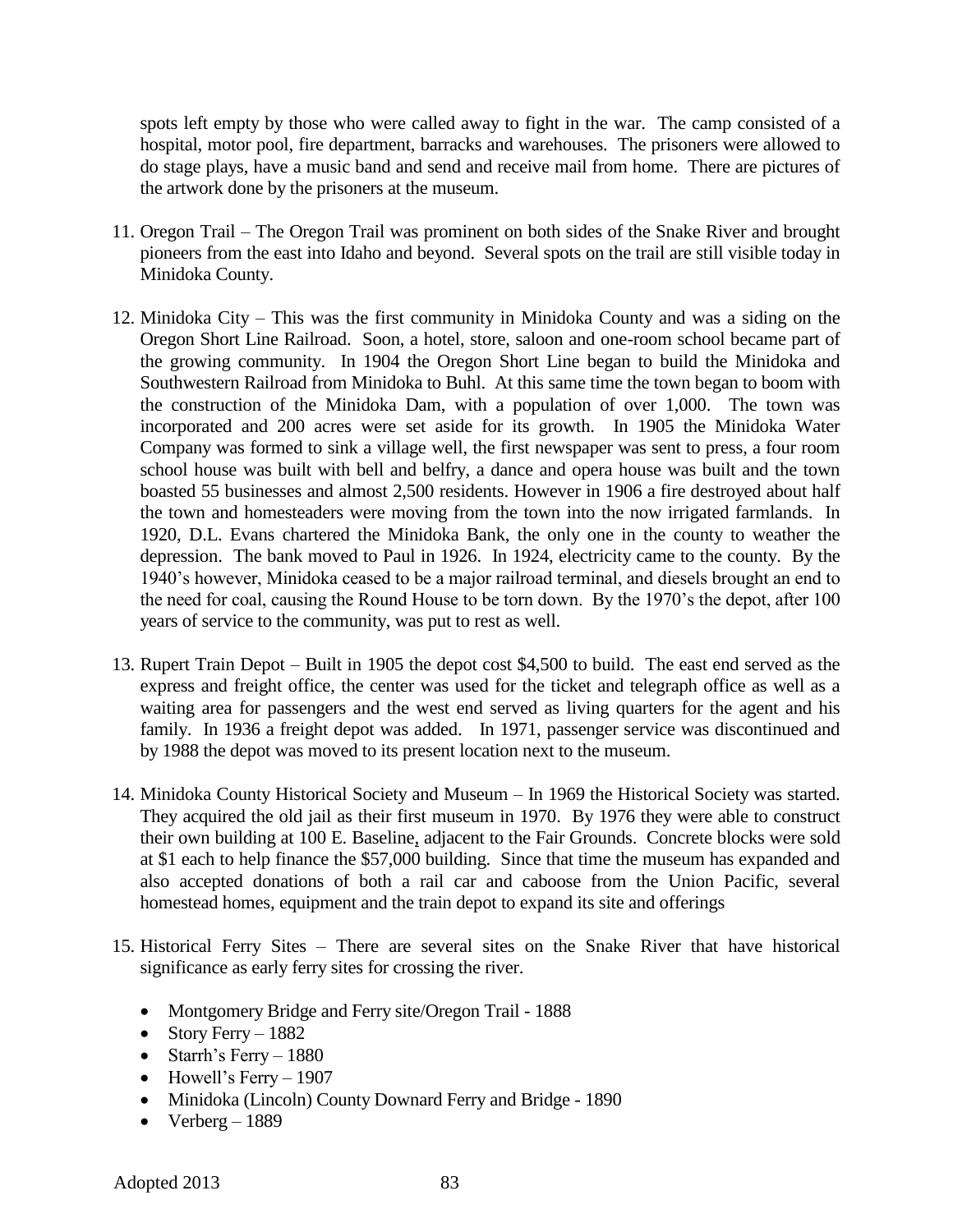- 16. Camp Hawley Lake this seasonal lake created by seasonal runoff and snowmelt, was located north of Rupert. Though through the agricultural development of the Northside Irrigation there is no longer a seasonal lake or flooding problem, however in extreme circumstances the area is still subject to some flooding during spring runoff and snow melt.
- 17. Minidoka County Cemeteries Minidoka County has many cemetery sites, many of which are of historical significance. These include:
	- Jackson Cemetery an old cemetery located on private property in Rupert that accepted burials through 1969.
	- Minidoka Cemetery is a now defunct cemetery that served Minidoka City. It once had over 40 gravesites there, but only two remain visible.
	- Rosehill Cemetery This cemetery was located a few miles northeast of Minidoka and contained at least 29 graves until 1957. However several of the graves were moved and the stones and wooden crosses are gone. It now rests beneath a plowed field.
	- The Trinity Lutheran Church Cemetery This is located about 14 miles north of Rupert and one-half mile southeast of the Adelaide siding.
	- Congregational Church Cemetery, Kimama/Adelaide Located two miles west of Adelaide near the mainline of the Union Pacific Railroad the remains of this cemetery lie near the old church building.
	- Minidoka Dam Grave Site This site contains a single grave and is located only a few feet west of Walcott Park near the boundary of trees and sagebrush.
	- Paul Cemetery Is an active cemetery funded through a cemetery taxing district and is located two miles north of the City of Paul.
	- Rupert Cemetery Is an active cemetery funded through a cemetery taxing district and is located four miles north of the City of Rupert.
	- Riverside (Heyburn) Cemetery Is an active cemetery funded through a cemetery-taxing district and is located in the City of Heyburn adjacent to the Snake River.
- 18) Minidoka Power Plant The development of the irrigation based agricultural industry in the western U.S. in many ways had its beginnings here in Minidoka County. There was a need to provide homes and employment for the influx of immigrants coming into the nation. Many of the innovations that occurred here on the Minidoka Project were truly firsts in the nation. The Minidoka Power Plant, and the three pumping stations located near Declo mark the first time hydroelectric power was used for pumping large amounts of water for irrigation purposes. The first lift pumping plant was the largest in the world when it was constructed. An interesting sideline is, in the early 90s numerous pumping installations across Idaho were tested for efficiency, the first lift pumping plant was the most efficient in the State. The installation of the generators at the Minidoka power plant provided additional benefits. There was excess capacity, beyond the immediate need for pumping power. The Bureau of Reclamation initiated a marketing strategy, making additional power available to the surrounding communities at a reasonable rate, a practice that continues to this day. This led to rural electrification and the construction of the first electrically heated school in the United States. The old schools have since been torn down. The sites of the old Lincoln, and Rupert High School should be properly identified and monuments erected pointing this out. This practice of marketing hydropower was further expanded over the years and eventually led to the establishment of the Bonneville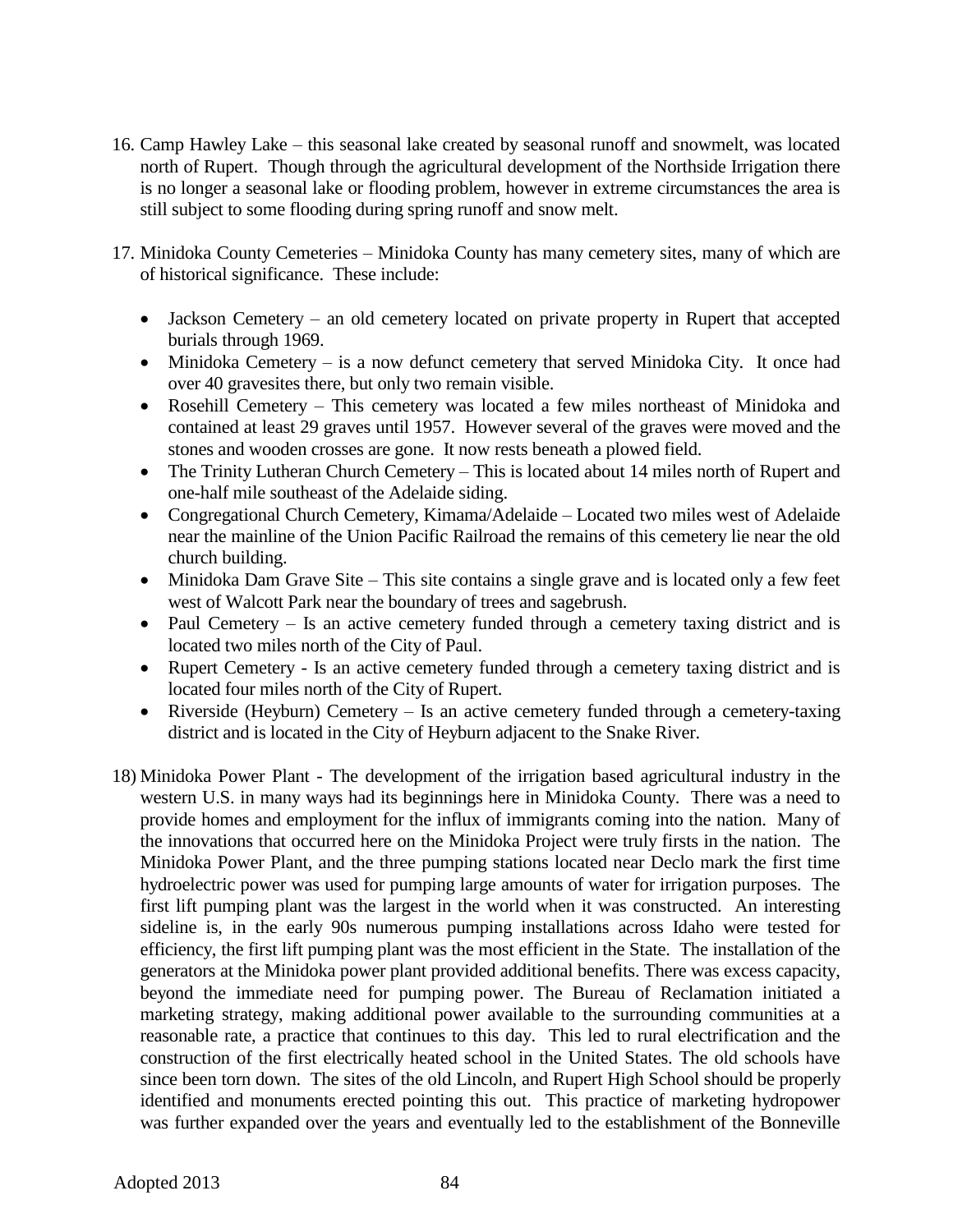Power Administration, one of the leading power producing entities in the nation.

19) Minidoka Dam, Walcott Park – The Minidoka Dam was completed in 1909, creating the reservoir known as Lake Walcott. The dam and lake are located about 12 miles northeast of Rupert and are operated by the Bureau of Reclamation. Walcott State Park is located at the dam and has over 30 acres of ground available for picnicking, camping, hiking and water sports (except swimming). The park is operated by the Idaho Department of Parks and Recreation. The purpose of the dam was to provide irrigation to agriculture, the largest industry in Minidoka County.

In addition to these identified sites, the State Historical Office has identified the Walcott Dam and Power Plant and the Rupert City Hall as sites of historical significance in the county and city. All are on the National Register of Historic Places.

# **GOALS AND OBJECTIVES:**

# GOAL:

To maintain areas and sites of interest in our county and city whether for lessons in education, for preserving history, for recreational use, or to maintain a sense of community pride and heritage.

# OBJECTIVES**:**

- 1. Encourage private owners of these sites to recognize their significance to the community and preserve them as much as possible.
- 2. To keep a historic record of each site for future generations.
- 3. To research the possibility of additional sites being named on the National Historic Register.
- 4. Preserve and maintain access to scenic and recreational areas of interest within the county and city.
- 5. Maintain those special areas that are currently publicly owned for access and enjoyment by all.
- 6. Record selected special sites that are threatened, are not in a current protective status, or are not practical to preserve (including an inventory of features, written descriptions, photos, precise locations, description of significance and, as appropriate, known history).
- 7. Research possible candidate sites at the Idaho State Historic Preservation Office, which in concert with the Department of the Interior maintains a registry of cultural sites qualifying for the National Registry.
- 8. Preserve and protect the scenic and recreational areas of the county and city and to contribute to the quality of life enjoyed by present residents of Minidoka County and the City of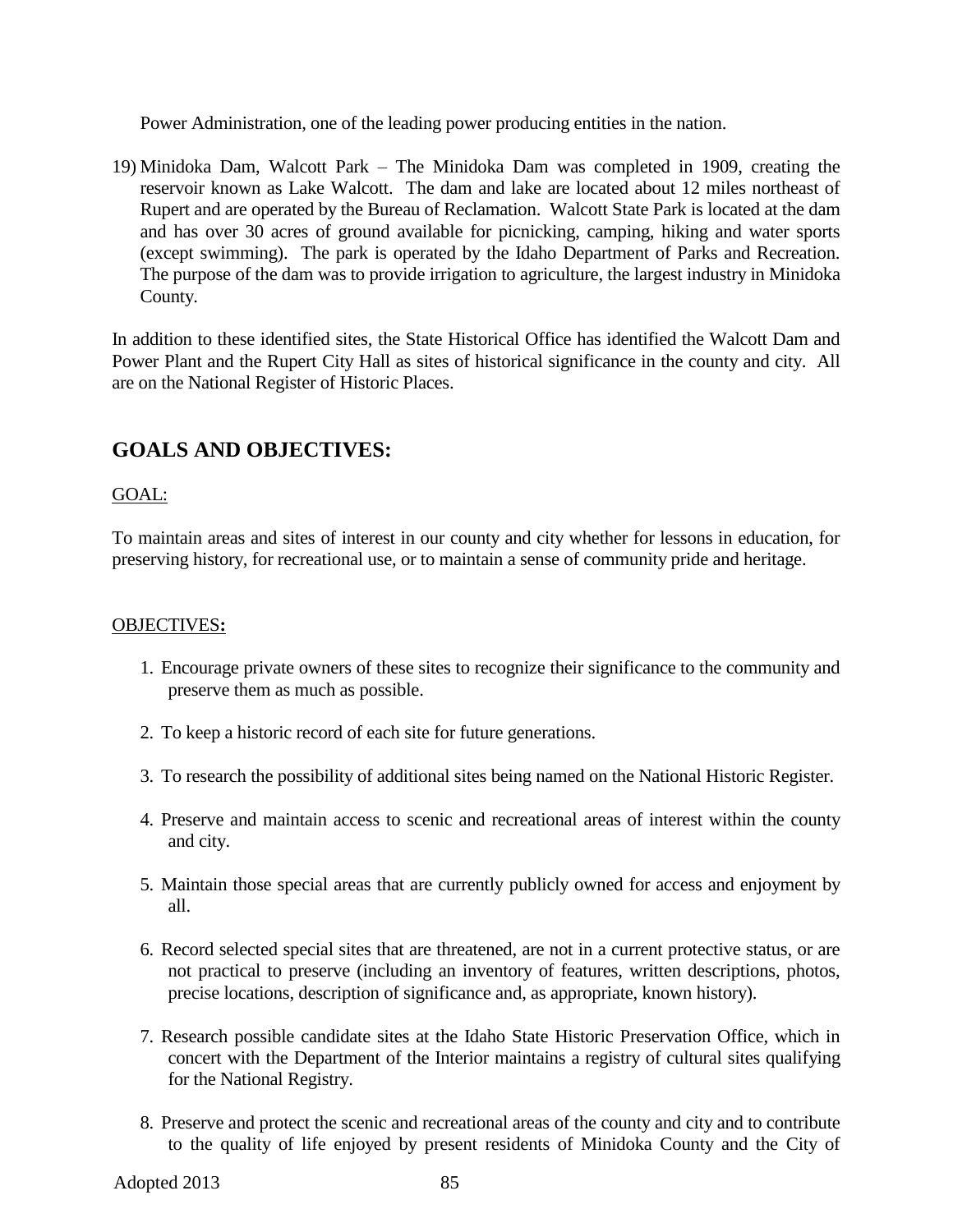Rupert and undoubtedly contribute to the local economy. This objective stresses the preservation of this quality of life and opportunities for future generations.

- 9. Identify special sites on public lands in the land use plan and support retention of such lands in public ownership.
- 10. Work with private landowners who may have one or more "special sites" on their lands, to be preserving these sites for today and for future generations.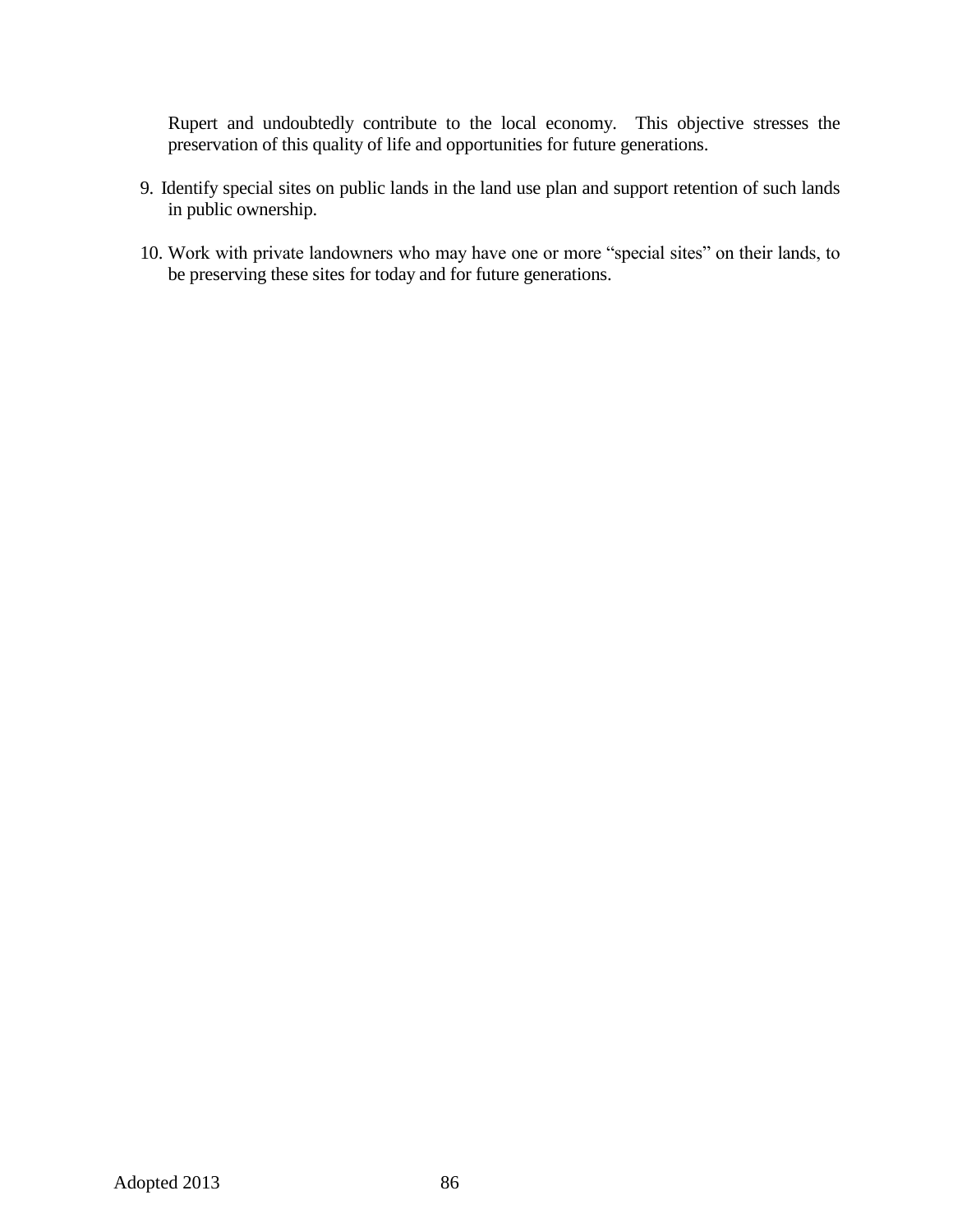# **COMMUNITY DESIGN**

Minidoka County and the City of Rupert have developed the following "design standards":

- 1. Zoning requirements
- 2. Subdivision requirements
- 3. Sign regulations
- 4. Street and road construction standards
- 5. Landscape requirements (inside specific overlay districts)
- 6. Floodplain regulations
- 7. Building codes and seismic regulations

The City of Rupert has formed a Renaissance Committee that has been striving over the past few years, to develop a strategic plan for the revitalization and beautification of Rupert and the surrounding areas. Goals from this plan are incorporated in the Comprehensive Plan of both the city and county.

The goal is to adopt standards to make Minidoka County and the City of Rupert aesthetically pleasing to residents and visitors alike, while maintaining the integrity of the environment, the historical structure, the unique rural culture, and the scenic value of our high desert area. Because of the numerous positive reasons to live in Minidoka County and the City of Rupert, we will strive to promote this area as a desirable place to locate a business and an optimum locale for family activity.

There are many positive reasons to live in Minidoka County and the City of Rupert. They should be protected and promoted. New industry should be pursued, provided that inappropriate industrial development is not allowed within the city limits.

Standards need to be developed to address non-agricultural development outside cities and their impact areas, to address the mobile and manufactured home siting standards and to address junkyards and their placement.

# **GOALS AND OBJECTIVES:**

# GOAL:

To encourage the development of an aesthetically pleasing community and to protect the quality of life Minidoka County and the City of Rupert residents currently enjoy.

# OBJECTIVES:

- 1. Encourage the planting and care of appropriate trees and landscaping, particularly in industrial and commercial areas.
- 2. Encourage residents to provide adequate maintenance of residential, commercial and industrial properties.